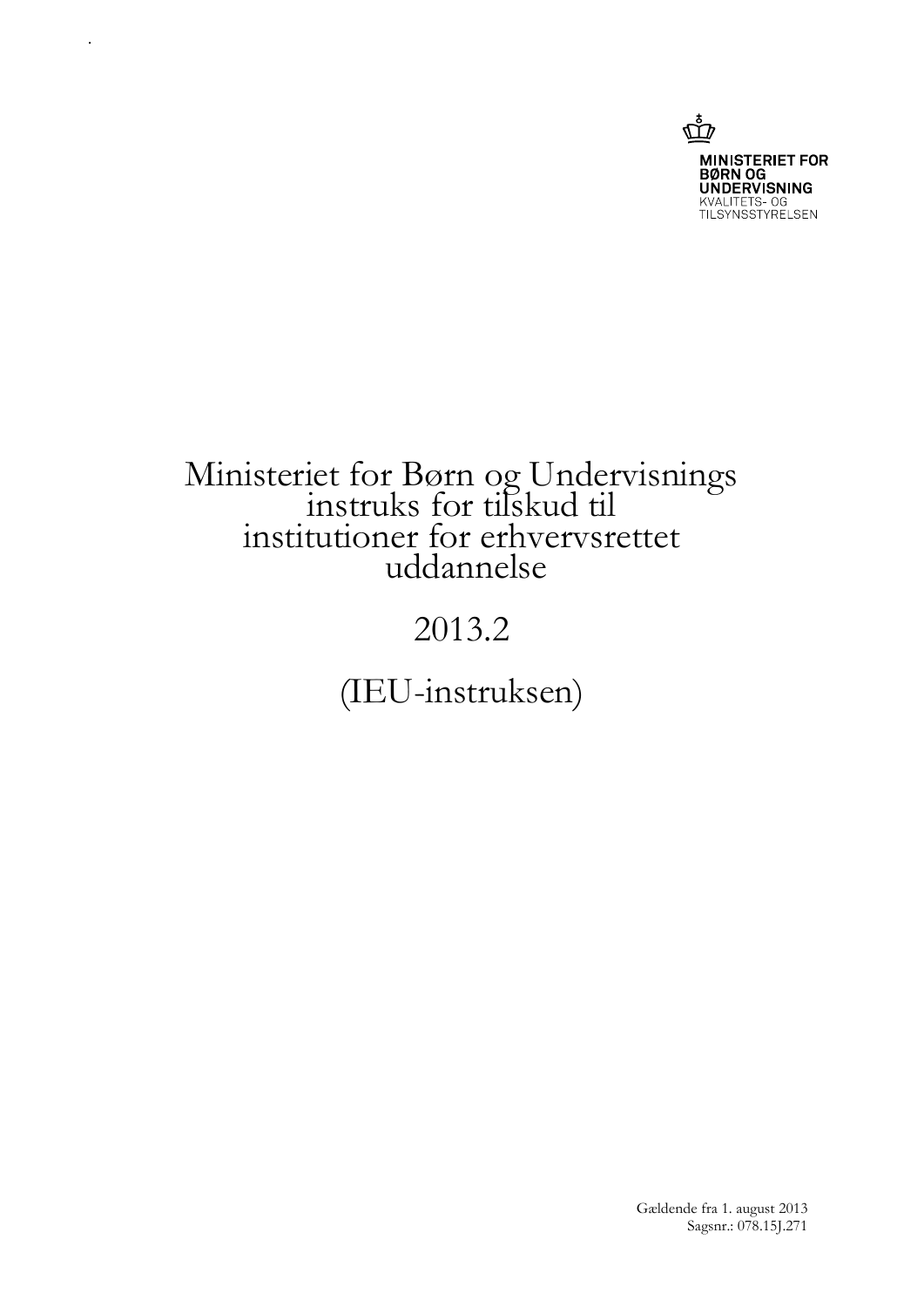# **INDHOLDSFORTEGNELSE**

| 1.    |                                                                            |  |
|-------|----------------------------------------------------------------------------|--|
| 1.1   |                                                                            |  |
| 1, 2  |                                                                            |  |
| 1.3   |                                                                            |  |
| 1, 4  |                                                                            |  |
| 1.5   |                                                                            |  |
| 2.    |                                                                            |  |
| 2.1   |                                                                            |  |
| 2.1.1 |                                                                            |  |
| 2.2   | FORÆLDELSESREGLER I FORBINDELSE MED EFTERREGULERINGER10                    |  |
| 2.3   |                                                                            |  |
| 2.4   | BYGNINGSTAXAMETERTILSKUD, TIDLIGERE AMTSLIGE INSTITUTIONER11               |  |
| 2.5   |                                                                            |  |
| 3.    |                                                                            |  |
| 3.1   |                                                                            |  |
| 3.1.1 |                                                                            |  |
| 3.1.2 | SÆRLIGE TILSKUD FOR ELEVER I MESTERLÆRE OG PRODUKTIONSSKOLEBASERET EUD  12 |  |
| 3.2   |                                                                            |  |
| 3.3   |                                                                            |  |
| 3.3.1 |                                                                            |  |
| 3.3.2 |                                                                            |  |
| 3.4   |                                                                            |  |
| 3.5   |                                                                            |  |
| 3.6   |                                                                            |  |
| 3.7   |                                                                            |  |
| 4.    |                                                                            |  |
| 4.1   |                                                                            |  |
| 4.2   |                                                                            |  |
| 4.3   |                                                                            |  |
| 5.    |                                                                            |  |
| 6.    |                                                                            |  |
| 6.1   |                                                                            |  |
| 6.2   | TILSKUD TIL KOST OG LOGI TIL ELEVER I LANDBRUGSUDDANNELSER 16              |  |
| 6.3   |                                                                            |  |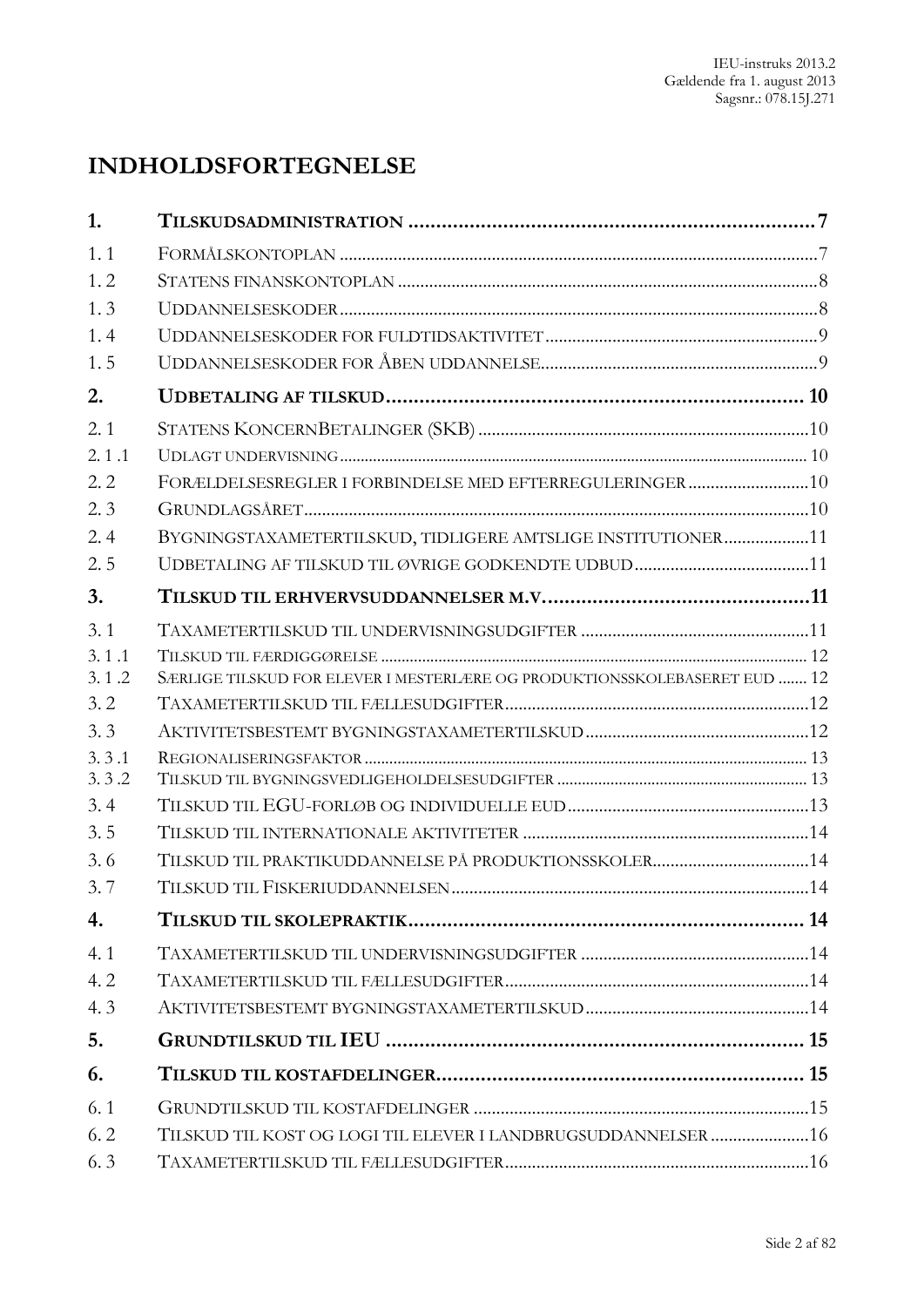| 6.4              |                                                           |    |
|------------------|-----------------------------------------------------------|----|
| 7.               | TILSKUD TIL ERHVERVSGYMNASIALE UDDANNELSER 16             |    |
| 7.1.1<br>7.1.2   |                                                           |    |
| 7.2              |                                                           |    |
| 7.3              |                                                           |    |
| 8.               |                                                           |    |
| 9.               | TILSKUD TIL ERHVERVSRETTET VOKSEN- OG EFTERUDDANNELSE  17 |    |
| 9.1              |                                                           |    |
| 9.1.1            |                                                           |    |
| 9.1.2<br>9.1.3   |                                                           |    |
| 9.1.4            |                                                           |    |
| 9.1.5            |                                                           |    |
| 10.              |                                                           |    |
| 10.1.1           |                                                           |    |
| 10.1.2           |                                                           |    |
| 10.1.3<br>10.1.4 |                                                           |    |
| 11.              |                                                           |    |
| 11.1             |                                                           |    |
| 11.2             |                                                           |    |
| 12.              |                                                           |    |
| 13.              |                                                           |    |
| 14.              |                                                           | 23 |
| 14.1             |                                                           |    |
| 14.2             |                                                           |    |
| 14.3             |                                                           |    |
| 15.              |                                                           |    |
| 15.1             |                                                           |    |
| 15.2             |                                                           |    |
| 15.3             |                                                           |    |
| 16.              | OPGØRELSE OG INDBERETNING AF FULDTIDSAKTIVITET 26         |    |
| 16.1             |                                                           |    |
| 16.1.1           |                                                           |    |
| 16.1.2<br>16.1.3 |                                                           |    |
|                  |                                                           |    |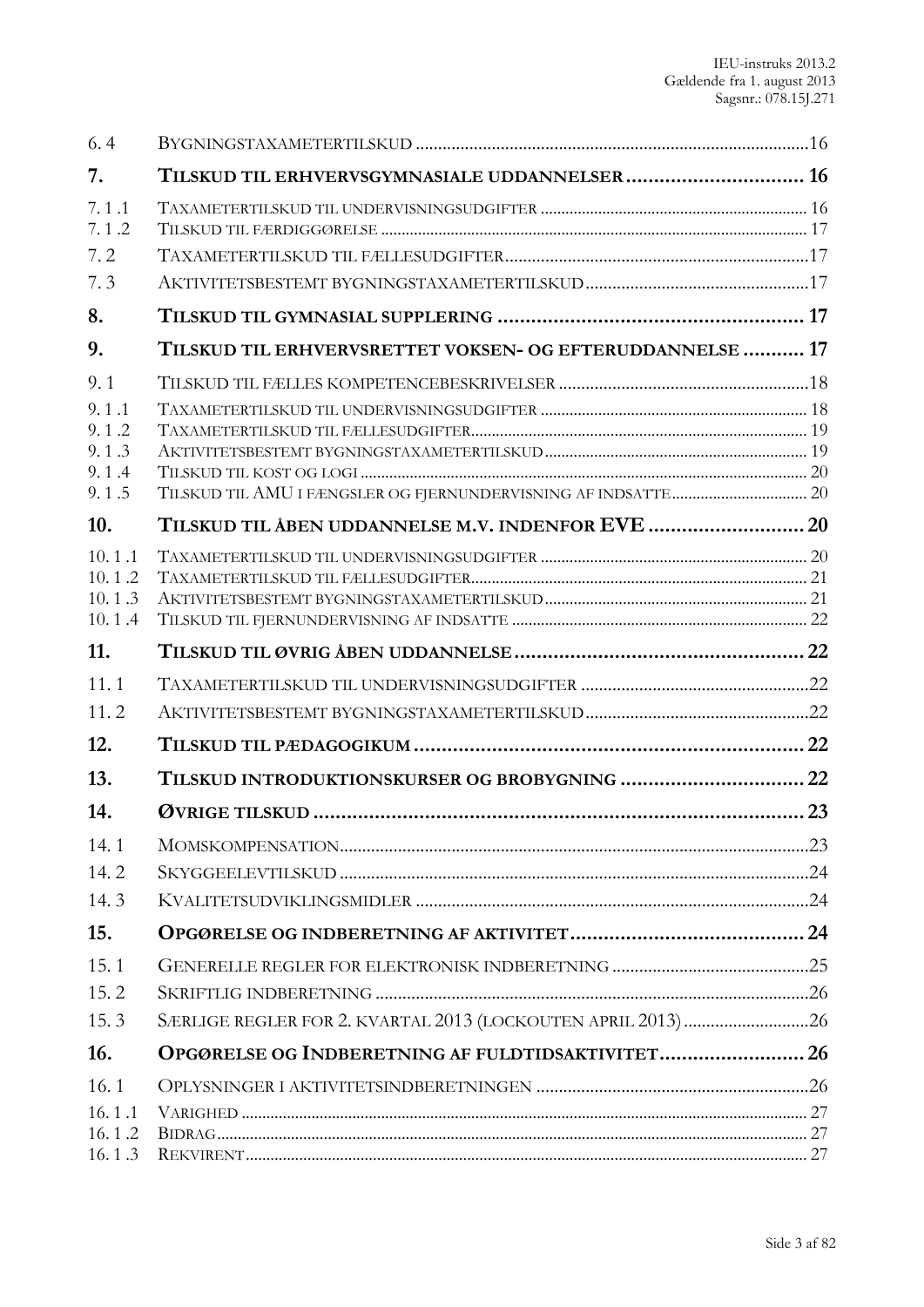| 16.2             |                                                                             |  |
|------------------|-----------------------------------------------------------------------------|--|
| 16.3             |                                                                             |  |
| 16.3.1           |                                                                             |  |
| 16.3.2           |                                                                             |  |
| 16.3.3<br>16.3.4 |                                                                             |  |
| 16.3.5           |                                                                             |  |
| 16.3.6           |                                                                             |  |
| 16.3.7           |                                                                             |  |
| 16.3.8           |                                                                             |  |
| 16.4             |                                                                             |  |
| 16.5             |                                                                             |  |
| 16.5.1           |                                                                             |  |
| 16.6             |                                                                             |  |
| 16.6.1           |                                                                             |  |
| 17.              | OPGØRELSE OG INDBERETNING AF ERHVERVSGYMNASIAL UDDANNELSE. 33               |  |
| 17.1             |                                                                             |  |
| 17.1.1           |                                                                             |  |
| 17.1.2           |                                                                             |  |
| 17.2             |                                                                             |  |
| 17.2.1           |                                                                             |  |
|                  |                                                                             |  |
| 18.              |                                                                             |  |
| 19.              |                                                                             |  |
| 19.1             |                                                                             |  |
| 19.2             | OPGØRELSE OG INDBERETNING AF AKTIVITET PÅ KOSTAFDELINGER 41                 |  |
| 19.3             |                                                                             |  |
| 20.              | INDBERETNING VEDRØRENDE FÆLLES KOMPETENCEBESKRIVELSER 42                    |  |
| 20.1             |                                                                             |  |
| 20.1.1           |                                                                             |  |
| 20.1.2           |                                                                             |  |
| 20.1.3           |                                                                             |  |
| 20.1.4           |                                                                             |  |
| 20.1.5           | PERSONER MED FAST BOPÆL ELLER BESKÆFTIGELSE PÅ FÆRØERNE ELLER I GRØNLAND 44 |  |
| 20.1.6<br>20.1.7 |                                                                             |  |
| 20.1.8           | SÆRLIGE TMK - AMU I FÆNGSLER OG FJERNUNDERVISNING AF INDSATTE  48           |  |
| 20.2             |                                                                             |  |
| 20.2.1           |                                                                             |  |
| 20.2.2           |                                                                             |  |
| 20.2.3<br>20.2.4 |                                                                             |  |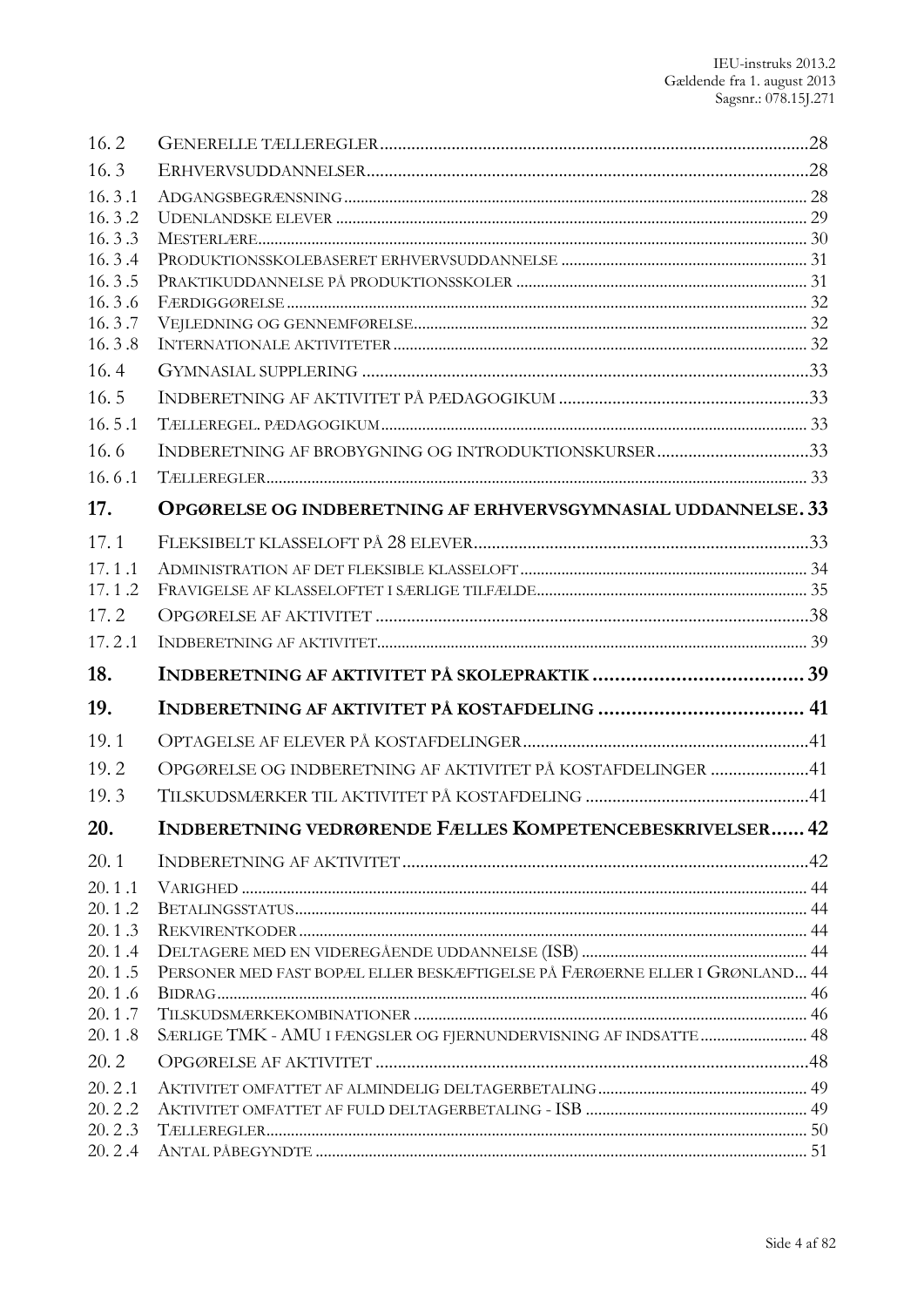| 20.2.5           |                                                                        |  |
|------------------|------------------------------------------------------------------------|--|
| 20.2.6           |                                                                        |  |
| 20.2.7           |                                                                        |  |
| 20.2.8           |                                                                        |  |
| 20.2.9           |                                                                        |  |
| 20.3             |                                                                        |  |
| 20.3.1           | TIL- OG AFKOBLING AF ENKELTFAG FRA EN FÆLLES KOMPETENCEBESKRIVELSE  54 |  |
| 20.3.2           | NEDLÆGGELSE/AFKOBLING AF ARBEJDSMARKEDSUDDANNELSE FRA EN FKB 54        |  |
| 20.3.3           | ARBEJDSMARKEDSUDDANNELSE OPTAGET SOM VALGFRIT SPECIALEFAG I EUD 55     |  |
| 20.3.4           |                                                                        |  |
| 21.              | INDBERETNING AF ÅBEN UDDANNELSE M.V. UNDER EVE  56                     |  |
| 21.1             |                                                                        |  |
| 21.1.1           |                                                                        |  |
| 21.1.2           |                                                                        |  |
| 21.1.3           |                                                                        |  |
| 21.1.4           |                                                                        |  |
| 21.1.5           |                                                                        |  |
| 21.1.6           |                                                                        |  |
| 21.1.7<br>21.1.8 |                                                                        |  |
| 21.1.9           |                                                                        |  |
|                  |                                                                        |  |
| 21.2             |                                                                        |  |
| 21.2.1           |                                                                        |  |
| 21.2.2           |                                                                        |  |
| 21.2.3           | AKTIVITET, SOM IKKE ER OMFATTET AF DELTAGERBETALING (TÆLLEREGLER)  62  |  |
| 21.2.4           |                                                                        |  |
| 21.2.5           |                                                                        |  |
| 21.2.6           |                                                                        |  |
| 21.3             |                                                                        |  |
| 21.3.1           | TIL- OG AFKOBLING AF ENKELTFAG FRA EN FÆLLES KOMPETENCEBESKRIVELSE  64 |  |
| 21.3.2           |                                                                        |  |
| 22.              |                                                                        |  |
| 22.1             |                                                                        |  |
| 22.1.1           |                                                                        |  |
| 22.1.2           |                                                                        |  |
| 22.1.3           |                                                                        |  |
| 22.1.4           |                                                                        |  |
| 22.1.5           | KURSISTER DER MODTAGER EFTERLØN ELLER ALDERSBETINGET PENSION M.V.  67  |  |
| 22.1.6           |                                                                        |  |
| 22.1.7           |                                                                        |  |
| 22.1.8<br>22.1.9 |                                                                        |  |
|                  |                                                                        |  |
| 22.2             |                                                                        |  |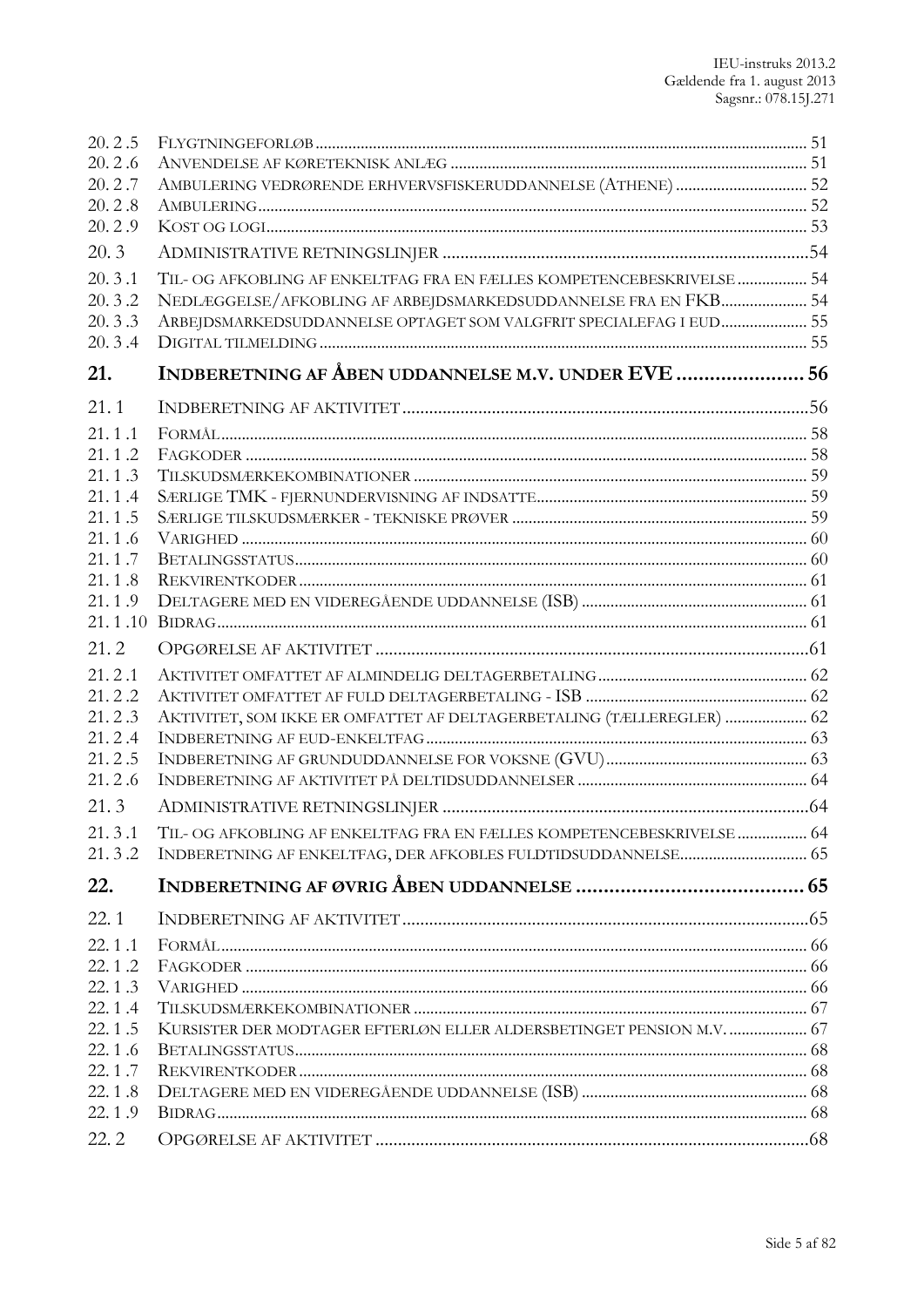| 22.2.1<br>22.2.2 |                                                                   |  |
|------------------|-------------------------------------------------------------------|--|
| 23.              |                                                                   |  |
| 24.              | KOMMUNERS OG ANDRE AKTØRERS BETALING FOR UDDANNELSE  69           |  |
| 24.1             |                                                                   |  |
| 24.2             |                                                                   |  |
| 24.3             |                                                                   |  |
| 25.              | <b>REVISION OG REVISORATTESTATION AF INDBERETTET AKTIVITET 72</b> |  |
| 25.1             |                                                                   |  |
| 25.2             |                                                                   |  |
| 26.              |                                                                   |  |
| 26.1             |                                                                   |  |
| 26.2             |                                                                   |  |
| 26.2.1           |                                                                   |  |
| 26.2.2<br>26.3   |                                                                   |  |
| 26.4             |                                                                   |  |
|                  |                                                                   |  |
| 27.              |                                                                   |  |
| 27.1             |                                                                   |  |
| 27.2             |                                                                   |  |
| 27.3             |                                                                   |  |
| 27.4             |                                                                   |  |
| 27.5<br>27.6     |                                                                   |  |
|                  |                                                                   |  |
| 28.              |                                                                   |  |
| 28.1             |                                                                   |  |
| 29.              |                                                                   |  |
| 29.1             |                                                                   |  |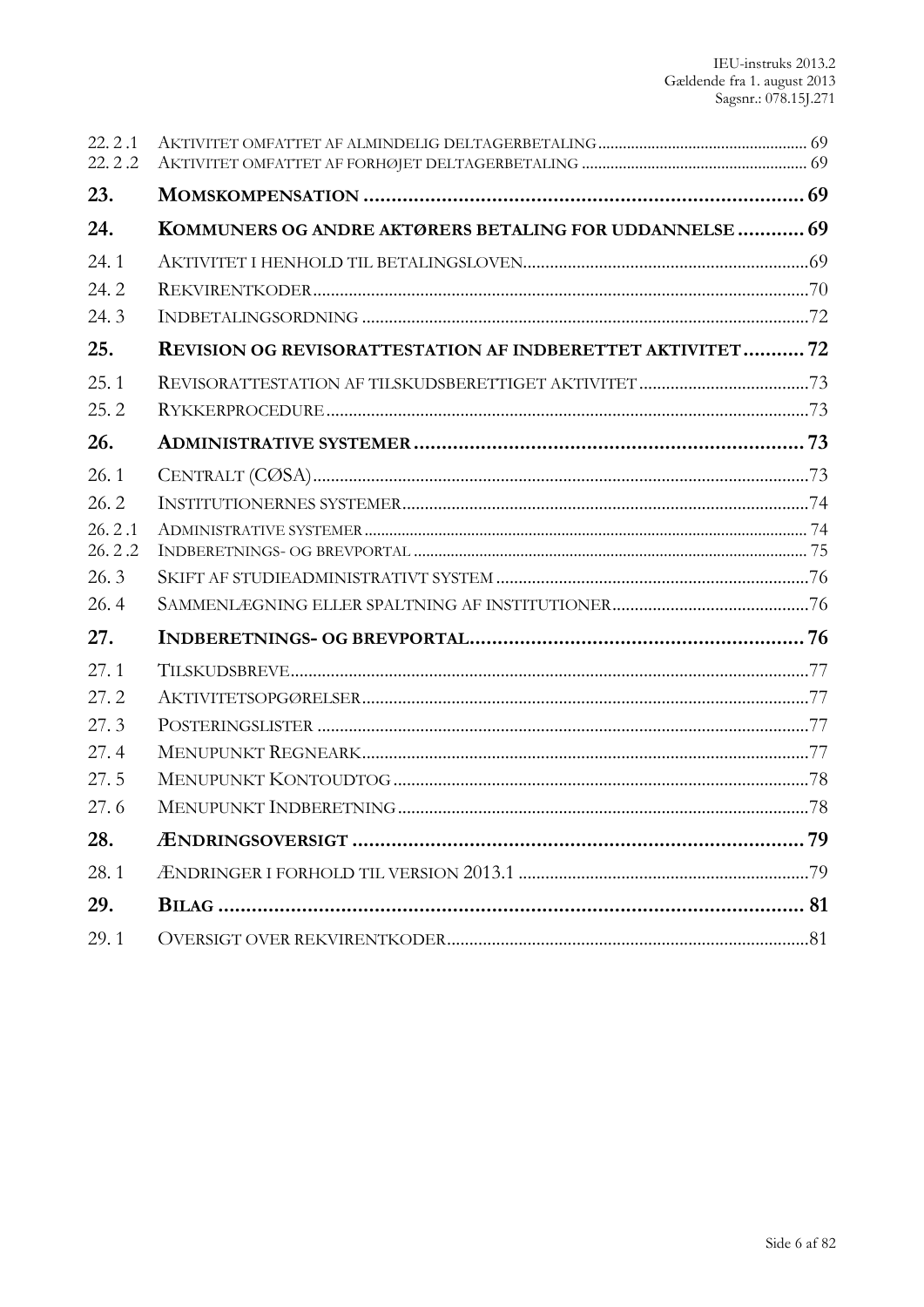IEU-instruks 2013.2 Gældende fra 1. august 2013 Sagsnr.: 078.15J.271

# <span id="page-6-0"></span>**1. Tilskudsadministration**

Tilskudsadministrationen er baseret på ministeriets formålskontoplan og statens finanskontoplan.

Formålskontoplanen udmeldes fra ministeriets tilskudsadministrative system (CØSA) via ØDUP (Økonomistyrelsens dataudvekslingspunkt) til Navision. Statens finanskontoplan udmeldes fra Økonomistyrelsen.

#### <span id="page-6-1"></span>**1. 1 Formålskontoplan**

Formålskontoplanen er opbygget hierarkisk i 3 niveauer:

- 1. Hovedformål
- 2. Formålsgruppe
- 3. Formål/konteringsformål

Hovedformål er:

- 1. Uddannelser
- 2. Øvrige uddannelser
- 5. Fællesudgifter
- 6.-7. Særlige bevillinger
- 9. Fællesudgifter, kostafdeling

I formålskontoplanen er de enkelte uddannelses- og konteringsformål grupperet som følger:

- 1 Erhvervsuddannelser
- 2 Erhvervsgymnasiale uddannelser
- 3 Åben uddannelse
- 5 Adgangsgivende kurser m.v.
- 8 Skolepraktik
- 11 Fodterapeut
- 16 Brobygning og introduktionskurser
- 18 Kvæginseminør
- 22 Lokomotivfører
- 27 Fælles kompetencebeskrivelse
- 41 Pædagogikum

Formålskontoplanen vedligeholdes ved jævnlig udsendelse af opdatering via ØDUP (ØkonomistyrelsensDataUdvekslingsPunkt).

Nærmere information om formålskontoplan og konteringsvejledning kan findes på ministeriets hjemmeside:

En nærmere beskrivelse af formålskontoplanen m.v. kan findes på ministeriets hjemmeside: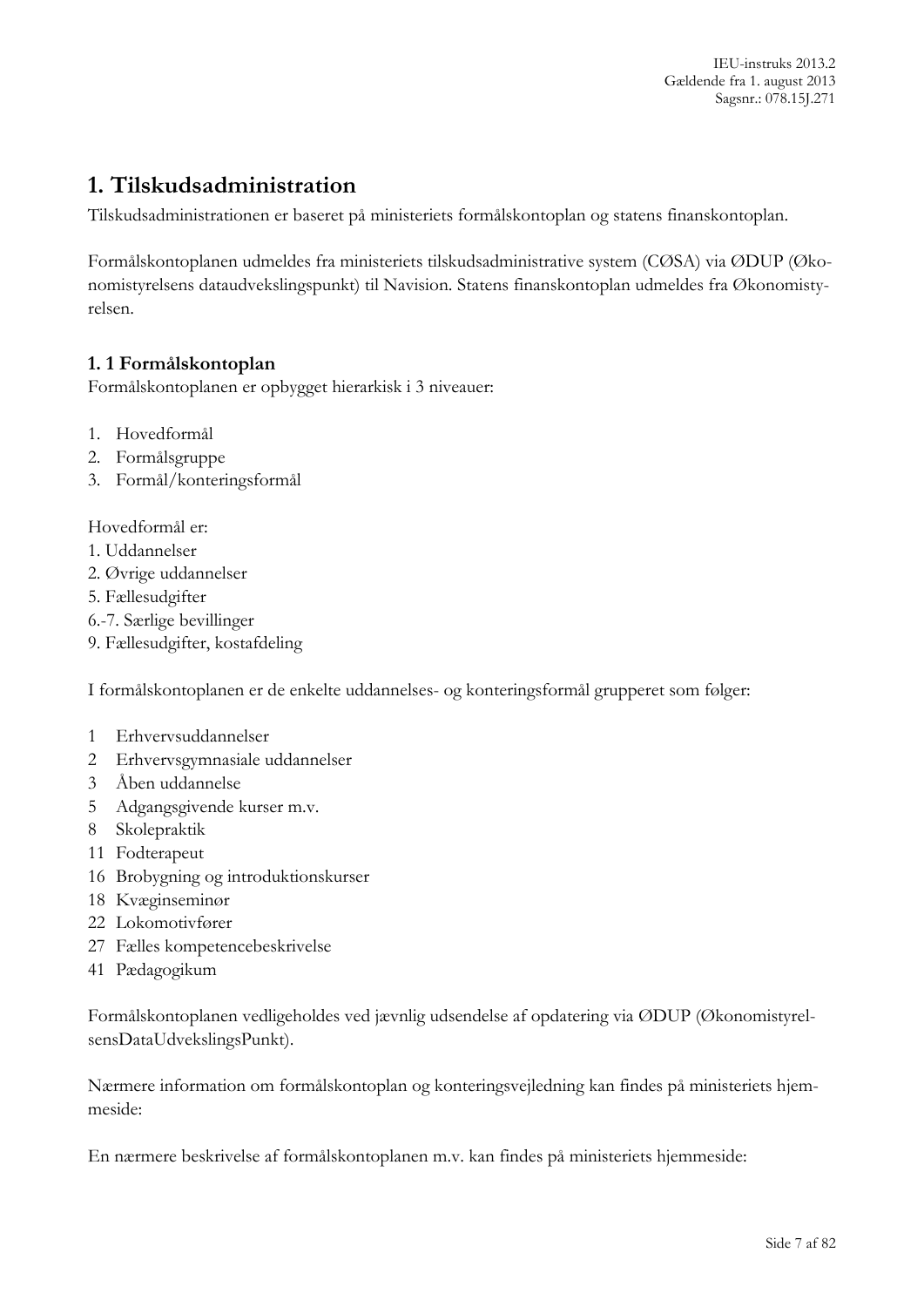[http://www.uvm.dk/Administration/Regnskab-og-](http://www.uvm.dk/Administration/Regnskab-og-revision/~/media/UVM/Filer/Adm/PDF12/120228%20Retningslinjer%20For%20Korrekt%20Anvendelse.ashx)

[on/~/media/UVM/Filer/Adm/PDF12/120228%20Retningslinjer%20For%20Korrekt%20Anvendels](http://www.uvm.dk/Administration/Regnskab-og-revision/~/media/UVM/Filer/Adm/PDF12/120228%20Retningslinjer%20For%20Korrekt%20Anvendelse.ashx) [e.ashx](http://www.uvm.dk/Administration/Regnskab-og-revision/~/media/UVM/Filer/Adm/PDF12/120228%20Retningslinjer%20For%20Korrekt%20Anvendelse.ashx)

### <span id="page-7-0"></span>**1. 2 Statens finanskontoplan**

[revisi-](http://www.uvm.dk/Administration/Regnskab-og-revision/~/media/UVM/Filer/Adm/PDF12/120228%20Retningslinjer%20For%20Korrekt%20Anvendelse.ashx)

Finanskontoplanen udmeldes af Økonomistyrelsen på de første 4 cifre. De 2 efterfølgende cifre er til institutionernes interne brug for underopdeling. Dog kan enkelte underopdelinger på de to efterfølgende cifre blive fastlagt af ministeriet Der foretages særskilt udmelding af disse.

#### <span id="page-7-1"></span>**1. 3 Uddannelseskoder**

For taxameterfinansierede uddannelser er en række forhold, som har central betydning for tilskudsadministrationen, registreret i en uddannelsesmodel for den enkelte uddannelse.

Koderne anvendes ved opgørelse og indberetning af aktivitet.

Uddannelseskoderne er registreret i ministeriets centrale økonomistyringssystem, CØSA.

Uddannelsesmodellen for den enkelte uddannelse indeholder i struktureret form oplysninger om blandt andet regelgrundlag varighed og tælleperioder.

Relevante oplysninger fra uddannelsesmodellen udmeldes elektronisk til institutionernes studieadministrative systemer.

Uddannelsesmodellen anvendes i forbindelse med:

- Udbudsgodkendelser
- Økonomistyring
- Elevadministration, herunder elevudlån og flytninger
- Eksamensadministration, herunder beviser
- Tilskudsadministration
- Økonomisk tilsyn
- Statistik

Følgende uddannelsesområder er beskrevet med koder i uddannelsesmodellen:

- Erhvervsuddannelser (IEU-instruksen)
- Adgangsgivende kurser (IEU-instruksen)
- Erhvervsgymnasiale uddannelser (IEU-instruksen)
- Almengymnasiale uddannelser (AGV-instruksen)
- Erhvervsakademiuddannelser (EA-instruksen)
- Professionsbacheloruddannelser (PH-instruksen)
- Arbejdsmarkedsuddannelser (IEU-instruksen)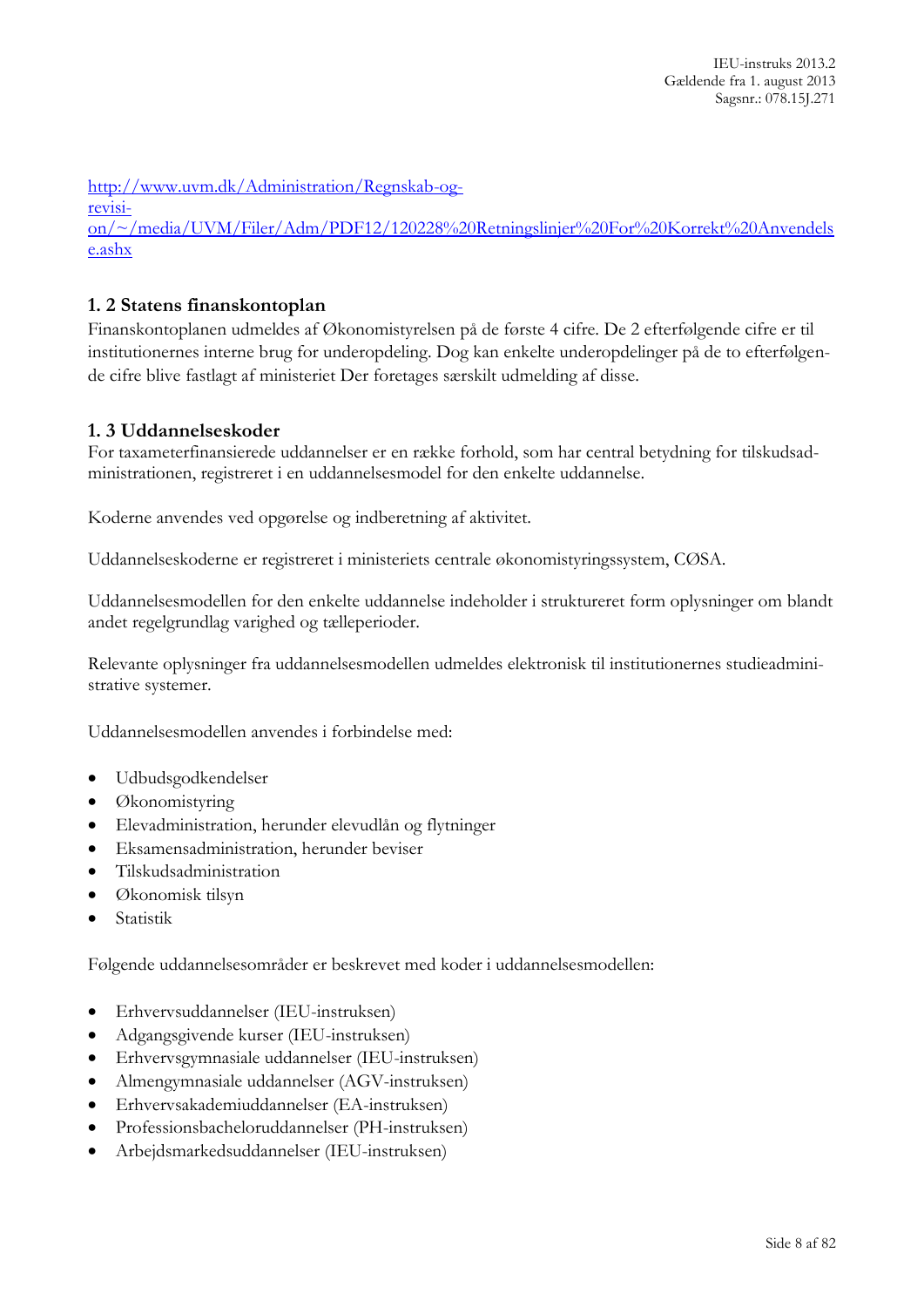- Åben uddannelse (IEU-instruksen, EA-instruksen, PH-instruksen)
- Almene voksenuddannelser (AGV-instruksen)
- Pædagogikum (IEU-instruksen, AGV-instruksen)
- Introduktionskurser og brobygningsforløb (IEU-instruksen, AGV-instruksen)

#### <span id="page-8-0"></span>**1. 4 Uddannelseskoder for fuldtidsaktivitet**

Følgende aktiviteter administreres efter uddannelsesmodellen for fuldtidsaktivitet:

Erhvervsuddannelser Skolepraktik Fodterapeutuddannelsen Adgangsgivende kurser m.v. Lokomotivføreruddannelsen Fiskeriuddannelsen Tilskud til kostafdelinger Erhvervsgymnasiale uddannelser Gymnasial supplering Kvæginseminør Pædagogikum Brobygning og introduktionskurser

Uddannelsesmodellen for fuldtidsuddannelse omfatter oplysninger om:

- 1. Formål: CØSA formålsnummer
- 2. Navn: Uddannelsens navn.
- 3. Version (v): løbenummer, som ændres ved ny bekendtgørelse.
- 4. Speciale (sp).
- 5. Adgangsvej (av).
- 6. Skoleperioder (skp). En skoleperiode er typisk opdelt i flere tælleperioder.
- 7. Skoleperiodens varighed
- 8. Tilskudsmærkekombination (tmk): Til den enkelte skoleperiode er knyttet tilskudsmærker/tilskudsmærkekombinationer, som er bestemmende for, hvilken type aktivitet, der kan opgøres og indberettes.
- 9. Tælleperioder, jf. nedenfor.
- 10. Tælleperiodens varighed: Tælleperiodens varighed er anført i antal dage og indgår i beregning af årselevbidraget.
- 11. Tælledag (td): Den relative tælledag, angiver på hvilken undervisningsdag, regnet fra og med 1. undervisningsdag, antallet af aktive elever/kursister skal opgøres

Udbetalingen af taxametertilskud til fuldtidsuddannelse til institutioner under ministeriet afhænger af tælleperioden, som er det antal undervisningsdage, der opgøres aktivitet for, når eleven har været optaget på uddannelsen på en på forhånd fastsat dag (tælledagen) i perioden.

#### <span id="page-8-1"></span>**1. 5 Uddannelseskoder for Åben uddannelse**

For arbejdsmarkedsuddannelse og enkeltfag, som er optaget i en Fælles Kompetencebeskrivelse (FKB),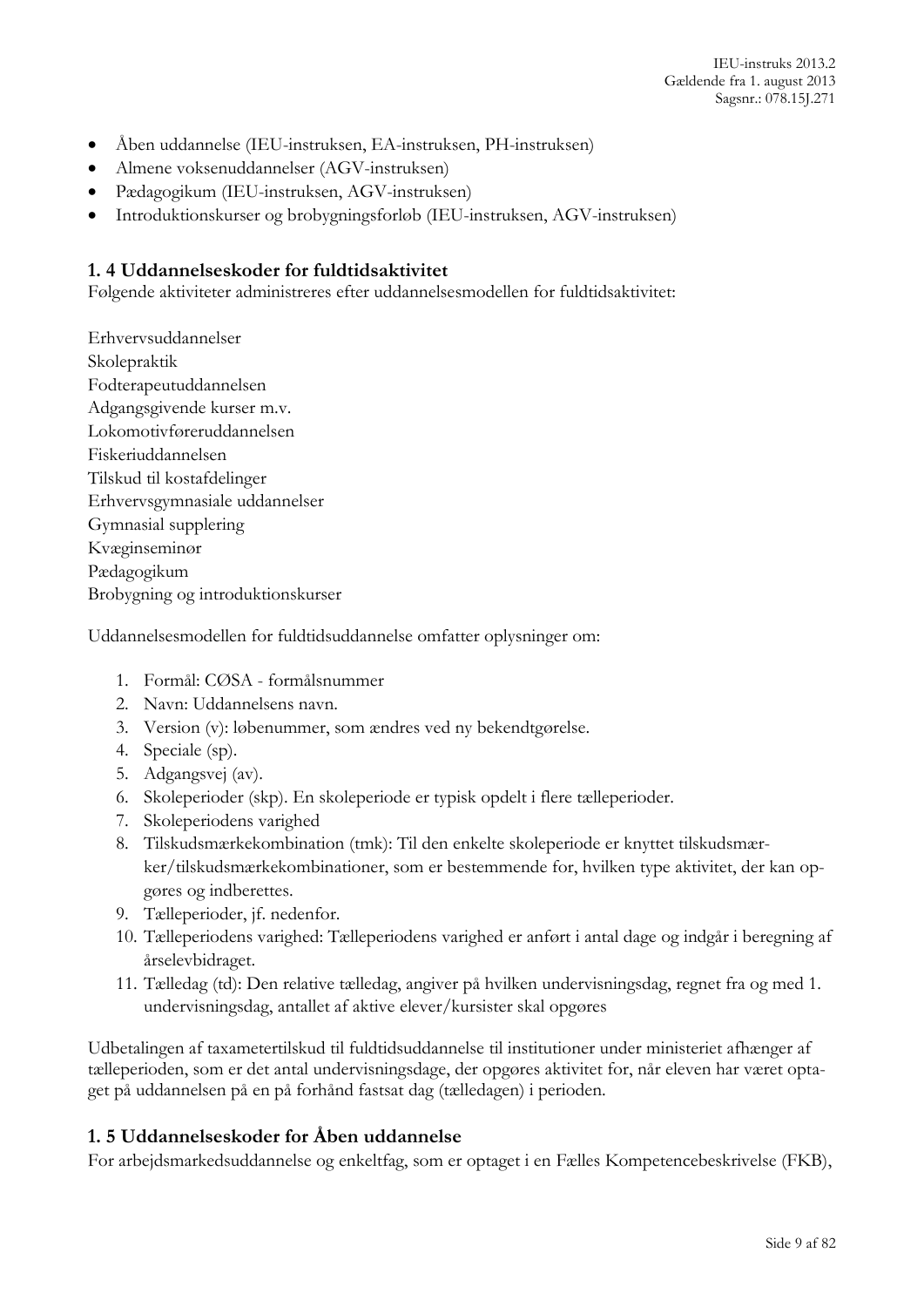Enkeltfag fra eud og deltidsuddannelse, samt enkeltfag på hhx og htx indeholder uddannelsesmodellen oplysninger om:

- 1. Formål (CØSA formålsnummer for FKB)
- 2. Navn:
- 3. Version: Løbenummer, som ændres i forbindelse med regelændringer.
- 4. Tilskudsmærkekombination (tmk): Til CØSA-formålet er knyttet tilskudsmærker/tilskudsmærkekombinationer, som er bestemmende for, hvilken type aktivitet, der kan opgøres og indberettes.
- 5. Fagtilknytninger. Til det enkelte fag, identificeret ved fagkode og niveau, er knyttet oplysning om varighed, takst og konteringsformål.

# <span id="page-9-0"></span>**2. Udbetaling af tilskud**

Tilskud udbetales til godkendte institutioner og til godkendte udbydere.

### <span id="page-9-1"></span>**2. 1 Statens KoncernBetalinger (SKB)**

Tilskud til institutioner, der er godkendt efter lov om institutioner for erhvervsrettet uddannelse, udbetales til institutionens specifikt låste indbetalingskonto i Statens Koncern Betalinger (SKB). For landbrugsskoler gælder dog en dispensation for anvendelse af SKB, således som det er foreskrevet i § 8, stk. 1-2 i lov om offentlige betalinger. Fritagelse for anvendelse af SKB indebærer, at landbrugsskoler ikke skal oprettes som kontohavere i SKB med den anvendelse, der fremgår af § 8 i lov om offentlige betalinger. Såfremt landbrugsskolerne – trods dispensation – måtte ønske at anvende SKB, er der intet til hinder herfor.

#### <span id="page-9-2"></span>**2. 1 .1 Udlagt undervisning**

Tilskud til vedrørende udlagt undervisning udbetales til den institution, der er godkendt til udbud af den uddannelse eller den Fælles Kompetencebeskrivelse (FKB), som den udlagte undervisning henhører under.

#### <span id="page-9-3"></span>**2. 2 Forældelsesregler i forbindelse med efterreguleringer**

Der kan ved enhver udbetaling af forskud eller tilskud foretages efterreguleringer vedrørende forudgående udbetalinger.

Der ydes eller opkræves ikke renter i forbindelse med efterreguleringer.

Forældelsesfristen er 3 år, medmindre andet følger af andre bestemmelser, jf. Lov om forældelse af fordringer (forældelsesloven). <https://www.retsinformation.dk/Forms/R0710.aspx?id=2655>

#### <span id="page-9-4"></span>**2. 3 Grundlagsåret**

En række tilskud til institutioner for erhvervsrettet uddannelse beregnes på grundlag af aktiviteten i grundlagsåret. Grundlagsåret er defineret som perioden fra og med 4. kvartal i finansåret 2 år før indeværende finansår til og med 3. kvartal i finansåret før indeværende finansår.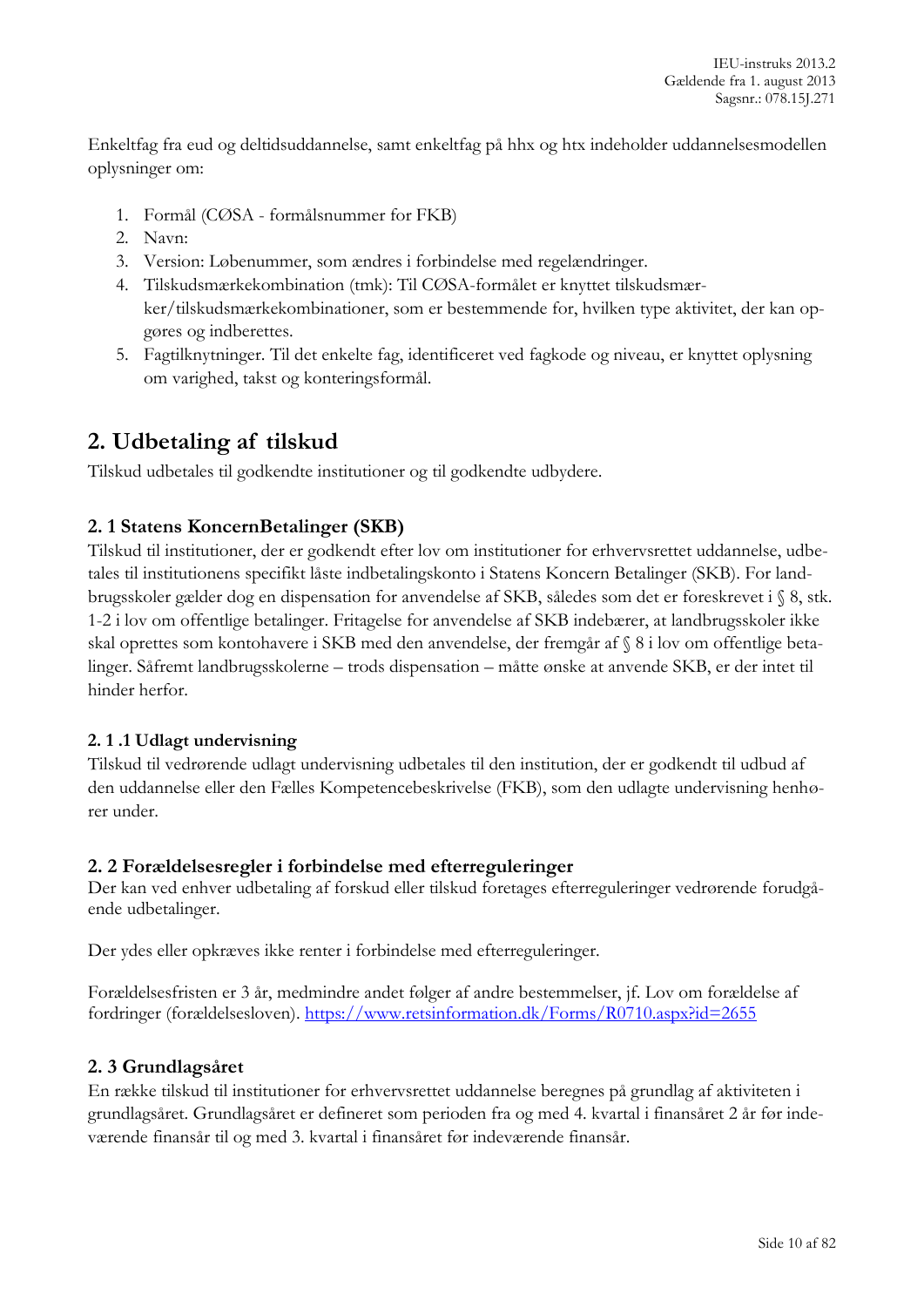### <span id="page-10-0"></span>**2. 4 Bygningstaxametertilskud, tidligere amtslige institutioner**

Tidligere amtslige uddannelser overgik fra 2010 til aktivitetsbestemt bygningstaxametertilskud. Uddannelsesinstitutioner, der i forbindelse med kommunalreformen overgik til Undervisningsministeriet, forventedes samtidigt hermed at overtage deres bygninger. Som følge heraf ydes fra 2010 aktivitetsbestemt bygningstaxametertilskud til uddannelser på disse institutioner.

Til institutioner, hvor lejekontraktlige forhold indebærer, at huslejen forfalder halvårligt/årligt, kan bygningstaxametertilskud udbetales forud halvårligt/årligt.

Til institutioner, der pr. 1. januar 2012 endnu ikke har overtaget deres bygninger fra staten, udbetales i stedet for bygningstaxametertilskud taxametertilskud til indvendig vedligeholdelse.

#### <span id="page-10-1"></span>**2. 5 Udbetaling af tilskud til øvrige godkendte udbud**

Tilskud til undervisningsudgifter og fællesudgifter samt aktivitetsbestemt bygningstaxametertilskud til øvrige godkendte udbud (private udbydere) ydes på grundlag af det faktiske antal årselever i finansåret (løbende års aktivitet) og udbetales kvartalsvist (tidstro) på grundlag af de kvartalsvise aktivitetsindberetninger.

Aktivitetsbestemt bygningstaxametertilskud til øvrige godkendte udbud udbetales med regionaliseringsfaktor 1,0.

# <span id="page-10-2"></span>**3. Tilskud til erhvervsuddannelser m.v.**

Afsnittet omfatter erhvervsuddannelser, fodterapeutuddannelsen, Adgangsgivende kurser m.v., Lokomotivføreruddannelsen og Fiskeriuddannelsen.

#### <span id="page-10-3"></span>**3. 1 Taxametertilskud til undervisningsudgifter**

I perioden januar – marts udbetales månedlige forskud på grundlag af aktiviteten i grundlagsåret svarende til 1/12 af grundlagsårets aktivitet.

I april, maj og juni udbetales månedlige tilskud på baggrund af aktivitetsindberetningen for det foregående kvartal med de divisorer, som fremgår af nedenstående skema. Tilsvarende model benyttes for perioden juli - december.

Medio december indberettes for 4. kvartal i finansåret. Ultimo december modregnes forskuddet og der udbetales tilskud for hele årets aktivitet.

| Periodemodel (eud)                 | Jan  | Feb  | Mar  | Apr | Mai | Jun | l Jul | Aug | Sep | Okt | <b>Nov</b> | Dec           |
|------------------------------------|------|------|------|-----|-----|-----|-------|-----|-----|-----|------------|---------------|
| Forskud ud fra grundlagsår         | 1/12 | 1/12 | 1/12 |     |     |     |       |     |     |     |            |               |
| Tilskud ud fra 1. kvartal          |      |      |      | 1/3 | 1/3 | 1/3 |       |     |     |     |            |               |
| Tilskud ud fra 2. kvartal          |      |      |      |     |     |     | 1/3   | 1/3 | 1/3 |     |            |               |
| Tilskud ud fra 3. kvartal          |      |      |      |     |     |     |       |     |     | 1/3 | 1/3        | $\frac{1}{3}$ |
| Tilskud ud fra 4. kvartal (ultimo) |      |      |      |     |     |     |       |     |     |     |            | 1/1           |
| Forskud trækkes tilbage (ultimo)   |      |      |      |     |     |     |       |     |     |     |            |               |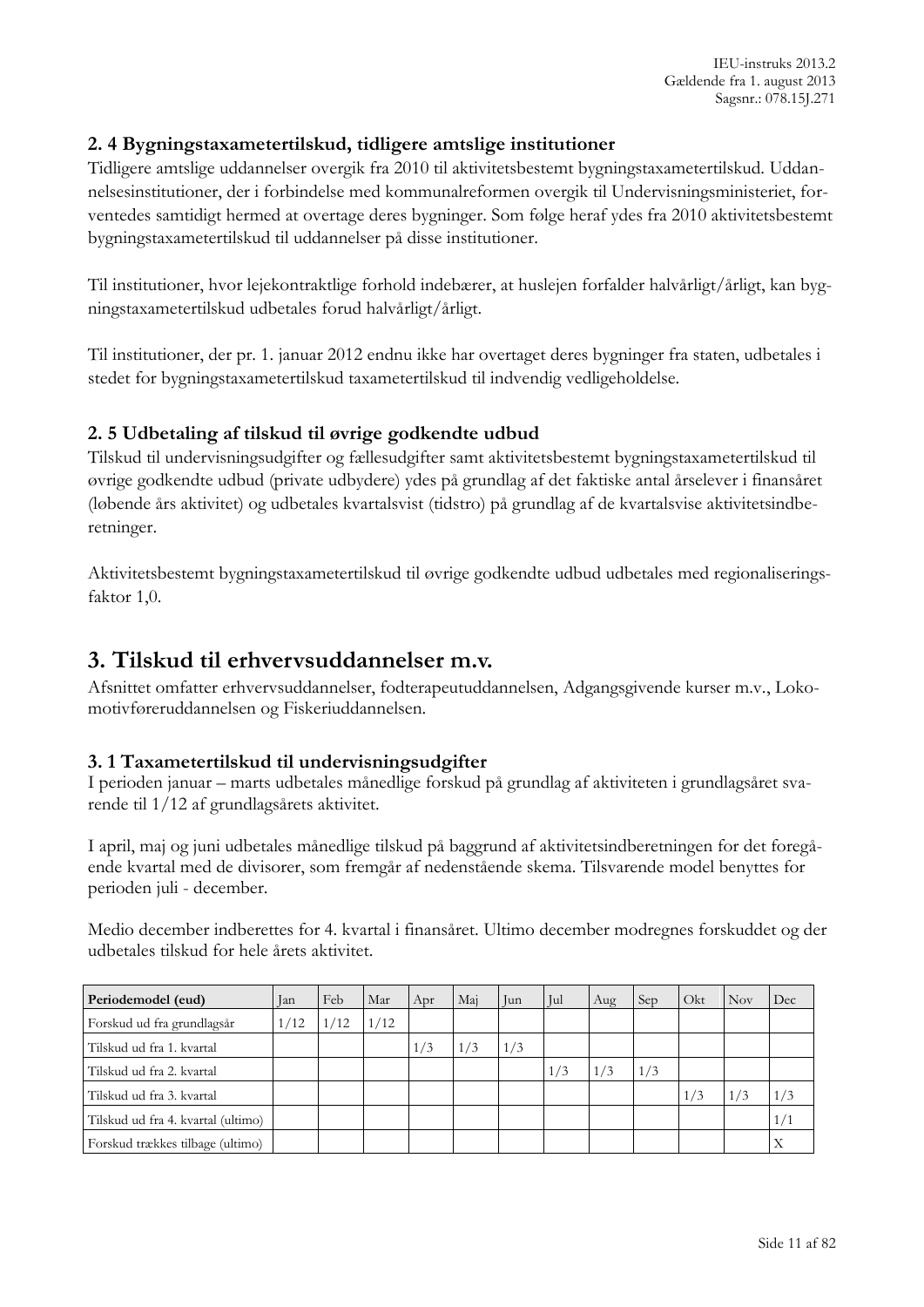Det månedlige aktivitetsafhængige tilskud bestemmes som: takst \* aktivitet \* divisor. Der anvendes følgende divisorer: 1/12, 1/3 og 1/1.

Tilskud konteres på formålet, der er knyttet til den indberettede skoleperiode og tilskudsmærkekombination.

#### <span id="page-11-0"></span>**3. 1 .1 Tilskud til færdiggørelse**

For erhvervsuddannelser udbetales tilskud efter periodemodellen.

Tilskuddet bestemmes som: takst \* antal færdiggjorte.

Tilskud konteres på formålet, der er knyttet til den indberettede skoleperiode og tilskudsmærkekombination.

#### <span id="page-11-1"></span>**3. 1 .2 Særlige tilskud for elever i mesterlære og produktionsskolebaseret eud**

Særlige tilskud for elever i mesterlære og produktionsskolebaseret erhvervsuddannelse udbetales kvartalsvist (tidstro) på grundlag af institutionernes indberetninger.

| Tidstro (eud)                | Jan | Feb | Mar | Apr | Mai | Jun | Jul | Aug | Sep | Okt | <b>Nov</b> | Dec |
|------------------------------|-----|-----|-----|-----|-----|-----|-----|-----|-----|-----|------------|-----|
| - ud fra 1. kvartal          |     |     |     | 1/1 |     |     |     |     |     |     |            |     |
| - ud fra 2. kvartal          |     |     |     |     |     |     |     |     |     |     |            |     |
| - ud fra 3. kvartal          |     |     |     |     |     |     |     |     |     | 1/1 |            |     |
| - ud fra 4. kvartal (ultimo) |     |     |     |     |     |     |     |     |     |     |            |     |

Tilskud konteres på formålet, der er knyttet til den indberettede skoleperiode og tilskudsmærkekombination.

#### <span id="page-11-2"></span>**3. 2 Taxametertilskud til fællesudgifter**

Taxametertilskud til fællesudgifter udbetales kvartalsvis forud på grundlag af aktiviteten i grundlagsåret. Det kvartalsvise tilskud bestemmes som: takst \* aktivitet \* 1/4.

Taxametertilskud til fællesudgifter konteres på formål 5610 Fællesudgiftstaxameter.

#### <span id="page-11-3"></span>**3. 3 Aktivitetsbestemt bygningstaxametertilskud**

Aktivitetsbestemt bygningstaxametertilskud udbetales kvartalsvis forud på grundlag af aktiviteten i grundlagsåret.

Det kvartalsvise tilskud bestemmes som: takst \* regionaliseringsfaktor \* aktivitet \* ¼.

Aktivitetsbestemt bygningstaxametertilskud konteres på formål 5620 Bygningstaxameter.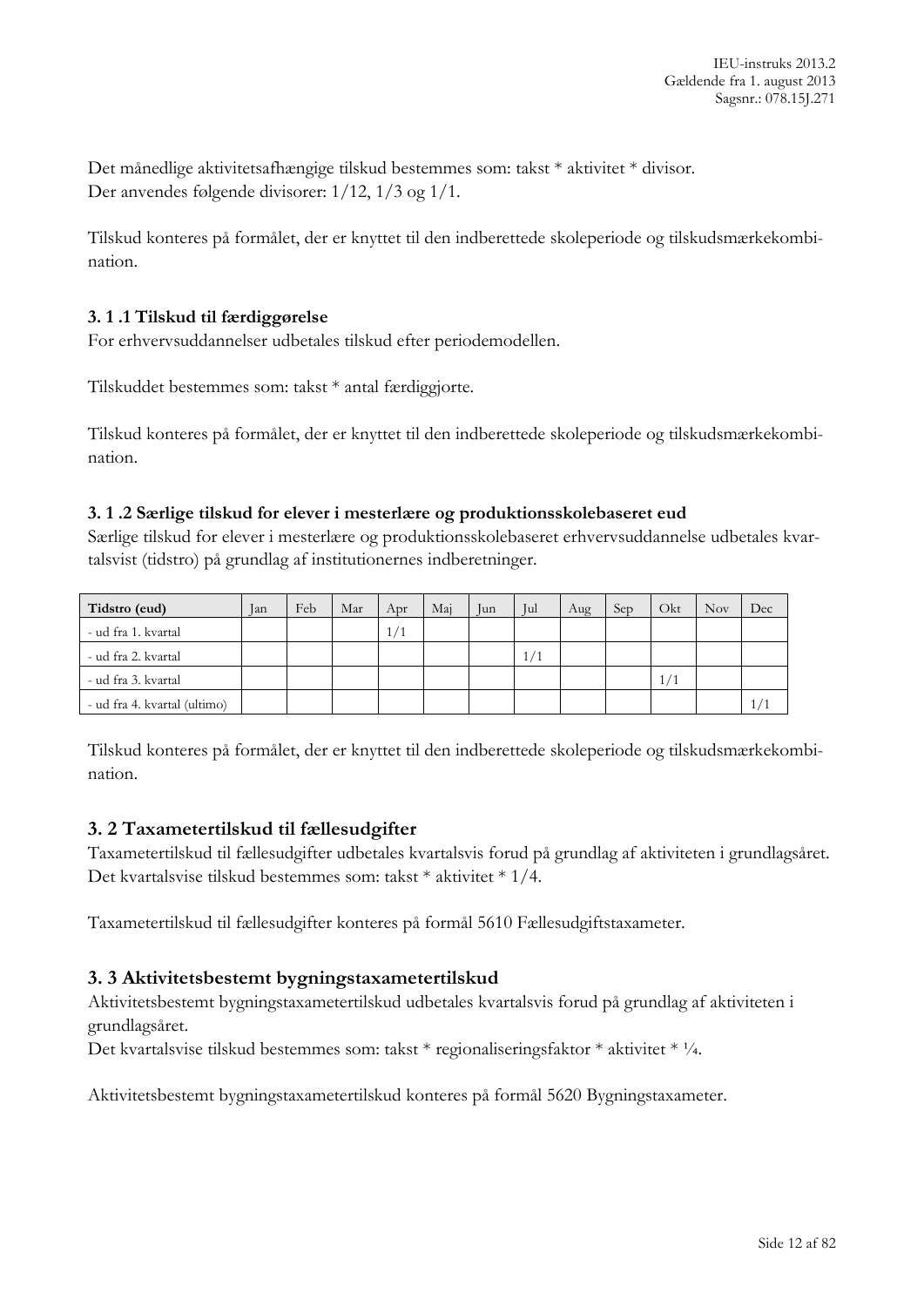#### <span id="page-12-0"></span>**3. 3 .1 Regionaliseringsfaktor**

Taxametertilskud til institutioner for erhvervsrettet uddannelse beregnes med en regionaliseringsfaktor, som for den enkelte institution er fastsat på grundlag af institutionens hjemsted i henhold til vedtægten og institutionens beliggenhed.

Der findes følgende regionaliseringsfaktorer: 0,8, 0,844, 0,9, 1,0 og 1,1.

Aktivitetsbestemt bygningstaxametertilskud til landbrugsskoler beregnes uanset institutionens beliggenhed med regionaliseringsfaktor 0,844.

Aktivitetsbestemt bygningstaxametertilskud til social- og sundhedsskoler beregnes uanset institutionens beliggenhed med regionaliseringsfaktor 1,0.

Aktivitetsbestemt bygningstaxametertilskud vedrørende skolepraktik beregnes uanset institutionens beliggenhed med regionaliseringsfaktor 1,0.

#### <span id="page-12-1"></span>**3. 3 .2 Tilskud til bygningsvedligeholdelsesudgifter**

Tilskud til bygningsvedligeholdelsesudgifter udbetales kvartalsvis forud på baggrund af antal grundlagsårselever.

Det kvartalsvise tilskud bestemmes som: takst \* aktivitet \* ¼.

Konteringen sker på formål 5320 Indvendig vedligeholdelse.

### <span id="page-12-2"></span>**3. 4 Tilskud til EGU-forløb og individuelle eud**

#### *Erhvervsgrunduddannelse (EGU)e*

Vejledningstilskud pr. elev pr. påbegyndt EGU-forløb og gennemførselstilskud pr. elev, der gennemfører et EGU-forløb eller overgår i anden kompetencegivende uddannelse, udbetales på grundlag af indberettet aktivitet.

Tilskud udbetales umiddelbart efter kvartalsindberetning (tidstro). Tilskuddet beregnes som: takst \* aktivitet.

Tilskud konteres på formålet, der er knyttet til den indberettede skoleperiode og tilskudsmærkekombination.

Tilskud til dele af anden uddannelsesaktivitet, som indgår i en egu-plan, udbetales efter udbetalingsreglerne for den pågældende aktivitet.

#### *Individuelt tilrettelagt erhvervsuddannelse (ieud)*

Vejledningstilskud pr. elev pr. påbegyndt individuelt tilrettelagt erhvervsuddannelse og gennemførselstilskud pr. elev, der gennemfører en individuelt tilrettelagt erhvervsuddannelse, udbetales på grundlag af indberettet aktivitet.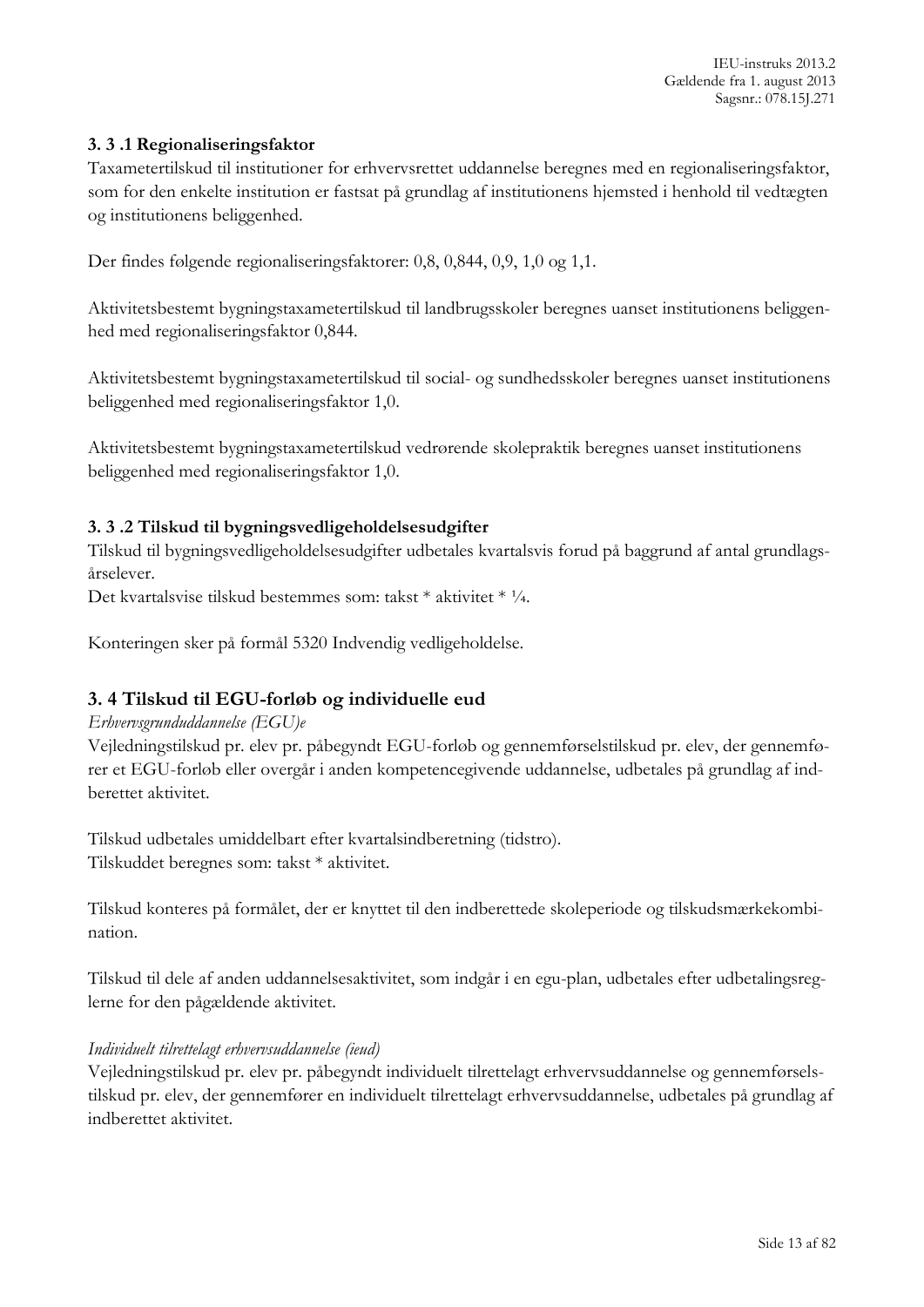Tilskud udbetales umiddelbart efter kvartalsindberetning (tidstro). Tilskuddet beregnes som: takst \* aktivitet.

Tilskud konteres på formålet, der er knyttet til den indberettede skoleperiode og tilskudsmærkekombination.

### <span id="page-13-0"></span>**3. 5 Tilskud til internationale aktiviteter**

Tilskud til internationale aktiviteter i forbindelse med erhvervsuddannelser udbetales på grundlag af indberettet aktivitet.

Tilskud udbetales umiddelbart efter kvartalsindberetning (tidstro) Tilskuddet bestemmes som: takst \* aktivitet.

Tilskud konteres på formålet, der er knyttet til den indberettede skoleperiode og tilskudsmærkekombination.

### <span id="page-13-1"></span>**3. 6 Tilskud til praktikuddannelse på produktionsskoler**

Tilskud til praktikuddannelse på produktionsskoler udbetales efter periodemodellen(eud).

### <span id="page-13-2"></span>**3. 7 Tilskud til Fiskeriuddannelsen**

Taxametertilskud til fællesudgifter og aktivitetsbestemt bygningstaxametertilskud udbetales på grundlag af den kvartalsvist indberettede aktivitet (tidstro).

# <span id="page-13-3"></span>**4. Tilskud til skolepraktik**

#### <span id="page-13-4"></span>**4. 1 Taxametertilskud til undervisningsudgifter**

Taxametertilskud til undervisningsudgifter udbetales efter periodemodellen. Tilskuddet beregnes som: aktivitet \* takst.

Tilskud konteres på formålet, der er knyttet til den indberettede skoleperiode og tilskudsmærkekombination.

#### <span id="page-13-5"></span>**4. 2 Taxametertilskud til fællesudgifter**

Taxametertilskud til fællesudgifter udbetales tidstro på grundlag af indberettet aktivitet. Tilskuddet beregnes som: aktivitet \* takst.

Tilskud konteres på formål 5610 Fællesudgiftstaxameter.

#### <span id="page-13-6"></span>**4. 3 Aktivitetsbestemt bygningstaxametertilskud**

Aktivitetsbestemt bygningstaxametertilskud udbetales tidstro på grundlag af indberettet aktivitet. Tilskuddet beregnes som: aktivitet \* takst.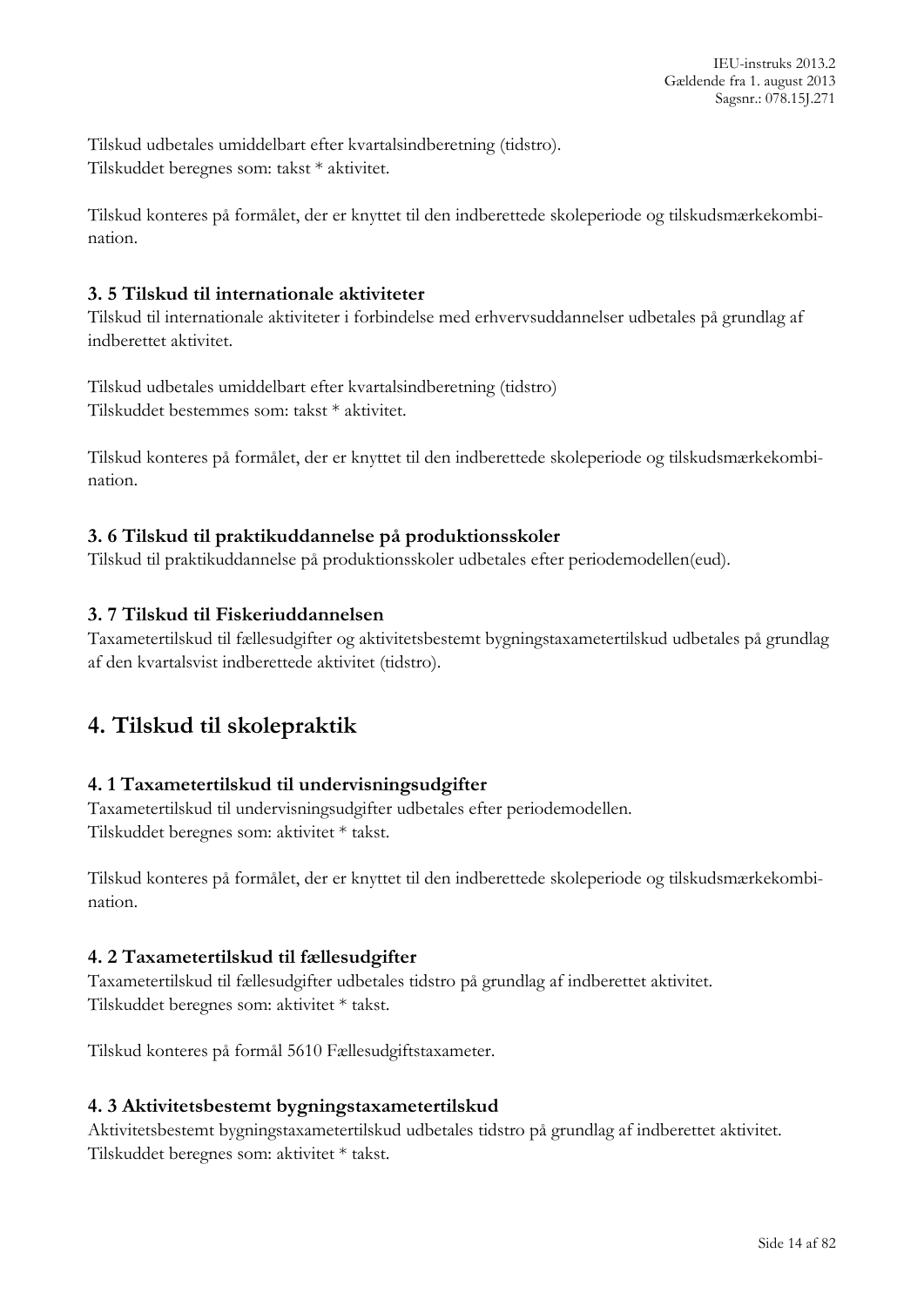IEU-instruks 2013.2 Gældende fra 1. august 2013 Sagsnr.: 078.15J.271

Tilskud konteres på formål 5620 Bygningstaxameter.

# <span id="page-14-0"></span>**5. Grundtilskud til IEU**

Grundtilskud til institutioner for erhvervsrettet uddannelse omfatter et basisgrundtilskud og eventuelle tillæg vedrørende lokalskoler, byskolefællesskaber og/eller kombinationsskoler samt udkantstilskud.

Ved beregning af grundtilskud og eventuelle tillæg hertil indgår tilskudsfinansieret aktivitet i grundlagsåret på erhvervsrettede ungdomsuddannelser (ekskl. skolepraktik og skolehjem), erhvervsgymnasiale uddannelser, fodterapeutuddannelsen, adgangsgivende kurser m.v., lokomotivføreruddannelsen, Gymnasial supplering, introduktionskurser og brobygning, åben uddannelse, arbejdsmarkedsuddannelser og enkeltfag optaget i en fælles kompetencebeskrivelse (FKB) og anden aktivitet finansieret inden for EVE-rammen.

Aktivitetsoplysninger for de pågældende uddannelsesaktiviteter skal indberettes med oplysning om uddannelsessted (afdeling).

For institutioner, som modtager byskoletillæg indgår aktivitet på erhvervsrettet voksen- og efteruddannelse ikke i grundlaget for beregningen af basisgrundtilskud, lokalskoletillæg og kombinationsskoletillæg.

Ved udlagt undervisning - fra en institution til en anden institution – vil aktiviteten kunne indgå i tilskudsgrundlaget for den institution, der har forestået undervisningen, såfremt institutionen indsender revisorattesteret dokumentation herfor.

Der ydes ikke udkantstilskud til udlagt undervisning.

|                    | Tuskuddel udbelales kvartaisvis torud. |     |     |     |     |     |     |     |     |     |      |     |  |  |
|--------------------|----------------------------------------|-----|-----|-----|-----|-----|-----|-----|-----|-----|------|-----|--|--|
| Kvartalsvist forud | <b>lan</b>                             | Feb | Mar | Apr | Mai | lun | Jul | Aug | Sep | Эkt | Nov. | Dec |  |  |
| Tilskud            |                                        |     |     |     |     |     |     |     |     |     |      |     |  |  |

Tilskuddet udbetales kvartalsvis forud.

Konteringen sker på formål 5610 Fællesudgiftstaxameter.

# <span id="page-14-1"></span>**6. Tilskud til kostafdelinger**

#### <span id="page-14-2"></span>**6. 1 Grundtilskud til kostafdelinger**

Grundtilskud til kostafdelinger på institutioner for erhvervsrettet uddannelse udbetales kvartalsvis forud. Der udbetales ikke grundtilskud til kostafdelinger på landbrugsskoler.

Konteringen sker på formål 9610 Fællesudgiftstaxameter, skolehjem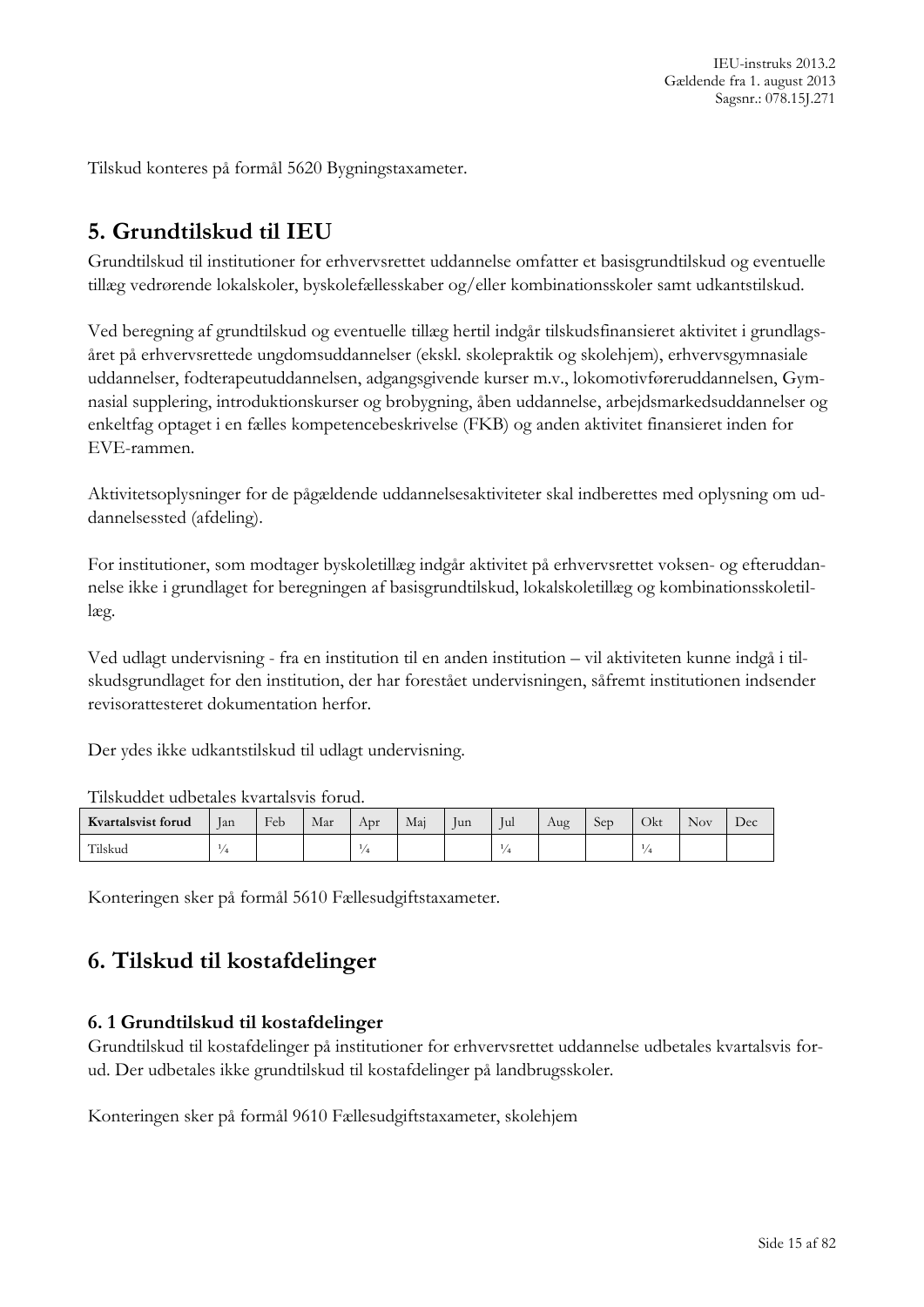### <span id="page-15-0"></span>**6. 2 Tilskud til kost og logi til elever i landbrugsuddannelser**

Tilskud udbetales efter periodemodellen.

Tilskud konteres på formål 8610 kost og logi, landbrugsskoler, skolehjem.

#### <span id="page-15-1"></span>**6. 3 Taxametertilskud til fællesudgifter**

Taxametertilskud til fællesudgifter udbetales kvartalsvis forud på grundlag af aktiviteten i grundlagsåret. Konteringen sker på formål 9610 Fællesudgiftstaxameter, skolehjem.

Tilskud til forplejning og tilsyn udbetales efter periodemodellen. Konteringen sker på 9610 Fællesudgifter skolehjem.

Tilskud til elevbetaling (forsørgere/unge under 18 år) udbetales tidstro på grundlag af indberettet aktivitet. Konteringen sker på formål 9610 Fællesudgiftstaxameter, skolehjem.

#### <span id="page-15-2"></span>**6. 4 Bygningstaxametertilskud**

Aktivitetsbestemt bygningstaxametertilskud udbetales kvartalsvis forud på grundlag af aktiviteten i grundlagsåret.

Det kvartalsvise tilskud bestemmes som: takst \* regionaliseringsfaktor \*.aktivitet \* 1/4 \*

Konteringen sker på formål 9620 Bygningstaxameter, skolehjem.

# <span id="page-15-3"></span>**7. Tilskud til erhvervsgymnasiale uddannelser**

Tilskud til erhvervsgymnasiale uddannelser omfatter hhx og htx.

#### <span id="page-15-4"></span>**7. 1 .1 Taxametertilskud til undervisningsudgifter**

I januar, februar og marts udbetales månedlige forskud svarende til 1/12 af grundlagsårets aktivitet. Medio marts indberettes årselever for 1. halvår (2. tælleperiode). Ved tilskudsudbetalingen for april modregnes forskuddene, og der udbetales tilskud for januar, februar, marts og april.

I maj og juni udbetales tilskud på baggrund af aktivitetsindberetningen med de divisorer, som fremgår af nedenstående skema. Tilsvarende model benyttes for 2. halvår.

| Semestermodel              | lan | Feb  | Mar  | Apr | Mai | Jun | Jul  | Aug | Sep | Okt | Nov | Dec. |
|----------------------------|-----|------|------|-----|-----|-----|------|-----|-----|-----|-----|------|
| Forskud ud fra grundlagsår | /12 | 1/12 | 1/12 |     |     |     | 1/12 |     | /12 |     |     |      |
| Tilskud ud fra 1. kvartal  |     |      |      | 4/6 | /6  | 1/6 |      |     |     |     |     |      |
| Tilskud ud fra 3. kvartal  |     |      |      |     |     |     |      |     |     | 4/6 |     | 76   |
| Forskud trækkes tilbage    |     |      |      | Х   |     |     |      |     |     |     |     |      |

Det månedlige aktivitetsafhængige tilskud bestemmes som: takst \* aktivitet \* divisor.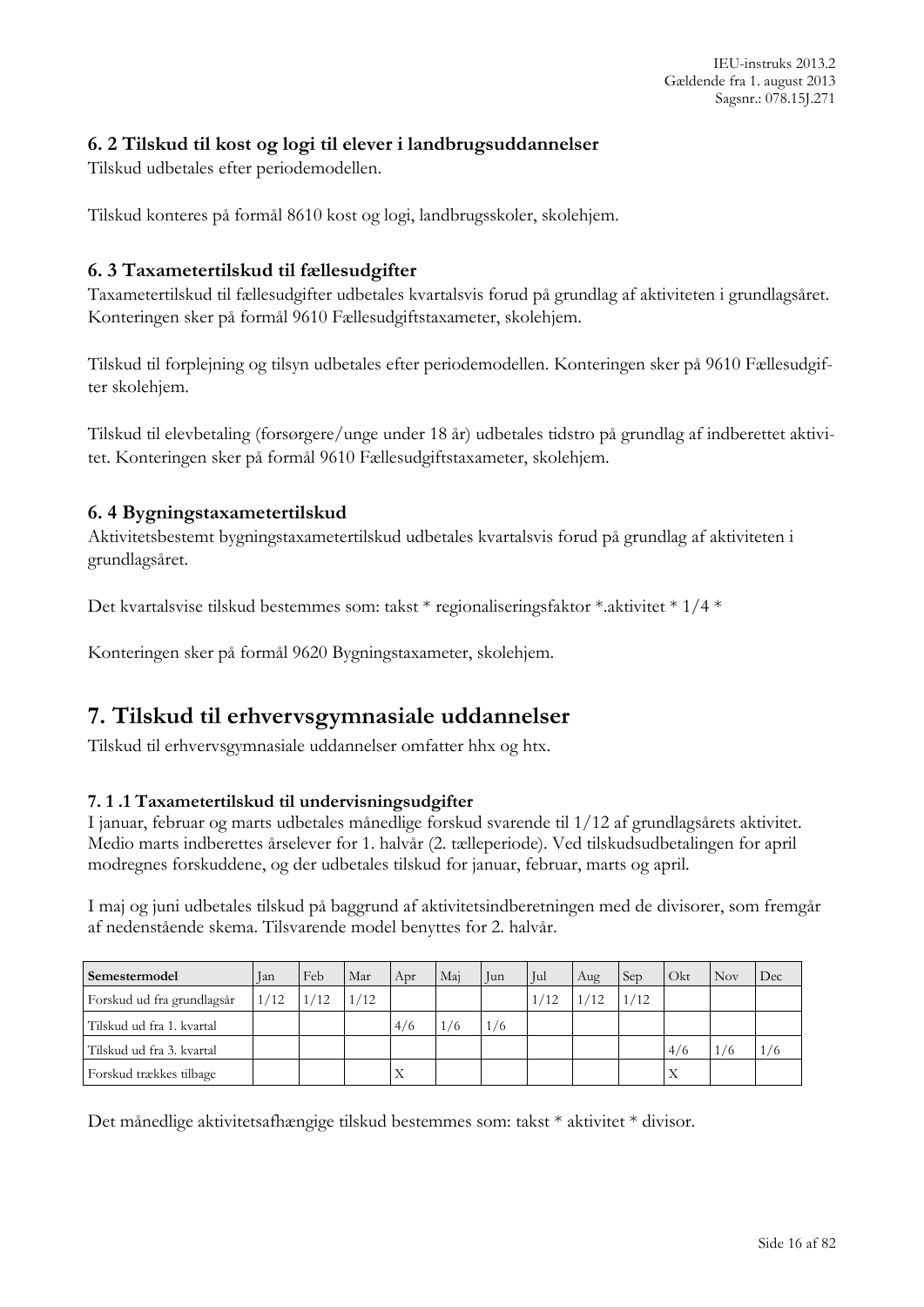Der anvendes følgende divisorer: 1/12, 1/6, 4/6.

Tilskud konteres sker på tilskudsmærkeformålet knyttet til den indberettede skoleperiode.

### <span id="page-16-0"></span>**7. 1 .2 Tilskud til færdiggørelse**

For erhvervsgymnasiale uddannelser udbetales tilskud efter semestermodellen.

Tilskuddet bestemmes som: takst \* aktivitet

Tilskud konteres sker på tilskudsmærkeformålet knyttet til den indberettede skoleperiode.

### <span id="page-16-1"></span>**7. 2 Taxametertilskud til fællesudgifter**

Fællesudgiftstaxameter udbetales kvartalsvis forud på grundlag af aktiviteten i grundlagsåret.

Det kvartalsvise tilskud bestemmes som: takst \* aktivitet \* 1/4

Konteringen sker på formål 5610 Fællesudgiftstaxameter.

### <span id="page-16-2"></span>**7. 3 Aktivitetsbestemt bygningstaxametertilskud**

Bygningstaxametertilskud udbetales kvartalsvis forud på grundlag af aktiviteten i grundlagsåret.

Det kvartalsvise tilskud bestemmes som: takst \* regionaliseringsfaktor \* aktivitet \* ¼.

Konteringen sker på formål 5620 Bygningstaxameter.

# <span id="page-16-3"></span>**8. Tilskud til gymnasial supplering**

Tilskudsudbetaling vedrørende formål 3007 Gymnasial supplering, GSK sker efter en tilpasset periodemodel, som er nærmere beskrevet i AGV-instruksen.

Tilskud til formål 3011 fagpakke hhx, formål 3012 hf+ og formål 3013 GIF ydes efter semestermodellen

Konteringen sker på det tilskudsmærkeformål der er knyttet til den indberettede skoleperiode, og tilskudskombination på uddannelsen.

# <span id="page-16-4"></span>**9. Tilskud til erhvervsrettet voksen- og efteruddannelse**

Afsnittet omfatter tilskud til aktivitet på arbejdsmarkedsuddannelse og eud-enkeltfag, som er optaget i en fælles kompetencebeskrivelse (FKB) samt tilskud til åben uddannelse og deltidsuddannelse uden for FKB.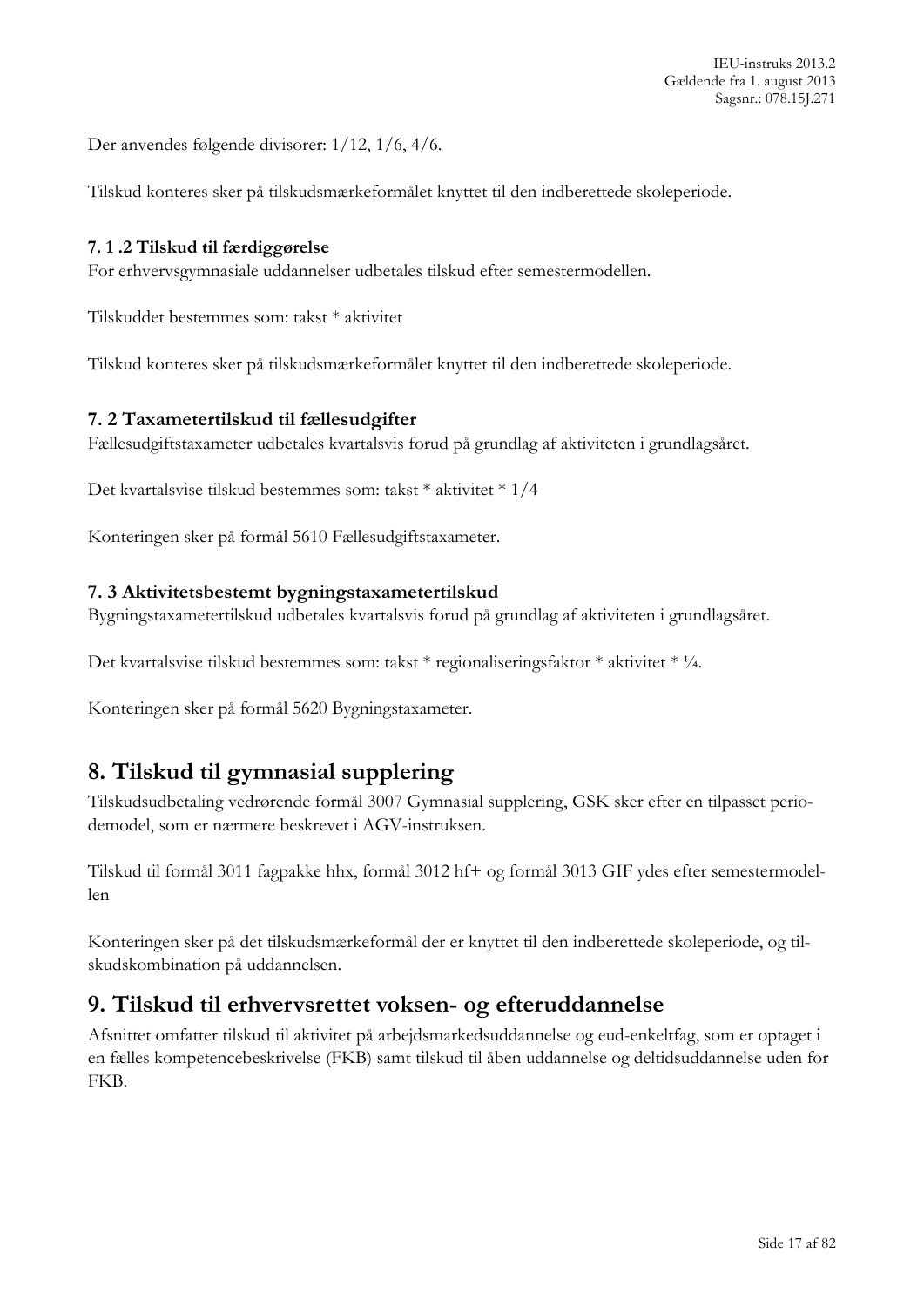IEU-instruks 2013.2 Gældende fra 1. august 2013 Sagsnr.: 078.15J.271

#### <span id="page-17-0"></span>**9. 1 Tilskud til fælles kompetencebeskrivelser**

Afsnittet omfatter tilskud til aktivitet i forbindelse med arbejdsmarkedsuddannelse og enkeltfag optaget i en fælles kompetencebeskrivelse.

#### <span id="page-17-1"></span>**9. 1 .1 Taxametertilskud til undervisningsudgifter**

Taxametertilskud til undervisningsudgifter udbetales efter periodemodellen (ÅU).

I perioden januar - april udbetales et månedligt forskud på grundlag af aktiviteten i grundlagsåret svarende til 1/12 af grundlagsårets aktivitet.

I maj, juni og juli udbetales månedlige tilskud på baggrund af aktivitetsindberetningen for det foregående kvartal med de divisorer, som fremgår af nedenstående skema. Tilsvarende model benyttes for perioden august - december.

Primo januar i efterfølgende finansår indberettes for 4. kvartal i finansåret. Primo januar modregnes forskuddet og der udbetales tilskud for hele årets aktivitet.

| Periodemodel (ÅU)      | lan | Feb Mar |                             | Apr | Maj Jun Jul |               |     |           | Aug Sep Okt Nov Dec Jan |     |
|------------------------|-----|---------|-----------------------------|-----|-------------|---------------|-----|-----------|-------------------------|-----|
| Forskud                |     |         | $1/12$ $1/12$ $1/12$ $1/12$ |     |             |               |     |           |                         |     |
| Tilskud ud fra 1. kvt. |     |         |                             |     | 1/3         | $1/3$   $1/3$ |     |           |                         |     |
| Tilskud ud fra 2. kvt. |     |         |                             |     |             |               | 1/3 | $1/3$ 1/3 |                         |     |
| Tilskud ud fra 3. kvt. |     |         |                             |     |             |               |     |           |                         |     |
| Tilskud ud fra 4. kvt. |     |         |                             |     |             |               |     |           |                         | 1/1 |
| Forskud trækkes        |     |         |                             |     |             |               |     |           |                         | Χ   |

Det månedlige aktivitetsafhængige tilskud bestemmes som: takst \* årselev \* divisor.

Taksten afhænger af faget. Divisoren kan være 1/12, 1/3 eller 1/1.

Tilskuddet konteres på det til faget hørende omkostningsformål (familiegruppen).

Indtægter fra deltagerbetaling konteres på det til faget hørende omkostningsformål (familiegruppen) og på finanskonto 1311. Deltagerbetaling.

#### **Deltagerbetalingskompensation**

For deltagere, der deltager som led i en GVU-plan, eller som led i en uddannelsesplan for erhvervsuddannelse plus (EUD+), som er fritaget for deltagerbetaling, ydes kompensation for manglende deltagerbetaling

Deltagerbetalingskompensation udløses ved aktivitet på arbejdsmarkedsuddannelse og eud-enkeltfag, som er optaget i en FKB, der er gennemført som led i en GVU-plan, eller en EUD+-plan.

Kompensationen udbetales kvartalvist efter aktivitetsindberetning (tidstro).

Kompensationsbeløbet bestemmes som: deltagerbetaling \* årselever.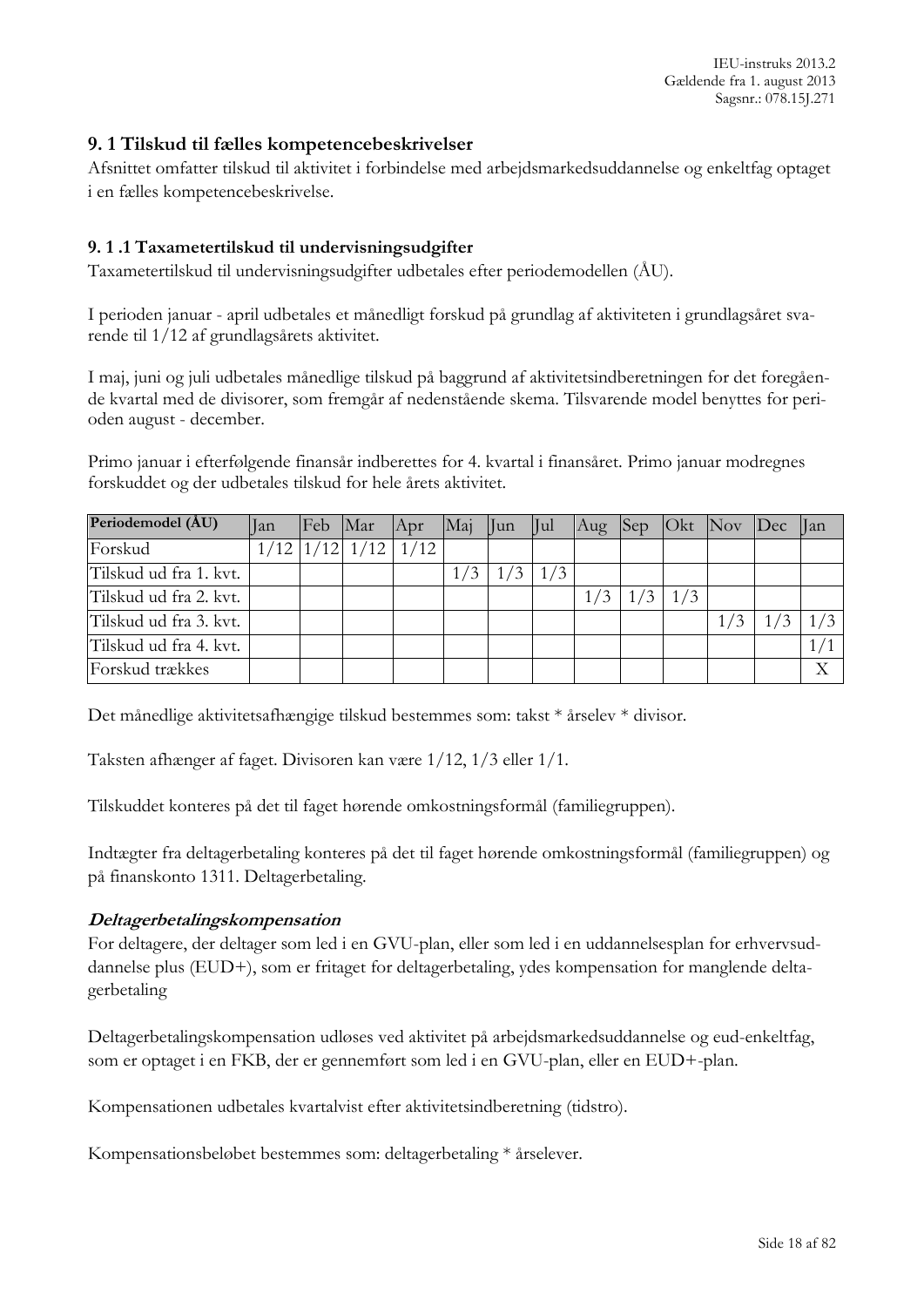Tilskuddet konteres på det til faget hørende omkostningsformål (familiegruppen).

#### **Ambulering vedrørende erhvervsfiskeruddannelse afholdt på Athen**

Tillægstaksttilskud til ambulering udbetales umiddelbart efter aktivitetsindberetning (tidstro).

Konteringen sker på det tilhørende omkostningsformål (familiegruppen).

#### **Tillægstaksttilskud til koordination af flygtningeforløb**

Tilskud udbetales umiddelbart efter aktivitetsindberetning (tidstro).

Konteringen sker på det tilhørende omkostningsformål (familiegruppen).

#### **Tilskud til ambulering af lærere og udstyr**

Tilskud udbetales umiddelbart efter aktivitetsindberetning (tidstro).

Konteringen sker på det tilhørende omkostningsformål (familiegruppen).

#### <span id="page-18-0"></span>**9. 1 .2 Taxametertilskud til fællesudgifter**

Taxametertilskud til fællesudgifter udbetales kvartalsvis forud på grundlag af aktiviteten i grundlagsåret.

Tilskud konteres på formål 5610 Fællesudgiftstilskud, institution.

#### **Administrationstillægstaksttilskud**

Administrationstillægstaksttilskud (pr. påbegyndt uddannelsesmål) udbetales efter periodemodellen.

Tilskud konteres på formål 5610 Fællesudgiftstilskud, institution.

#### **Køreteknisk anlæg**

Fællesudgiftstillægstaksttilskud køreteknisk anlæg (pr. kursist pr. uddannelsesmål) udbetales umiddelbart efter aktivitetsindberetning (tidstro).

Tilskud konteres på formål 5610 Fællesudgiftstilskud, institution.

#### <span id="page-18-1"></span>**9. 1 .3 Aktivitetsbestemt bygningstaxametertilskud**

Aktivitetsbestemt bygningstaxametertilskud udbetales kvartalsvis forud på grundlag af aktiviteten i grundlagsåret.

Tilskud konteres på formål 5620 bygningstaxametertilskud, institution.

#### **Køreteknisk anlæg**

Bygningstillægstaksttilskud køreteknisk anlæg (pr. kursist pr. uddannelsesmål) udbetales umiddelbart efter aktivitetsindberetning (tidstro).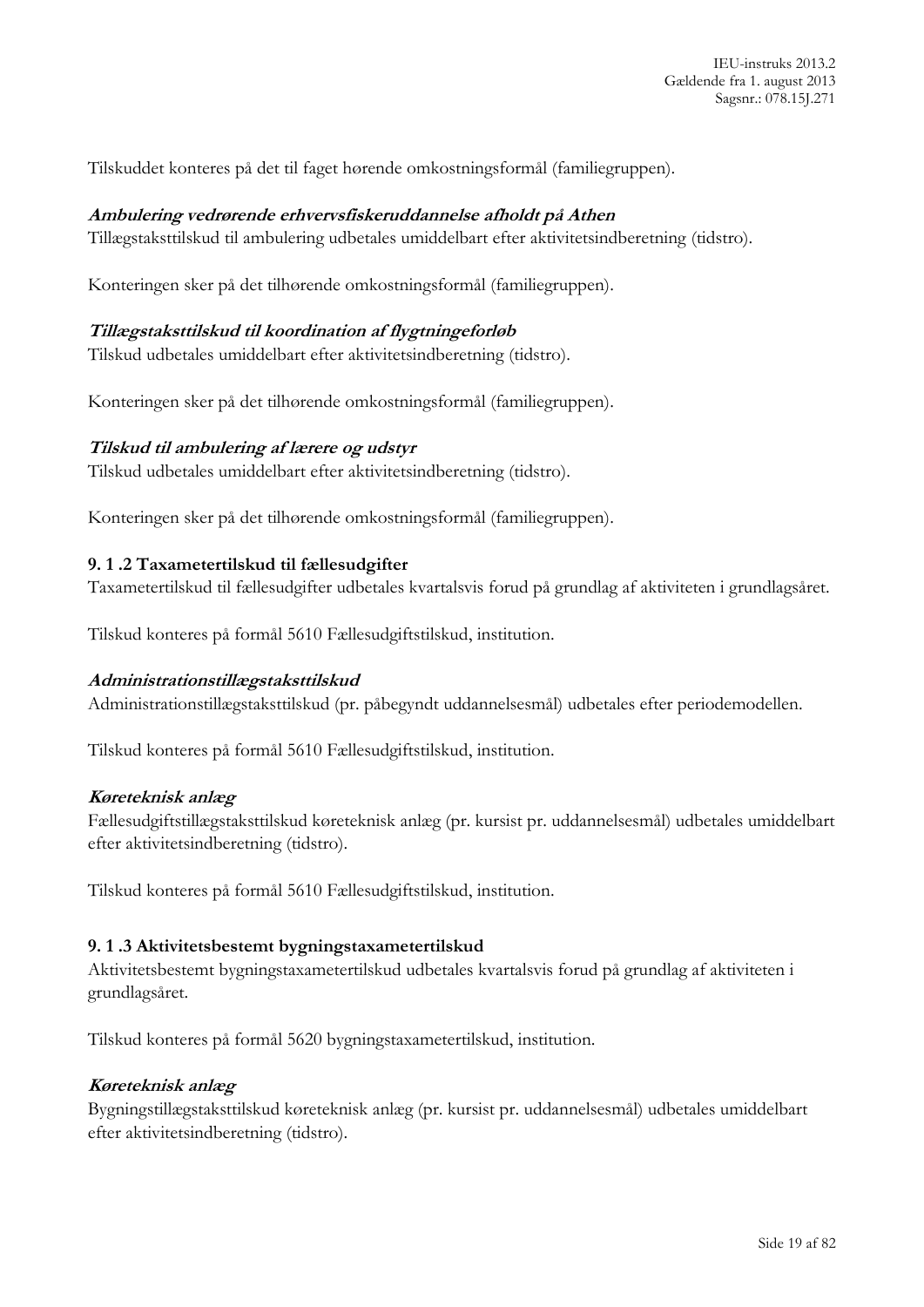Tilskud konteres på formål 5610 Fællesudgiftstilskud, institution.

#### **Taxametertilskud til indvendig vedligeholdelse**

Taxametertilskud til indvendig vedligeholdelse udbetales kvartalsvis forud på grundlag af aktiviteten i grundlagsåret.

Tilskud konteres på formål 5320 Indvendig vedligeholdelse.

#### <span id="page-19-0"></span>**9. 1 .4 Tilskud til kost og logi**

Tilskud til kost og logi udbetales efter periodemodellen (ÅU).

Tilskud konteres på 9413 Deltagerstøtte, kost og logi AMU.

#### <span id="page-19-1"></span>**9. 1 .5 Tilskud til AMU i fængsler og fjernundervisning af indsatte**

Taxametertilskud til undervisningsudgifter samt deltagerbetalingskompensation udbetales tidstro. Tilskuddet konteres på det til faget hørende omkostningsformål (familiegruppen).

Taxametertilskud til fællesudgifter samt administrationstillægstaksttilskud udbetales tidstro. Tilskud konteres på formål 5610 Fællesudgiftstilskud, institution.

### <span id="page-19-2"></span>**10. Tilskud til åben uddannelse m.v. indenfor EVE**

Øvrig åben uddannelse indenfor EVE omfatter aktivitet på eud-enkeltfag, som ikke er optaget i en fælles kompetencebeskrivelse (FKB), deltidsuddannelser på erhvervsuddannelsesniveau og grundlæggende voksenuddannelse (GVU).

For uddannelser med fri deltagerbetaling fastsætter institutionerne størrelsen heraf i henhold til lov om åben uddannelse.

#### <span id="page-19-3"></span>**10. 1 .1 Taxametertilskud til undervisningsudgifter**

Taxametertilskud til undervisningsudgifter udbetales efter periodemodellen (ÅU).

Tilskud konteres på det formål, der er knyttet til faget.

Tilskud vedrørende enkeltfag fra merkantile eller tekniske erhvervsuddannelser, som er knyttet til formål 3004 Pædagogisk assistent, 3005 Social- og sundhedsuddannelsen (EVE), 3514 eud-enkeltfag, merkantile uddannelser og 3569 Eud-enkeltfag, tekniske uddannelser, konteres på formål 3500 Eudenkeltfag.

Indtægter fra deltagerbetaling konteres på det til faget hørende omkostningsformål (familiegruppen) og på finanskonto 1311. Deltagerbetaling.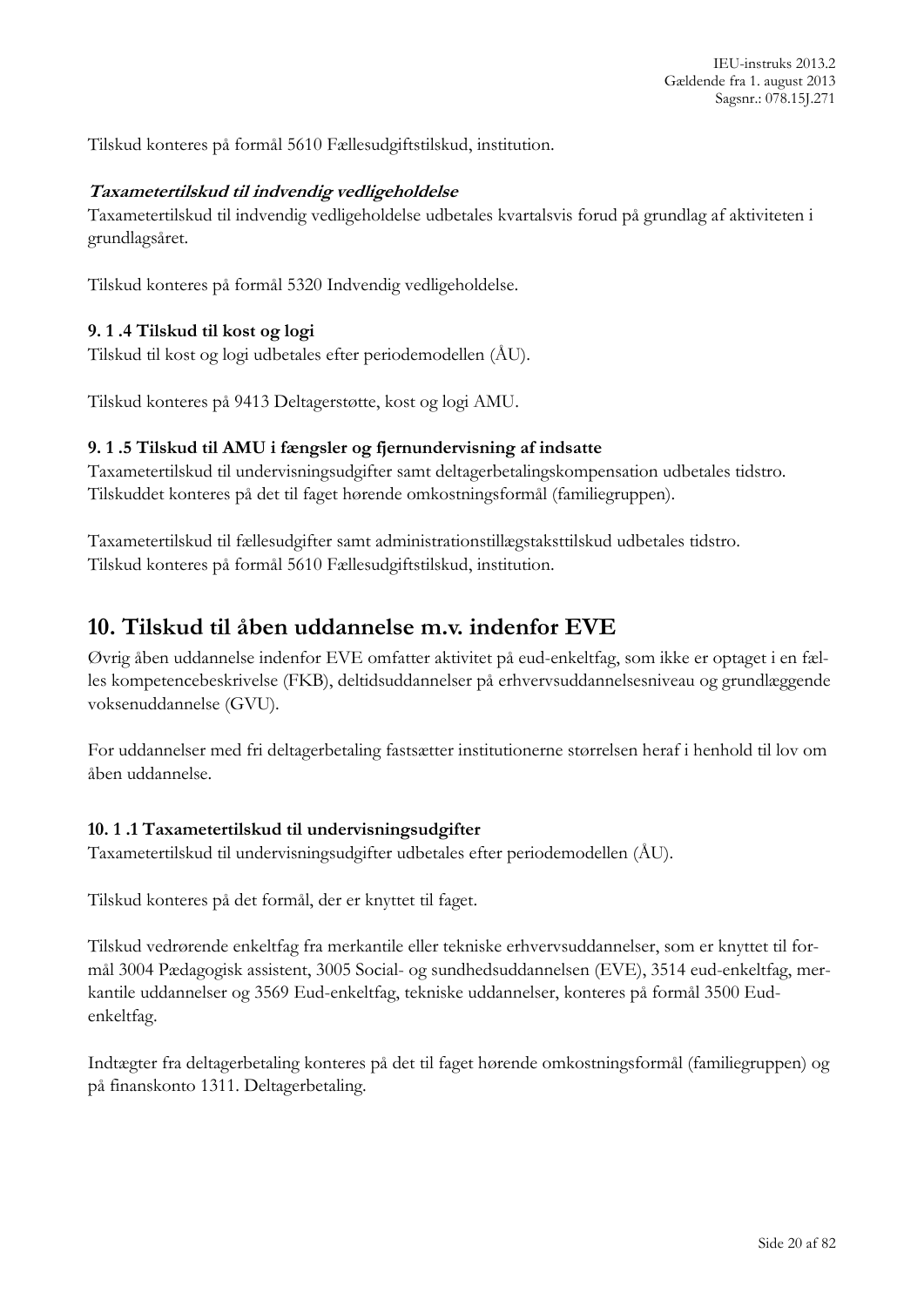#### **Deltagerbetalingskompensation**

For deltagere, der deltager som led i en GVU-plan, eller som led i en uddannelsesplan for erhvervsuddannelse plus (EUD+), som er fritaget for deltagerbetaling, ydes kompensation for den manglende deltagerbetaling i henhold til på finansloven fastsatte beløb pr. årselev.

For deltagere, der deltager som led i en GVU-plan, udløses kompensationen ved eud-enkeltfag og arbejdsmarkedsuddannelser, der indgår i GVU-planen. For deltagere, der deltager som led i en uddannelsesplan for erhvervsuddannelse plus (EUD+), udløses kompensationen ved eud-enkeltfag og arbejdsmarkedsuddannelser, der indgår i uddannelsesplanen.

Tilskud udbetales kvartalvist (tidstro) efter aktivitetsindberetning.

Tilskuddet bestemmes som: deltagerbetalingskompensation \* årselever

Tilskud konteres på det formål, der er knyttet til faget.

#### **GVU tillægstaxametertilskud m.v.**

Tillægstaxametertilskud for eud-enkeltfag, der gennemføres som led i GVU udbetales umiddelbart efter aktivitetsindberetning (tidstro).

Tilskud pr. uddannelsesplan vedrørende vejledning/uddannelsesplan ved GVU udbetales umiddelbart efter aktivitetsindberetning (tidstro).

Tilskud pr. prøve vedrørende skuemester/censor ved tekniske prøver i GVU udbetales umiddelbart efter aktivitetsindberetning (tidstro).

Tilskud pr. prøve vedrørende materialer/lokaleleje ved tekniske prøver i GVU udbetales umiddelbart efter aktivitetsindberetning (tidstro).

Konteringen sker på det formål, der er knyttet til faget.

#### <span id="page-20-0"></span>**10. 1 .2 Taxametertilskud til fællesudgifter**

Taxametertilskud til fællesudgifter udbetales kvartalsvis forud på grundlag af aktiviteten i grundlagsåret.

Tilskud konteres på formål 5610 Fællesudgiftstilskud, institution.

#### <span id="page-20-1"></span>**10. 1 .3 Aktivitetsbestemt bygningstaxametertilskud**

Aktivitetsbestemt bygningstaxametertilskud udbetales kvartalsvis forud på grundlag af aktiviteten i grundlagsåret.

Tilskud konteres på formål 5620 Bygningstaxametertilskud, institution

#### **Taxametertilskud tril indvendig vedligeholdelse**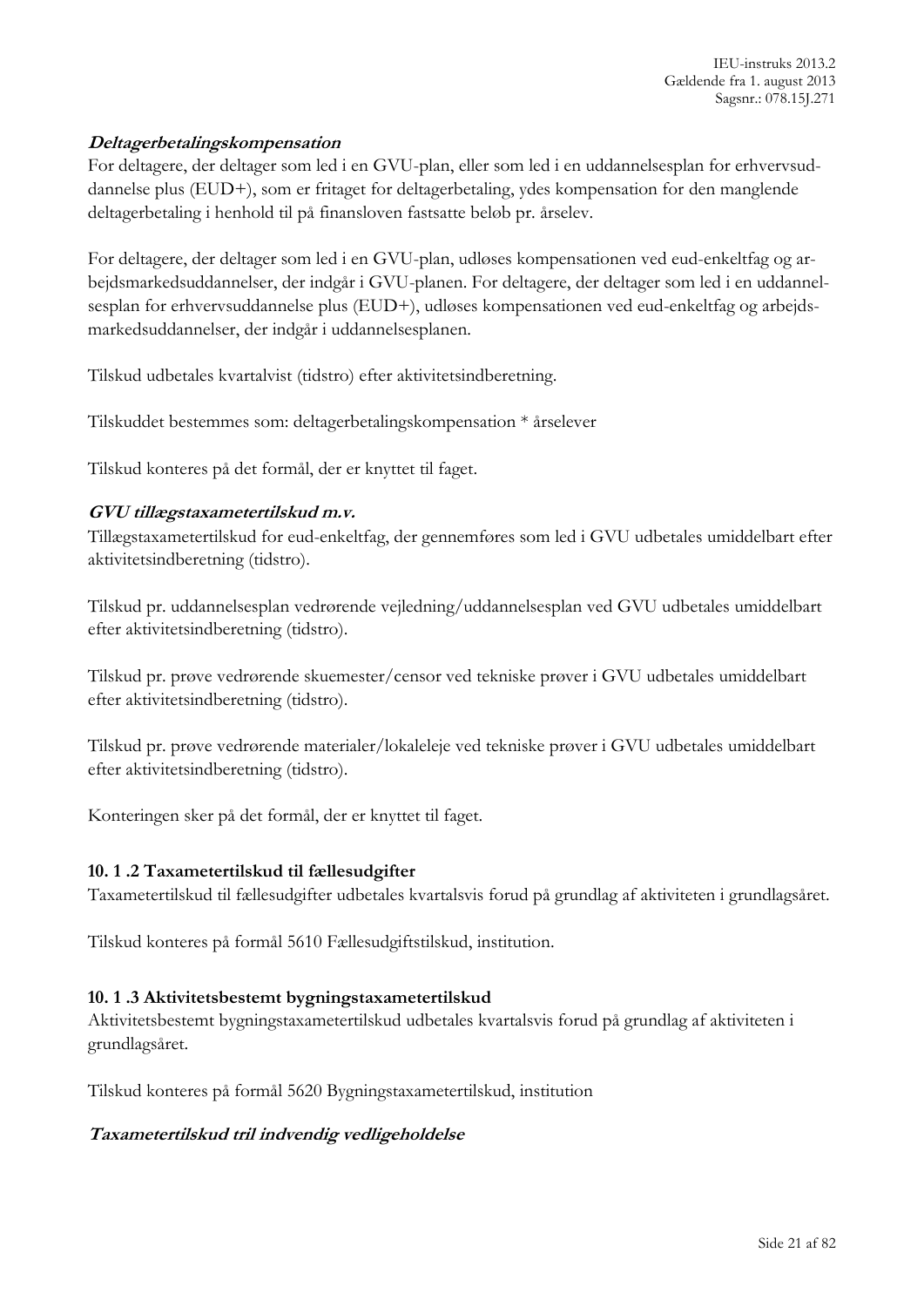Tilskud til bygningsvedligeholdelsesudgifter udbetales kvartalsvis forud på grundlag af aktiviteten i grundlagsåret.

Tilskud konteres på formål 5320 Indvendig vedligeholdelse.

#### <span id="page-21-0"></span>**10. 1 .4 Tilskud til fjernundervisning af indsatte**

Taxametertilskud til undervisningsudgifter samt deltagerbetalingskompensation udbetales tidstro. Tilskuddet konteres på det til faget hørende omkostningsformål (familiegruppen).

Taxametertilskud til fællesudgifter samt administrationstillægstaksttilskud udbetales tidstro. Tilskud konteres på formål 5610 Fællesudgiftstilskud, institution.

### <span id="page-21-1"></span>**11. Tilskud til øvrig åben uddannelse**

Øvrig åben uddannelse omfatter aktivitet i forbindelse med hhx- og htx-enkeltfag.

#### <span id="page-21-2"></span>**11. 1 Taxametertilskud til undervisningsudgifter**

Taxametertilskud til undervisningsudgifter udbetales tidstro umiddelbart efter kvartalsafslutning.

Tilskuddet konteres sker på formålet knyttet til faget.

### <span id="page-21-3"></span>**11. 2 Aktivitetsbestemt bygningstaxametertilskud**

Bygningstaxametertilskud udbetales kvartalsvis forud på grundlag af aktiviteten i grundlagsåret.

Konteringen sker på formål 5620 Bygningstaxameter.

#### **Taxametertilskud tril indvendig vedligeholdelse**

Tilskud til bygningsvedligeholdelsesudgifter udbetales kvartalsvis forud på grundlag af aktiviteten i grundlagsåret.

Tilskud konteres på formål 5320 Indvendig vedligeholdelse.

# <span id="page-21-4"></span>**12. Tilskud til pædagogikum**

Tilskud til pædagogikum ydes efter semestermodellen

Konteringen sker på det tilskudsmærkeformål der er knyttet til den indberettede skoleperiode, og tilskudskombination på uddannelsen.

# <span id="page-21-5"></span>**13. Tilskud introduktionskurser og brobygning**

Tilskud til introduktionskurser og brobygning efter bekendtgørelse om brobygning og introduktionskurser til ungdomsuddannelserne ydes i henhold til § 20.83.01 på finansloven.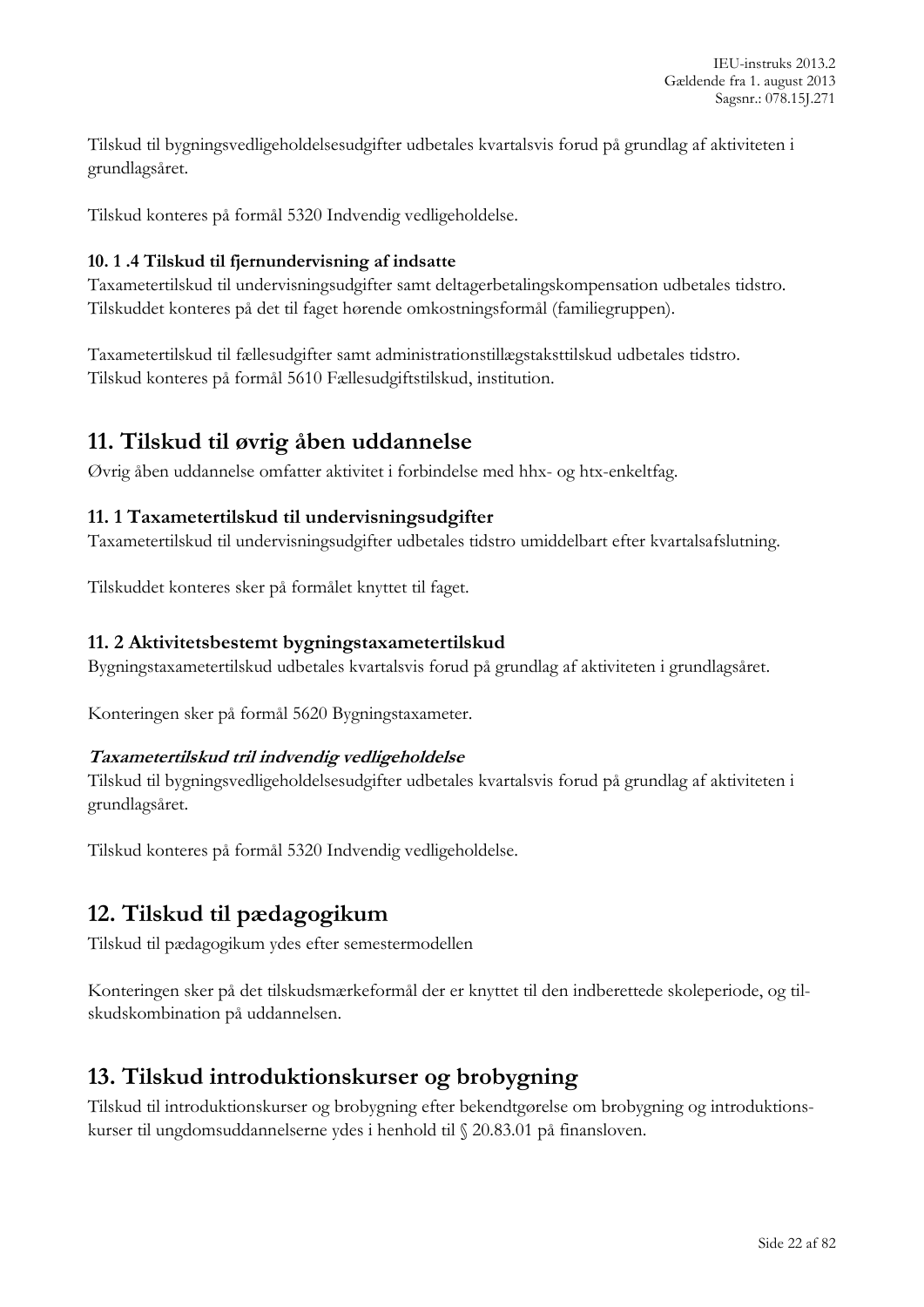Link til bekendtgørelsen:<https://www.retsinformation.dk/Forms/R0710.aspx?id=132824>

Udbetalingen af taxametertilskud (uddannelsestilskud, fællesudgiftstilskud og bygnings-/bygningsvedligeholdelsestilskud) sker kvartalsvist bagud (tidstro) på grundlag af institutionernes aktivitetsindberetninger.

Det kvartalsvise aktivitetsafhængige tilskud bestemmes som: takst \* årselev.

Undervisningstilskud konteres på det formål, som er knyttet til den indberettede skoleperiode og tilskudskombinationen på uddannelsen.

Tilskud til fællesudgifter konteres på formål 5610 Fællesudgiftstaxameter.

Tilskud til bygningsudgifter konteres på formål 5620 Bygningstaxameter.

Tilskud til bygningsvedligeholdelsesudgifter konteres på formål 5320 Indvendig vedligeholdelse.

# <span id="page-22-0"></span>**14. Øvrige tilskud**

#### <span id="page-22-1"></span>**14. 1 Momskompensation**

For månederne januar, februar og marts udbetales et a conto beløb, der beregnes som takst inklusiv moms fratrukket takst eksklusiv moms multipliceret med antallet af grundlagsårselever divideret med tolv.

Ultimo april, juli og oktober indberettes moms det foregående kvartal.

Ultimo maj, august og november udbetales a conto kompensation for moms i det foregående kvartal.

Senest 1. april i året efter finansåret indberettes årsopgørelse for finansåret inklusiv 4. kvartal.

Ultimo maj i det nye finansår udbetales momskompensation i henhold til årsopgørelsen. A conto beløbene – inkl. kvartalsindberetningerne – modregnes.

|                              | Jan | Feb | Mar | Apr | Maj | Jun | Jul | Aug | Sep | Okt | Nov | Dec |
|------------------------------|-----|-----|-----|-----|-----|-----|-----|-----|-----|-----|-----|-----|
| A conto pga. grundlagsår   X |     | X   | Χ   |     |     |     |     |     |     |     |     |     |
| A conto pga. 1. kvt          |     |     |     |     | Χ   |     |     |     |     |     |     |     |
| A conto pga. 2. kvt          |     |     |     |     |     |     |     | Χ   |     |     |     |     |
| A conto pga. 3. kvt          |     |     |     |     |     |     |     |     |     |     | Х   |     |
| Årsopgørelse                 |     |     |     |     | Х   |     |     |     |     |     |     |     |
| A conto modregnes            |     |     |     |     | Χ   |     |     |     |     |     |     |     |

Beløbet udbetales på formål 5590 Momskompensation.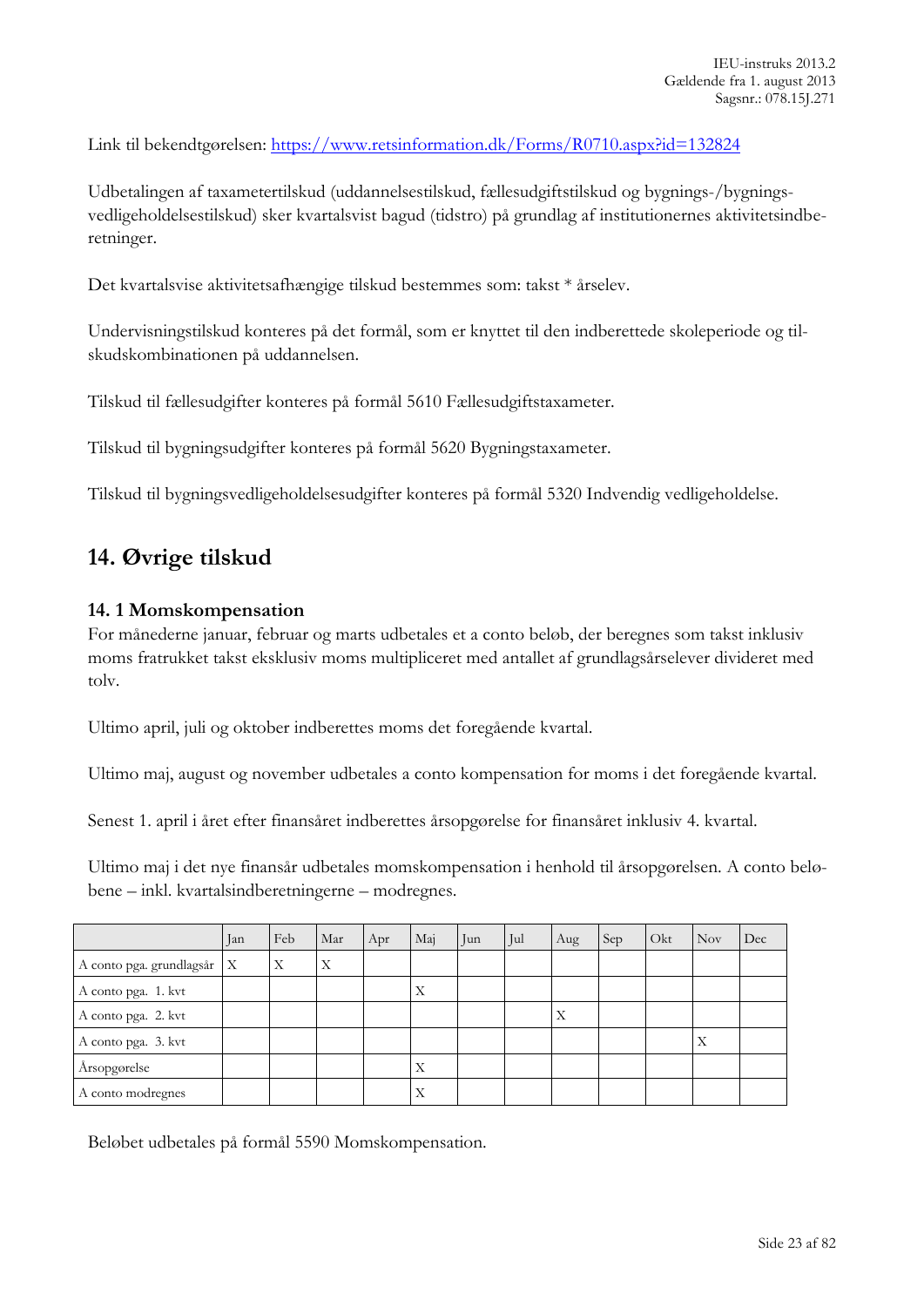#### <span id="page-23-0"></span>**14. 2 Skyggeelevtilskud**

Skyggeelevtilskud udbetales kvartalsvis forud.

Konteringen sker på 5640 Diverse tilskud.

#### <span id="page-23-1"></span>**14. 3 Kvalitetsudviklingsmidler**

Kvalitetsudviklingstilskud udbetales månedsvis forud.

|         | lan                    | Feb            | Mar            | Apr                      | Mai            | $\sim$<br>lun  | Jul                      | Aug | Sep            | Okt | <b>Nov</b> | Dec            |
|---------|------------------------|----------------|----------------|--------------------------|----------------|----------------|--------------------------|-----|----------------|-----|------------|----------------|
| Tilskud | (10)<br>$\overline{1}$ | $\overline{1}$ | $\overline{1}$ | $\sim$<br>$\overline{1}$ | $\overline{1}$ | $\overline{1}$ | $\sim$<br>$\overline{1}$ | 12  | $\overline{1}$ | --  | 14         | $\overline{1}$ |

Konteringen sker på 5640 Diverse tilskud.

# <span id="page-23-2"></span>**15. Opgørelse og indberetning af aktivitet**

Institutionerne skal opgøre faktisk aktivitet for nærmere afgrænsede perioder, og foretage elektronisk indberetning heraf til nærmere bestemte tidsfrister, jf. nedenstående oversigt.

|                               | <b>INDBERET-</b>  |                     |                   |                      |
|-------------------------------|-------------------|---------------------|-------------------|----------------------|
| <b>BETEGNELSE</b>             | <b>NINGSDATO</b>  | <b>STARTDATO</b>    | <b>SLUTDATO</b>   | <b>BETALINGSDATO</b> |
| Fuldtidsuddannelse, antal     | 16-mar-2YYY       | $16$ -dec- $2YYY-1$ | 15-mar-2YYY       |                      |
| færdiggjorte, kostafdeling og | $16$ -jun- $2YYY$ | $16$ -mar- $2YYY$   | $15$ -jun- $2YYY$ |                      |
| skolepraktik                  | $16$ -sep- $2YYY$ | $16$ -jun- $2YYY$   | $15$ -sep- $2YYY$ |                      |
|                               | 16-dec-2YYY       | 16-sep-2YYY         | 15-dec-2YYY       |                      |
|                               |                   |                     |                   |                      |
|                               |                   |                     |                   |                      |
| Fuldtidsuddannelse (seme-     | $16$ -mar- $20YY$ | $16$ -sep- $20YY-1$ | $15$ -mar-20 $YY$ |                      |
| stermodel)                    | 16-sep-20YY       | $16$ -mar- $20YY$   | 15-sep-20YY       |                      |
|                               |                   |                     |                   |                      |
| AMU og øvrig åben uddan-      | 5-apr-20YY        | 01-jan-20YY         | $31$ -mar-20 $YY$ | $12$ -maj- $20YY$    |
| nelse                         | $5$ -jul- $20YY$  | 01-apr-20YY         | 30-jun-20YY       | 12-aug-20YY          |
|                               | $5-okt - 20YY$    | 01-jul-20YY         | 30-sep-20YY       | $12$ -nov- $20YY$    |
|                               | 2-jan-20YY+1      | $01-okt-20YY$       | $31$ -dec- $20YY$ | $12$ -feb- $20YY+1$  |
|                               |                   |                     |                   |                      |

Hvis indberetningsdatoen falder i en weekend eller på en helligdag, sker indberetningen senest på første efterfølgende hverdag.

Aktivitetsindberetningen for en given indberetningsperiode omfatter aktivitet, hvor tælledagen falder i perioden fra og med indberetningsperiodens startdato til og med indberetningsperiodens slutdato.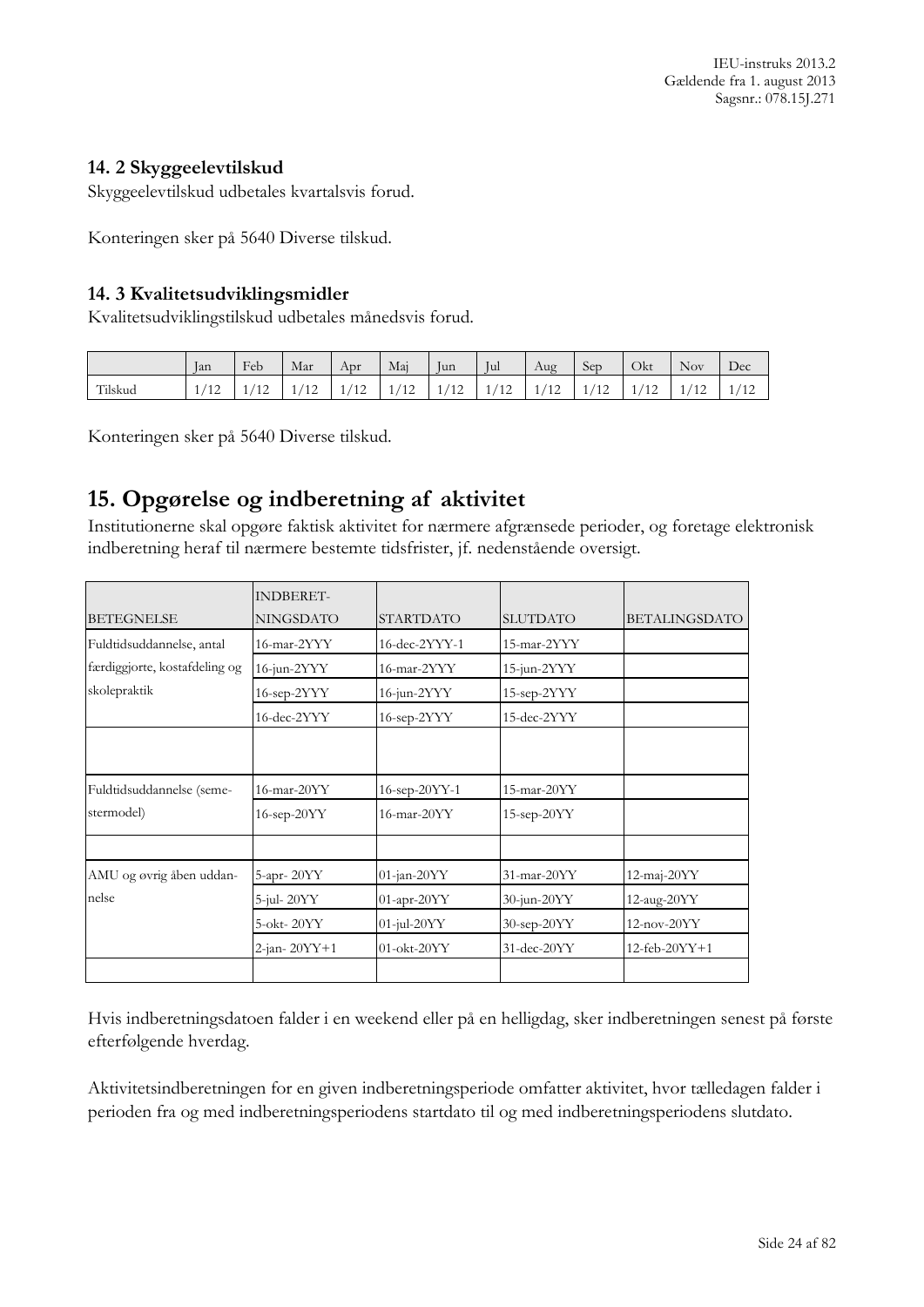For fuldtidsuddannelser med udbetaling efter semestermodellen, er det en tilskudsbetingelse, at tælledagene for henholdsvis 1. og 2. tælleperiode falder senest den 15. september og senest den 15. marts.

Overholdes indberetningsfristen ikke, vil tilskud normalt tidligst blive udbetalt i forlængelse af den næstkommende ordinære indberetningsfrist.

Dog vil tilskud for aktivitetsindberetninger vedrørende 1. tælleperiode på fuldtidsuddannelser, som modtages efter d. 16. september, blive udbetalt ultimo finansåret.

#### **Betalingsdato**

For aktivitet i forbindelse med arbejdsmarkedsuddannelse og enkeltfag under en FKB samt øvrig åben uddannelse er der fastsat en betalingsdato.

Betalingsdatoen angiver seneste tidspunkt for institutionens modtagelse af deltagerbetaling for tilskudsberettiget aktivitet for kvartalet.

På den ordinære indberetningsdag indberettes aktivitet med tælledag i kvartalet, hvor deltagerbetalingen senest på indberetningsdatoen er betalt til institutionen.

Efter den ordinære indberetningsdag kan aktivitet med tælledag i kvartalet, hvor deltagerbetalingen er betalt senest på betalingsdatoen (svarende til fristen for rettidig revisorerklæring), indberettes på en supplerende indberetning for det pågældende kvartal.

#### <span id="page-24-0"></span>**15. 1 Generelle regler for elektronisk indberetning**

En elektronisk indberetning skal kunne identificeres ved et unikt nummer (Afsendelses\_id).

Institutionens første elektroniske indberetning for en indberetningsperiode benævnes: totalindberetning.

Institutionens efterfølgende indberetninger for samme indberetningsperiode benævnes: supplerende indberetninger.

Supplerende indberetninger skal indeholde information om afsendelses\_id for den forudgående indberetning, den supplerende indberetning relaterer sig til.

Der må ikke indsendes tomme elektroniske indberetninger.

Supplerende indberetninger vedrørende perioden indtil 2010 kan ikke behandles elektronisk.

Institutioner, som har behov for at foretage supplerende indberetning for en indberetningsperiode, som ligger inden 2010, vil kunne træffe aftale med Økonomisk Administrativt Center om skriftlig aktivitetsindberetning.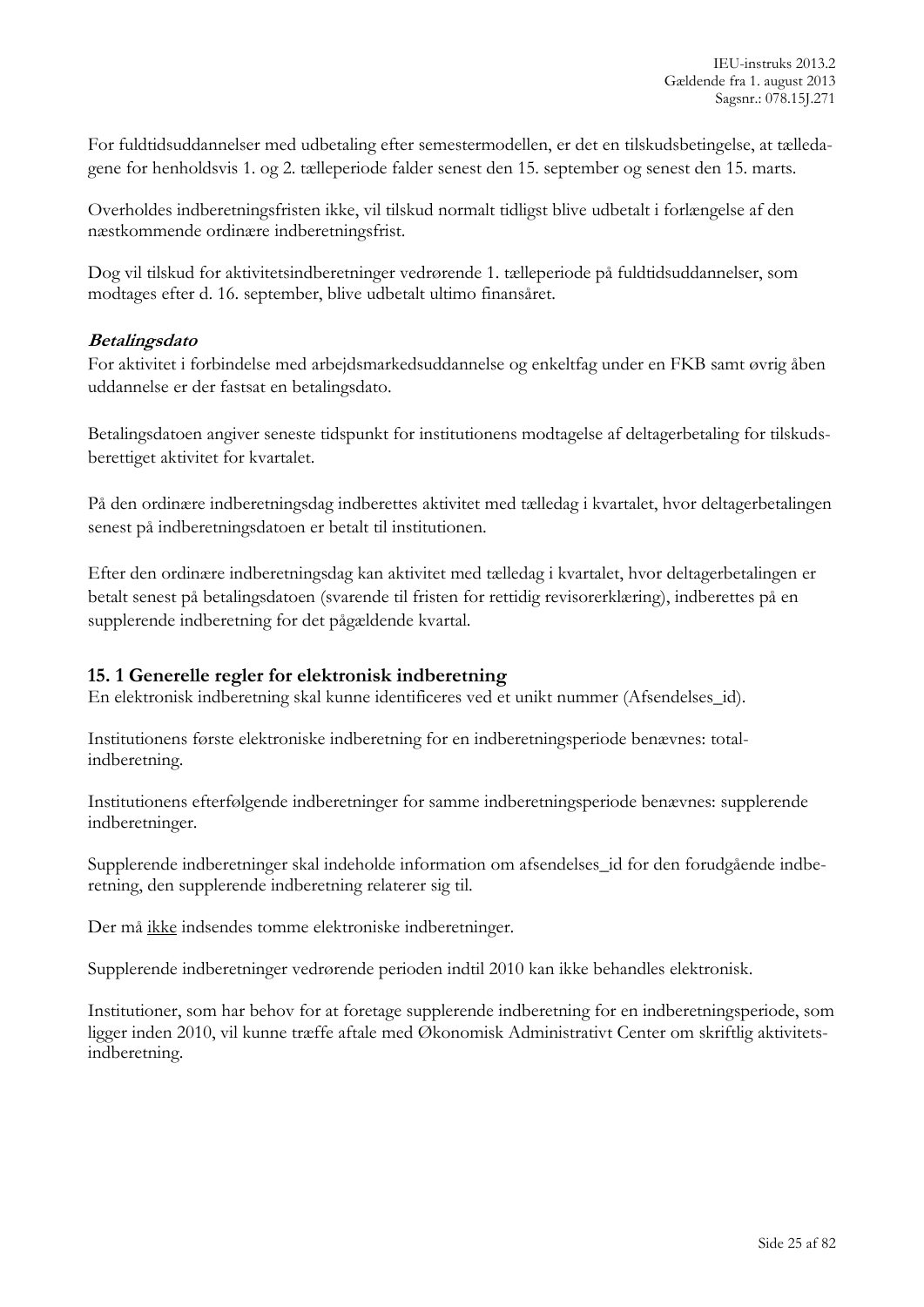### <span id="page-25-0"></span>**15. 2 Skriftlig indberetning**

Af hensyn til korrekt og rettidig tilskudsudbetaling kan det i ekstraordinære situationer midlertidigt være hensigtsmæssigt, at der undtagelsesvist foretages en skriftlig indberetning af en nærmere afgrænset tilskudsudløsende aktivitet.

En skriftlig aktivitetsindberetning skal foretages ved anvendelse af en særlig ledelses- og revisorerklæring, som kan rekvireres ved henvendelse til Økonomisk Administrativt Center.

Skriftlig aktivitetsindberetning kan ikke foretages efter forudgående aftale med Økonomisk Administrativt Center.

### <span id="page-25-1"></span>**15. 3 Særlige regler for 2. kvartal 2013 (lockouten april 2013)**

I forbindelse med lockout af visse grupper på det offentlige område i perioden 1. april 2013 – 27. april 2013 udmeldte Ministeriet for Børn og Undervisning fra konfliktens begyndelse, at uddannelsesområder, som var omfattet af lockouten, kunne undgå en reduktion af tilskuddene, såfremt skolerne efter lockoutens ophør gennemfører den aktivitet, som tilskuddene er betinget af.

I forlængelse heraf udmeldte Kvalitets- og Tilsynsstyrelsen d. 30. maj 2013 Retningslinjer for opgørelse og indberetning af aktivitet for 2. kvartal 2013 til institutionerne.

Af retningslinjerne fremgår bl.a.

- de særlige regler, som er fastsat for de aktivitetsområder, som var berørt af konflikten,
- Hvilken dokumentation, der skal udarbejdes af institutionen og som skal forelægges for institutionens revisor i forbindelse med tilskudskontrollen,

Udmeldingen af retningslinjerne for opgørelse og indberetning af aktivitet for 2. kvartal 2013 samt den særlige ledelses- og revisorerklæring for 2. kvartal 2013 og den særlige ledelses- og revisorerklæring vedrørende gennemførelse af udskudt aktivitet tilgængelig på ministeriets hjemmeside: <http://uvm.dk/Administration/Regnskab-og-revision/Revision/Revisorerklaeringer>

# <span id="page-25-2"></span>**16. Opgørelse og Indberetning af fuldtidsaktivitet**

Følgende aktiviteter indberettes efter modellen for fuldtidsaktivitet: erhvervsuddannelse, fodterapeutuddannelsen, adgangsgivende kurser m.v., lokomotivføreruddannelsen, fiskeriuddannelsen, gymnasial supplering (undtagen GSK), kvæginseminøruddannelsen, pædagogikum, samt brobygning og introduktionskurser.

#### <span id="page-25-3"></span>**16. 1 Oplysninger i aktivitetsindberetningen**

Ved indberetning af fuldtidsaktivitet omfatter den elektroniske aktivitetsindberetning følgende oplysninger:

| Nr. | <b>Oplysning</b>   | Bemærkning                                                                              |  |
|-----|--------------------|-----------------------------------------------------------------------------------------|--|
|     | Institutionsnummer | Institutions nummer for den godkendte juridiske institution.                            |  |
|     | Afdelingsnummer    | Er aktiviteten gennemført på en afdeling af den juridiske institution anføres gyldigt   |  |
|     |                    | institutionsnummer for afdelingen.                                                      |  |
|     |                    | Har den juridiske institution ikke afdelinger anføres den juridiske institutions insti- |  |
|     |                    | tutionsnummer.                                                                          |  |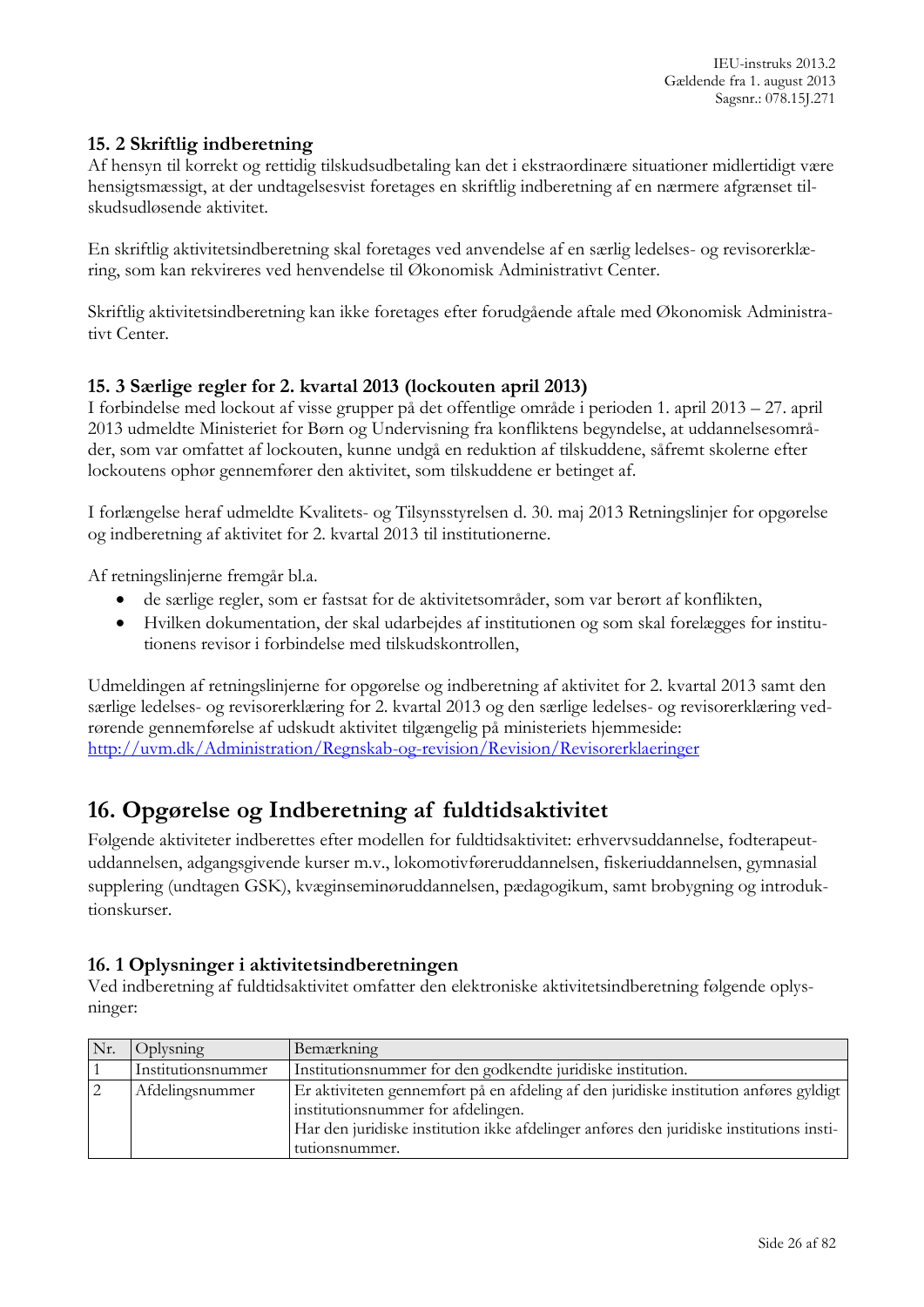| Nr.            | Oplysning           | Bemærkning                                          |
|----------------|---------------------|-----------------------------------------------------|
| $\mathfrak{Z}$ | Indberetningstermin | If. oversigten vedrørende indberetningsdatoer.      |
| 4              | Formål              | Jf. den udmeldte uddannelsesmodel.                  |
| 5              | Version             | $\ddot{ }$ $\ddot{ }$ $\ddot{ }$                    |
| 6              | Speciale            | $\ddot{\phantom{1}}$                                |
| 7              | Skoleperiode        | $-$ " $-$                                           |
| $\,8\,$        | Adgangsvej          | $\cdots$                                            |
| $\overline{Q}$ | Tilskudsmærke       | $\cdots$                                            |
| 10             | Tælleperiode        | $\overline{\phantom{a}}$ " $\overline{\phantom{a}}$ |
| 11             | Varighed            | If. nedenfor om varighed.                           |
| 12             | Bidrag              | If. nedenfor om bidrag.                             |
| 13             | Antal elever        | Antal elever, som ligger til grund for bidraget.    |
| 14             | Restbidrag          | Jf. nedenfor om bidrag.                             |
| 15             | Rekvirent           | If. oversigten over rekvirentkoder.                 |

#### <span id="page-26-0"></span>**16. 1 .1 Varighed**

Tælleperiodens varighed opgøres i antal dage.

Som udgangspunkt indberettes den centralt fastsatte udmeldte varighed.

I tilfælde, hvor institutionen har tilrettelagt undervisning med en kortere varighed, end der centralt er fastsat for den pågældende tælleperiode, indberettes den faktiske varighed af tælleperioden.

I tilfælde, hvor der er givet merit, skal den individuelt fastsatte varighed anvendes i aktivitetsopgørelsen.

#### <span id="page-26-1"></span>**16. 1 .2 Bidrag**

Bidraget, som indberettes for den pågældende tælleperiode, vil - afhængigt af tilskudsmærkekombinationen - være opgjort enten i antal årselever, eller i antal elever.

Såfremt en tælleperiode afsluttes i det næstkommende finansår, skal årselevbidraget for den del af tælleperioden, som ligger i det kommende finansår, opgøres særskilt og indberettes som restbidrag. (restårselever).

#### <span id="page-26-2"></span>**16. 1 .3 Rekvirent**

Aktivitet, som udløser tilskud fra Ministeriet for Børn og Undervisning, indberettes med rekvirentkode  $=$  UVM.

Rekvirentkoder for aktivitet vedrørende udenlandske elever gennemgås nedenfor.

Rekvirentkoder vedrørende aktivitet, som skal opgøres og indberettes efter reglerne i denne instruks, men som ikke uløser tilskud fra ministeriet, er behandlet nedenfor samt under afsnittet om betalingsloven.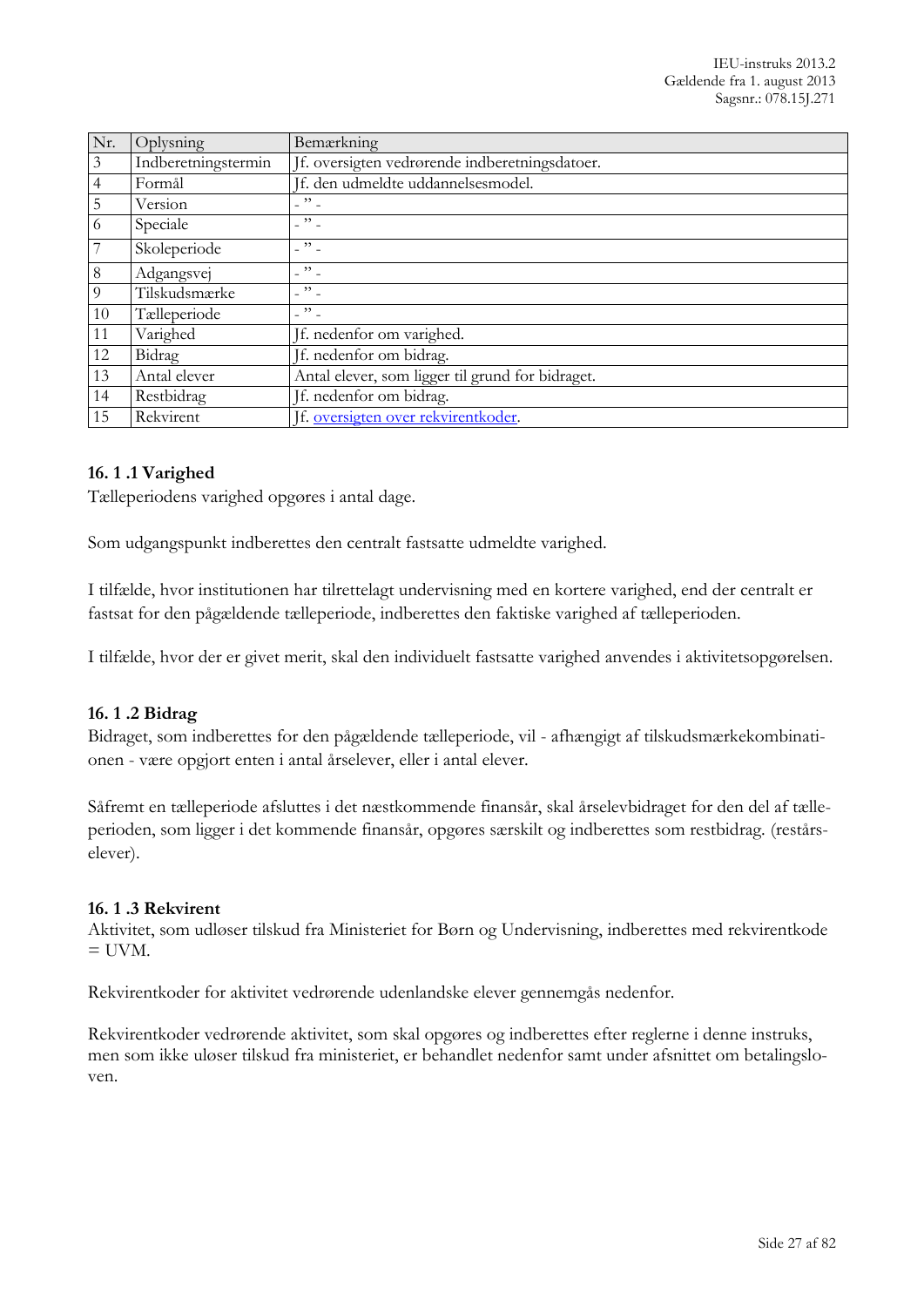### <span id="page-27-0"></span>**16. 2 Generelle tælleregler**

Aktivitet, som opgøres i antal årselever, beregnes som produktet af antal aktive elever på tælledagen og tælleperiodens varighed/1 årselev. En årselev defineres som en elev undervist på fuld normal tid i 200 dage.

Tælleperiodens varighed og tælledag fremgår af uddannelsesmodellen for det enkelte uddannelsesformål.

Antallet af elever, som er aktive på tælledagen, opgøres af institutionen efter nedenstående retningslinjer:

- 1) Antallet af aktive elever/kursister skal opgøres på tælledagen for den pågældende tælleperiode.
- 2) For fuldtidsuddannelser med udbetaling efter semestermodellen, er tælledagen for 1. tælleperiode senest den 15. september og tælledagen for 2. tælleperiode senest den 15. marts.
- 3) En elev kan medtages i opgørelsen, hvis eleven er optagelsesberettiget, og har været optaget på uddannelsen for hele tælleperioden, og fortsat er optaget på tælledatoen.
- 4) Elever, som er udmeldt inden tælledagen, eller som udmeldes på tælledagen, eller som optages efter tælledatoen, må ikke medtages i aktivitetsopgørelsen.
- 5) Elever, der er udeblevet helt fra tælleperioden uden lovligt forfald, må ikke medtages i aktivitetsopgørelsen.

Det er den enkelte uddannelsesinstitutions ansvar, at oplysningerne i det elevadministrative system er korrekte og retvisende.

Uddannelsesinstitutionen skal sikre, at alle udmeldelser uden forsinkelse registreres i det elevadministrative system (fx hvis en elev/kursist udmelder sig hos læreren på holdet).

Uddannelsesinstitutionen skal ved fravær sikre sig oplysninger om fraværsårsag, så institutionen kan vurdere, om der eventuelt er tale om ophør med uddannelsen.

Uddannelsesinstitutionen har pligt til inden tælledagen at kontakte elever/kursister med ustabilt fremmøde med henblik på afklaring af, om eleven/kursisten reelt er aktiv.

Elever, der følger undervisning på flere skoler i samme tælleperiode må kun indberettes af den skole, der har hovedansvaret for eleven. De øvrige skoler skal ved registrering af eleven sikre, at årselevbidraget sættes lig nul.

Eventuelle særlige regler for de enkelte uddannelser vedrørende opgørelse og indberetning af aktivitet er beskrevet nedenfor.

#### <span id="page-27-1"></span>**16. 3 Erhvervsuddannelser**

Indberetning af aktivitet vedrørende erhvervsuddannelse sker efter modellen for fuldtidsaktivitet.

#### <span id="page-27-2"></span>**16. 3 .1 Adgangsbegrænsning**

Hvis der i henhold til § 9, stk. 1 i lov om erhvervsuddannelser er etableret adgangsbegrænsning, er der kun adgang til uddannelsens grundforløb for elever, der har en uddannelsesaftale, der tillige omfatter grundforløbet.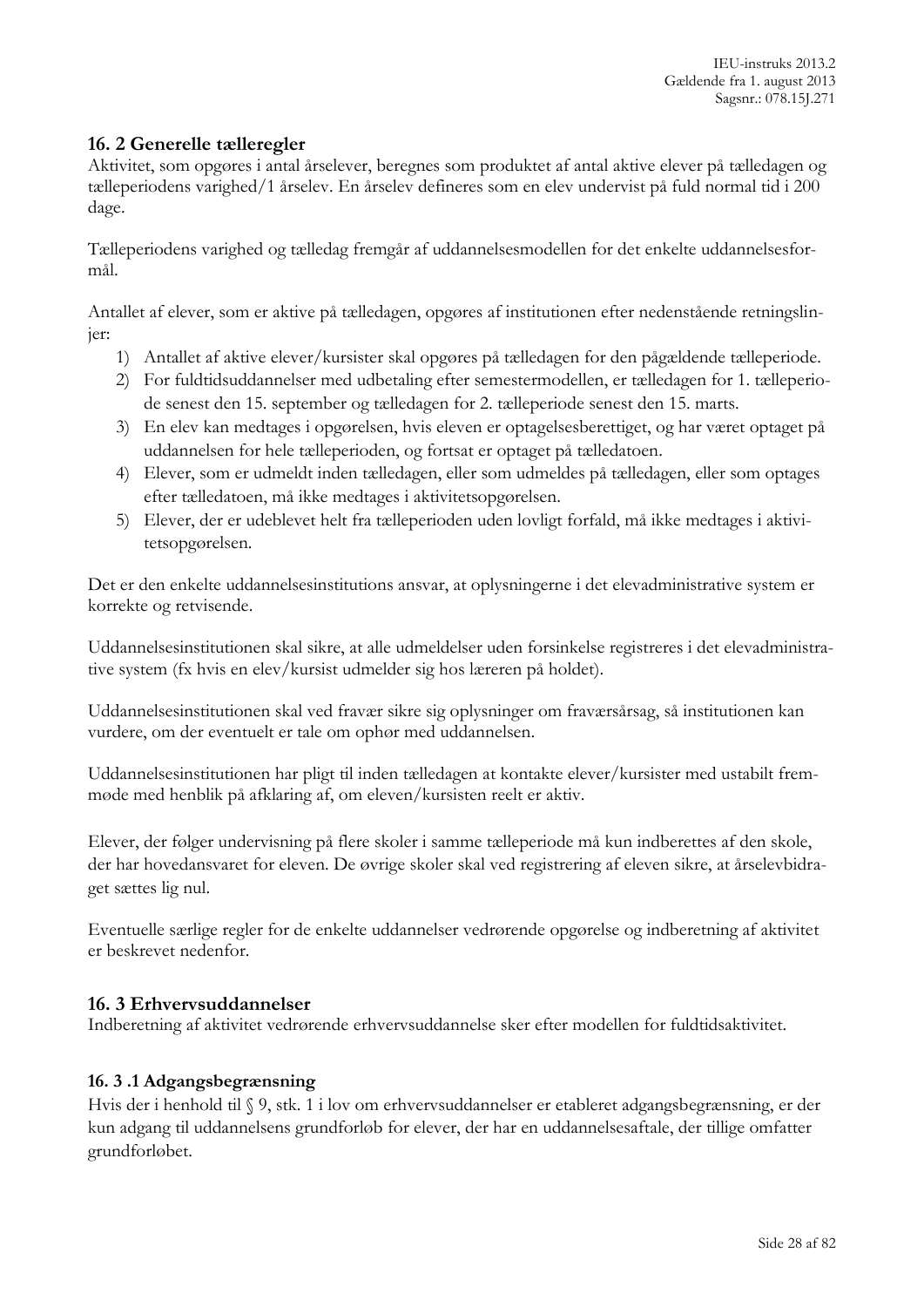Den enkelte skole kan herudover modtage tilskud til et antal elever uden uddannelsesaftale svarende til den af ministeriet udmeldte kvote for optag af elever uden uddannelsesaftale.

Skoler, der ikke tidligere har udbudt en uddannelse kan optage et antal elever uden uddannelsesaftale. Antallet af elever fastsættes af ministeriet i forbindelse med placeringen af uddannelsen.

#### <span id="page-28-0"></span>**16. 3 .2 Udenlandske elever**

I henhold til lov om institutioner for erhvervsrettet uddannelse og lov om erhvervsuddannelser kan udenlandske elever kun indgå i optællingen af tilskudsberettiget aktivitet hvis de pågældende:

1) er meddelt tidsubegrænset opholdstilladelse eller tidsbegrænset opholdstilladelse med mulighed for varigt ophold i Danmark,

2) er meddelt opholdstilladelse efter udlændingelovens **§** 9 c, stk. 1, som medfølgende barn af en udlænding, som dels er statsborger i et land, der ikke er tilsluttet Den Europæiske Union eller omfattet af EØS-aftalen, dels er meddelt opholdstilladelse efter udlændingelovens **§** 9a.

3) er udvekslet med danske elever efter aftale mellem institutionen og en institution i udlandet, eller

4) efter EU-retten, EØS-aftalen, eller andre internationale aftaler, som Danmark har indgået, har krav på ligestilling med danske statsborgere.

Institutionens udbud af uddannelse til andre udenlandske elever end de ovenfor nævnte sker som indtægtsdækket virksomhed.

Der fastsættes følgende retningslinjer for opgørelse og indberetning af aktivitet vedrørende udenlandske elever:

#### *Tilskudsudløsende udenlandske elever*

Opgørelse og indberetning af aktivitet vedrørende udenlandske elever, der i henhold til bestemmelserne herom, jf. ovenfor, kan indgå i optællingen af tilskudsberettiget aktivitet, sker efter de almindelige retningslinjer herfor, og indberettes med rekvirentkode: UVM.

#### *Børn af visse udenlandske arbejdstagere i Danmark, rekvirentkode: ARB*

Opgørelse af aktivitet vedrørende udenlandske elever, som er meddelt opholdstilladelse efter udlændingelovens § 9 c, stk. 1, sker efter de almindelige retningslinjer herfor. Aktiviteten indberettes med rekvirentkode: ARB.

#### *Ikke tilskudsudløsende udenlandske elever*

Aktivitet vedrørende ikke-tilskudsudløsende udenlandske elever (betalingselever) skal opgøres og indberettes fra og med aktivitetsindberetningen for 1. kvartal 2010.

*Udenlandske betalingselever, rekvirentkode: USB:*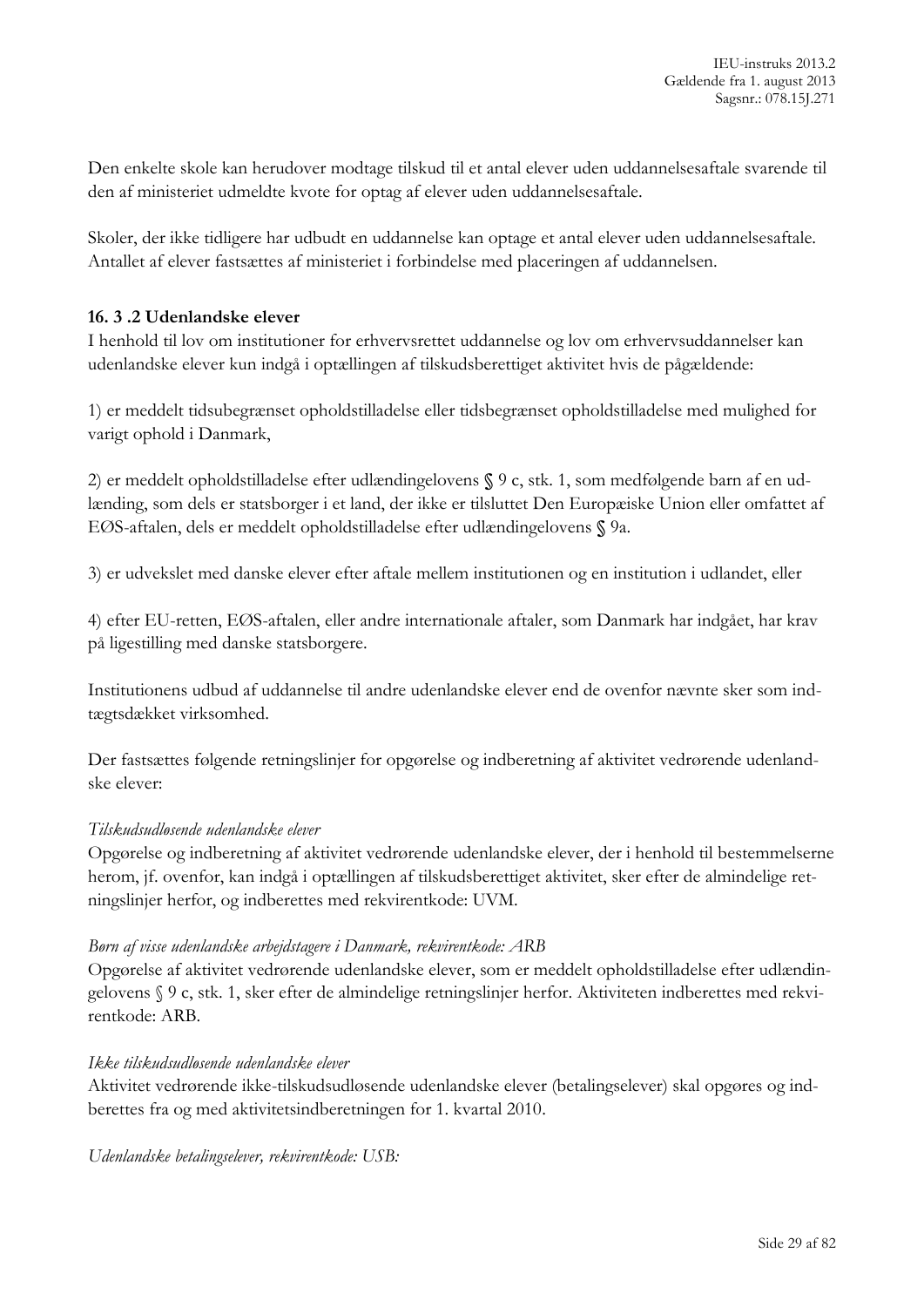Opgørelse af aktivitet vedrørende udenlandske elever, der ikke indgår i optællingen af tilskudsberettiget aktivitet, og hvor betalingen afholdes af eleven, sker efter de almindelige retningslinjer herfor. Aktiviteten indberettes med rekvirentkode: USB.

#### <span id="page-29-0"></span>**16. 3 .3 Mesterlære**

Mesterlære er en adgangsvej til erhvervsuddannelsens hovedforløb på linje med skolevej og praktikvej.

Det skal i elevens uddannelsesplan fastsættes, hvilke mål eleven skal opnå inden påbegyndelsen af undervisningen i hovedforløbet, og hvilke skoleophold fra grundforløbet, eleven eventuelt skal gennemføre som supplement til den praktiske oplæring.

Grundforløbsaktivitet indberettes på skoleperiode 0M med relevante tælleperioder. Skolen reducerer varigheden, så den modsvarer undervisningen. Skoleophold udløser grundforløbstakst. TMK: UNDER

Særlige tilskud for elever i mesterlære:

- Starttilskud pr. elev ved indgåelse af mesterlæreaftaler (uddannelsesplan). Tilskudsmærke: MESTP. Indberettes som varighedsuafhængig aktivitet på skoleperiode 0M.
- Gennemførelsestilskud pr. elev ved afslutning af grundlæggende praktisk oplæring (i stedet for færdiggørelsestaxameter ved skolebaseret grundforløb). Tilskudsmærke: MESTG. Indberettes som varighedsuafhængig aktivitet på skoleperiode 0M.
- Tillægstaxameter pr. årselev til mesterlæreelever under hovedforløb som supplement til undervisningstaxameter. Tilskudsmærke: MESTU, som både udløser tillægstakst og almindelig undervisningstakst.

Der udløses færdiggørelsestaxameter efter endt hovedforløb. Tilskudsmærke: MESTF.

Aktivitet indberettet på 0M konteres på det relevante grundforløbsformål.

Grundforløb på SOSU er obligatorisk for elever, der kommer direkte fra 9. klasse og for elever, der har været ude af skolen efter 9. klasse i mindre end 1 år efter afsluttet 9. klasse, og som derfor ikke kan optages direkte på et SOSU-hovedforløb.

Hvis der indgås en mesterlæreaftale, skal disse elever, i stedet for grundforløbet på en skole, begynde direkte hos arbejdsgiveren. Eleven begynder således med at være hos arbejdsgiveren med mulighed for at supplere undervejs med nødvendig skoleundervisning fra grundforløbet. Resten af uddannelsen (hovedforløbet) foregår som for alle øvrige elever.

Ved starttilskud pr. elev ved indgåelse af mesterlæreaftale for social- og sundhedsuddannelserne betyder det, at der ydes tillægstaxameter for praktisk indgang til social- og sundhedshjælperuddannelsen og den pædagogiske grunduddannelse, og det udbetales til skolen for hver elev, der påbegynder sin uddannelse med ét af de praktikforløb, som er fastlagt i gældende uddannelsesregler.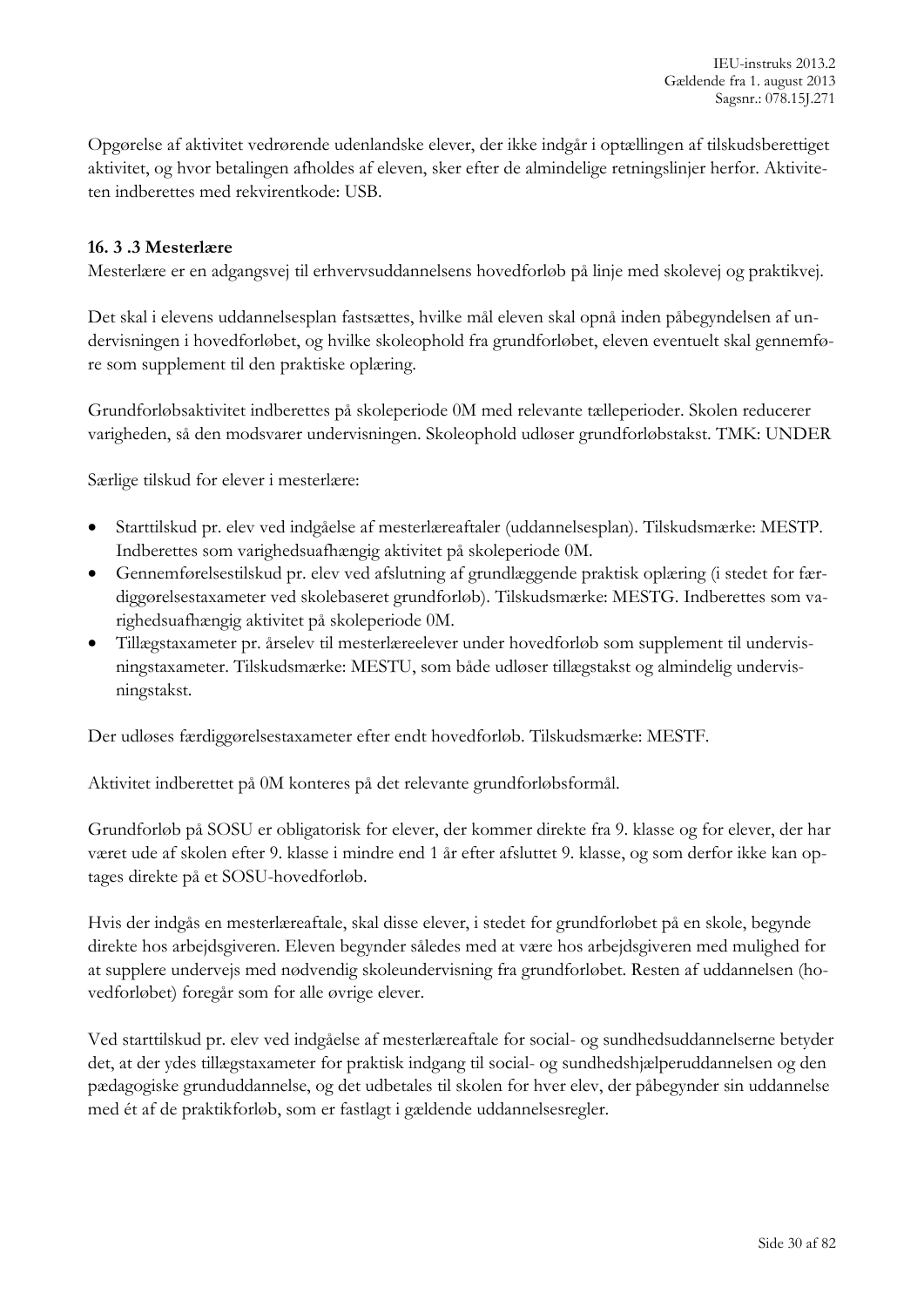#### <span id="page-30-0"></span>**16. 3 .4 Produktionsskolebaseret erhvervsuddannelse**

Produktionsskolebaseret erhvervsuddannelse er en adgangsvej til erhvervsuddannelsens hovedforløb.

Det skal i elevens uddannelsesplan fastsættes, hvilke mål eleven skal opnå inden påbegyndelsen af undervisningen i hovedforløbet, og hvilke skoleophold fra grundforløbet, eleven eventuelt skal gennemføre som supplement til den praktiske oplæring på produktionsskolen.

Den faktiske varighed af eventuel grundforløbsaktivitet, som gennemføres i henhold til uddannelsesplanen, skal indberettes på skoleperiode 0M på det relevante grundforløbsformål med tilskudsmærke: UNDER.

Aktiviteten opgøres efter tællereglerne for erhvervsuddannelse.

Særlige tilskud for elever i produktionsskolebaseret eud:

- Starttilskud pr. elev ved indgåelse af uddannelsesplan. Tilskudsmærke: PROEP. Indberettes som varighedsuafhængig aktivitet på skoleperiode 0M.
- Gennemførelsestilskud pr. elev ved afslutning af grundlæggende praktisk oplæring. Tilskudsmærke: PROEG. Indberettes som varighedsuafhængig aktivitet på skoleperiode 0M.
- Tillægstaxametertilskud pr. årselev til elever i produktionsskolebaseret erhvervsuddannelse, som er optaget på et hovedforløb. Aktivitet på hovedforløbet indberettes med tilskudsmærke: PROEU, som udløser undervisningstakst- og tillægstaksttilskud.

Aktivitet vedrørende færdiggørelse af produktionsskolebaseret erhvervsuddannelse indberettes med tilskudsmærke: PROEF. Aktiviteten opgøres efter tællereglerne færdiggørelse.

#### <span id="page-30-1"></span>**16. 3 .5 Praktikuddannelse på produktionsskoler**

Aktivitet vedrørende praktikuddannelse på produktionsskole for elever, som er indskrevet på produktionsskolebaseret erhvervsuddannelse, indberettes som varighedsafhængig aktivitet på de relevante skoleperioder med tilskudsmærke PRPRO.

Aktiviteten skal indberettes skriftligt ved anvendelse af en særlig ledelses- og revisorerklæring, som kan findes på ministeriets hjemmeside:

[http://uvm.dk/Administration/Regnskab-og](http://uvm.dk/Administration/Regnskab-og-revision/Revision/Revisorerklaeringer/Revisorerklaeringer-til-erhvervsuddannelser-og-erhvervsgymnasiale-uddannelser)[revision/Revision/Revisorerklaeringer/Revisorerklaeringer-til-erhvervsuddannelser-og](http://uvm.dk/Administration/Regnskab-og-revision/Revision/Revisorerklaeringer/Revisorerklaeringer-til-erhvervsuddannelser-og-erhvervsgymnasiale-uddannelser)[erhvervsgymnasiale-uddannelser](http://uvm.dk/Administration/Regnskab-og-revision/Revision/Revisorerklaeringer/Revisorerklaeringer-til-erhvervsuddannelser-og-erhvervsgymnasiale-uddannelser)

Antallet af tilskudsudløsende elever opgøres om onsdagen.

En elev, som på tælledagen (onsdag) er i praktikuddannelse på produktionsskolen hele ugen udløser tilskud for alle dage i den pågældende uge.

En praktikperiode må ikke overlappe eventuelle undervisningsforløb.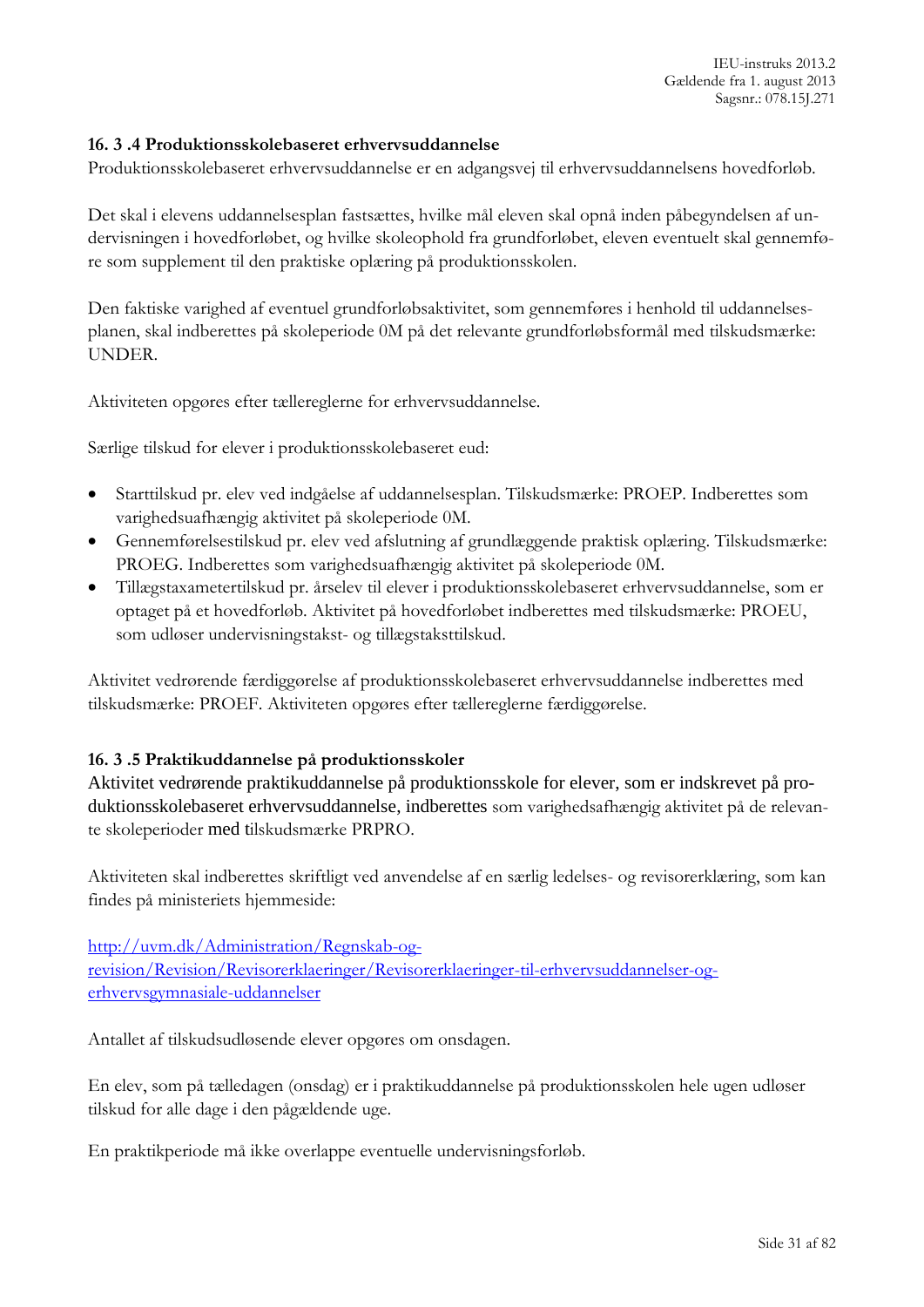Hvis en elev inden for en kalenderuge deltager både i praktikuddannelse på produktionsskolen og i undervisning tilrettelagt af den uddannelsesansvarlige institution, skal varigheden af praktikaktiviteten reduceres jf. nedenstående eksempel:

Varighed af praktikuddannelse 4 dage = 0,02000 årselev Varighed af praktikuddannelse 3 dage = 0,01500 årselev Varighed af praktikuddannelse 2 dage = 0,01000 årselev Varighed af praktikuddannelse 1 dag = 0,00500 årselev Varighed af praktikuddannelse  $\frac{1}{2}$  dag = 0,00250 årselev

Aktivitet vedrørende undervisning opgøres og indberettes elektronisk i henhold til de generelle regler for fuldtidsaktivitet.

#### <span id="page-31-0"></span>**16. 3 .6 Færdiggørelse**

Elever på grundforløb regnes for færdiggjorte, når der er udstedt færdiggørelsesbevis. En elev må ikke udløse mere end ét færdiggørelsestilskud på samme indgang (grundforløb).

Elever på hovedforløb regnes for færdiggjorte, når der er udstedt svendebrev. En elev må ikke udløse mere end ét færdiggørelsestilskud på samme uddannelse (hovedforløb).

På trindelte erhvervsuddannelser kan en elev, som har udløst færdiggørelsestilskud på trin 1, ikke udløse færdiggørelsestilskud ved efterfølgende gennemførelse af trin 2.

Undtaget herfra er dog EUD+-elever, som efter gennemførelsen af trin 1 af en uddannelse vender tilbage og gennemfører trin 2.

Der ydes ikke færdiggørelsestilskud for elever, som færdiggør uddannelsen i skolepraktik.

#### <span id="page-31-1"></span>**16. 3 .7 Vejledning og gennemførelse**

Institutioner, der i henhold til § 1, stk. 5 i egu-loven, har fået overladt tilrettelæggelse af erhvervsgrunduddannelse, kan indberette aktivitet i forbindelse med vejledning om og gennemførelse af en eguuddannelsesplan, jf. lovens § 5.

Aktivitet vedrørende vejledning og gennemførsel for elever i EGU-forløb og individuelle eud indberettes på tilskudsmærke VEEGU henholdsvis GEEGU.

#### <span id="page-31-2"></span>**16. 3 .8 Internationale aktiviteter**

Antal elever, der berettiger til tilskud til internationale aktiviteter på uddannelsen, indberettes kvartalsvist med tilskudsmærke: INTER.

Der kan ydes ét tilskud pr. elev pr. udlandsophold af minimum 2 måneders varighed for elever med uddannelsesaftale med en dansk virksomhed, der tager skoleophold og/eller praktik i udlandet eller for elever uden uddannelsesaftale med en dansk virksomhed, der tager skoleophold i udlandet.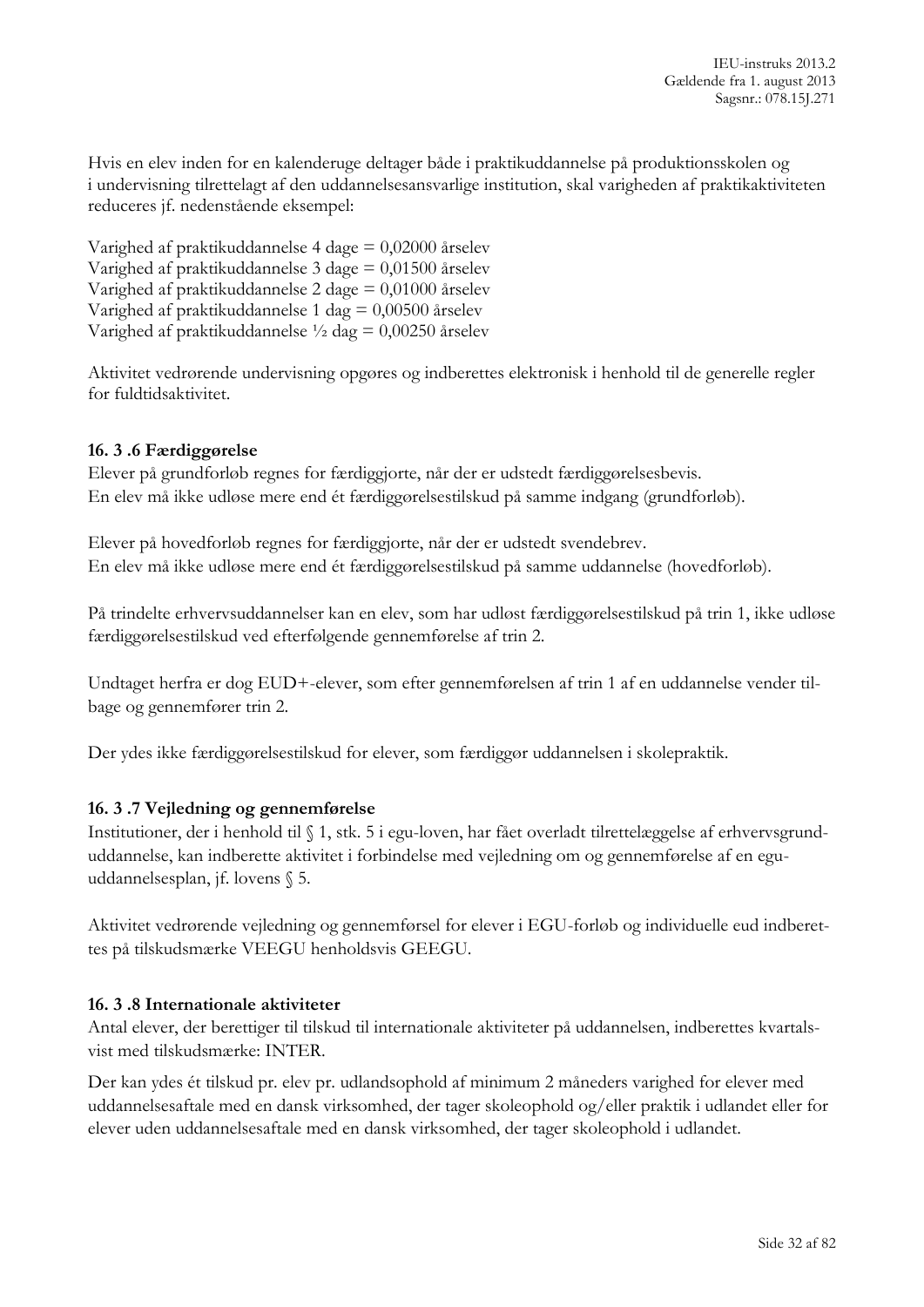IEU-instruks 2013.2 Gældende fra 1. august 2013 Sagsnr.: 078.15J.271

#### <span id="page-32-0"></span>**16. 4 Gymnasial supplering**

Aktivitet på fagpakke hhx (3011), hf+ (3012) og GIF (3013) opgøres efter de generelle tælleregler og indberettes efter modellen for fuldtidsuddannelse.

Tilskudsreglerne for Gymnasiale suppleringskurser (3007) er nærmere beskrevet i AGV-instruksen.

#### <span id="page-32-1"></span>**16. 5 Indberetning af aktivitet på pædagogikum**

Aktivitet på pædagogikum opgøres efter de generelle tælleregler og indberettes efter modellen for fuldtidsuddannelse.

#### <span id="page-32-2"></span>**16. 5 .1 Tælleregel. pædagogikum**

Ved en aktiv årspædagogikumkandidat forstås en ansat lærer, som er aktiv i pædagogikumuddannelsen, og som modtager løn i 12 måneder.

Lærere, som på tælledagen er fraværende på grund af barsel, eller som på tælledagen modtager sygedagpenge kan ikke indgå i aktivitetsopgørelsen.

#### <span id="page-32-3"></span>**16. 6 Indberetning af brobygning og introduktionskurser**

Aktivitet på introduktionskurser og brobygning indberettes efter modellen for fuldtidsuddannelse.

#### <span id="page-32-4"></span>**16. 6 .1 Tælleregler**

#### *Brobygning*

En elev, som er udsendt i brobygning af Ungdommens Uddannelsesvejledning, kan indgå i institutionens optælling af antal tilskudsberettigede elever for tælleperioden, når institutionen har konstateret, at eleven er til stede på tælledagen.

#### *Introduktionskurser*

En elev, som er udsendt i introduktionskursus af Ungdommens Uddannelsesvejledning, kan indgå i institutionens optælling af antal tilskudsberettigede elever for tælleperioden, når institutionen har konstateret, at eleven er fremmødt på kurset.

# <span id="page-32-5"></span>**17. Opgørelse og indberetning af erhvervsgymnasial uddannelse**

Erhvervsgymnasiale uddannelser omfatter uddannelserne til højere handelseksamen (hhx) og højere teknisk eksamen (htx), inklusive Pre-IB.

Aktivitet på erhvervsgymnasial fuldtidsuddannelse indberettes efter modellen for fuldtidsuddannelse.

#### <span id="page-32-6"></span>**17. 1 Fleksibelt klasseloft på 28 elever**

I henhold til § 15 b i Lov om institutioner for erhvervsrettet uddannelse er det en betingelse for at opnå tilskud til gymnasial fuldtidsuddannelse, at den enkelte institution sikrer, at der på hvert klassetrin på de enkelte gymnasiale fuldtidsuddannelser, som institutionen udbyder med henblik på undervisning af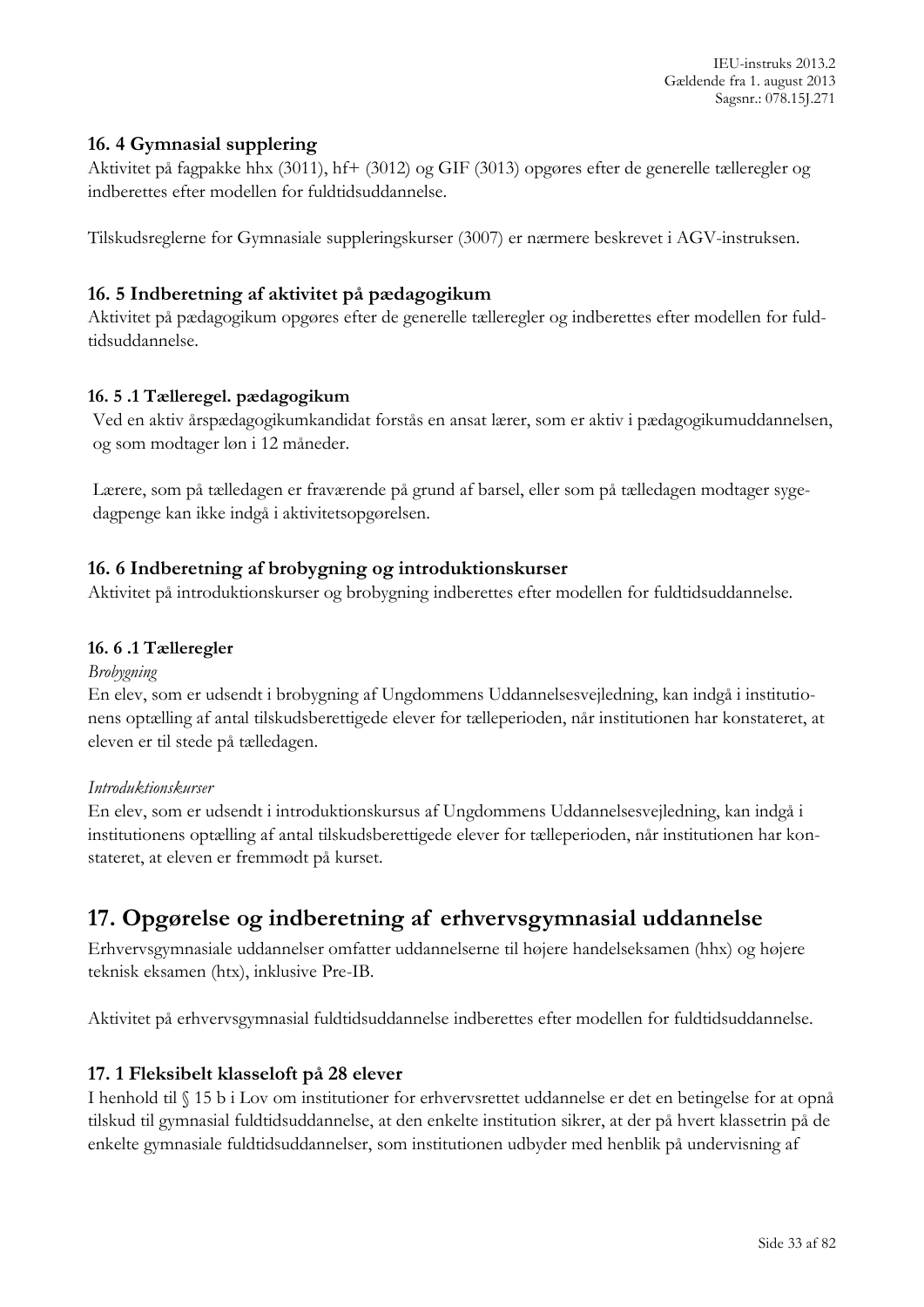elever, der påbegynder undervisningen den 1. august 2012 eller senere, fra den første opgørelse af klassekvotienter maksimalt er en gennemsnitlig klassekvotient på 28,0.

Elever, som er optaget udover den gennemsnitlige maksimale klassekvotient på 28,0 på et klassetrin af en erhvervsgymnasial uddannelse, indgår ikke i opgørelsen af tilskudsberettiget aktivitet med mindre, institutionen har grundlag for en fravigelse af den maksimale gennemsnitlige klassekvotient på 28,0.

De nærmere regler om opgørelse og overholdelse af den gennemsnitlige maksimale klassekvotient på 28,0 er fastsat i kapitel 2 a i bekendtgørelse om tilskudsudbetaling m.v. til institutioner for erhvervsrettet uddannelse m.v. jf.

- 1) Bekendtgørelse nr. 747 af 29. juni 2012 om ændring af bekendtgørelse om tilskudsudbetaling m.v. til institutioner for erhvervsrettet uddannelse m.v. <https://www.retsinformation.dk/Forms/R0710.aspx?id=142679>
- 2) Bekendtgørelse nr. 919 af 28. juni 2013 om ændring af bekendtgørelse om tilskudsudbetaling m.v. til institutioner for erhvervsrettet uddannelse m.v. <https://www.retsinformation.dk/Forms/R0710.aspx?id=152814>

### <span id="page-33-0"></span>**17. 1 .1 Administration af det fleksible klasseloft**

Med virkning fra 1. august 2012 er det en forudsætning for udbetaling af tilskud til gymnasial fuldtidsuddannelse, at institutioner for erhvervsrettet uddannelse, som udbyder erhvervsgymnasial uddannelse, har opgjort og indberettet den gennemsnitlige klassekvotient på første klassetrin af den enkelte uddannelse til Ministeriet for Børn og Undervisning i henhold til nedenstående retningslinjer:

1) Opgørelsen af den gennemsnitlige klassekvotient skal foretages i henhold til § 16 a i IEUtilskudsbekendtgørelsen.

2) Opgørelsen af den gennemsnitlige klassekvotient skal i henhold til § 16 b foretages på tælledagen på første tælleperiode af første skoleperiode.

3) Opgørelsen af den gennemsnitlige klassekvotient skal i henhold til § 16 c foretages og indberettes på en særskilt ledelses- og revisorerklæring, som - med tilhørende vejledning – skal hentes på ministeriets hjemmeside:

[http://uvm.dk/Administration/Regnskab-og](http://uvm.dk/Administration/Regnskab-og-revision/Revision/Revisorerklaeringer/Revisorerklaeringer-til-erhvervsuddannelser-og-erhvervsgymnasiale-uddannelser)[revision/Revision/Revisorerklaeringer/Revisorerklaeringer-til-erhvervsuddannelser-og](http://uvm.dk/Administration/Regnskab-og-revision/Revision/Revisorerklaeringer/Revisorerklaeringer-til-erhvervsuddannelser-og-erhvervsgymnasiale-uddannelser)[erhvervsgymnasiale-uddannelser](http://uvm.dk/Administration/Regnskab-og-revision/Revision/Revisorerklaeringer/Revisorerklaeringer-til-erhvervsuddannelser-og-erhvervsgymnasiale-uddannelser)

Hvis institutionen har fraveget klasseloftet og udarbejdet en redegørelse herfor, skal dette markeres ved afkrydsning på ledelseserklæringen.

Der skal på ledelseserklæringen oplyses om dato for bestyrelsens godkendelse af opgørelsen af klassekvotienter.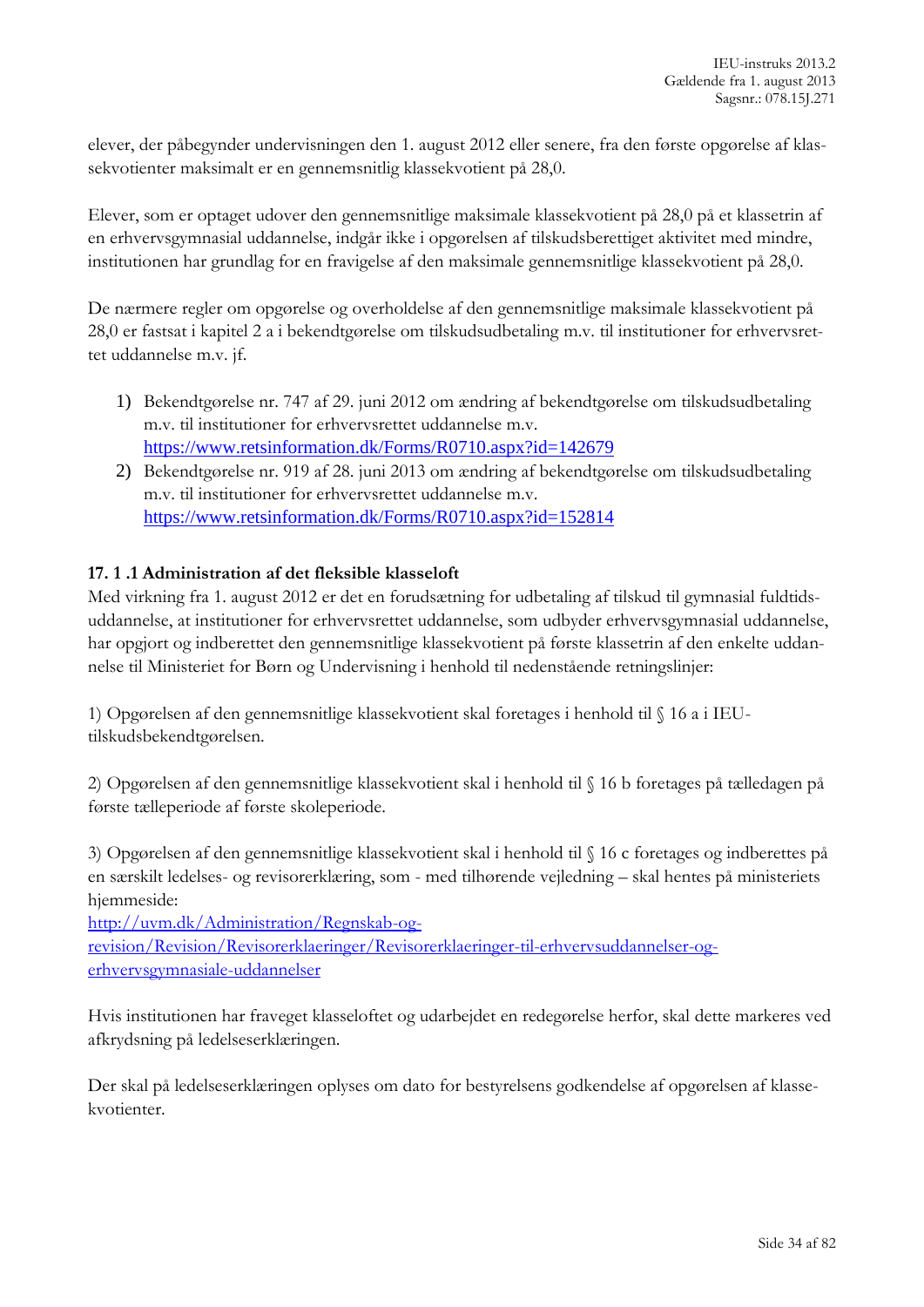Kan der ikke afholdes egentligt bestyrelsesmøde inden indberetningen af klassekvotienter, kan bestyrelsen vælge at afholde telefonmøde, eller kommunikere pr. mail. Reglerne om beslutningsdygtighed, jf. § 12, stk. 3 i standardvedtægten finder anvendelse.

Bestyrelsens formand eller næstformand står inde for, at beslutningen er truffet med det påkrævede flertal. Godkendelsen kan konfirmeres på næstkommende bestyrelsesmøde.

4) Institutioner, som har optaget elever i henhold til de bekendtgørelsesfastsatte regler om fravigelse af tilskudsbetingelsen om en maksimale gennemsnitlige klassekvotient på 28,0, skal i henhold til § 16 h udarbejde en redegørelse herom.

Det er i henhold til § 16 g et vilkår ved fravigelse af tilskudsbetingelsen, at der tilføres ekstra lærerressourcer.

Redegørelsen skal derfor omfatte en beskrivelse af den af bestyrelsen fastlagte plan for tilførsel af ekstra lærerressourcer, som sikrer, at lærerstøtten pr. elev er den samme uanset klassestørrelse, og gennemførelsen heraf.

Redegørelsen udarbejdes efter en skabelon, som skal hentes på ministeriets hjemmeside: [http://uvm.dk/Administration/Regnskab-og](http://uvm.dk/Administration/Regnskab-og-revision/Revision/Revisorerklaeringer/Revisorerklaeringer-til-erhvervsuddannelser-og-erhvervsgymnasiale-uddannelser)[revision/Revision/Revisorerklaeringer/Revisorerklaeringer-til-erhvervsuddannelser-og](http://uvm.dk/Administration/Regnskab-og-revision/Revision/Revisorerklaeringer/Revisorerklaeringer-til-erhvervsuddannelser-og-erhvervsgymnasiale-uddannelser)[erhvervsgymnasiale-uddannelser](http://uvm.dk/Administration/Regnskab-og-revision/Revision/Revisorerklaeringer/Revisorerklaeringer-til-erhvervsuddannelser-og-erhvervsgymnasiale-uddannelser)

Institutionen skal opbevare redegørelsen i 5 år.

5) Til brug for revisors gennemgang af institutionens opgørelse af klassekvotienter skal der til kontrol af den gennemsnitlige klassekvotient på de gymnasiale uddannelser foreligge en rapport, som er dannet på grundlag af oplysningerne i institutionens elevadministrative system.

Institutioner, som har fraveget tilskudsbetingelsen om en maksimal gennemsnitlig holdstørrelse på 28,0, skal endvidere forelægge revisor institutionens redegørelse(r) herfor i henhold til § 16 h i IEU-tilskudsbekendtgørelsen.

6) Den attesterede ledelses- og revisorerklæring vedrørende institutionens opgørelse af den gennemsnitlige klassekvotient på de gymnasiale uddannelser skal være Ministeriet for Børn og Undervisning i hænde senest på datoen for indberetning af aktivitet for 3. kvartal.

#### <span id="page-34-0"></span>**17. 1 .2 Fravigelse af klasseloftet i særlige tilfælde**

Følgende betingelser og dokumentationskrav gælder for institutionens anvendelse af de muligheder for fravigelse af tilskudsbetingelsen, der er fastsat i bekendtgørelse om tilskudsudbetaling m.v. til institutioner for erhvervsrettet uddannelse m.v.: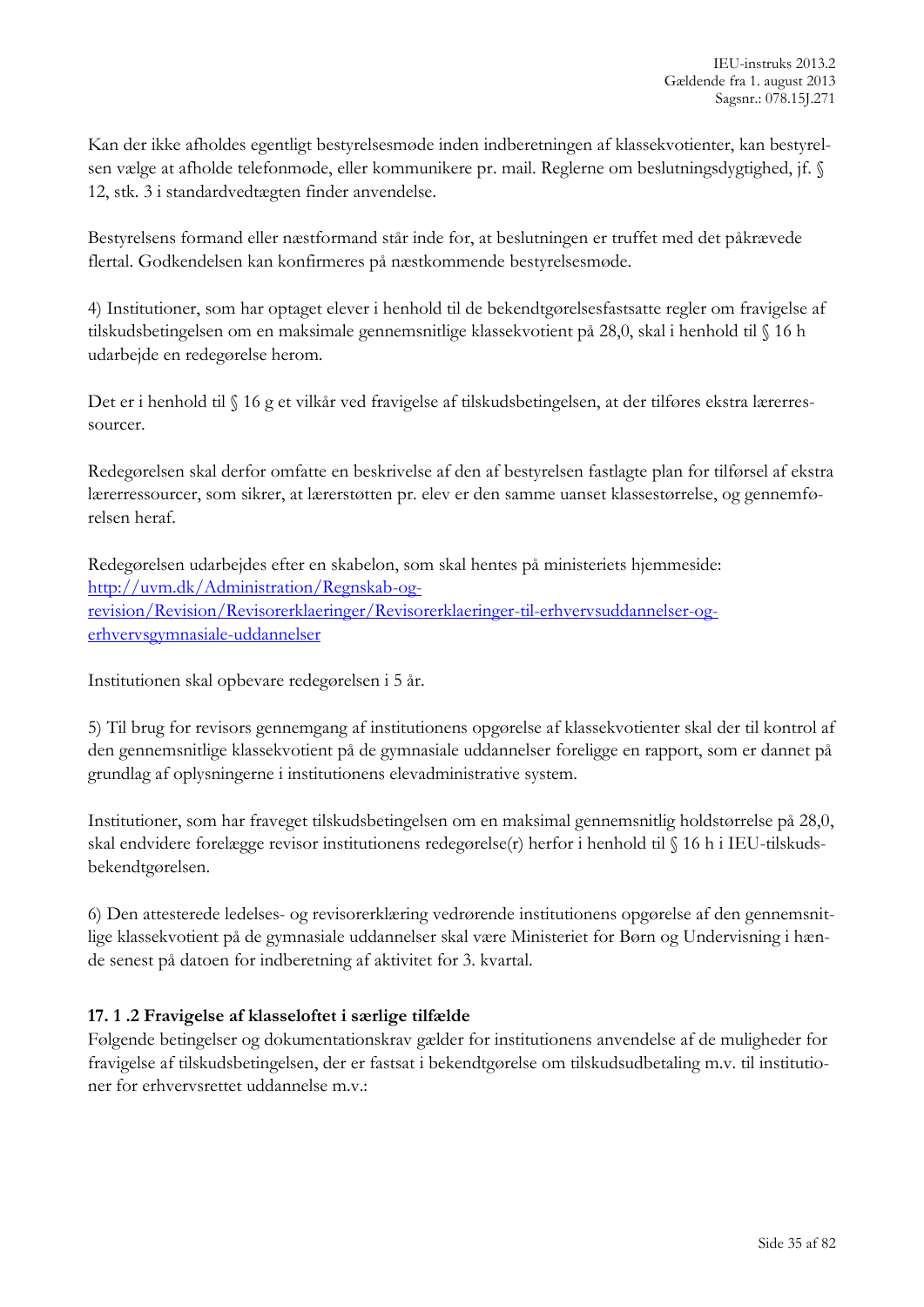#### *A. Fravigelse begrundet i forholdene ved uddannelsesforløbets start. § 16 d*

Det er en betingelse for anvendelse af denne fravigelsesmulighed, at institutionen, eller den pågældende afdeling af institutionen, er optaget på bilag 1 til bekendtgørelsen.

Som dokumentation for at en fravigelse efter § 16 d er berettiget, skal institutionen for hver elev, som omfattes af fravigelsen, i www.rejseplanen.dk, eller et lignende system, foretage en beregning af transporttiden fra elevens folkeregisteradresse til såvel den optagende institution som til det nærmeste alternative udbudssted. Beregningerne skal udskrives og vedlægges redegørelsen.

#### *B. Fravigelse under uddannelsesforløbet. § 16 e*

For fravigelse efter bestemmelser i 16 e, nr. 1 – nr. 8 gælder det, at uddannelsesforløbets start defineres som første undervisningsdag på første klassetrin.

Fravigelse i henhold til bestemmelserne i § 16 e, nr. 1 – nr. 8, kan således alene ske som følge af forhold, som er indtruffet på 1. undervisningsdag på første klassetrin eller senere.

#### *Ad § 16 e, nr. 1)*

Det er en betingelse for anvendelse af denne fravigelsesmulighed, at eleven har påbegyndt sin gymnasiale uddannelse på en anden institution.

Som dokumentation skal redegørelsen være vedlagt

- Kopi af optagelsesbrevet fra den anden institution. Hvis skiftet sker efter start på studieretning, skal der endvidere foreligge oplysninger om den ønskede studieretning/realiserede studieretning.
- Kopi af optagelsesbrev fra institutionen med angivelse af studieretning.
- Udskrift fra rejseplanen af transporttid fra elevens bopæl i landsdelen til såvel den optagende institution som til det nærmeste alternativ til denne.

#### *Ad § 16 e, nr. 2)*

Det er en betingelse for anvendelse af denne fravigelsesmulighed, at eleven har påbegyndt sin gymnasiale uddannelse på en anden institution.

Som dokumentation skal redegørelsen være vedlagt

- Kopi af optagelsesbrevet fra den anden institution.
- Kopi af optagelsesbrev fra institutionen.
- dokumentation for, at den særlige studieretning alene udbydes af institutionen i den pågældende landsdel.

Det skal bemærkes, at Pre-IB ikke er en studieretning.

#### *Ad § 16 e, nr. 3)*

Det er en betingelse for anvendelses af denne fravigelsesmulighed, at der i det enkelte tilfælde foreligger en særlig grund til, at eleven skal gå på institutionen.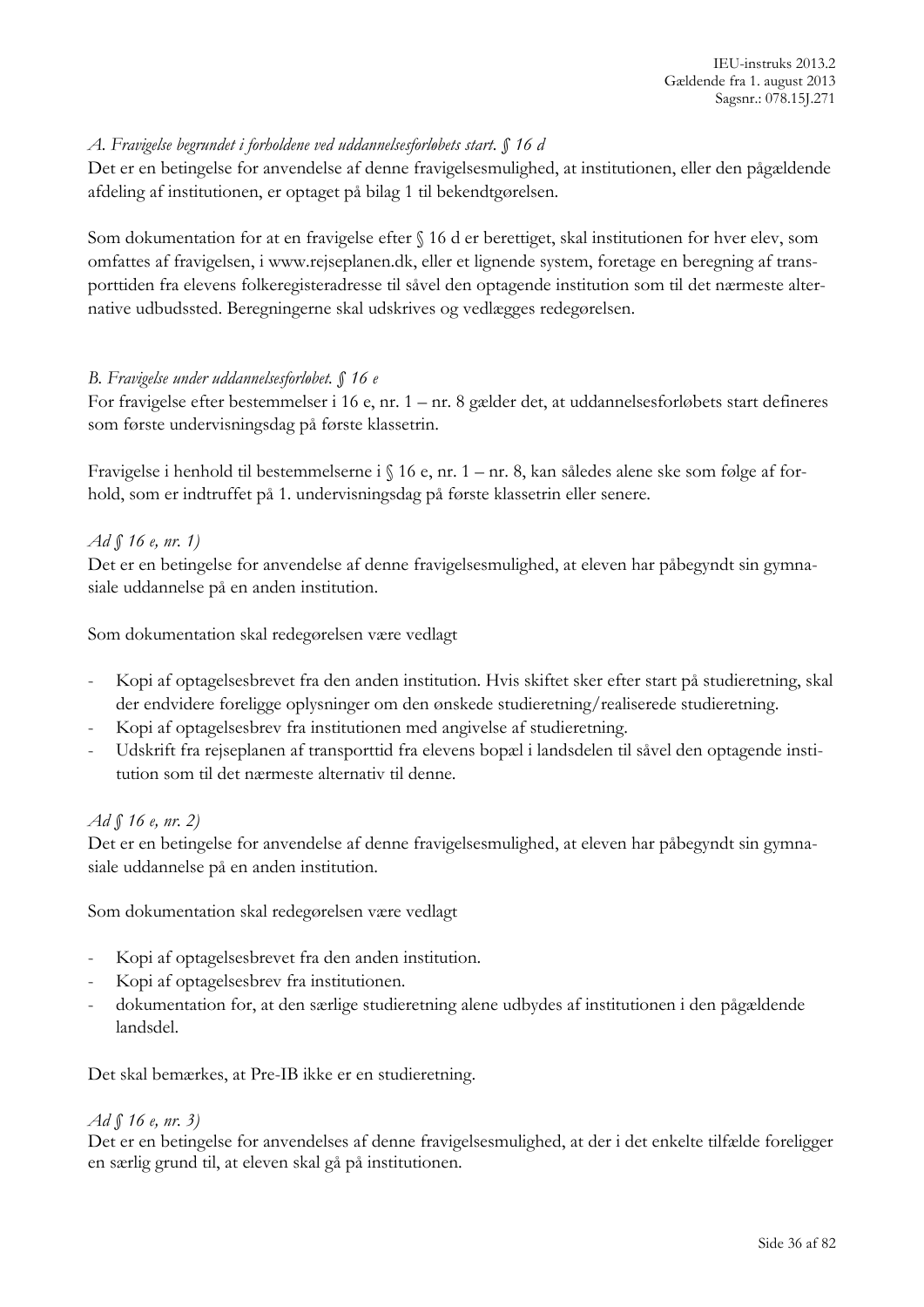Det skal bemærkes, at der med terminologien "optages midlertidigt" forstås optagelse for en periode med en varighed på 1 – 2 semestre.

Som dokumentation skal redegørelsen være vedlagt

- kopi af den daterede aftale om udvekslingsophold med angivelse af varigheden
- Beskrivelse af de særlige forhold, som efter institutionens opfattelse begrunder, at eleven skal gå på institutionen.

#### *Ad § 16 e, nr. 4 )*

Som dokumentation skal redegørelsen være vedlagt

- Kopi af institutionens daterede bevilling af orlov til eleven
- Dokumentation for udvekslingsopholdet i udlandet.

#### *Ad § 16 e, nr. 5 )*

Det skal bemærkes, at denne fravigelsesmulighed alene kan anvendes for elever, som har opnået orlov efter § 14 stk. 2 i bekendtgørelse om optagelse på de gymnasiale uddannelser:

§ 14. En elev/kursist, som har gennemført 1. eller 2. skoleår, og som efter aftale med institutionens leder, jf. stk. 2, kan have op til ét års fravær fra undervisningen, har efter endt fravær krav på at fortsætte på den samme uddannelse. Medmindre særlige forhold foreligger, har vedkommende krav på at fortsætte på den samme institution.

Stk. 2. Institutionens leder kan indgå en forudgående aftale med eleven/kursisten om fravær fra undervisningen, hvis vedkommende skal på barsel, på privat studieophold i udlandet eller har tilsvarende grunde til sit fravær.

Som dokumentation skal redegørelsen være vedlagt

- Kopi af institutionens daterede bevilling af orlov til eleven.
- Dokumentation for, at eleven ved bevillingen af orlov, havde gennemført 1 eller 2. skoleår.

#### *Ad § 16 e, nr. 6)*

Det skal bemærkes, at denne fravigelsesmulighed kun omfatter elever, som skal gå et klassetrin på den igangværende uddannelse om. Fravigelsesmuligheden omfatter ikke elever, som vælger at påbegynde en anden gymnasial uddannelse på institutionen (jf. nedenfor om § 16 e, nr. 8).

Som dokumentation skal redegørelsen være vedlagt

- En udskrift fra institutionens studieadministrative system, som viser, at eleven skal gå klassetrinnet om.
- Institutionslederens daterede skriftlige vurdering af, at det væsentligt vil forbedre elevens muligheder for at gennemføre uddannelsen, eventuelt i forening med en særlig indsats over for eleven, at det sker på institutionen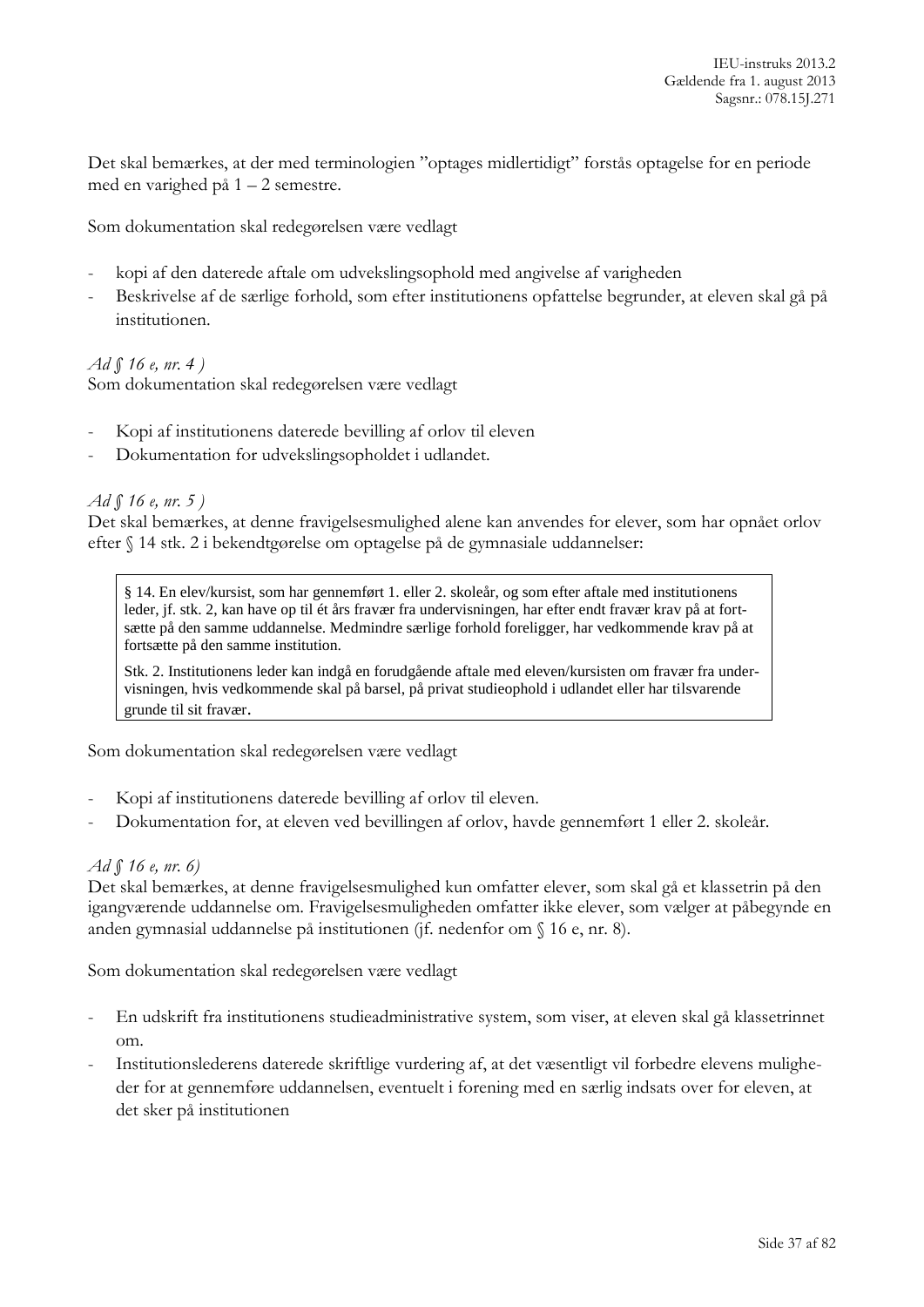## *Ad § 16 e, nr. 7)*

Det er en betingelse for anvendelse af denne fravigelsesmulighed, at eleven vil få en transporttid på mere end 5 kvarter til det nærmeste alternative udbudssted af den pågældende uddannelse (fraregnet den bortvisende institution).

Som dokumentation skal redegørelsen være vedlagt

- Kopi af bortvisning fra den anden institution.
- En udskrift fra institutionens studieadministrative system, som viser dato for optagelse af eleven.
- Udskrift fra rejseplanen af transporttid fra elevens bopæl til såvel den optagende institution som til det nærmeste alternativ til denne.

#### *Ad § 16 e, nr. 8)*

Det skal bemærkes, at denne fravigelsesmulighed omfatter elever, som vælger at påbegynde en anden gymnasial uddannelse på institutionen. Fravigelsesmuligheden kan omfatte omvalg mellem stx, hhx, htx og hf, såfremt institutionen udbyder disse uddannelser.

Fravigelsesmuligheden omfatter ikke elever, som skal gå et klassetrin på den igangværende uddannelse om (jf. ovenfor om § 16 e, nr. 6).

Som dokumentation skal redegørelsen være vedlagt

- En udskrift fra institutionens studieadministrative system, som med datering viser, at eleven er blevet optaget på en anden gymnasial fuldtidsuddannelse, end den eleven startede på.
- Institutionslederens daterede skriftlige vurdering af, at det væsentligt vil forbedre elevens muligheder for at gennemføre uddannelsen, at det sker på institutionen.

# *B. Fravigelse ved særlig individuel tilrettelæggelse. § 16 f*

Denne fravigelsesmulighed omfatter elever, som ikke indgår i en klasse, der er oprettet for elever, som har behov for en særlig individuel tilrettelæggelse på grund af handicap, sygdom, eliteidrætsudøvelse, musikalsk grundkursus eller lignende, men som har behov for en særlig individuel tilrettelæggelse på grund af handicap, sygdom, eliteidrætsudøvelse, musikalsk grundkursus eller lignende.

Som dokumentation skal redegørelsen være vedlagt

- En udskrift fra institutionens studieadministrative system, som med datering viser, at eleven er optaget på et forløb med særlig tilrettelæggelse jf. § 40, stk. 2, § 41, stk. 2, og § 46 i lov om uddannelserne til højere handelseksamen (hhx) og højere teknisk eksamen (htx), men deltager i en klasses undervisning, jf. § 16 a, stk. 3.

# **17. 2 Opgørelse af aktivitet**

#### *Årselevaktivitet*

Tilskudsberettiget aktivitet opgøres efter de generelle tælleregler.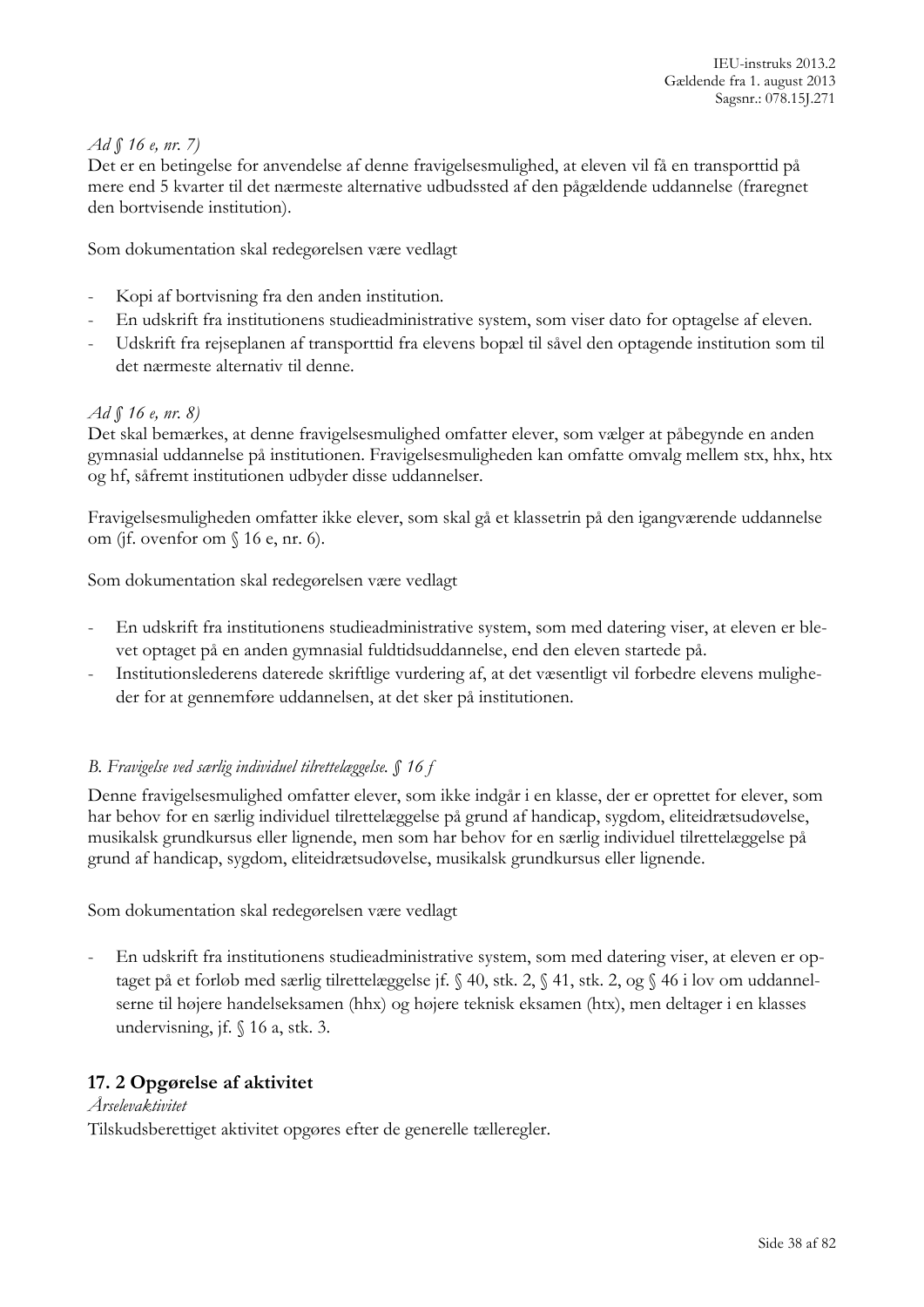## *Færdiggørelse*

Elever på hhx og htx regnes for færdiggjorte, når de har bestået den afsluttende eksamen.

Aktivitet vedrørende færdiggørelse kan indberettes, når institutionen kan dokumentere, at eleven har færdiggjort erhvervsgymnasial uddannelse.

## **17. 2 .1 Indberetning af aktivitet**

Indberetning af aktivitet vedrørende erhvervsgymnasial uddannelse sker efter modellen for fuldtidsaktivitet.

### *Adgangsvej - tilrettelæggelse*

Ved indberetning af aktivitet vedrørende erhvervsgymnasial uddannelse anvendes oplysningen om adgangsvej til at angive uddannelsens tilrettelæggelse, jf. Lov om uddannelserne til højere handelseksamen (hhx) og højere teknisk eksamen (htx).

| Tilrettelæggelse                                                             | Adgangsvej      |
|------------------------------------------------------------------------------|-----------------|
| 3-årig tilrettelæggelse (ordinær tilrettelæggelse).                          | (udfyldes ikke) |
| 4 årig tilrettelæggelse, jf. § 46, stk. 1 (Team Danmark)                     | TD              |
| 4 årig tilrettelæggelse, jf. § 46, stk. 2 (Musikalsk Grundkursus)            | <b>MG</b>       |
| 4 årig tilrettelæggelse, jf. § 46, stk. 2 (Billedgrafisk Grundkursus)        | <b>BG</b>       |
| 4 årig tilrettelæggelse, jf. § 40, stk. 2 og § 41, stk. 2 (Handicap, sygdom) | SP              |

# **18. Indberetning af aktivitet på skolepraktik**

Ved indberetning af aktivitet vedrørende skolepraktik omfatter den elektroniske aktivitetsindberetning følgende oplysninger:

| Nr.            | Oplysning           | <b>Bemærkning</b>                                           |
|----------------|---------------------|-------------------------------------------------------------|
|                | Institutionsnummer  | Institutionsnummer for den godkendte juridiske institution. |
| 2              | Indberetningstermin | If. oversigten vedrørende indberetningsdatoer.              |
| 3              | Formål              | Jf. den udmeldte uddannelsesmodel.                          |
| $\overline{4}$ | Version             | $\overline{\phantom{1}}$                                    |
| -5             | Speciale            | $\cdot$ " $\cdot$                                           |
| 6              | Skoleperiode        | $\overline{\mathcal{P}}$                                    |
| . 7            | Tilskudsmærke       | $\mathcal{P}$                                               |
| 8              | Bidrag              | If. nedenfor om bidrag.                                     |
| 9              | Antal elever        | Antal elever, som ligger til grund for bidraget.            |
| 10             | Rekvirent           | Jf. oversigten over rekvirentkoder.                         |

Den tilskudsudløsende aktivitet opgøres om onsdagen. En elev, som er optaget i skolepraktik på tælledagen (onsdag) udløser tilskud for den pågældende uge.

En skolepraktikperiode må ikke overlappe andre skolepraktikperioder for eleven eller nogen af elevens skoleforløb. Derimod må der gerne forekomme virksomhedsforlagt undervisning i skolepraktikperioden. Har eleven været tilmeldt praktik-undervisning om onsdagen, og således ikke er på skoleophold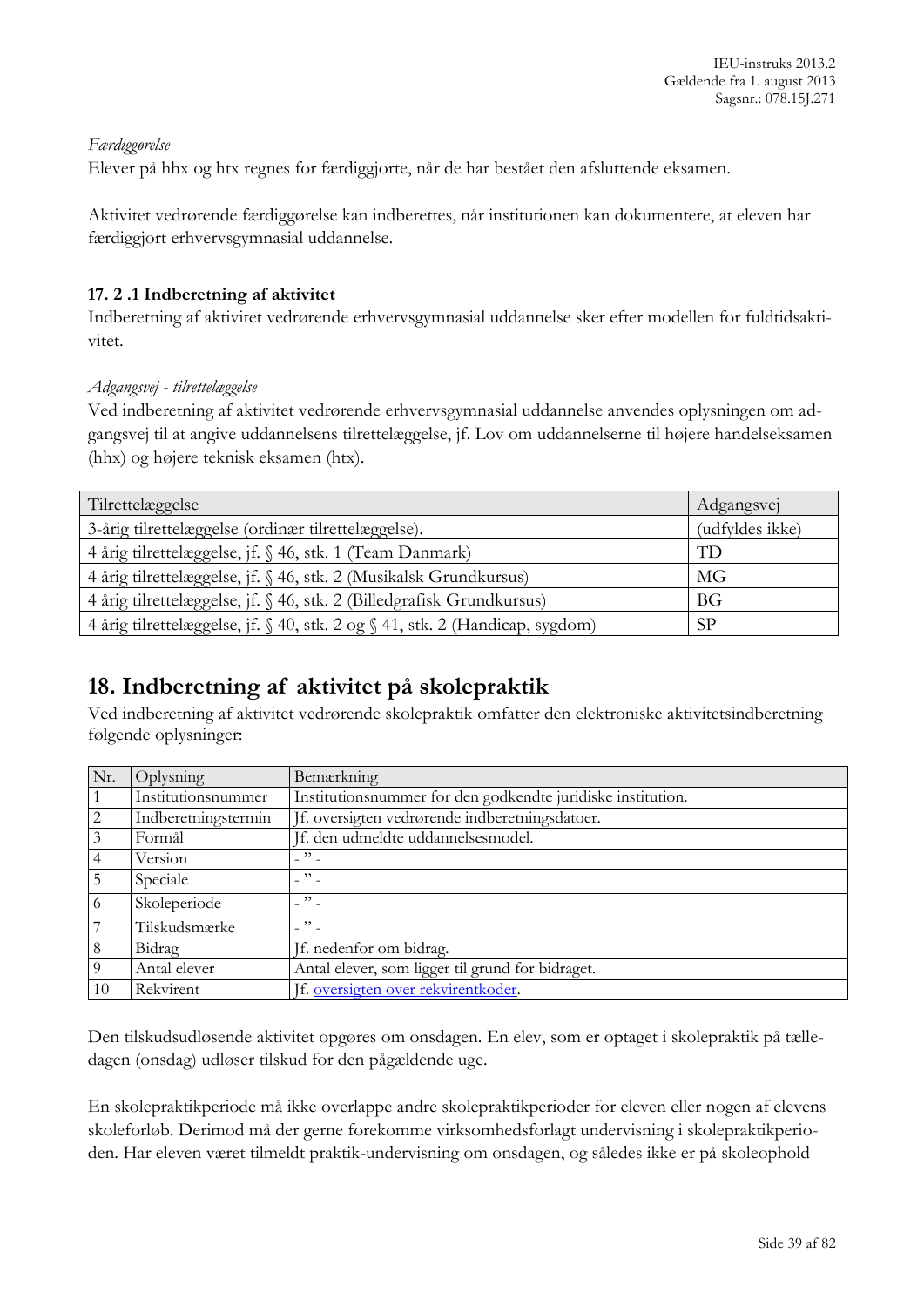denne onsdag, udløses der tilskud for hele ugen - ellers ikke. Skolepraktikelever må ikke udløse undervisningstilskud og praktik-tilskud for den samme uge.

Der kan maksimalt være 13 uger inden for et kvartal. Et skolepraktikår er som hovedregel på 45 uger, inklusive teoridelen. I særlige tilfælde kan praktikåret dog komme op på indtil 47 uger, hvor skoledagskalenderen er overholdt.

# **Registrering af skolepraktik**

Skolepraktikaktivitet indberettes med forskellige tilskudsmærker, der angiver om aktiviteten vedrører:

- 1. Elever i almindeligt optag til skolepraktik
- 2. Elever optaget inden for skolepraktikkvoten i 2013
- 3. Elever optaget til skolepraktik på trin 2-særordningen i 2013

# **Almindeligt optag til skolepraktik(ikke-kvotebelagte uddannelser)**

Aktivitet vedrørende elever, som optages til skolepraktik på uddannelser med frit optag på grundlag af, at eleven har:

- Afsluttet et adgangsgivende grundforløb og ikke har eller har haft en uddannelsesaftale, jf. § 66 a, stk. 1, 1. pkt.,
- Gennemført et kompetencegivende trin af en uddannelse med uddannelsesaftale, jf. § 66 a, stk. 1, 2. pkt.,
- Mistet en uddannelsesaftale uforskyldt, jf. § 66 a, stk. 2, 1. pkt., eller
- Afsluttet en kort uddannelsesaftale, der er omfattet af § 48, stk. 1, 3. pkt., jf. § 66 a, stk. 2, 1. pkt.

Indberettes med et af nedenstående tilskudsmærker:

- DEL Delaftale under skolepraktik.
- PRAK Praktikårselever på skole.
- VFU Virksomhedsforlagt skolepraktikundervisning.

# **Skolepraktikkvoten for 2013**

Aktivitet vedrørende elever, der i 2013 optages til skolepraktik på en kvoteplads inden for Anlægsstruktør, bygningsstruktør og brolægger (1380), Data- og kommunikationsuddannelsen (1205), Dyrepasser (1615), Elektriker (1430), Elektronik- og svagstrømsuddannelsen (1210), Kontor med speciale (1912), Lastvognsmekaniker (93), Personvognsmekaniker (92), Snedker (1410), Teknisk designer (1890) og Træfagenes byggeuddannelse (1390), indberettes med et af følgende tilskudsmærker:

- DEL13 Delaftale under skolepraktik, nyoptagne, opstartet i 2013.
- PRA13 Praktikårselever på skole, nyoptagne, opstartet i 2013.
- VFU13 Virksomhedsforlagt skolepraktikundervisning, nyoptagne, opstartet i 2013.

# **Trin 2-særordningen for 2013**

Aktivitet vedrørende elever, som optages til skolepraktik trin 2, og som har påbegyndt trin 1 i skolepraktik i 2013 og afsluttet dette med skolepraktik, indberettes med et af følgende tilskudsmærker: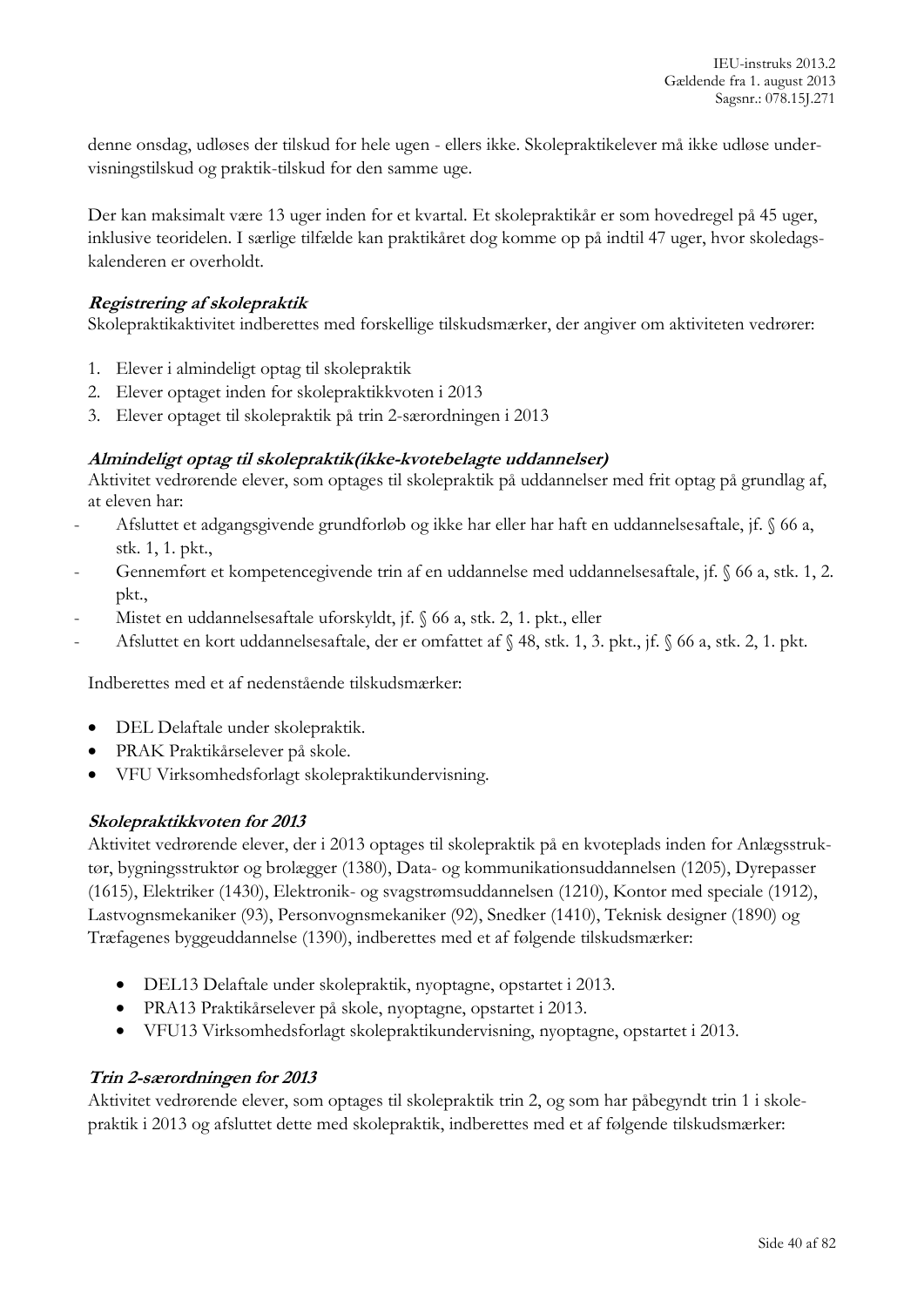- DT213 Delaftale under skolepraktik, trin 2, opstartet i trin 1 i 2013.
- PT213 Praktikårselever på skole, trin 2, opstartet i trin 1 i 2013.
- VT213 Virksomhedsforlagt skolepraktikundervisning, trin 2, opstartet i trin 1 i 2013.

# **19. Indberetning af aktivitet på kostafdeling**

Ved indberetning af aktivitet vedrørende kostafdelinger omfatter den elektroniske aktivitetsindberetning samme oplysninger som for indberetning af skolepraktik.

# **19. 1 Optagelse af elever på kostafdelinger**

Reglerne for optagelse af elever på en kostafdeling fremgår af bekendtgørelse om optagelse på kostafdelinger og om betaling for kost og logi ved institutioner for erhvervsrettet uddannelse.

Udover disse kriterier findes der retningslinjer for optagelse af elever, der følger de tekniske grundforløb.

I situationer, hvor en elev skal følge et specialefag på en anden institution (som led i sin uddannelse) end der, hvor eleven er optaget, betaler staten sædvanligt tilskud, hvis

- 1. Eleven opfylder et af kriterierne for at blive optaget på en kostafdeling
- 2. De to institutioner har en samarbejdsaftale om specialefaget.

Hvis kriterium 2 ikke er opfyldt, betaler den institution, der sender sin elev videre til en anden institution, selv for opholdet på en kostafdeling, svarende til tilskuddet.

# **19. 2 Opgørelse og indberetning af aktivitet på kostafdelinger**

Den tilskudsudløsende aktivitet opgøres om tirsdagen.

En elev, som er optaget på kostafdeling efter reglerne i bekendtgørelse om optagelse på kostafdelinger og om betaling for kost og logi ved institutioner for erhvervsrettet uddannelse, og som er optaget på tælledagen (tirsdag), og som ikke er udmeldt af den erhvervsuddannelse vedkommende følger, kan medtages i aktivitetsopgørelsen for den pågældende kalenderuge. (tælleperiode)

Aktivitet vedrørende elever ved lokomotivføreruddannelsen ved EUC Syd i Tønder opgøres og indberettes efter de ovenfornævnte retningslinjer.

| Elever, som er optaget på kostafdelingen i henhold til § 3, stk. 2 eller § 4.           |                                                                       |  |
|-----------------------------------------------------------------------------------------|-----------------------------------------------------------------------|--|
| Tilskudsmærke                                                                           | Aktivitet vedrørende:                                                 |  |
| <b>SHBET</b>                                                                            | Elever, som ikke er fritaget for betaling af bidrag til kost og logi. |  |
| <b>SHFOR</b>                                                                            | Elever, som er fritaget for betaling i henhold til $\sqrt{7}$ .       |  |
| SHU <sub>18</sub>                                                                       | Elever, som er fritaget for betaling i henhold til $\$ 8.             |  |
| Elever, som er optaget på kostafdelingen i henhold til $\S$ 3, stk. 4 (frafaldstruede). |                                                                       |  |
| Tilskudsmærke                                                                           | Anvendes ved                                                          |  |

# **19. 3 Tilskudsmærker til aktivitet på kostafdeling**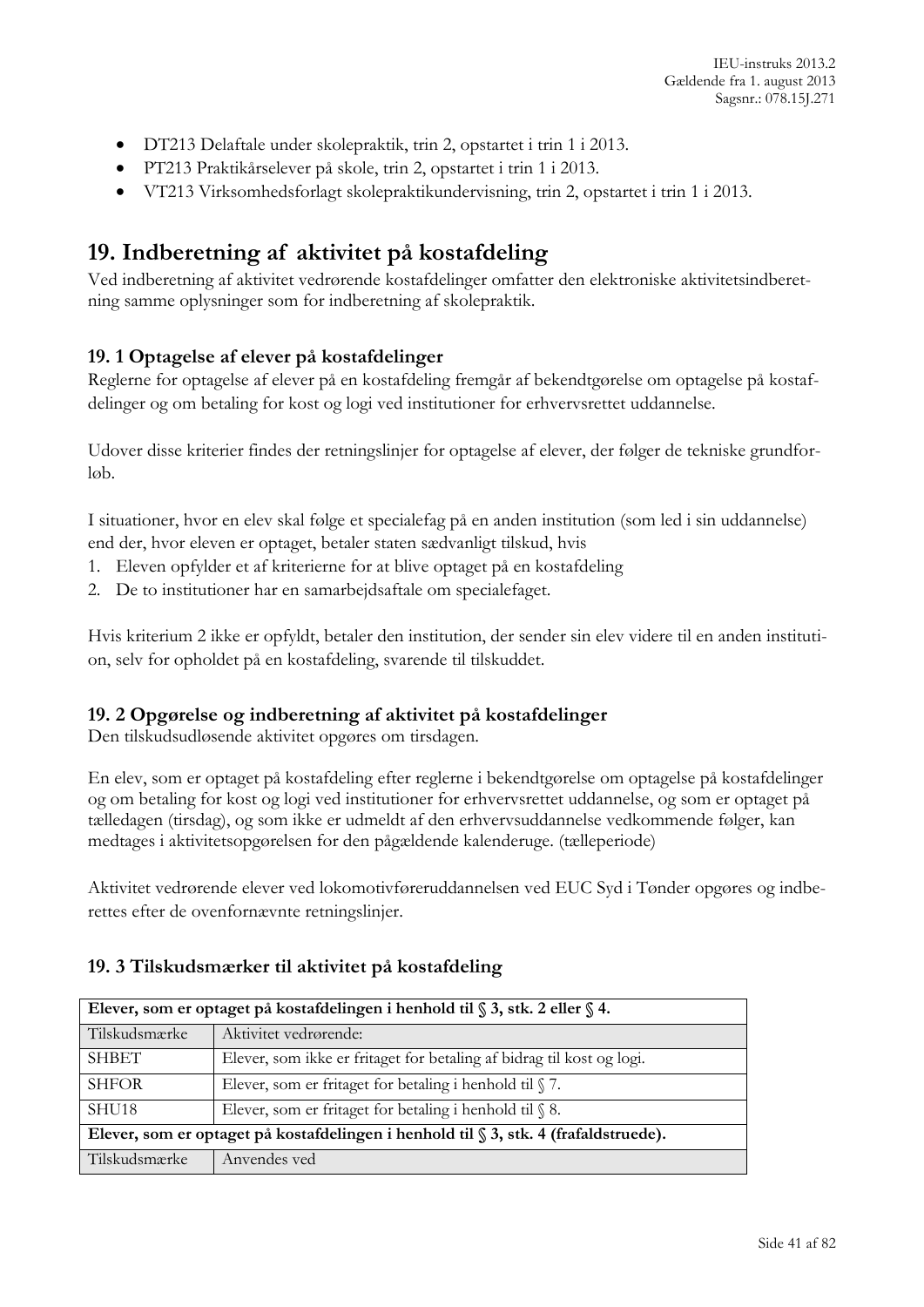| <b>SFBET</b>      | Elever, som ikke er fritaget for betaling af bidrag til kost og logi.                   |
|-------------------|-----------------------------------------------------------------------------------------|
| <b>SFFOR</b>      | Elever, som er fritaget for betaling i henhold til $\sqrt{7}$ .                         |
| SFU <sub>18</sub> | Elever, som er fritaget for betaling i henhold til $\$ 8.                               |
|                   | Elever, som fortsat er optaget på kostafdelingen under skolepraktik i henhold til § 3a. |
| Tilskudsmærke     | Anvendes ved                                                                            |
| <b>SPBET</b>      | Elever, som ikke er fritaget for betaling af bidrag til kost og logi.                   |
| <b>SPFOR</b>      | Elever, som er fritaget for betaling i henhold til $\sqrt{7}$ .                         |
| SPU <sub>18</sub> | Elever, som er fritaget for betaling i henhold til $\$ 8.                               |

# **20. Indberetning vedrørende Fælles Kompetencebeskrivelser**

For aktivitet vedrørende arbejdsmarkedsuddannelse og eud-enkeltfag optaget i en Fælles Kompetencebeskrivelse (FKB) omfatter aktivitetsindberetningen følgende oplysninger:

| Nr.            | Oplysning           | Bemærkning                                                                              |  |  |
|----------------|---------------------|-----------------------------------------------------------------------------------------|--|--|
|                | Indberetningstermin | If. oversigten vedrørende indberetningsdatoer                                           |  |  |
| $\overline{c}$ | Institutionsnummer  | Institutionsnummer for den godkendte juridiske institution                              |  |  |
| $\overline{3}$ | Afdelingsnummer     | Har den juridiske institution ikke afdelinger anføres den juridiske institutions insti- |  |  |
|                |                     | tutionsnummer.                                                                          |  |  |
|                |                     | Er aktiviteten gennemført på en afdeling af den juridiske institution anføres gyldigt   |  |  |
|                |                     | institutionsnummer for afdelingen.                                                      |  |  |
|                |                     | Er aktiviteten gennemført som udlagt undervisning anføres institutionsnummer            |  |  |
|                |                     | for den institution, som har afholdt aktiviteten.                                       |  |  |
| 4              | Formål (FKB)        | Jf. den udmeldte uddannelsesmodel                                                       |  |  |
| 5              | Version             | $-$ " $-$                                                                               |  |  |
| 6              | Fagkode/Målnummer   | $-$ " $-$                                                                               |  |  |
|                | Niveau              | $\overline{\phantom{a}}$ " $\overline{\phantom{a}}$                                     |  |  |
| 8              | Varighed            | Jf. nedenfor om varighed                                                                |  |  |
| 9              | Tilskudsmærke       | If. nedenfor om tilskudsmærkekombinationer.                                             |  |  |
| 10             | Betalingsstatus     | Jf. nedenfor om betalingsstatus                                                         |  |  |
| 11             | Rekvirent           | If. nedenfor samt oversigten over rekvirentkoder.                                       |  |  |
| 12             | Antal elever        | Antal elever, som ligger til grund for bidraget                                         |  |  |
| 13             | Bidrag              | Jf. nedenfor om bidrag                                                                  |  |  |

# **20. 1 Indberetning af aktivitet**

# **Generelt**

Aktivitet ved arbejdsmarkedsuddannelser og enkeltfag under en fælles kompetencebeskrivelse indberettes i det kvartal, hvor kurset/faget har slutdato.

For arbejdsmarkedsuddannelse tilrettelagt som splitkursus indberettes det enkelte modul i det kvartal, hvor modulet har slutdato.

Der må alene indberettes aktivitet for hvilken, deltagerbetalingen er betalt senest ved den rettidige frist for revisorerklæringen for den oprindelige kvartalsindberetning.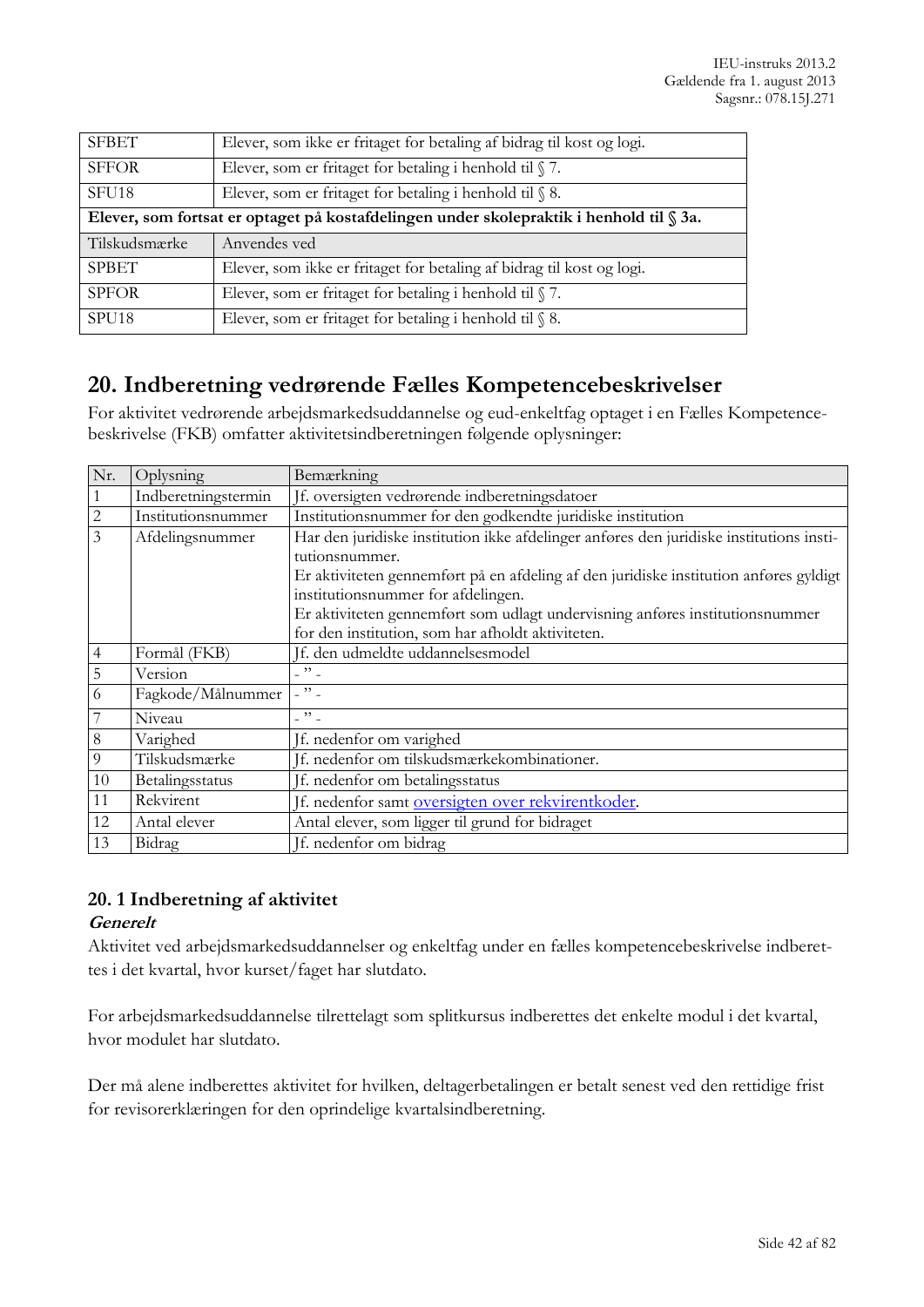Indberetningsdatoer og fristen for rettidig revisorattestation af den indberettede aktivitet for de enkelte kvartaler fremgår af afsnit 16. Opgørelse og indberetning af aktivitet samt af vejledningen til revisorerklæringen.

På indberetningsdagen indberettes den aktivitet, hvor der er betalt deltagerbetaling.

Aktivitet, for hvilken deltagerbetalingen betales i perioden fra indberetningsdagen frem til fristen for rettidig revisorattestation af tilskudsberettiget aktivitet for det pågældende kvartal, kan i forbindelse med revisorattestationen indberettes ved en supplerende indberetning for kvartalet..

Aktivitet, hvor deltagerbetalingen er modtaget efter fristen for rettidig frist for revisorerklæringen, vil ikke udløse tilskud, medmindre der er givet dispensation.

Uddannelsesaktivet, der løber over et finansårsskift, opgøres altid til udgangen af finansåret, sådan at den forholdsmæssige andel af kurset/faget, der kan henføres til finansåret opgøres med slutdato den 31. december.

Den del af aktiviteten, som ligger i efterfølgende finansår indberettes i forhold til kursets/fagets slutdato.

### **Udlagt undervisning – Institutioner, der anvender EASY-A**

Den enkelte institution skal ved aktivitetsindberetningen påse, at institutionens samlede aktivitetsindberetning for kvartalet omfatter aktivitet gennemført ved udlagt undervisning,

Den godkendte institution skal være opmærksom på, at den har modtaget dataoverførsler fra alle de institutioner, der har været udlånt godkendelser til, inden aktivitetsindberetningen sendes til ministeriet.

Institutioner, som har lånt udbudsgodkendelser, skal tilsvarende være opmærksomme på, at bidrag for udlagt undervisning overføres til de respektive godkendte institutioner.

Det er institutionen, som har lånt udbudsgodkendelsen, som ved udlagt undervisning kontrollerer, om kursisterne deltager, og om deltagerbetalingen er rettidigt betalt.

Institutionen, som har lånt udbudsgodkendelsen varetager således opgaverne vedrørende udbud, administration af tilmeldinger, opkrævning af deltagerbetaling samt det fulde registreringsgrundlag for aktivitetsindberetningen i relation til den udlagte undervisning.

Ved udlagt undervisning skal ledelse og revisor for den gennemførende institution udfærdige ledelsesog revisorerklæring vedrørende den gennemførte aktivitet og fremsende denne til den godkendte institution med henblik på sidstnævntes afgivelse af ledelses- og revisorerklæring til Kvalitets- og Tilsynsstyrelsen for det modtagne tilskud.

#### **Udlagt undervisning - Institutioner der indberetter via SIS eller WEB**

For institutioner, som anvender SIS, og for udbydere, som indberetter aktivitet via WEB gælder følgende regler: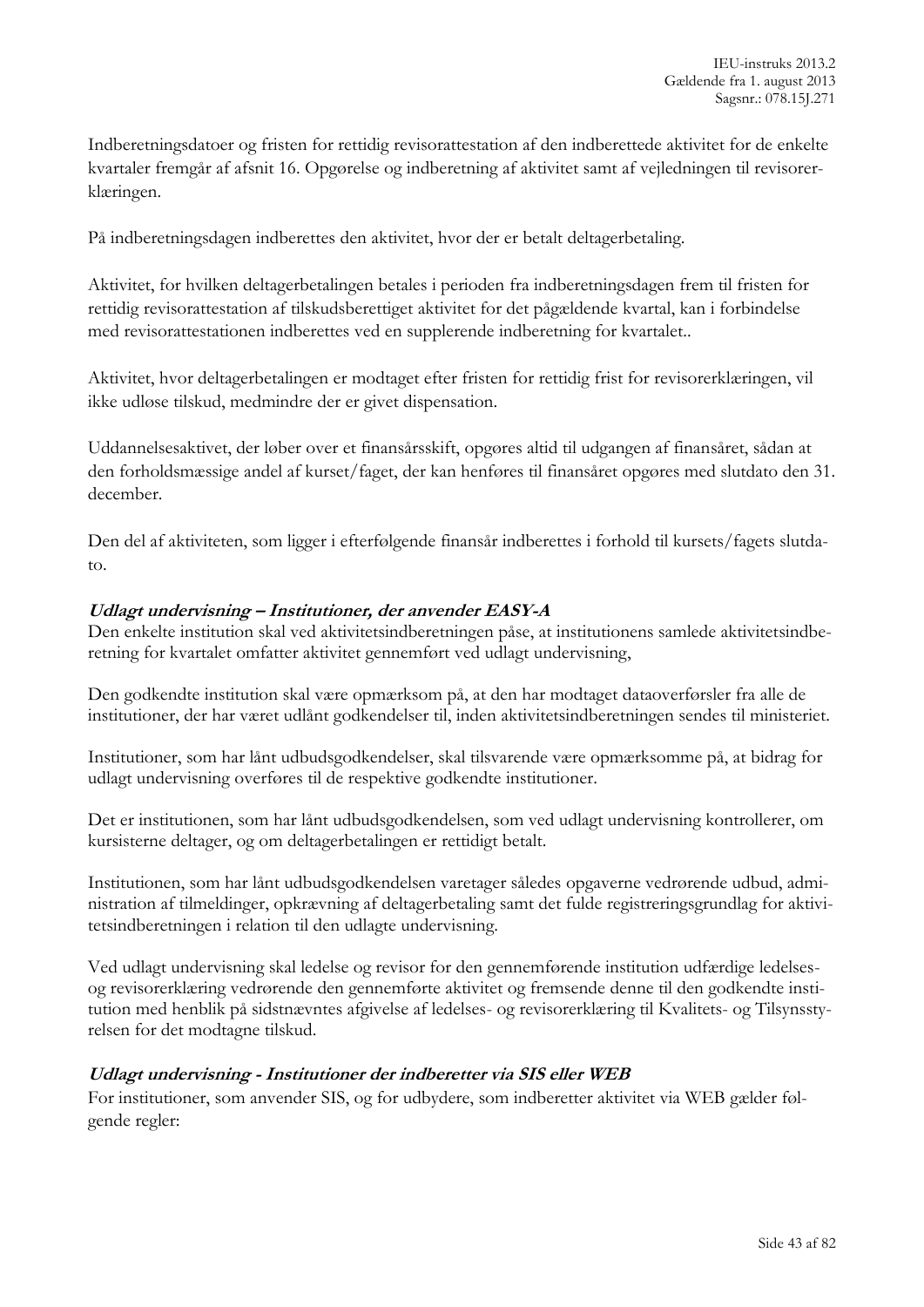- Afholdende skole oplyser til den godkendte institution, hvilken aktivitet, der er indberettet på dennes vegne
- Tilskud udbetales til den godkendte institution. Det fremgår af tilskudsbilaget til den godkendte institution hvilken aktivitet, der er indberettet af afholdende institution.
- Institutionens revisor attesterer institutionens tilskud, som tilskud udløst ved forlagt undervisning.
- Den godkendte institution og den afholdende institution afregner internt.

# **20. 1 .1 Varighed**

For den enkelte aktivitet skal institutionen indberette den faktiske varighed af den gennemførte aktivitet opgjort i antal dage.

Arbejdsmarkedsuddannelser og enkeltfag, der gennemføres som led i et flygtningeforløb, kan gennemføres med en faktisk varighed, som overstiger den centralt fastsatte varighed med op til 25 pct.

# **20. 1 .2 Betalingsstatus**

Betalingsstatus for den pågældende aktivitet angives ved en af nedenstående værdier:

0 Deltagerbetaling ikke relevant. 1 Eleven har betalt. 3 GVU 5 IKV/IKA 6 Ej betalt

# **20. 1 .3 Rekvirentkoder**

Aktivitet, som udløser tilskud fra ministeriet, indberettes med rekvirentkode = UVM.

Rekvirentkoder vedrørende aktivitet, som skal opgøres og indberettes efter reglerne i denne instruks, men som ikke uløser tilskud fra ministeriet, er behandlet nedenfor samt under afsnittet om betalingsloven.

# **20. 1 .4 Deltagere med en videregående uddannelse (ISB)**

Fra og med 2011 skal deltagere med en videregående uddannelse betale fuld deltagerbetaling.

Aktivitet vedrørende deltagere med en videregående uddannelse, indgår således ikke i opgørelsen af tilskudsberettiget aktivitet, men skal indberettes med rekvirentkode ISB.

IKV er ikke omfattet af deltagerbetaling eller af reglerne om fuld deltagerbetaling.

#### **20. 1 .5 Personer med fast bopæl eller beskæftigelse på Færøerne eller i Grønland**

Personer, der har fast bopæl eller reel og faktisk beskæftigelse på Færøerne eller i Grønland har mod fuld deltagerbetaling adgang til arbejdsmarkedsuddannelse og individuel kompetencevurdering, hvis de for så vidt angår arbejdsmarkedsuddannelse opfylder eventuelle adgangskrav fastsat som led i myndighedskrav, hvor der udstedes certifikat for uddannelsen.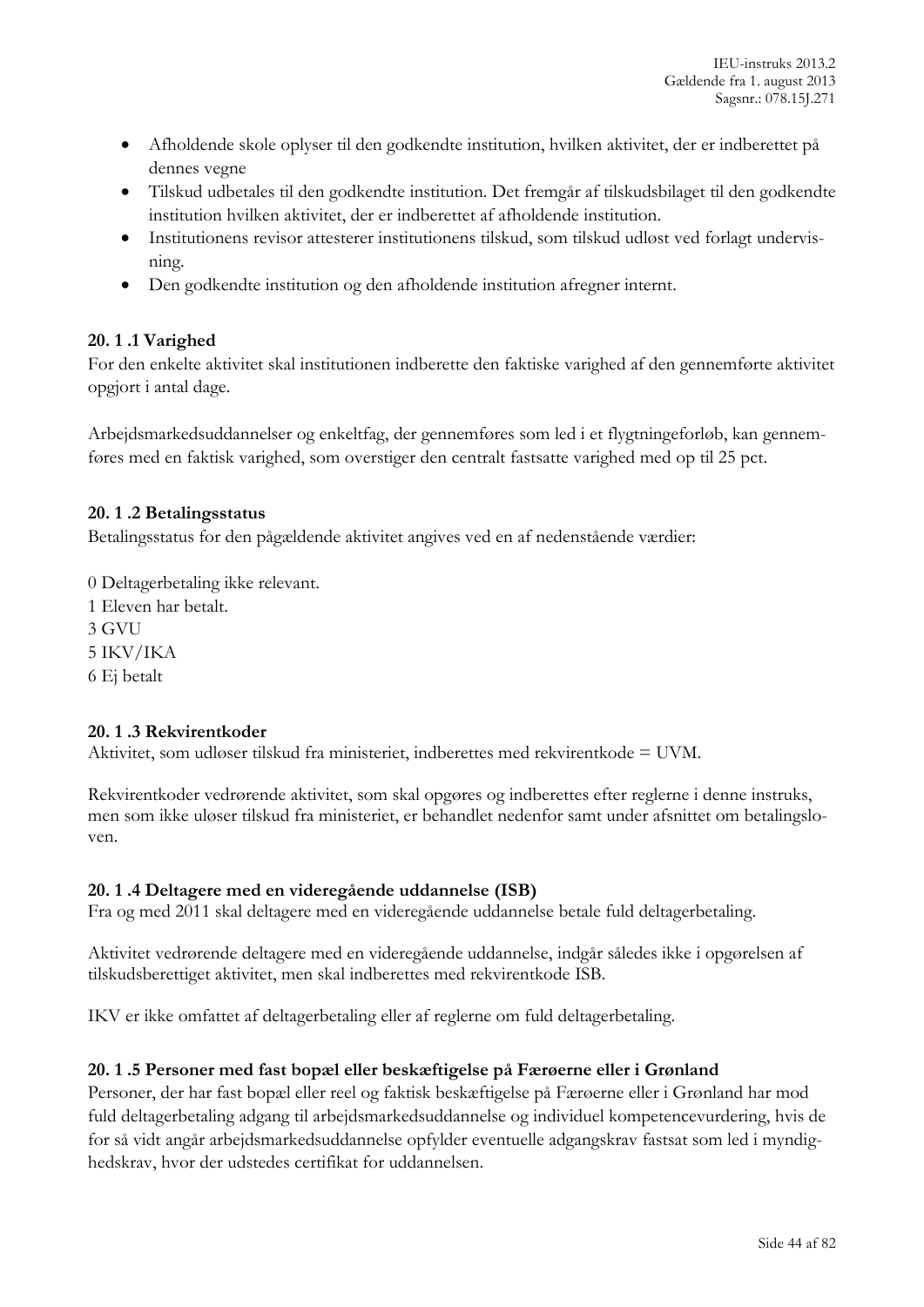Aktivitet vedrørende deltagere med fast bopæl, eller med reel og faktisk beskæftigelse på Færøerne eller i Grønland, skal indberettes med en af nedenstående rekvirentkoder:

GRL: Deltagere med fast bopæl, eller reel og faktisk beskæftigelse i Grønland. FÆR: Deltagere med fast bopæl, eller reel og faktisk beskæftigelse på Færøerne.

Deltagere med fast bopæl eller beskæftigelse på Færøerne eller i Grønland skal på uddannelsesinstitutionens forespørgsel dokumentere den faste bopæl eller beskæftigelsen.

Betingelserne vedrørende reel og faktisk beskæftigelse i Danmark finder tilsvarende anvendelse vedrørende reel og faktisk beskæftigelse på Færøerne.

En person, der opholder sig fysisk i Grønland under udførelsen af sit arbejde, anses for at have reel og faktisk beskæftigelse i Grønland, hvis der er tale om beskæftigelse i en anden fysisk persons private husholdning eller i en fysisk eller juridisk persons virksomhed, der udøves fra et fast forretningssted i Grønland, herunder i egen virksomhed.

Beskæftigelsen anses som reel og faktisk

- hvis den beskæftigede ud over deltagelsen i arbejdsmarkedsuddannelse eller individuel kompetencevurdering - mod vederlag skal præstere ydelser, som normalt kan anses for henhørende under arbejdsmarkedet, eller
- hvis den beskæftigede udøver økonomisk aktivitet i egen virksomhed, eller
- hvis beskæftigelsen ikke er af så ringe omfang, at den alene udgør et rent marginalt supplement.

Reel og faktisk beskæftigelse på Færøerne eller i Grønland dokumenteres ved fremlæggelse af ansættelseskontrakt.

For deltagere med fast bopæl eller med reel og faktisk beskæftigelse på Færøerne eller i Grønland skal institutionen opkræve fuld deltagerbetaling, hvorved forstås:

- deltagerbetaling som fastsat på finansloven for den pågældende uddannelse
- det for uddannelsen gældende tilskud, fastsat efter de takster, der fremgår af finansloven for den pågældende arbejdsmarkedsuddannelse i de pågældende år for den pågældende institution.
- evt. betaling for særlig tilrettelæggelse eller afholdelsesform efter § 8a, stk. 2 i lov om åben uddannelse.
- Betaling beregnes efter takster inklusive moms.

Deltagerbetaling og takster fremgår af takstkataloget for det relevante finansår, som findes på ministeriets hjemmeside på [www.uvm.dk/takst.](http://www.uvm.dk/takst)

Betalingsfristen er senest 1 uge inden kursusstart, medmindre tidligere betalingsfrist er aftalt.

Reglerne for deltagebetaling, jf. §§ 8 a, 10 a og 10 b i lov om åben uddannelse, finder anvendelse på deltagere i Grønland og på Færøerne.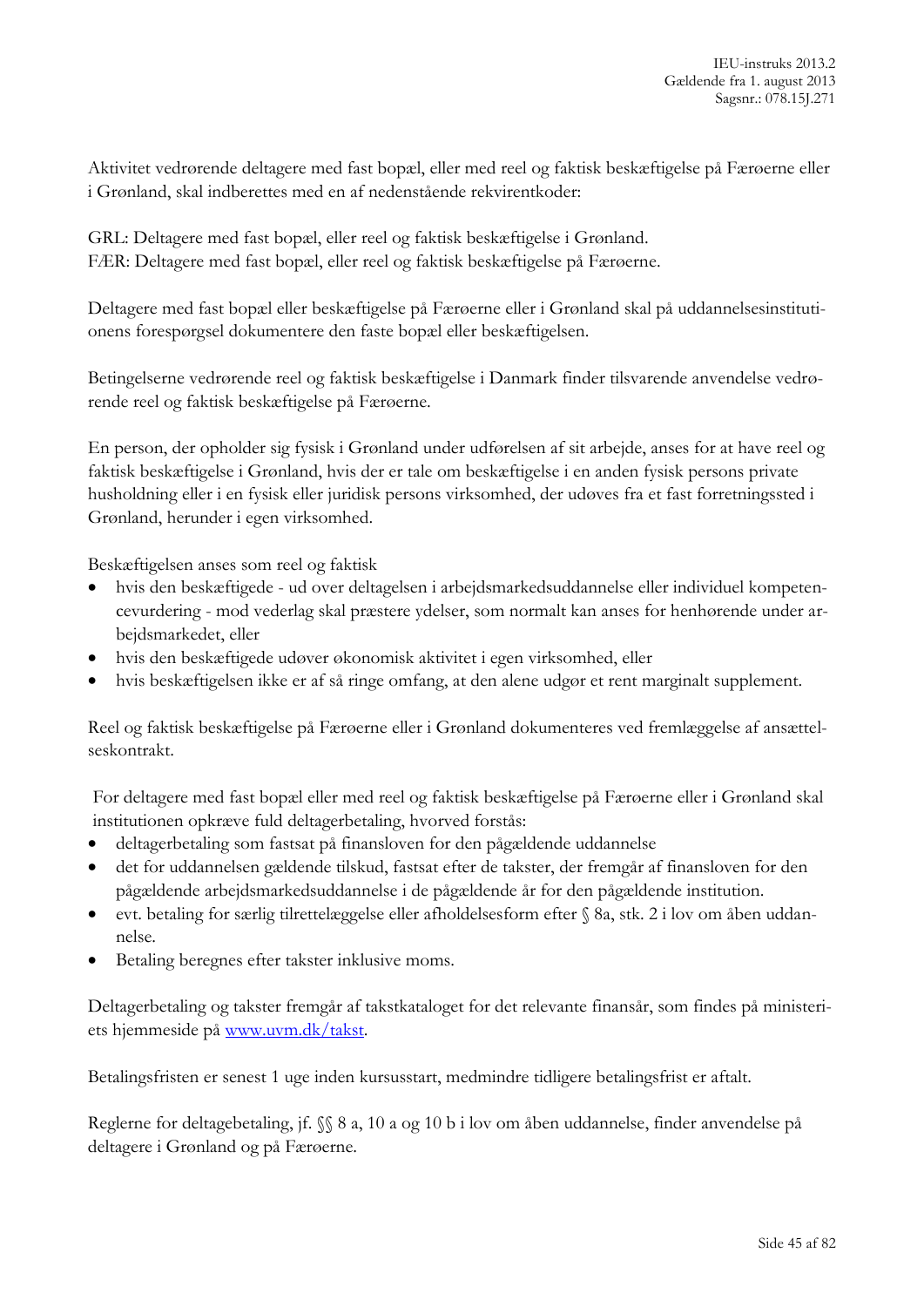Uddannelsesinstitutionen kan tilbyde kost og logi til deltagere med fast bopæl, eller med reel og faktisk beskæftigelse på Færøerne eller i Grønland, efter reglerne om indtægtsdækket virksomhed.

## **20. 1 .6 Bidrag**

Ved bidrag forstås - afhængigt af tilskudsmærkekombinationen - antal årselever, antal elever, antal kroner eller antal overnatninger, som indberettes for den pågældende aktivitet.

### **20. 1 .7 Tilskudsmærkekombinationer**

Aktivitet vedrørende fælles kompetencebeskrivelser skal opgøres og indberettes på en af nedenstående tilskudsmærkekombinationer.

| <b>TMK</b>   | Beskrivelse                                                       | Bidrag opgøres i:   |
|--------------|-------------------------------------------------------------------|---------------------|
| <b>FKAL</b>  | Almindelig tilrettelæggelse.                                      | Antal årselever     |
| <b>FKFJ</b>  | Fjernundervisning                                                 | Antal årselever     |
| <b>FKVI</b>  | Virksomhedsforlagt undervisning.                                  | Antal årselever     |
| <b>FKFI</b>  | Flygtningeforløb.                                                 | Antal årselever     |
|              | Almindelig tilrettelæggelse.                                      |                     |
| <b>FKFFI</b> | Flygtningeforløb.                                                 | Antal årselever     |
|              | Fjernundervisning.                                                |                     |
| <b>FKVFI</b> | Flygtningeforløb.                                                 | Antal årselever     |
|              | Virksomhedsforlagt undervisning.                                  |                     |
| FKPÅ         | Administrationstillægstakst                                       | Antal påbegyndte    |
| <b>FKKØR</b> | Køreteknisk anlæg (tillægstaksttilskud)                           | Antal deltagere     |
| <b>FKAMB</b> | Ambulering til ikke-brofaste øer.                                 | Kroner.             |
| <b>FKAT</b>  | Athene (tillægstaksttilskud).                                     | Antal årselever     |
| <b>ANOVE</b> | Kost og logi.                                                     | Antal overnatninger |
|              | Tilbudt af institutionen.                                         |                     |
| <b>DOKOV</b> | Kost og logi.                                                     | Antal overnatninger |
|              | Ikke tilbudt af institutionen.                                    |                     |
|              | Overnatninger med dokumentation.                                  |                     |
| <b>OVDOK</b> | Kost og logi.                                                     | Kroner.             |
|              | Ikke tilbudt af institutionen.                                    |                     |
|              | Beløb udbetalt til overnatninger med dokumentation (DOKOV).       |                     |
| <b>ISBAN</b> | Kost og logi - deltagere med videregående uddannelse.             | Antal overnatninger |
|              | Tilbudt af institutionen.                                         |                     |
| <b>ISBDO</b> | Kost og logi - deltagere med videregående uddannelse.             | Antal overnatninger |
|              | Ikke tilbudt af institutionen.                                    |                     |
|              | Overnatninger med dokumentation.                                  |                     |
| <b>ISBOV</b> | Kost og logi - deltagere med videregående uddannelse.             | Kroner.             |
|              | Ikke tilbudt af institutionen.                                    |                     |
|              | Beløb udbetalt til antal overnatninger med dokumentation (ISBDO). |                     |

# **Fjernundervisning**

Aktivitet, hvor mere end 50 pct. af undervisningen ikke er tilrettelagt som tilstedeværelsesundervisning på institutionen, skal opgøres og indberettes med anvendelse af den relevante tilskudsmærkekombination for fjernundervisning (FKFJ).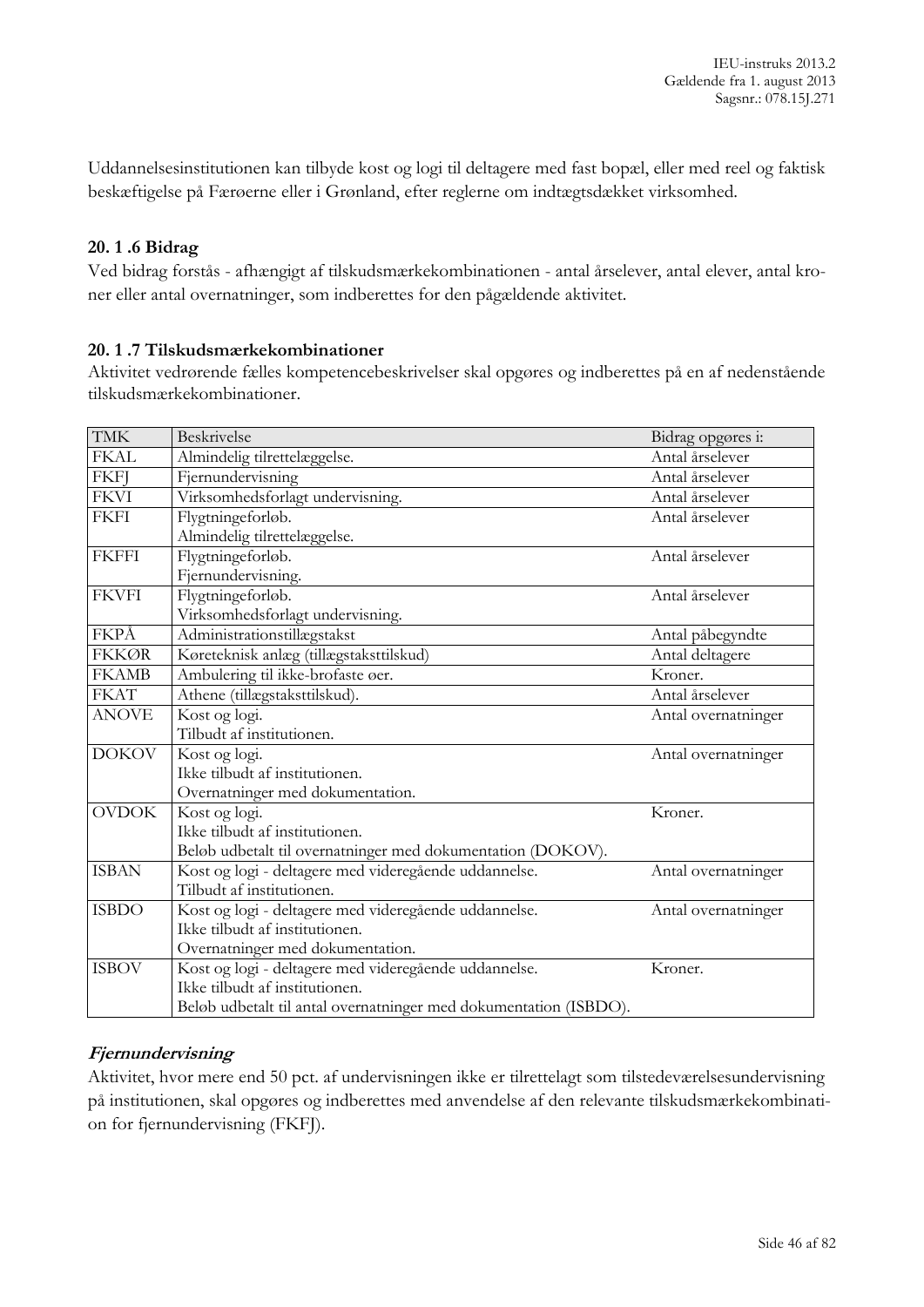## **Virksomhedsforlagt undervisning**

Aktivitet, som gennemføres på en virksomhed, eller i lokaler, som virksomheden stiller til rådighed, skal opgøres og indberettes med anvendelse af tilskudsmærkekombinationen FKVI.

Aktivitet, som gennemføres delvist som virksomhedsforlagt undervisning, skal indberettes forholdsmæssigt fordelt på den relevante tilskudsmærkekombination for virksomhedsforlagt undervisning og almindelig tilrettelæggelse.

Aktivitet på uddannelsesmål, som i henhold til beskrivelsen forudsættes gennemført på konkrete virksomheder, indberettes ikke som virksomhedsforlagt undervisning.

Oplysninger om uddannelsesmål, der er omfattet af undtagelsen, kan findes på: <http://www.uddannelsesadministration.dk/> .

### **Flygtningeforløb**

Aktivitet vedrørende forløb tilrettelagt for flygtninge skal opgøres og indberettes med den relevante tilskudsmærkekombination for flygtningeforløb (FKFI, FKFFI, FKVFI).

Der udbetales tillægstakst for koordination af flygtningeforløb. Ansøgning om tillægstaksttilskud til koordination af flygtningeforløb sker med angivelse af relevant tilskudsmærkekombinationen for den uddannelse der følges (FKB nr. og fagnummer).

## **Antal påbegyndte**

Antal påbegyndte tilskudsberettigede deltagere indberettes samtidig med indberetningen af den uddannelsesaktivitet, de følger, ved anvendelse af tilskudsmærkekombinationen FKPÅ.

# **Kost og logi**

Aktivitet vedrørende deltagere, som har ret til tilskud til kost og logi skal indberettes med anvendelse af nedenstående tilskudsmærker:

Deltagere, som har benyttet institutionens tilbud om kost og logi: ANOVE: Antal overnatninger.

Deltagere, som ikke har benyttet sig af institutionens tilbud om kost og logi: DOKOV: Antal dokumenterede overnatninger, OVDOK: Beløb udbetalt vedrørende antal dokumenterede overnatninger.

#### **Kost og logi – deltagere med videregående uddannelse**

Aktivitet vedrørende deltagere med en videregående uddannelse, som i henhold til § 2, stk. 1 nr. 2 i lov om godtgørelse og befordring har ret til tilskud til kost og logi skal indberettes med anvendelse af nedenstående tilskudsmærker:

Deltagere, som har benyttet institutionens tilbud om kost og logi: ISBAN: Antal overnatninger.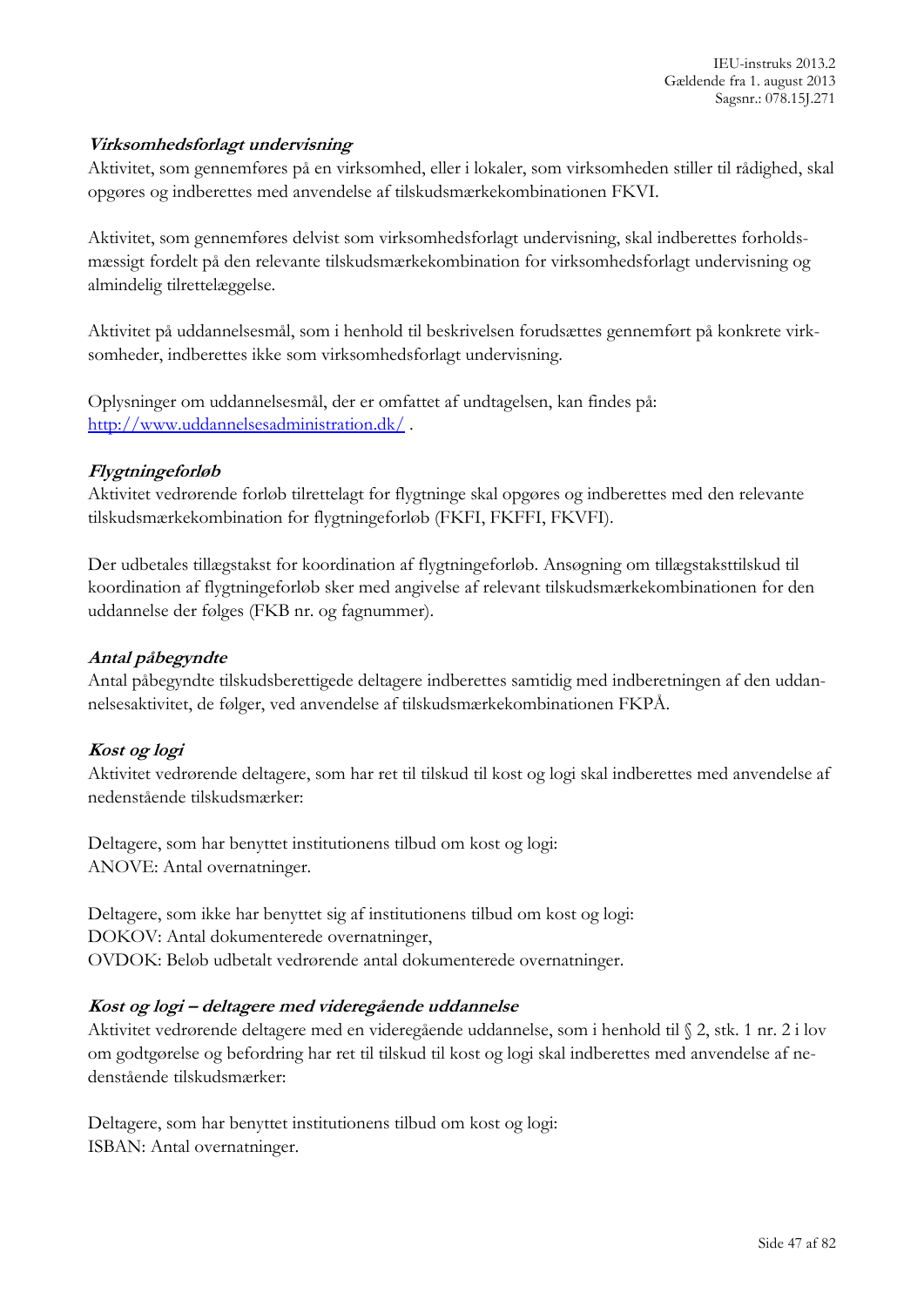Deltagere, som ikke har benyttet sig af institutionens tilbud om kost og logi: ISBDO: Antal dokumenterede overnatninger,

ISBOV: Beløb udbetalt vedrørende antal dokumenterede overnatninger.

### **20. 1 .8 Særlige TMK - AMU i fængsler og fjernundervisning af indsatte**

| <b>TMK</b>   | Tilskudsmærke | Beskrivelse                                      | Bidrag opgøres i: |
|--------------|---------------|--------------------------------------------------|-------------------|
| <b>FKPFÆ</b> | <b>FKPFÆ</b>  | Administrationstillægstakst                      | Antal elever      |
| <b>FKVFÆ</b> | <b>IFKVFÆ</b> | Undervisningstakst, virksomhedsforlagt (takst 2) | Antal årselever   |
|              | <b>FÆFÆT</b>  | Fællesudgiftstakst                               | Antal årselever   |
| FÆFJE        | <b>FÆUNT</b>  | Undervisningstakst                               | Antal årselever   |
|              | FÆFÆT         | Fællesudgiftstakst                               | Antal årselever   |

### **Afholdelse af AMU i fængsler - FKVFÆ**

I henhold til tekstanmærkning 212 på finansloven for 2013 kan godkendte udbydere af arbejdsmarkedsuddannelser, efter aftale med Kriminalforsorgen udbyde arbejdsmarkedsuddannelser og enkeltfag, der er optaget i de fælles kompetencebeskrivelser til afholdelse i fængsler og udvalgte arresthuse.

Aktivitet vedrørende fælles kompetencebeskrivelser, som gennemføres i henhold til tekstanmærkning 212 på finansloven skal opgøres og indberettes med tilskudsmærkekombinationen FKVFÆ.

# **Udvidet ekstern fjernundervisning af indsatte - FÆFJE**

I henhold til tekstanmærkning 213 på finansloven for 2013 kan godkendte udbydere af arbejdsmarkedsuddannelse efter aftale med Kriminalforsorgen gennemføre fjernundervisning for indsatte i lukkede fængsler.

Aktivitet vedrørende fælles kompetencebeskrivelser, som gennemføres i henhold til tekstanmærkning 213 på finansloven skal opgøres og indberettes tilskudsmærkekombinationen FÆFJE.

#### **Administrationstillægstakst - FKPFÆ**

Antal påbegyndte tilskudsberettigede deltagere indberettes samtidig med indberetningen af den uddannelsesaktivitet, de følger, ved anvendelse af tilskudsmærkekombinationen FKPFÆ.

# **20. 2 Opgørelse af aktivitet**

For aktivitet omfattet af deltagerbetaling er betalt deltagerbetaling en tilskudsbetingelse.

Individuel kompetenceafklaring (IKV) er ikke omfattet af almindelig deltagerbetaling eller af fuld deltagerbetaling.

For arbejdsmarkedsuddannelser og enkeltfag under en fælles kompetencebeskrivelse samt Individuel Kompetence Vurdering (IKV) er der særlige tælleregler.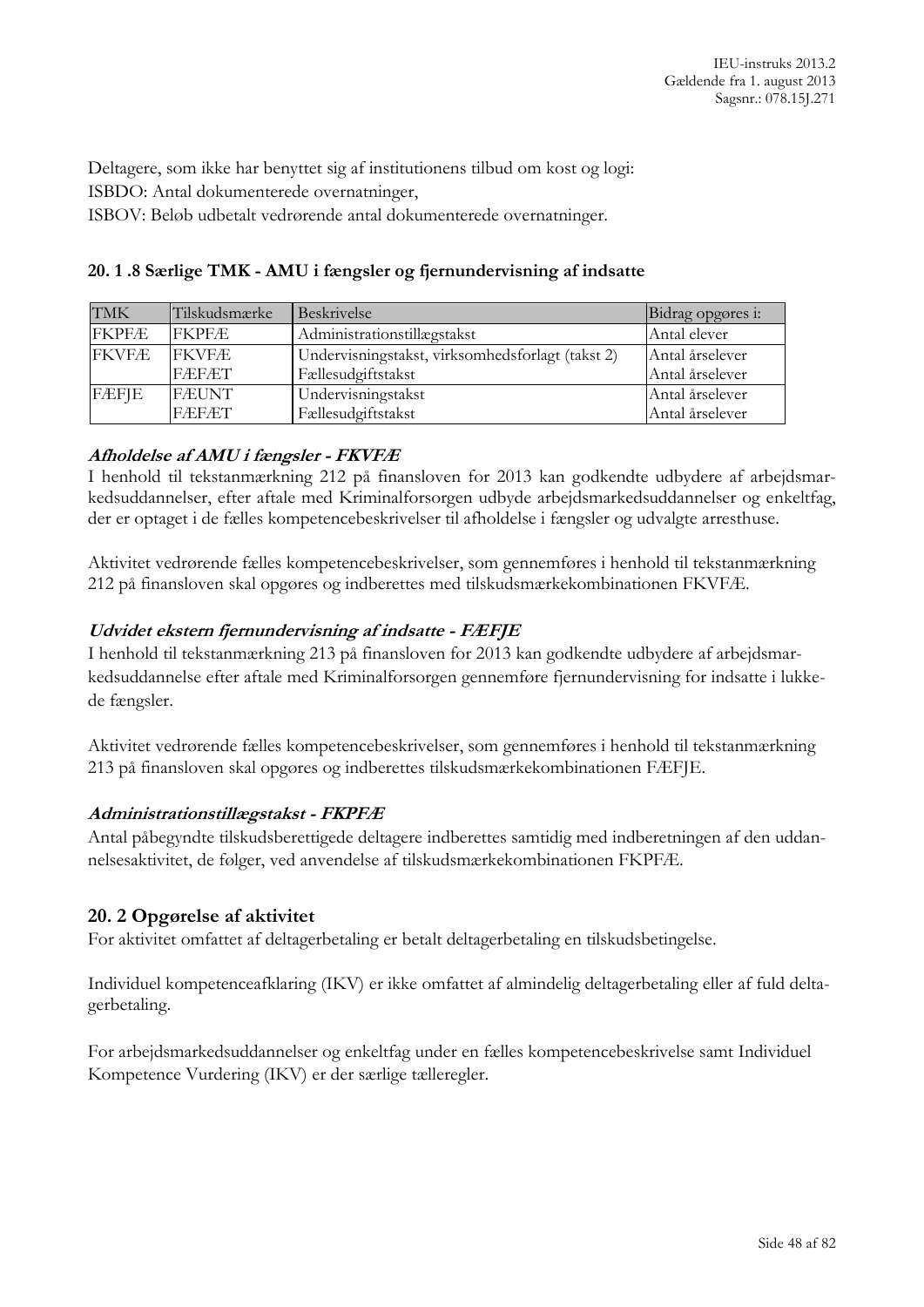## **20. 2 .1 Aktivitet omfattet af almindelig deltagerbetaling**

For aktivitet, som er omfattet af deltagerbetaling, er det en betingelse for deltagelse i aktiviteten, og for at aktiviteten er tilskudsberettiget, at deltagerbetalingen er betalt, og at institutionen er i besiddelse af dokumentation for, at deltagerbetalingen er modtaget.

Deltagerbetaling for aktivitet, som kan indgå i indberetningen for et givet kvartal, anses for rettidigt betalt og modtaget, når betalingen er registreret betalt (på posthus, i bank, i netbank, betalt til skolens kassefunktion eller anden lovlig betalingsformidler) senest på datoen for rettidig revisorattestation af aktivitet indberettet for det pågældende det relevante kvartal.

For deltagere, som modtager visse overførselsindkomster, herunder deltagere, for hvilke en offentlig myndighed eller Dansk Flygtningehjælp betaler deltagerens kursusgebyr, skal der senest ved fristen for rettidig revisorattestation foreligge tilsagn om betaling af deltagerbetalingen.

Deltagerbetalingen for uddannelsesmål (arbejdsmarkedsuddannelse og eud-enkeltfag), som er optaget i en FKB fremgår af takstkataloget for § 20.72.01 Arbejdsmarkedsuddannelser på ministeriets hjemmeside: <http://uvm.dk/Administration/Takstkatalog-og-finanslov>

I henhold til Bekendtgørelse om deltagerbetaling ved erhvervsrettet voksen- og efteruddannelse i 20yy, § 4, stk. 2, opkræves deltagerbetaling i henhold til aktivitetens faktiske varighed, idet en årselev svarer til en elev undervist i 40 uger á 5 dage á 7,4 time.

For enkeltfag opkræves deltagerbetaling i forhold til uddannelsesaktivitetens normerede varighed, idet deltagerbetalingen dog reduceres i tilfælde af, at aktiviteten tilrettelægges med en kortere uddannelsestid/ mindre årsværksbelastning end den normerede uddannelsestid/årsværksnormering.

For uddannelsesaktiviteter, der afsluttes i det følgende finansår, opkræves i finansåret alene deltagerbetaling for den forholdsmæssige andel af aktiviteten, der afvikles i finansåret.

Institutionen orienterer deltageren om, at deltagerbetaling for den resterende andel af uddannelsesaktiviteten opkræves, når reglerne for deltagerbetaling for det nye finansår er kendt.

#### **20. 2 .2 Aktivitet omfattet af fuld deltagerbetaling - ISB**

I henhold til § 6, lov om åben uddannelse indgår deltagere med en videregående uddannelse ikke i beregningen af tilskud til arbejdsmarkedsuddannelse og enkeltfag på erhvervsuddannelserne.

Den enkelte institution opkræver den fulde deltagerbetaling hos deltagere med en videregående uddannelse.

Deltagerbetalingen beregnes på grundlag af aktivitetens varighed, og de takster, institutionen ville have været berettiget til tilskud efter, hvis kursisten ikke havde haft en videregående uddannelse samt den almindelige deltagerbetaling.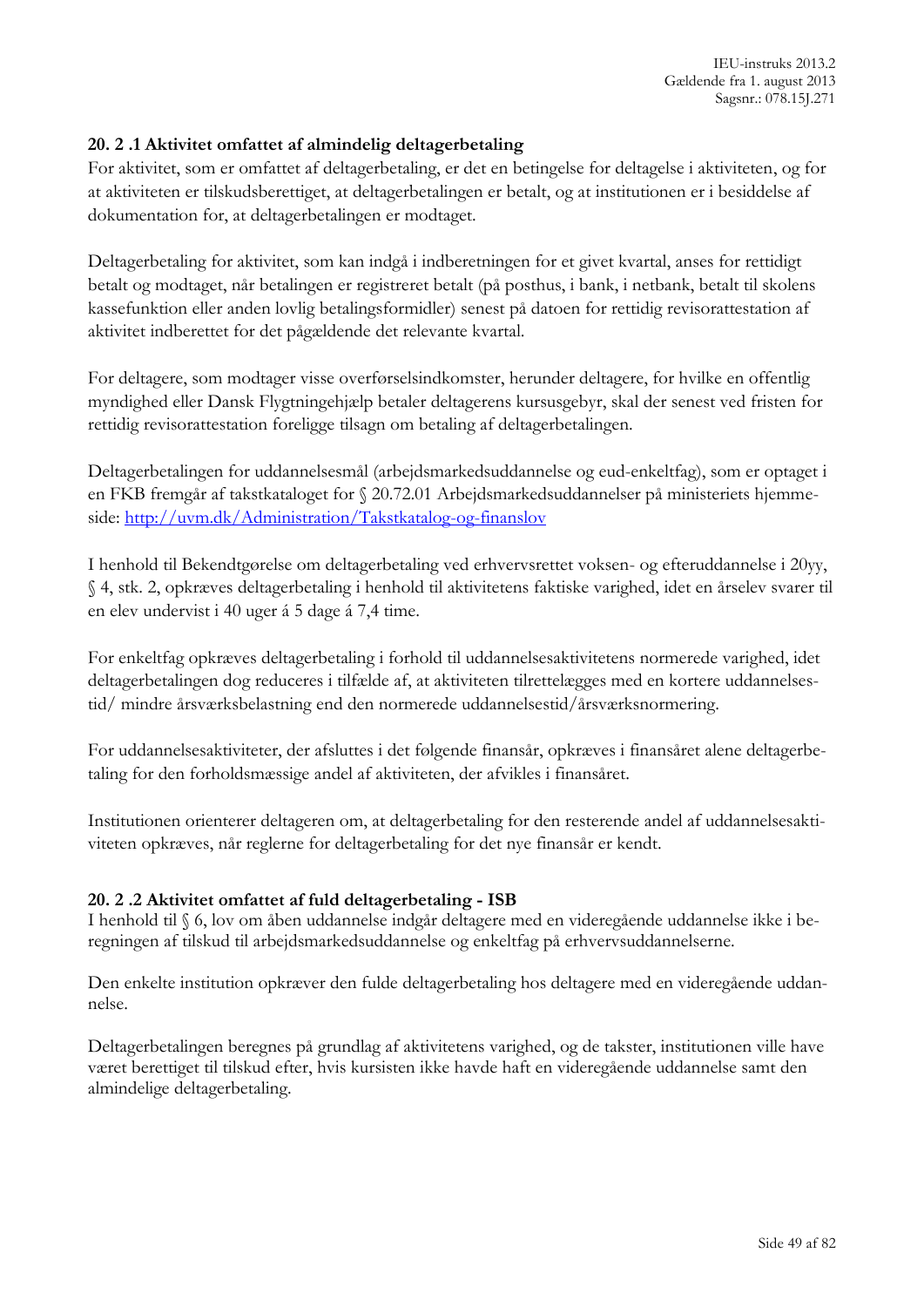Den enkelte godkendte institutionen beslutter, hvorledes opkrævningen af den fulde deltagerbetaling skal ske, herunder om der skal være en eller flere opkrævninger, størrelse af de enkelte opkrævninger, samt fristerne herfor.

Det forudsættes dog, at et beløb svarede til den almindelige deltagerbetaling opkræves inden undervisningens start, og at den fulde deltagerbetaling er endelig opkrævet inden sidste undervisningsdag.

Aktivitet vedrørende kursister med videregående uddannelse kan medtages i aktivitetsopgørelsen, når institutionen kan dokumentere, at et beløb svarende til den almindelige deltagerbetaling er betalt.

# **20. 2 .3 Tælleregler**

### **Almindelig tælleregel**

En deltager indgår i opgørelsen af tilskudsberettiget aktivitet for den enkelte arbejdsmarkedsuddannelse, eller for det enkelte eud-enkeltfag, når institutionen kan dokumentere, at deltageren har været til stede på uddannelsens 1. eller 2. dag.

En deltager, som ikke har været til stede på uddannelsens 1. eller 2. dag, kan indgå i opgørelsen af tilskudsberettiget aktivitet, hvis der foreligger dokumenteret gyldig grund for fraværet, og hvis deltageren har været til stede i mindst 80 procent af uddannelsens samlede varighed.

### **Deltidsundervisning**

For aktivitet tilrettelagt som deltidsundervisning skal institutionen kunne dokumentere, at deltageren har været til stede i 50 pct. af den varighed som ved heltidstilrettelæggelse ville have været afviklet inden for de første 2 dage af uddannelsen.

#### **Splitkursus**

For aktivitet tilrettelagt som splitkursus skal institutionen kunne dokumentere, at deltageren har været til stede på 1. eller 2. dag af første modul, eller at deltageren har været til stede i mindst 80 pct. af uddannelsen samlede varighed.

#### **Åbent værksted**

Ved arbejdsmarkedsuddannelser og enkeltfag tilrettelagt som "åbent værksted" opgøres tilstedeværelse dagligt. En deltager kan indgå i optællingen for en dag, når institutionen kan dokumentere, at deltageren har været til stede. Den enkelte deltager tælles for hver dag, deltageren har fremmøde. Den enkelte deltager kan kun indgå i opgørelsen af tilskudsberettiget aktivitet de dage, hvor deltageren har været til stede.

# **Individuel kompetencevurdering**

Deltagere i individuel kompetencevurdering kan indgå i optællingen af tilskudsberettiget aktivitet, når institutionen kan dokumentere, at deltageren er fremmødt til kompetencevurderingen.

Aktiviteten er undtaget fra deltagerbetaling og indberettes med betalingsstatus 5. IKV/IKA.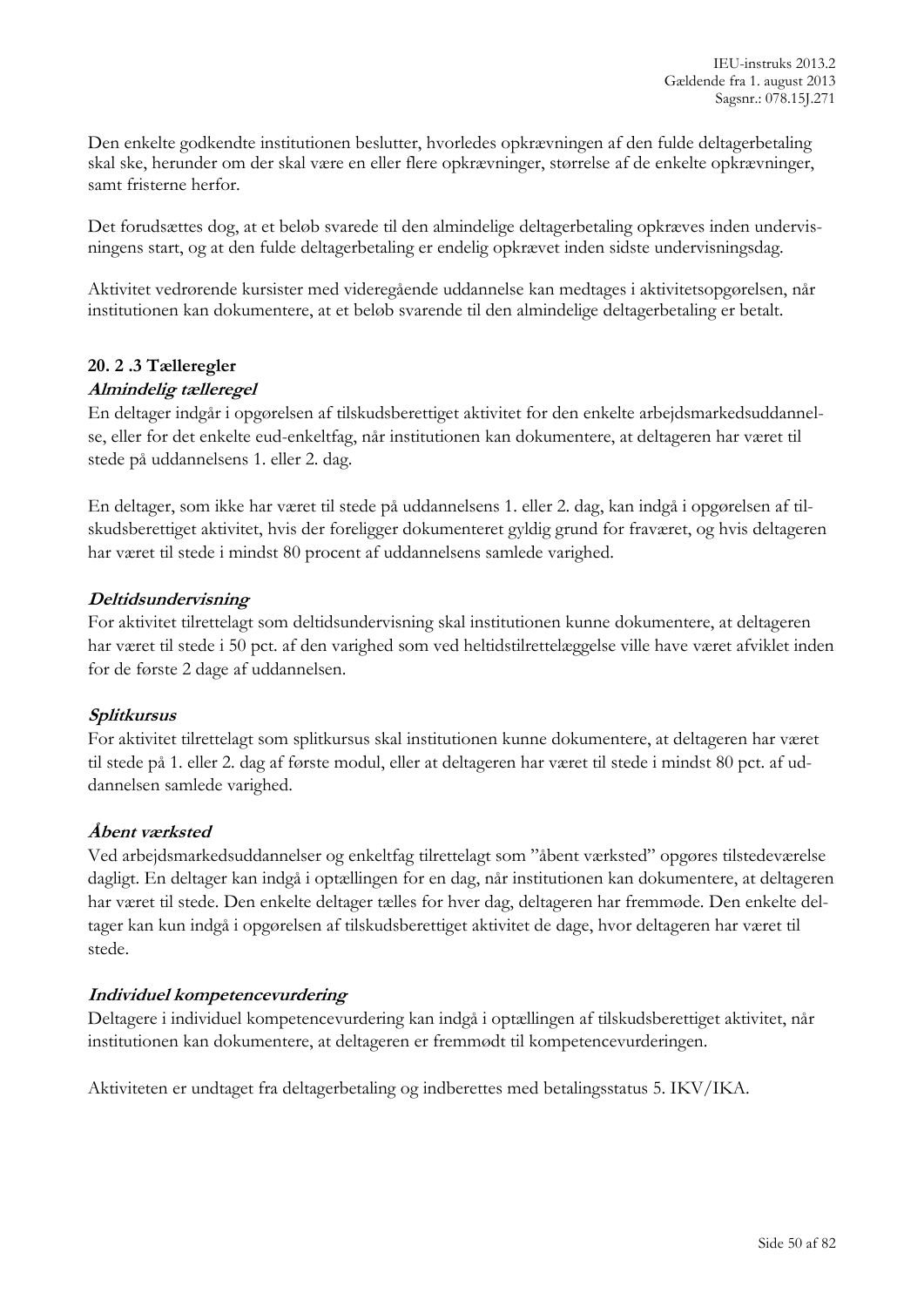# **Vurdering af basale færdigheder**

Aktivitet vedrørende vurdering af basale færdigheder kan i henhold til § 15a i bekendtgørelse om fælles kompetencebeskrivelser og om arbejdsmarkedsuddannelser foregå i undervisningstiden, eller i tilknytning hertil, og har en vejledende varighed på indtil 0,3 dag.

Deltagere i vurdering af basale færdigheder kan indgå i optællingen af tilskudsberettiget aktivitet, når institutionen kan dokumentere, at deltageren er fremmødt til vurderingen af basale færdigheder.

Såfremt institutionen i henhold til bekendtgørelsen afholder aktivitet vedrørende vurdering af basale færdigheder på en virksomhed indberettes aktiviteten med tilskudsmærke VIRK.

Aktivitet vedrørende vurdering af basale færdigheder opgøres og indberettes på FKB 2769 Individuel kompetencevurdering med fagkode 40131 Vurdering af basale færdigheder med betalingsstatus 5. IKV/IKA, idet aktiviteten er undtaget fra deltagerbetaling.

### **20. 2 .4 Antal påbegyndte**

Administrationstillægstaksttilskud ydes pr. kursist pr. uddannelsesmål (AMU/enkeltfag). En deltager indgår i opgørelsen af tilskudsberettiget aktivitet, når institutionen kan dokumentere, at deltageren har påbegyndt uddannelsesmålet.

En deltager, som påbegynder mere end ét uddannelsesmål i løbet af et finansår, kan indgå i opgørelsen for hvert påbegyndt uddannelsesmål.

Ved aktivitet tilrettelagt som splitkursus kan samme deltager kun påbegynde samme uddannelse én gang og dermed udløse en takst pr. uddannelse (AMU/enkeltfag) tilrettelagt som splitkursus.

# **20. 2 .5 Flygtningeforløb**

Aktivitet vedrørende forløb tilrettelagt for flygtninge opgøres afhængig af forløbets samlede varighed for en eller flere tælleperioder med en varighed på op til 50 undervisningsdage.

Tælledagen for første tælleperiode er 10. undervisningsdag, eller slutdagen, hvis forløbet har en varighed på mindre end ti undervisningsdage.

Tælledagen for eventuelt efterfølgende tælleperioder er tælleperiodens første undervisningsdag.

Deltagere, som er aktive på tælledagen, indgår i optællingen af tilskudsberettiget aktivitet. Institutionen skal kunne dokumentere, at aktiviteten er tilrettelagt for flygtninge.

Aktiviteten indberettes i det kvartal, hvor tælleperioden har slutdato.

#### **20. 2 .6 Anvendelse af køreteknisk anlæg**

Der ydes tillægstaksttilskud pr. deltager til aktivitet på køreteknisk anlæg.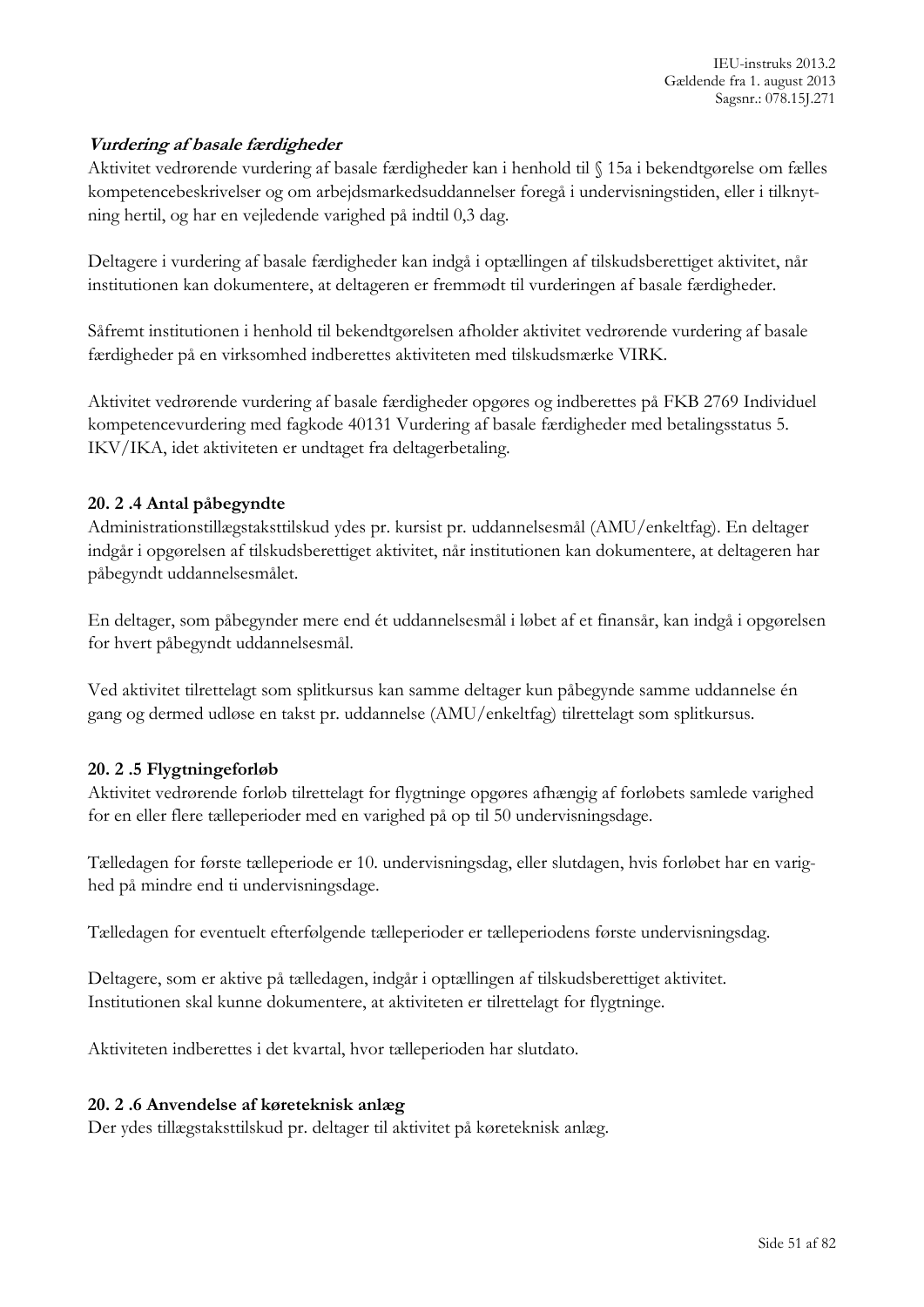En deltager indgår i opgørelsen af tilskudsberettiget aktivitet, når institutionen kan dokumentere deltagerens faktiske deltagelse på køreteknisk anlæg i henhold til amu-målet.

## **20. 2 .7 Ambulering vedrørende erhvervsfiskeruddannelse (Athene)**

Der ydes tillægstaksttilskud pr. årselev til aktivitet på Athene.

En deltager indgår i opgørelsen af tilskudsberettiget aktivitet, når institutionen kan dokumentere deltagerens faktiske deltagelse i forbindelse med gennemførelse af kernemål indenfor FKB 2744 Erhvervsfisker.

### **20. 2 .8 Ambulering**

Udgifter til ambulering indberettes af institutionen, hvorfra der ambuleres.

Udgifter til ambulering er tilskudsberettigede, når nedenstående regler er overholdt.

- 1. Institutionen, hvorfra uddannelsen ambuleres, skal være godkendt til udbud af den pågældende FKB, i hvilken AMU-målet er optaget, eller være godkendt til udbud af den grundlæggende erhvervsrettede uddannelse, hvorfra enkeltfaget stammer.
- 2. Det er en forudsætning for ambulering, at institutionerne samarbejder om opgaven decentralt og indbyrdes afklarer, at en konkret ambulering ikke er til gene for andre godkendte uddannelsesinstitutioner.
- 3. Institutionen, hvorfra der ambuleres, er ansvarlig for aktivitetens faglige og pædagogiske indhold, samt ansvarlig for overholdelsen af de administrative regler fra visitering af deltagere til udstedelse af uddannelsesbevis.
- 4. Institutionen, fra hvilken der ambuleres, er ansvarlig for oplysninger om, hvilke uddannelsesinstitutioner, der samarbejder om ambuleringen.
- 5. Ambuleringen (flytningen af lærere og/eller udstyr) skal samlet set indebære en økonomisk besparelse i forhold til den udgift, der ville have været forbundet med deltagernes udgifter til rejse- og opholdsudgifter ved deltagelse i aktiviteten på den nærmeste godkendte uddannelsesinstitution.
- 6. Tidsforbruget til befordring samt eventuel tid til opstilling og nedtagning af udstyr skal oplyses. Som beregningsgrundlag for denne udgift benyttes en timesats på 150,00 kr. (Udgifter til overtidsbetaling kan ikke medtages).
- 7. Den godkendte institution skal udarbejde en opgørelse, som dokumenterer, at ambulering af faget samlet set udgør en besparelse, sammenholdt med deltagernes udgifter til rejse- og opholdsudgifter, hvis faget var blevet afholdt på den nærmeste beliggende godkendte uddannelsesinstitution. Uddannelsesstedet administrerer reglerne i overensstemmelse hermed, og opbevarer dokumentationen i 4 år.

Institutionen og dennes revisor skal endvidere være opmærksomme på, at der ikke ydes tilskud til

- Ambulering i forbindelse med virksomhedsforlagt undervisning.
- Ambulering til en anden institution, som er godkendt til udbud af AMU-målet eller faget.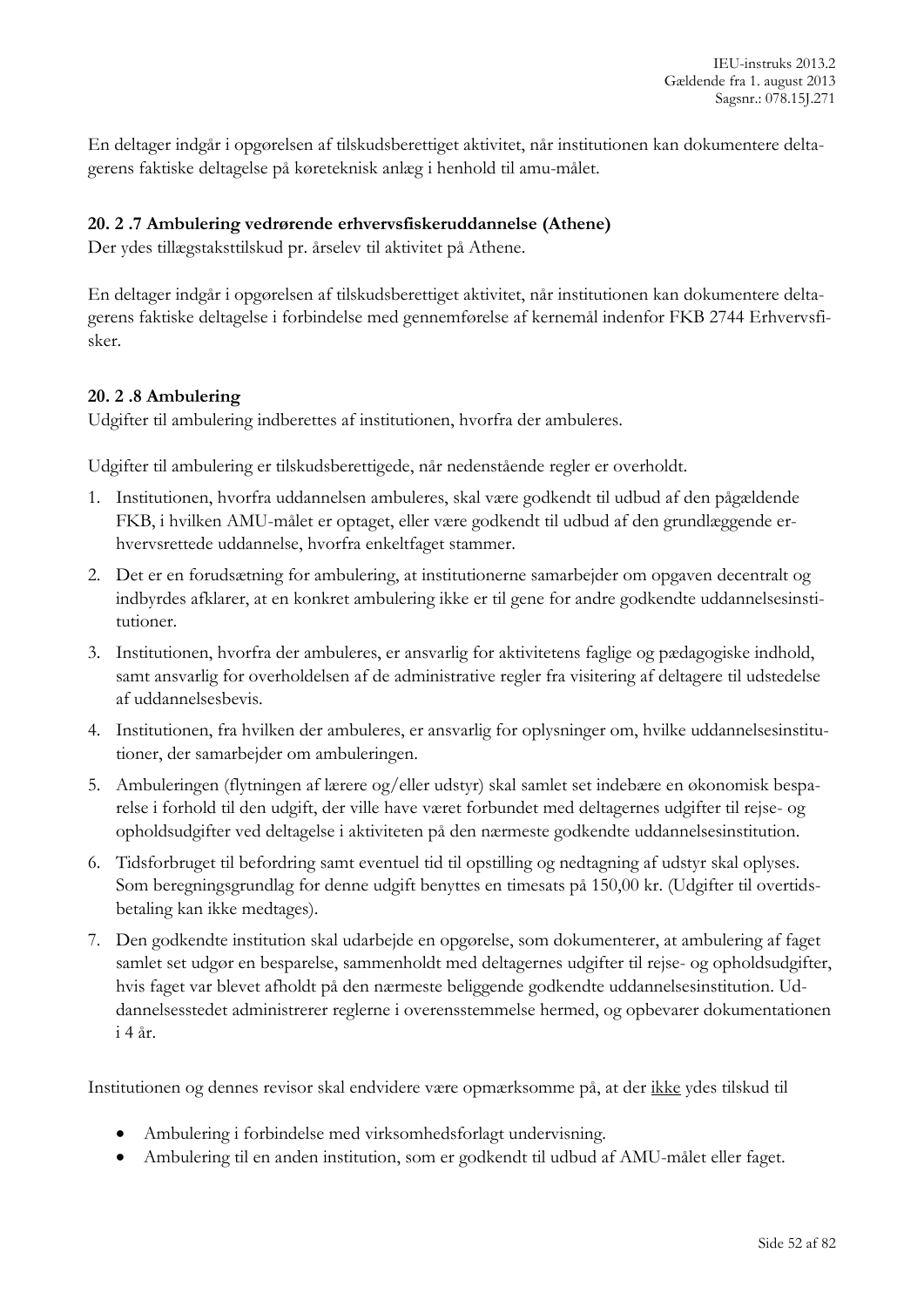Ambulering i forbindelse med aktivitet efter reglerne i Betalingsloven, jf. nedenfor.

## **20. 2 .9 Kost og logi**

Reglerne om tilskud til kost og logi samt om administration af ordningen fremgår af bekendtgørelse om tilskud til kost og logi ved deltagelse i arbejdsmarkedsuddannelser og enkeltfag optaget i en fælles kompetencebeskrivelse og ved deltagelse i individuel kompetencevurdering efter lov om arbejdsmarkedsuddannelser m.v. <https://www.retsinformation.dk/Forms/R0710.aspx?id=134037>

Deltagere, som opfylder betingelserne i § 21 i lov om arbejdsmarkedsuddannelser m.v., og som under arbejdsmarkedsuddannelsen eller den individuelle kompetencevurdering er indkvarteret andetsteds end i sin bolig, sin campingvogn eller lignende, har efter ansøgning ret til tilskud til udgiften til kost og logi, forudsat, at deltageren har mere end 120 km i transport mellem bopæl og uddannelsessted og retur, og at indkvartering finder sted mellem undervisningsdage, der følger umiddelbart efter hinanden.

I henhold til bekendtgørelsens § 3, kan der undtagelsesvis udbetales tilskud ud over, hvad der følger af § 1, stk. 1, 2. pkt., i det omfang indkvarteringen af tidsmæssige eller andre grunde er rimelig af hensyn til deltagelsen. For så vidt angår en deltager, der i øvrigt opfylder betingelserne i § 1, anses indkvartering, der ikke ligger mellem to undervisningsdage som beskrevet i § 1, stk. 1, 2. pkt., men som vedrører natten før en undervisningsdag, for rimelig af hensyn til deltagelsen, hvis det i betragtning af tidspunktet for undervisningens start ville være uforholdsmæssigt byrdefuldt for deltageren at rejse til undervisningsstedet på selve undervisningsdagen.

Uddannelsesinstitutionen kan tilbyde deltageren kost og logi under kursusforløbet.

Hvis deltageren benyttet sig af tilbuddet, modtages tilskuddet dertil af uddannelsesstedet med 450 kr. for hver overnatning, hvor deltageren er indkvarteret som tilbudt. Beløbet på de 450 kr. reguleres en gang årligt, første gang i 2011, med virkning fra den første mandag i juli måned for pris- og lønudviklingen med 2,0 pct. tillagt den i medfør af lov om satsregulering fastsatte procent for det pågældende finansår. Det fremkomne beløb afrundes nedad til nærmeste hele kronebeløb, der kan deles med 50. Reguleringen sker på grundlag af det på reguleringstidspunktet gældende beløb før afrunding.

Deltagere, som ikke benytter sig af tilbuddet om indkvartering på uddannelsesstedet, skal dokumentere, dels hvilken periode indkvarteringen har strakt sig over og dels hvilke udgifter til kost og logi, der er udløst af indkvarteringen, herunder kost på dage, der støder op til de overnatninger, hvor deltageren har været indkvarteret. Deltageren kan få refunderet udgifter op til et beløb på 450 kr. pr. overnatning.

Ordningen administreres, jf. § 4 i bekendtgørelsen, af uddannelsesstedet. Institutionen opgør og indberetter aktivitet vedrørende deltagere, som har benyttet sig af institutionens tilbud om kost og logi, og vedrørende deltagere, som ikke har benyttet sig af institutionens tilbud om kost og logi, i henhold til reglerne i afsnit 17.1.4.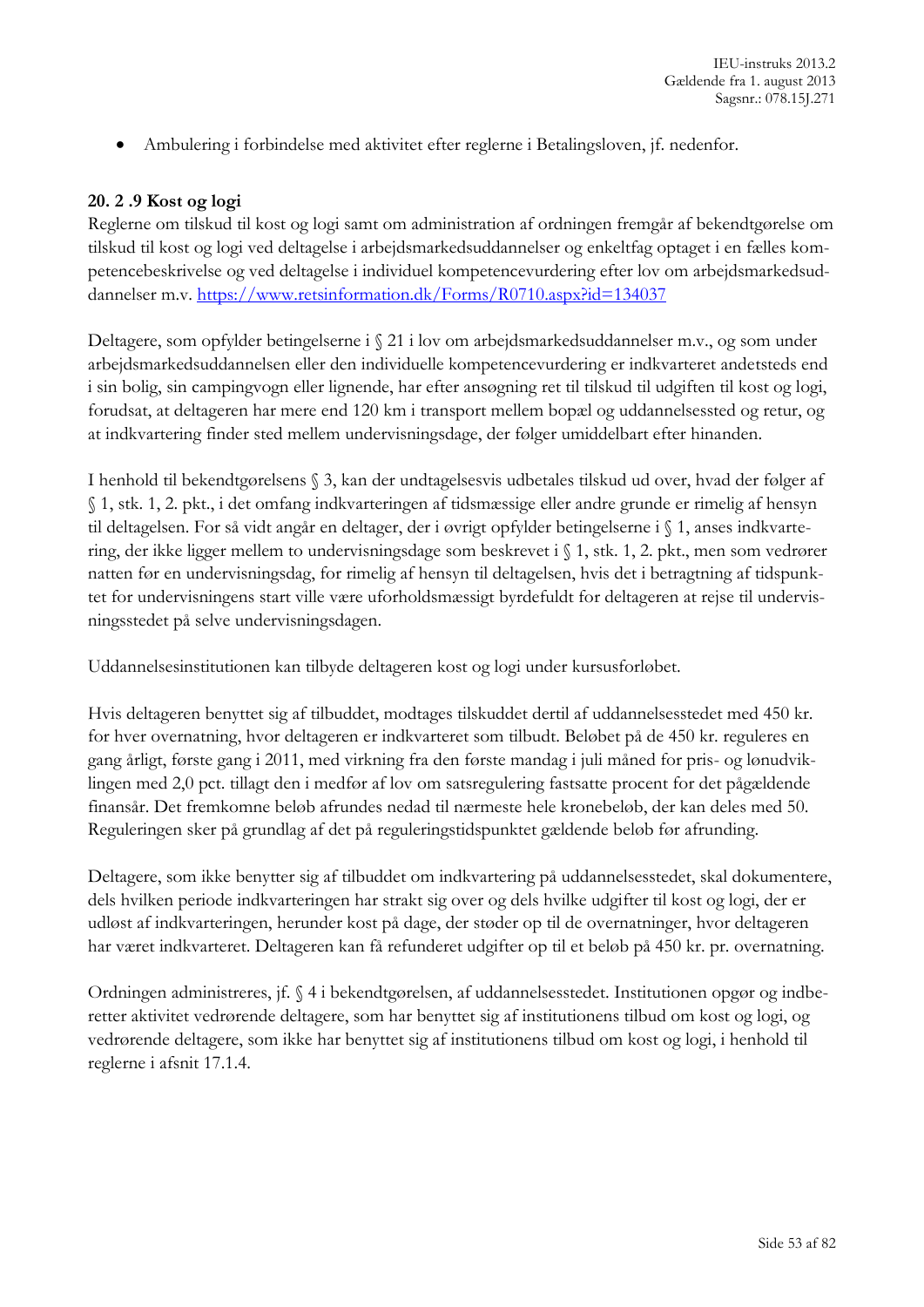# **20. 3 Administrative retningslinjer**

#### **20. 3 .1 Til- og afkobling af enkeltfag fra en fælles kompetencebeskrivelse**

For enkeltfag, der i løbet af finansåret til- eller afkobles en fælles kompetencebeskrivelse (optages i eller udgår af en fælles kompetencebeskrivelse) gælder, at det er enkeltfagets status på tidspunktet for igangsættelse af det konkrete uddannelsesforløb, der bestemmer reglerne om deltagerbetaling.

Forløb (hold) på enkeltfag, der er udbudt og påbegyndt inden faget måtte blive tilkoblet en fælles kompetencebeskrivelse, gennemføres på de vilkår vedrørende deltagebetaling, der var gældende før optagelsen. jf. dog sidste afsnit.

Tilsvarende gælder, at forløb (hold) på et enkeltfag, der er udbudt og påbegyndt inden faget frakobles en fælles kompetencebeskrivelse, gennemføres på de vilkår vedrørende deltagerbetaling, der var gældende før afkoblingen.

For enkeltfag, der indgår i en samlet udbudt række af enkeltfag, gælder, at de(t) enkeltfag, der måtte have startdato efter til-/afkobling fra en fælles kompetencebeskrivelse, gennemføres på de vilkår vedrørende deltagerbetaling, der gælder på startdatoen for det udbudte forløb (hold) på faget.

For enkeltfag, som afkobles en fælles kompetencebeskrivelse, skal der ved angivelse af afkoblings- /nedlæggelsesdatoen sikres en afløbsperiode på 3 – 6 måneder pr. sidste dag i et kvartal.

Enkeltfag, hvortil der er knyttet myndighedsbestemte certifikatkrav (certifikatuddannelser), er ikke omfattet heraf.

For aktivitet ved et enkeltfag, hvor der er fastsat slutdato (nedlæggelse/afkobling) gælder, at kun den aktivitet, der har indberetningsdato tidligere end eller lig med den fastsatte slutdato, kan indberettes som tilskudsudløsende efter reglerne om aktivitet optaget i en fælles kompetencebeskrivelse, også selv om den fastsatte slutdato ligger i finansåret.

Ved overgang til nyt finansår gælder dog altid de vilkår, som gælder for faget i det nye finansår.

#### **20. 3 .2 Nedlæggelse/afkobling af arbejdsmarkedsuddannelse fra en FKB**

For arbejdsmarkedsuddannelse, der afkobles en fælles kompetencebeskrivelse, eller nedlægges, vil der være fastsat en slutdato for gyldighedsperioden.

Oplysninger herom kan findes på <http://www.uddannelsesadministration.dk/> .

For arbejdsmarkedsuddannelse, som afkobles en fælles kompetencebeskrivelse, eller som nedlægges. skal der ved angivelse af slutdato sikres en afløbsperiode på 3 – 6 måneder pr. sidste dag i et kvartal.

Arbejdsmarkedsuddannelse, hvortil der er knyttet myndighedsbestemte certifikatkrav (certifikatuddannelser), er ikke omfattet heraf.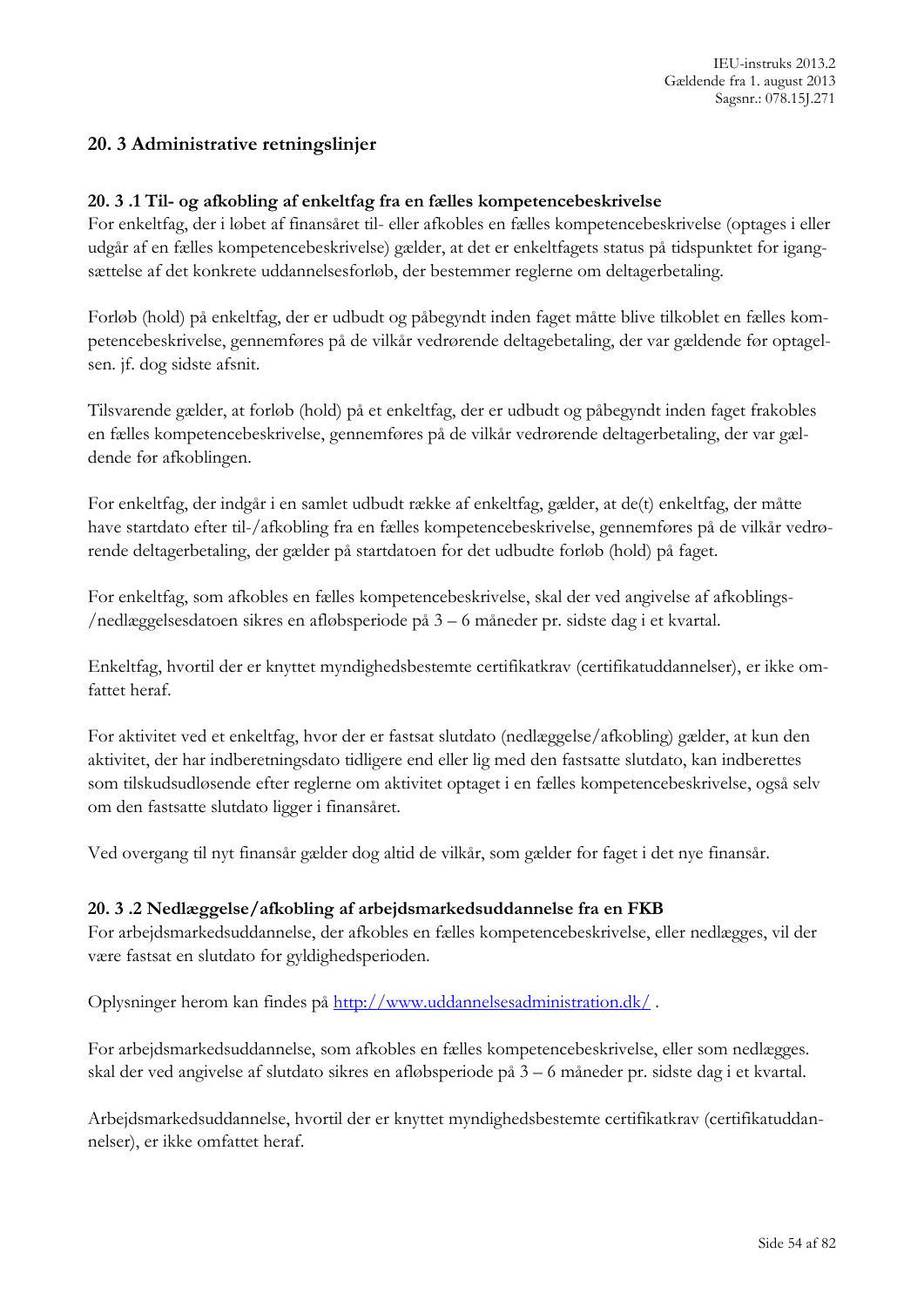For aktivitet vedrørende arbejdsmarkedsuddannelse, hvor der er fastsat slutdato, gælder, at alene aktivitet, der er helt afholdt efter reglerne om indberetning af aktivitet på den angivne slutdato kan indberettes som tilskudsudløsende.

Ordinært tilrettelagt arbejdsmarkedsuddannelse skal således være afviklet (have slutdato) tidligere end eller lig med den angivne slutdato for arbejdsmarkedsuddannelsen.

For arbejdsmarkedsuddannelse tilrettelagt som splitkursus gælder, at den del af splitkurset, der er afviklet i et kvartal, der ligger tidligere end eller lig med den angivne slutdato, kan indberettes.

For arbejdsmarkedsuddannelse tilrettelagt som åbent værksted gælder, at den aktiviteten for den enkelte deltager, der er afviklet med slutdato tidligere end eller lig med den angivne slutdato, kan indberettes.

For arbejdsmarkedsuddannelse tilrettelagt som forløb for flygtninge gælder, at aktivitet, der er afviklet på tælleperioder, som ligger tidligere end eller lig med den angivne slutdato for den konkrete arbejdsmarkedsuddannelse, kan indberettes.

### **20. 3 .3 Arbejdsmarkedsuddannelse optaget som valgfrit specialefag i eud**

Arbejdsmarkedsuddannelse, der er optaget som valgfrit specialefag i en erhvervsuddannelse, kan udbydes, når institutionen enten er godkendt til at udbyde en fælleskompetencebeskrivelse, hvori arbejdsmarkedsuddannelsen indgår, eller når institutionen gennemfører aktiviteten på vegne af en godkendt institution (udlagt undervisning).

Arbejdsmarkedsuddannelse, der er optaget som valgfrit specialefag i en erhvervsuddannelse, kan ikke udbydes som enkeltfag under en fælles kompetencebeskrivelse alene på grundlag af institutionens godkendelse til at udbyde erhvervsuddannelsen.

#### **20. 3 .4 Digital tilmelding**

Fra 1. januar 2010 skal selvstændige erhvervsdrivende og arbejdsgivere, der tilmelder ansatte til arbejdsmarkedsuddannelser og enkeltfag optaget i en fælles kompetencebeskrivelse eller individuel kompetencevurdering efter lov om arbejdsmarkedsuddannelser, foretage digital tilmelding via portalen: [www.EfterUddannelse.dk](http://www.efteruddannelse.dk/) til uddannelsesaktiviteter, der fremgår af portalen. Der gælder dog særlige regler for deltagere med bopæl eller beskæftigelse i Grønland eller på Færøerne.

Ved digital tilmelding skal afgørelser og meddelelser om tilmeldingen kunne modtages i digital form. Alle deltagere kan anvende [www.EfterUddannelse.dk](http://www.efteruddannelse.dk/) til informationssøgning om uddannelsesaktiviteter omfattet af portalen og oplysninger om proceduren for tilmelding m.v.

Uddannelsesinstitutioner, der udbyder uddannelser eller enkeltfag, som er omfattet af digital tilmelding, skal informere om den digitale tilmelding og om betingelserne for deltagelse på institutionens hjemmeside.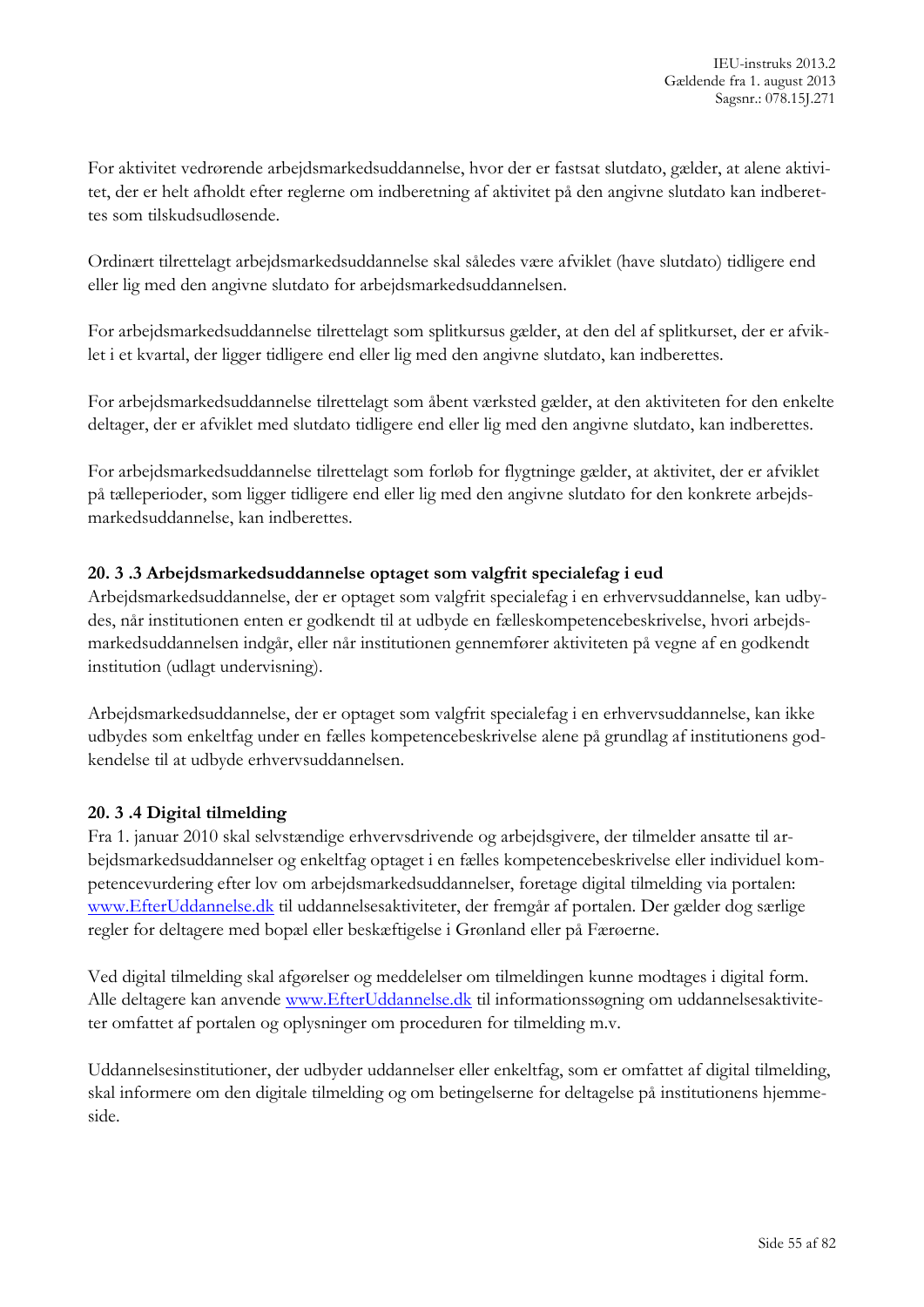Uddannelsesinstitutionerne skal yde den fornødne vejledning og bistand i forbindelse med den digitale tilmelding.

Tilmelding skal foretages på det digitale ansøgningsskema, der fremgår af [www.EfterUddannelse.dk,](http://www.efteruddannelse.dk/).og tilmeldingen skal blandt andet indeholde oplysning om

- ansøgers navn og adresse
- kontaktoplysninger
- personnummer
- den arbejdsmarkedsuddannelse, det enkeltfag optaget i en fælles en fælles kompetencebeskrivelse, eller den uddannelse, som tilmeldingen sker til, herunder uddannelsens omfang og varighed.

En digital tilmelding er sket rettidig, hvis ansøgningsskemaet er udfyldt korrekt, og er registreret i [www.EfterUddannelse.dk](http://www.efteruddannelse.dk/) senest den dag, der er fastsat som frist for tilmelding.

# **21. Indberetning af Åben uddannelse m.v. under EVE**

Åben uddannelse under m.v. under EVE omfatter eud-enkeltfag, som ikke er optaget i en fælleskompetencebeskrivelse, og deltidsuddannelser.

Et uddannelsessted kan udbyde eud-enkeltfag, som er grundfag, områdefag eller specialefag (valgfrit eller bundet specialefag) i en erhvervsuddannelse (grund- eller hovedforløb), som uddannelsesstedet er godkendt til og udbyder.

I henhold til bekendtgørelse om åben uddannelse og tilskud til arbejdsmarkedsuddannelser kan arbejdsmarkedsuddannelse, der er valgt som valgfri specialefag, ikke udbydes som enkeltfag, jf. § 26 i lov om erhvervsuddannelser.

Der er ikke under åben uddannelse adgang til udbud af valgfag, der ikke indgår i et af de grundforløb eller de hovedforløb, som institutionen er godkendt til at udbyde.

Der er ikke under åben uddannelse adgang til udbud eller indberetning af enkeltfag, oprettet som valgfag i henhold § 28 i bekendtgørelse om erhvervsuddannelser.

# **21. 1 Indberetning af aktivitet**

Den elektroniske aktivitetsindberetning omfatter følgende oplysninger:

| Nr. | Oplysning           | Bemærkning                                                                              |  |  |
|-----|---------------------|-----------------------------------------------------------------------------------------|--|--|
|     | Indberetningstermin | If. oversigten vedrørende indberetningsdatoer                                           |  |  |
|     | Institutionsnummer  | Institutionsnummer for den godkendte juridiske institution                              |  |  |
|     | Afdelingsnummer     | Har den juridiske institution ikke afdelinger anføres den juridiske institutions insti- |  |  |
|     |                     | tutionsnummer.                                                                          |  |  |
|     |                     | Er aktiviteten gennemført på en afdeling af den juridiske institution anføres gyldigt   |  |  |
|     |                     | institutionsnummer for afdelingen.                                                      |  |  |
|     |                     | Er aktiviteten gennemført som udlagt undervisning anføres institutionsnummer            |  |  |
|     |                     | for den institution, som har afholdt aktiviteten.                                       |  |  |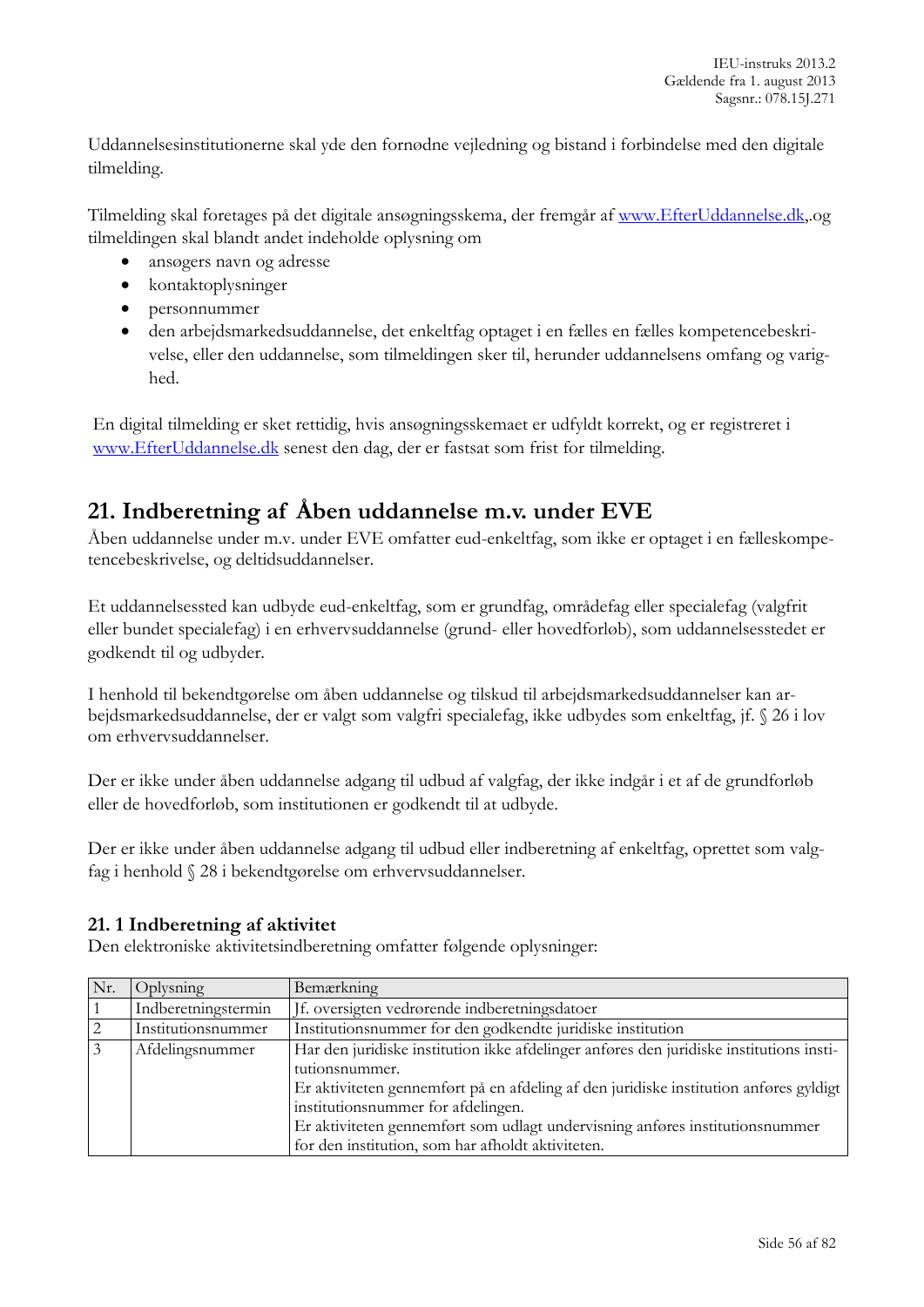| Nr.      | Oplysning       | Bemærkning                                      |
|----------|-----------------|-------------------------------------------------|
| 4        | Formål          | If. nedenfor om formål                          |
| 5        | Version         | If. uddannelsesmodellen.                        |
| 6        | Fagkode         | Jf. nedenfor om fagkoder                        |
|          | Niveau          | If. uddannelsesmodellen.                        |
| 8        | Varighed        | If. nedenfor om varighed                        |
| $\Omega$ | Tilskudsmærke   | If. nedenfor om tilskudsmærkekombinationer      |
| 10       | Betalingsstatus | If. nedenfor om betalingsstatus                 |
| 11       | Rekvirent       | Jf. oversigten over rekvirentkoder.             |
| 12       | Antal elever    | Antal elever, som ligger til grund for bidraget |
| 13       | Bidrag          | If. nedenfor om bidrag                          |

Aktivitet, som er omfattet af deltagerbetaling, medtages i indberetningen for det kvartal, hvor aktiviteten har startdato.

Senest på indberetningsdagen indberettes aktivitet med startdato i indberetningsperioden, og som institutionen har modtaget deltagerbetaling for, samt aktivitet, der har tælledato i indberetningsperioden.

For aktivitet omfattet af deltagerbetaling må der for en indberetningsperiode (kvartal) alene indberettes aktivitet for hvilken, deltagerbetalingen er betalt senest ved den rettidige frist for revisorerklæringen for den oprindelige kvartalsindberetning.

Indberetningsdatoer og frister for rettidig revisorattestation af den indberettede aktivitet for de enkelte kvartaler fremgår af afsnittet om opgørelse og indberetning af aktivitet, samt af vejledningen til revisorerklæringen.

På indberetningsdagen indberettes den aktivitet, hvor der er betalt deltagerbetaling.

Aktivitet, for hvilken deltagerbetalingen betales i perioden fra indberetningsdagen frem til fristen for rettidig revisorattestation af tilskudsberettiget aktivitet for det pågældende kvartal, kan i forbindelse med revisorattestationen indberettes ved en supplerende indberetning for kvartalet..

Aktivitet, hvor deltagerbetalingen er modtaget efter fristen for rettidig frist for revisorerklæringen, vil ikke udløse tilskud, medmindre der er givet dispensation.

Tilskudsberettiget aktivitet, som ikke er omfattet af deltagerbetaling, medtages i indberetningen for det kvartal, hvor tællereglen, jf. nedenfor, er opfyldt.

Uddannelsesaktivet, der løber over et finansårsskift, skal opgøres til udgangen af finansåret, sådan at den forholdsmæssige andel af kurset/faget, der kan henføres til finansåret opgøres og indberettes med slutdato den 31. december, mens den resterende del af aktiviteten opgøres og indberettes i det nye finansår.

For uddannelsesaktivitet, der løber over et finansårsskift, opkræves ved starten deltagerbetaling for den del af aktiviteten, der afvikles i finansåret. Institutionen skal orientere deltageren om, at der vil ske op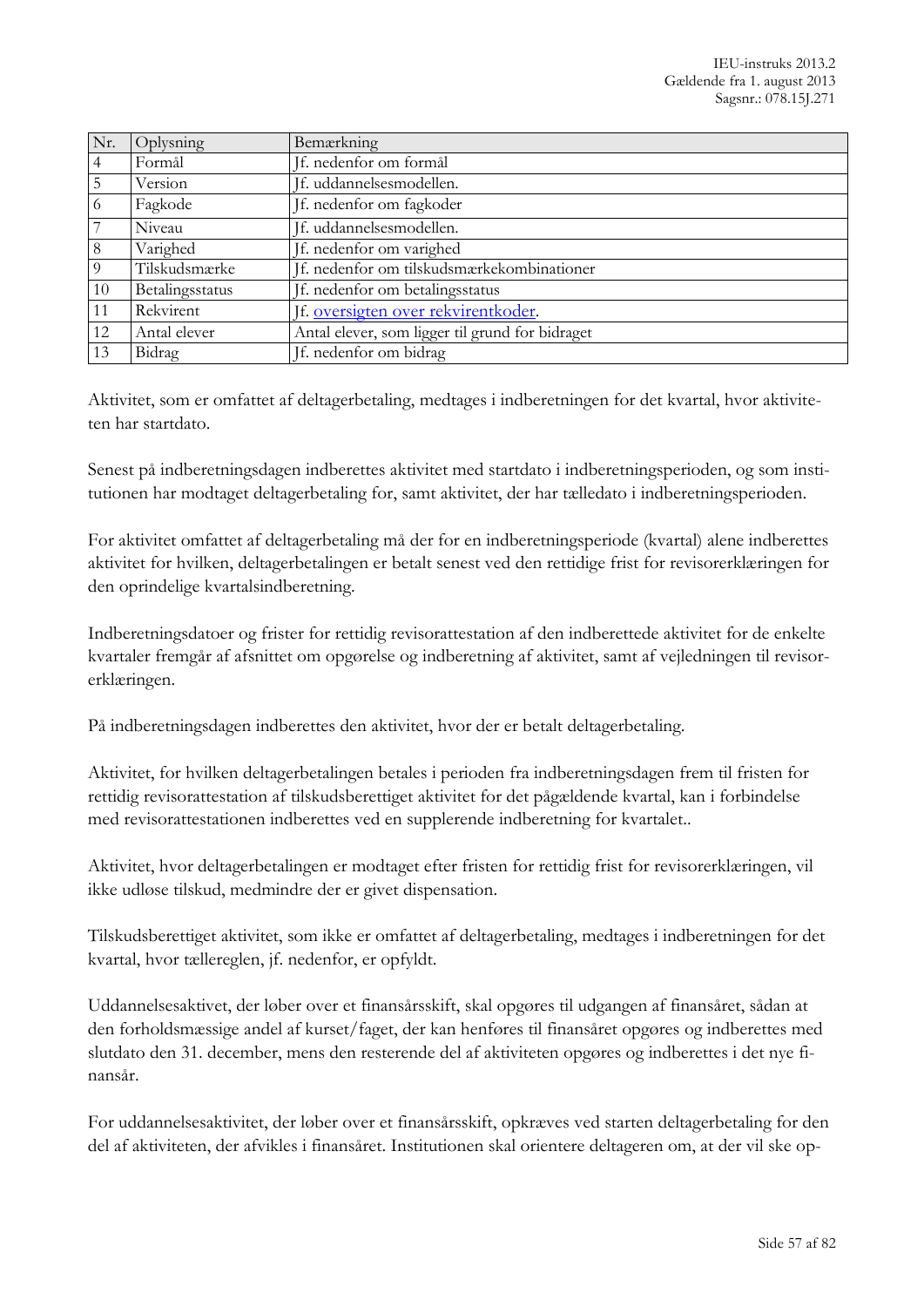krævning af eventuel deltagerbetaling for den resterende andel af uddannelsesaktiviteten, når reglerne for deltagerbetaling for det nye finansår er kendt.

### **21. 1 .1 Formål**

Aktivitet på enkeltfag fra en erhvervsuddannelse indberettes på et af nedenstående formål

| CØSA-formål Betegnelse |                                            | Enkeltfag fra                       |
|------------------------|--------------------------------------------|-------------------------------------|
| 3514                   | Eud-enkeltfag, merkantile uddannelser      | merkantile eud og grundfag          |
| 3569                   | Eud-enkeltfag, tekniske uddannelser        | tekniske erhvervsuddannelser        |
| 3004                   | Pædagogisk assistentuddannelse, EVE        | Den pædagogiske assistentuddannelse |
| 3005                   | Social- og sundhedshjælperuddannelsen, EVE | Social og sundhedsuddannelsen       |

Aktivitet på deltidsuddannelse indberettes på det relevante uddannelsesformål.

#### **21. 1 .2 Fagkoder**

Aktivitet på enkeltfag fra en erhvervsuddannelse opgøres, opsamles og indberettes ved anvendelse af nedenstående samlefagkoder.

| Fagkode | Betegnelse                                | Kan benyttes på formål |
|---------|-------------------------------------------|------------------------|
| 10911   | Eud-enkeltfag (ej GVU)                    | 3514, 3569, 3004, 3005 |
| 980     | GVU - kompetenceafklarende forløb         | 3514, 3569, 3004, 3005 |
| 985     | GVU - merkantile fag og grundfag          | 3514, 3569, 3004, 3005 |
| 986     | GVU - tekniske fag                        | 3569, 3004, 3005       |
| 981     | GVU - praktisk-fagligt forløb, merkantile | 3514                   |
| 987     | GVU - praktisk-fagligt forløb, tekniske   | 3569, 3004, 3005       |

Fagkode 10911 er samlefagkode til brug for indberetning af aktivitet gennemført som åben uddannelse på enkeltfag indenfor godkendte merkantile og tekniske erhvervsuddannelser, samt den pædagogiske assistentuddannelse og social- og sundhedsuddannelsen.

Fagkode 985 er en samle-fagkode til brug for indberetning af aktivitet på grundfag og enkeltfag indenfor godkendte merkantile uddannelser gennemført som led i en GVU-plan.

Fagkode 986 er en samle-fagkode til brug for indberetning af aktivitet på enkeltfag indenfor godkendte tekniske uddannelser gennemført som led i en GVU-plan.

Fagkode 980 anvendes til indberetning af aktivitet på kompetenceafklarende forløb i forbindelse med en GVU-plan.

Fagkode 981 anvendes til indberetning af aktivitet på merkantile praktisk-faglige forløb som led i en GVU-plan.

Fagkode 987 anvendes til indberetning af aktivitet på tekniske praktisk-faglige forløb som led i en GVU-plan.

Aktivitet på deltidsuddannelse indberettes på de med uddannelsesmodellen udmeldte fagkoder.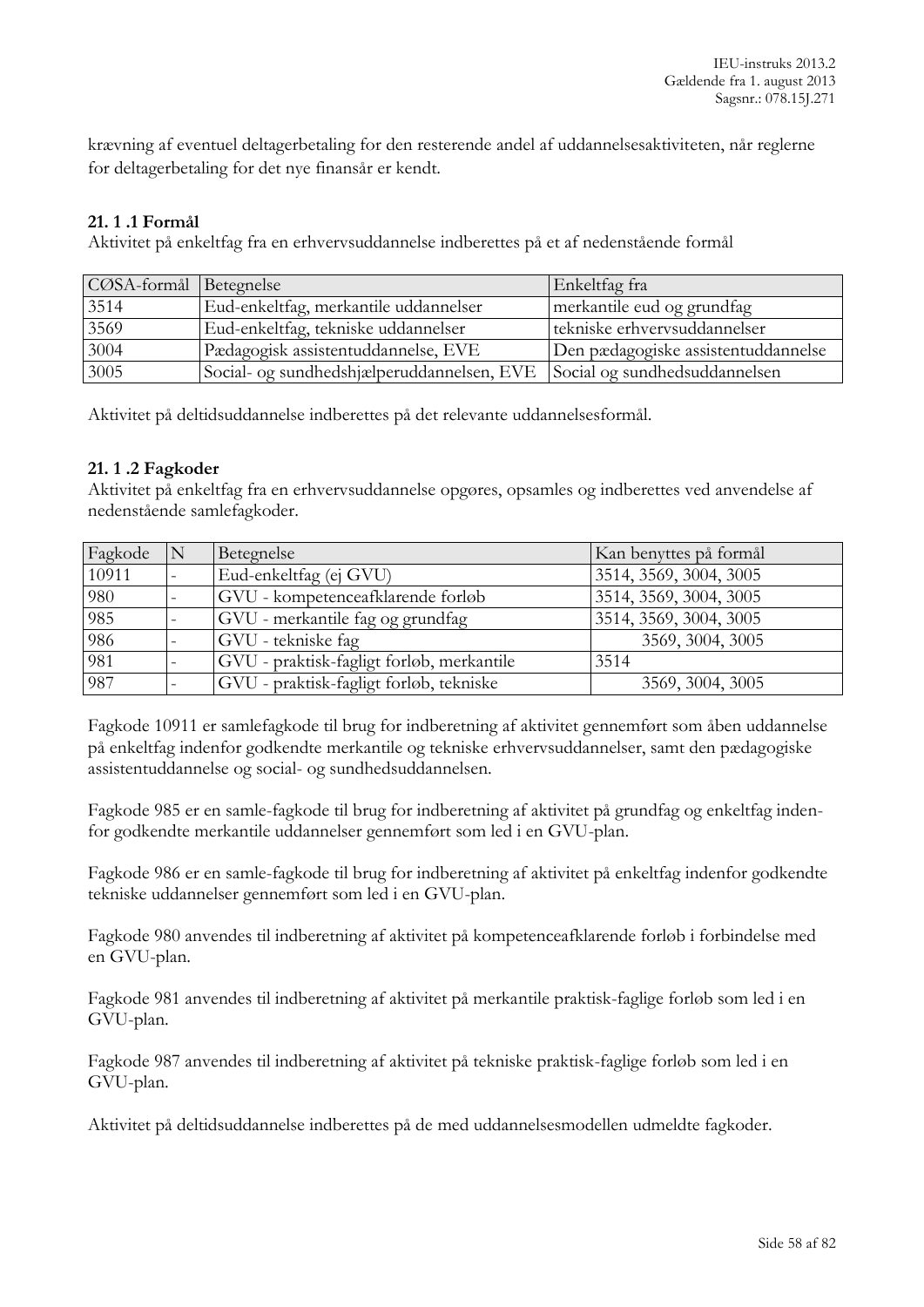### **21. 1 .3 Tilskudsmærkekombinationer**

Aktivitet vedrørende eud-enkeltfag og deltidsuddannelse opgøres og indberettes på en af nedenstående tilskudsmærkekombinationer.

| <b>TMK</b>   | Aktivitet på                    | Bidrag opgøres i: |
|--------------|---------------------------------|-------------------|
| ÅBNUD        | Almindelig åben uddannelse.     | Antal årselever   |
| <b>FJERN</b> | Fiernundervisning               | Antal årselever   |
| <b>GVUPL</b> | GVU. Vejledning/uddannelsesplan | Antal planer      |

### **Åben uddannelse**

Aktivitet vedrørende eud-enkeltfag, herunder enkeltfag, som indgår i en GVU, og deltidsuddannelse, gennemført som åben uddannelse indberettes med tilskudsmærke ÅBNUD.

### **Fjernundervisning**

Aktivitet vedrørende eud-enkeltfag, herunder enkeltfag, som indgår i en GVU, og deltidsuddannelse, hvor mere end 50 pct. af undervisningen ikke er tilrettelagt som tilstedeværelsesundervisning på institutionen, opgøres og indberettes med anvendelse af tilskudsmærke FJERN.

### **GVU. uddannelsesplan**

Antal udarbejdede GVU-uddannelsesplaner. Der kan udarbejdes én uddannelsesplan pr. deltager. Aktiviteten opgøres og indberettes med tilskudsmærke GVUPL.

#### **21. 1 .4 Særlige TMK - fjernundervisning af indsatte**

| <b>TMK</b> | lTilskudsmærke | <b>Beskrivelse</b> | Bidrag opgøres i: |
|------------|----------------|--------------------|-------------------|
| FJFÅF      |                | Undervisningstakst | Antal årselever   |
|            |                | fællesudgiftstakst | Antal årselever   |

# **Udvidet ekstern fjernundervisning af indsatte - FJFÅF**

I henhold til tekstanmærkning 213 på finansloven for 2013 kan godkendte udbydere af arbejdsmarkedsuddannelse efter aftale med Kriminalforsorgen gennemføre fjernundervisning for indsatte i lukkede fængsler.

Aktivitet vedrørende åben uddannelse, som gennemføres i henhold til tekstanmærkning 213 på finansloven skal opgøres og indberettes tilskudsmærkekombinationen FÆFJE.

#### **21. 1 .5 Særlige tilskudsmærker - tekniske prøver**

For nedenstående uddannelser kan der ved tekniske prøver i forbindelse med GVU ydes tilskud til skuemester/censor og til materialer og lokaleleje:

| Formål | Uddannelse                 |
|--------|----------------------------|
| 1470   | Skiltetekniker             |
| 1370   | Stukkatør                  |
| 1410   | Snedkeruddannelsen         |
| 1390   | Træfagenes byggeuddannelse |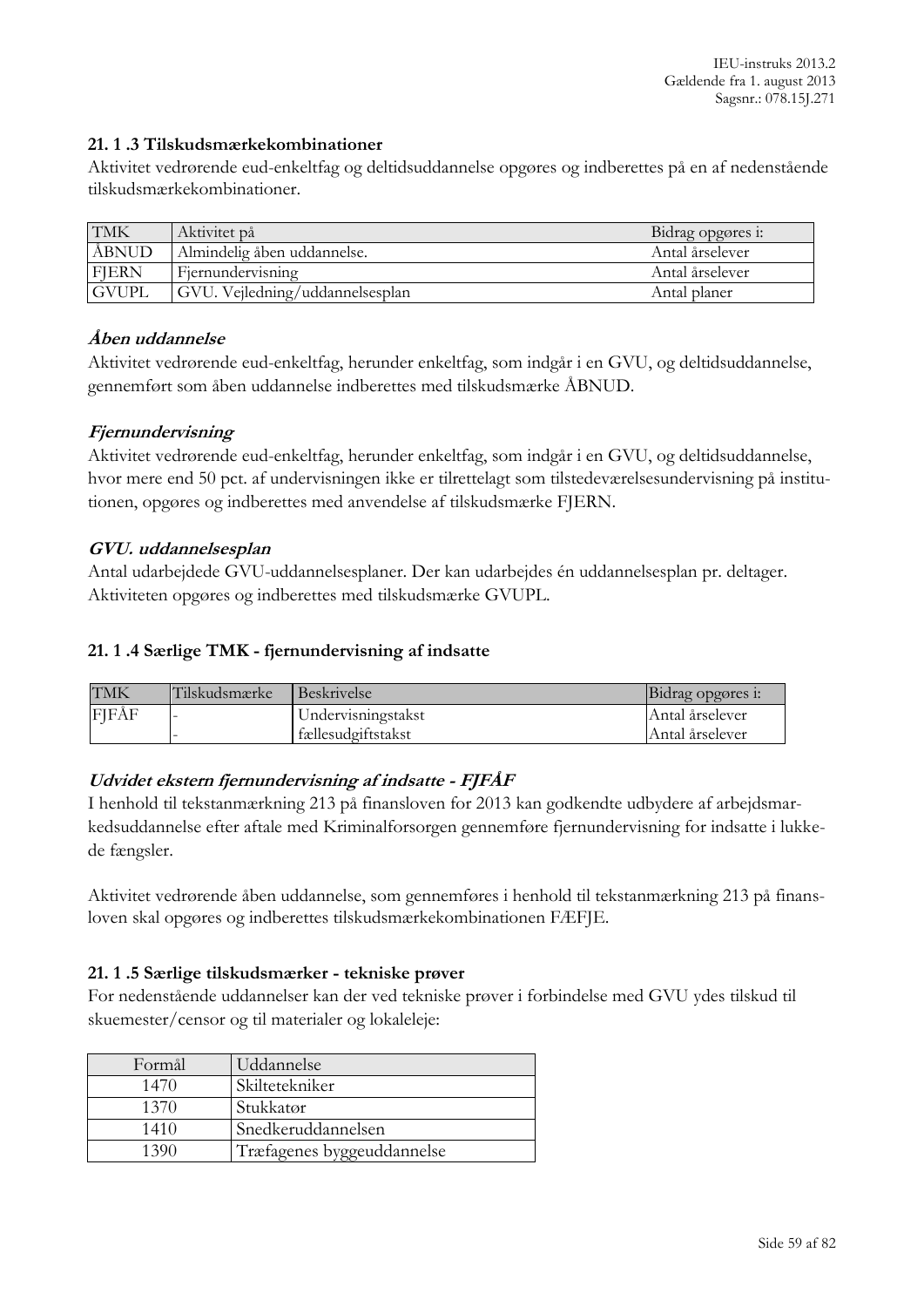| Formål | Uddannelse        |
|--------|-------------------|
| 1450   | Bygningsmaler     |
| 1405   | Glarmester        |
| 1310   | Modelsnedker      |
| 1650   | Industrislagter   |
| 1670   | Detailslagter     |
| 1660   | Tarmrenser        |
| 1720   | Bager og konditor |
| 1780   | Frisør            |
| 1790   | Kosmetiker        |

### **GVU. Skuemester/censor ved tekniske prøver**

Antal tekniske prøver afholdt under medviren af skuemester/censor. Aktiviteten opgøres og indberettes med tilskudsmærke SKUME.

### **GVU. Materialer og lokaleleje ved tekniske prøver**

Antal tekniske prøver med udgifter til materialer og lokaleleje.. Aktiviteten opgøres og indberettes med tilskudsmærke LOKLE.

### **21. 1 .6 Varighed**

For aktivitet, der jf. ovenfor, indberettes på særlige fag/fagkoder, som er samlefag for enkeltfagsaktivitet, er det institutionens ansvar, at angive den korrekte faktiske varighed af aktiviteten.

Institutionen skal kunne dokumentere, hvilke bekendtgørelsesfag, aktivitetsindberetningen omfatter, og at den indberettede varighed er i overensstemmelse hermed.

Reglerne om fagenes gyldighed og godkendelse til udbud af uddannelsen, som fagene indgår, er de samme som ved normalt udbud af enkeltfag som åben uddannelse.

Ved fag, hvor varigheden er fastsat centralt, skal institutionen anvende denne. Ved fag, hvor der ikke findes en centralt fastsat varighed, og som er forsynet med en særlig markering i uddannelsesmodellen, angives aktivitetens faktiske varighed af institutionen.

Ifølge § 1, stk. 4, i bekendtgørelse om åben uddannelse kan uddannelsesinstitutionen tilrettelægge et enkeltfag for deltagere med særlige forudsætninger med en kortere uddannelsestid/mindre årselevbelastning end den normerede uddannelsestid/årsværksnormering (tilrettelæggelsestid). Ved sådan tilrettelæggelse indberettes en varighed svarende til tilrettelæggelsestiden.

I tilfælde hvor uddannelsesbekendtgørelsen ikke angiver et enkeltfags andel af et elevårsværk, skal institutionen angive fagets varighed i den lokale undervisningsplan/studieordning.

#### **21. 1 .7 Betalingsstatus**

Betalingsstatus for den pågældende aktivitet angives ved en af nedenstående koder: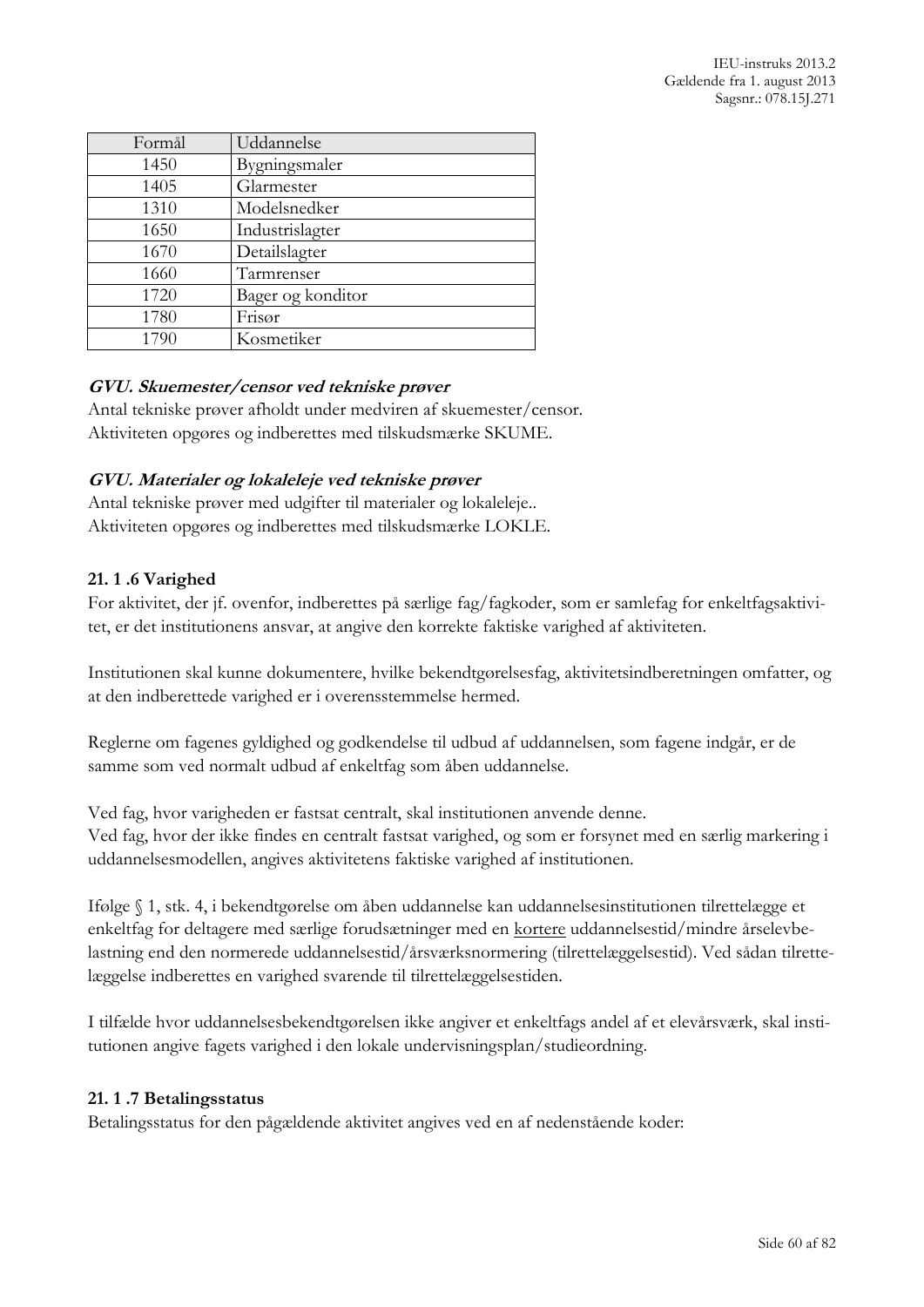IEU-instruks 2013.2 Gældende fra 1. august 2013 Sagsnr.: 078.15J.271

0 Deltagerbetaling ikke relevant. 1 Eleven har betalt. 3 GVU (deltagerbetalingskompensation) 5 IKV/IKA 6 Ej betalt

Ved opgørelse og indberetning af aktivitet på eud enkeltfag, som ikke indgår i en GVU, og deltidsuddannelse anvendes kode 0, 1 eller 6.

Ved opgørelse og indberetning af aktivitet på eud enkeltfag, som indgår i en GVU, anvendes kode 0, 3 eller 5.

#### **21. 1 .8 Rekvirentkoder**

Aktivitet, som udløser tilskud fra ministeriet, indberettes med rekvirentkode = UVM.

Rekvirentkoder vedrørende aktivitet, som skal opgøres og indberettes efter reglerne i denne instruks, men som ikke uløser tilskud fra ministeriet, er behandlet nedenfor samt under afsnittet om betalingsloven.

### **21. 1 .9 Deltagere med en videregående uddannelse (ISB)**

Aktivitet vedrørende kursister med en videregående uddannelse, indgår ikke i opgørelsen af tilskudsberettiget aktivitet, og skal derfor indberettes med rekvirentkode ISB.

#### **21. 1 .10 Bidrag**

Aktivitet, som opgøres i antal årselever, beregnes som: antal tilskudsberettigede elever \* fagets varighed i dage /200.

Ved aktivitet, som ikke er omfattet af deltagerbetaling og som indberettes over flere tælleperioder, beregnes antal årselever for den enkelte tælleperiode på grundlag af institutionens forholdsmæssige fordeling af fagets samlede varighed på tælleperioderne.

# **21. 2 Opgørelse af aktivitet**

For aktivitet, som er omfattet af deltagerbetaling, kan en kursist indgå i aktivitetsopgørelsen, når institutionen kan dokumentere at deltagerbetalingen er betalt.

Deltagerbetalingen betragtes som rettidigt betalt, hvis betalingen er registret betalt på posthus, i bank, netbank, betalt til skolens kassefunktion eller anden lovlig betalingsformidler senest på datoen for rettidige frist for revisorattestation af tilskud til aktiviteten for det relevante kvartal.

Der gælder dog særlige regler for kursister, der modtager visse overførselsindkomster – her er det tilstrækkeligt, at der senest på fristen for rettidig revisorattestation foreligger tilsagn om betaling af deltagerbetalingen. Dette gælder for elever, hvor en offentlig myndighed eller Dansk Flygtningehjælp betaler deltagerens kursusgebyr.

Tilsagnsordningen omfatter ikke, at betalingen kan opdeles i flere rater.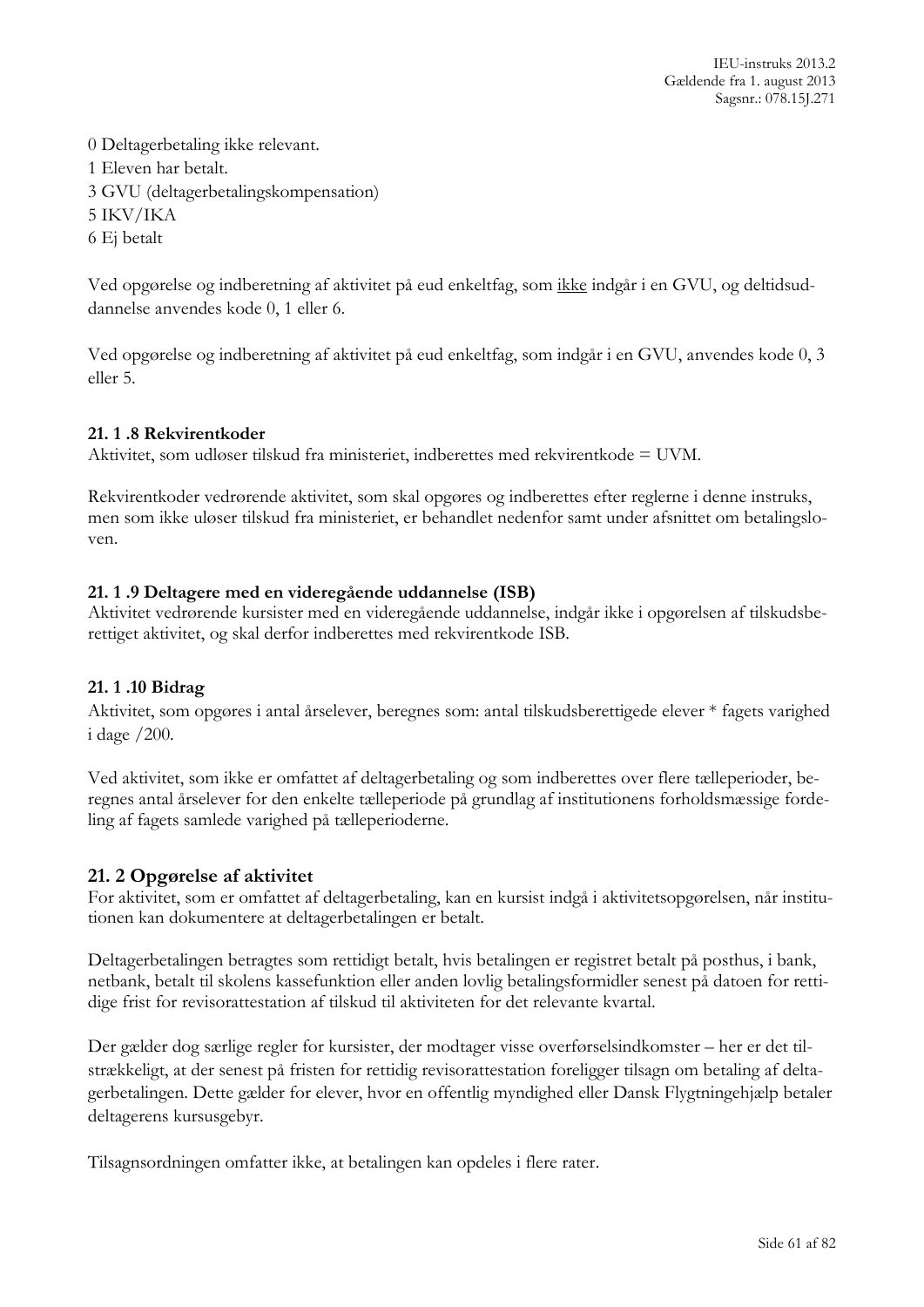For aktivitet, der ikke er omfattet af deltagerbetaling, kan en kursist indgå i aktivitetsopgørelsen, når institutionen kan dokumentere, at kursisten fortsat er studieaktiv, når 20 pct. af aktiviteten er gennemført.

# **21. 2 .1 Aktivitet omfattet af almindelig deltagerbetaling**

For aktivitet i forbindelse med eud-enkeltfag, der ikke er optaget i en fælles kompetence beskrivelse, og deltidsuddannelser på erhvervsuddannelsesniveau opkræves jf. gældende Bekendtgørelse om deltagerbetaling ved erhvervsrettet voksen- og efteruddannelse i (finansåret) en af institutionen fastsat deltagerbetaling efter de almindelige regler om åben uddannelse (ikke-reguleret deltagerbetaling).

#### **21. 2 .2 Aktivitet omfattet af fuld deltagerbetaling - ISB**

I henhold til § 6, lov om åben uddannelse indgår deltagere med en videregående uddannelse ikke i beregningen af tilskud til enkeltfag på erhvervsuddannelserne og tilskud til deltidsuddannelser på niveau med erhvervsuddannelser og enkeltfag herfra..

Den enkelte institution opkræver den fulde deltagerbetaling hos deltagere med en videregående uddannelse.

Deltagerbetalingen beregnes på grundlag af aktivitetens varighed, og de takster, institutionen ville have været berettiget til tilskud efter, hvis kursisten ikke havde haft en videregående uddannelse samt den almindelige deltagerbetaling.

Den enkelte godkendte institution beslutter, hvorledes opkrævningen af den fulde deltagerbetaling skal ske, herunder om der skal være en eller flere opkrævninger, størrelsen af de enkelte opkrævninger, samt fristerne herfor.

Det forudsættes dog, at et beløb svarede til den almindelige deltagerbetaling opkræves inden undervisningens start, og at den fulde deltagerbetaling er endelig opkrævet inden sidste undervisningsdag.

Aktivitet vedrørende kursister med videregående uddannelse kan medtages i aktivitetsopgørelsen, når institutionen kan dokumentere, at et beløb svarende til den almindelige deltagerbetaling er betalt.

#### **21. 2 .3 Aktivitet, som ikke er omfattet af deltagerbetaling (tælleregler)**

Aktivitet vedrørende kursister, der deltager som led i GVU-plan, eller som led i en uddannelsesplan for erhvervsuddannelse plus (EUD+), eller som led i studierettet påbygning til en erhvervsuddannelse, er undtaget fra deltagerbetaling.

Ved aktivitet under Åben uddannelse, som ikke er omfattet af deltagerbetaling, opgøres aktiviteten pr. tælleperiode, jf. nedenfor.

Antallet af tælleperioder afhænger af det pågældende forløbs planlagte varighed opgjort i kalenderdage.

Forholdet mellem forløbets udstrækning i antal undervisningsdage og antallet af tælleperioder fremgår af nedenstående tabel.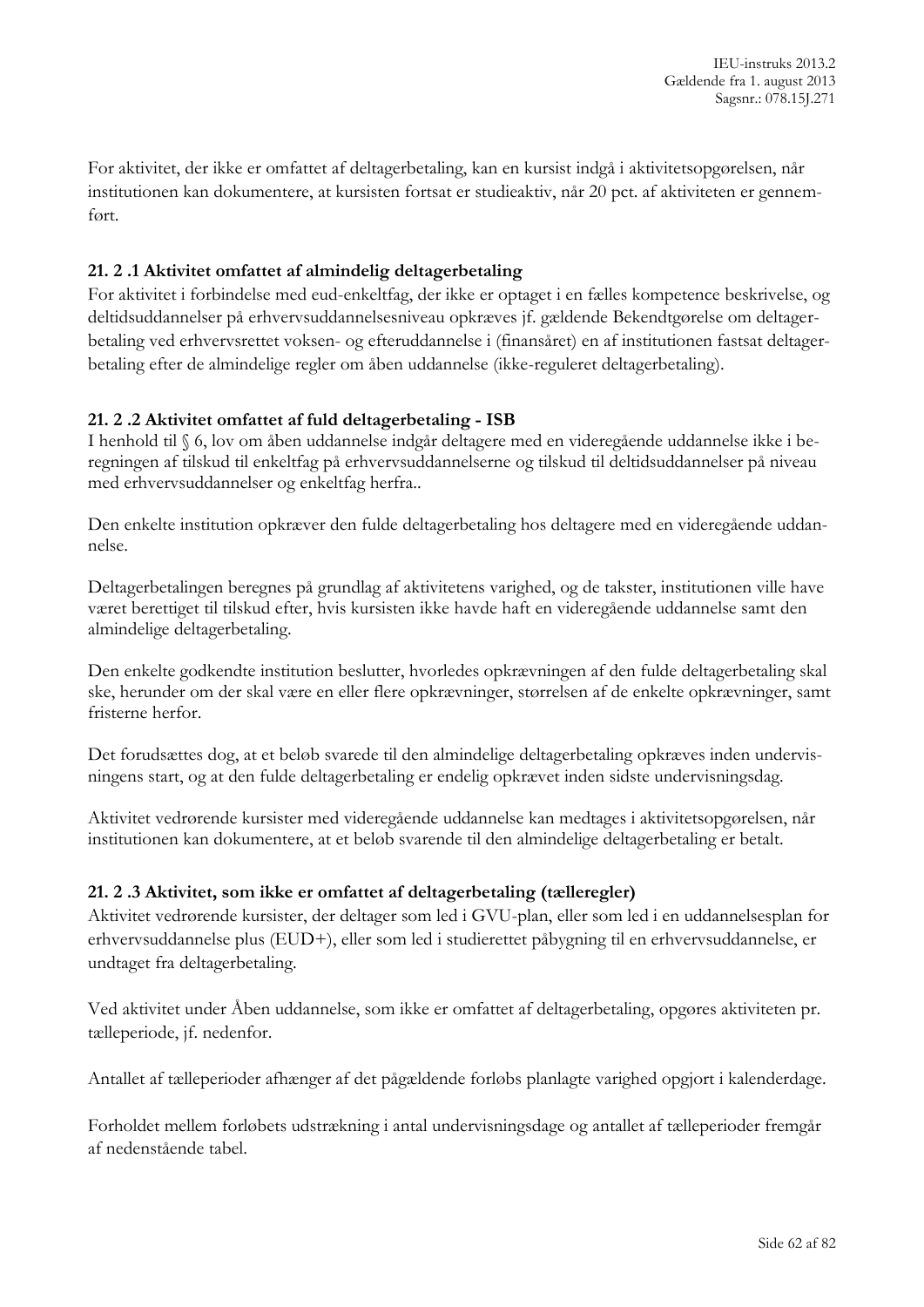| Antal kalenderdage | Antal tælleperioder |
|--------------------|---------------------|
| $1 - 175$          |                     |
| $176 - 365$        |                     |
| $366 - 540$        |                     |
| $541 - 730$        |                     |

*Tælleperioder for ÅU uden deltagerbetaling. Eksempel.*

Såfremt en tælleperiode krydser et årsskifte, skal tælleperioden opdeles i to tælleperioder: én før og én efter årsskiftet. Princippet kan illustreres således:

*Opdeling af tælleperioder ÅU uden deltagerbetaling*

| Start            | Slut             | Antal | Antal tælleperio- | Tillæg for finansårs- | Optællinger i  |
|------------------|------------------|-------|-------------------|-----------------------|----------------|
|                  |                  | dage  | der               | skift                 | alt            |
| $01 - 09 - 2007$ | $10-12-2007$     | 101   |                   |                       |                |
| 02-10-2007       | $10-01-2008$     | 101   |                   |                       | $\mathcal{L}$  |
| $01 - 01 - 2007$ | $31 - 12 - 2007$ | 365   |                   |                       |                |
| 01-03-2007       | 28-02-2008       | 365   |                   |                       | $\mathfrak{Z}$ |

Ved forløb, som i henhold til ovenstående, skal indberettes over flere tælleperioder, påser institutionen, at fagets samlede varighed fordeles forholdsmæssigt mellem de enkelte tælleperioder på grundlag af det relative forhold mellem antallet af kalenderdage i tælleperioderne.

For aktivitet, der ikke er omfattet af deltagerbetaling, kan en kursist indgå i aktivitetsopgørelsen for en tælleperiode, når institutionen kan dokumentere, at kursisten fortsat er studieaktiv, når 20 pct. af aktiviteten i tælleperioden er gennemført.

Aktiviteten medtages i indberetningen for det kvartal, hvor tællereglen er opfyldt.

# **21. 2 .4 Indberetning af eud-enkeltfag**

Aktivitet på eksisterende eud-bekendtgørelsesfag, der ikke er optaget i en fælles kompetencebeskrivelse, opgøres og indberettes på et særligt samlefag 10911 Eud-enkeltfag (ej GVU).

# **21. 2 .5 Indberetning af grunduddannelse for voksne (GVU)**

Aktivitet på eksisterende eud-bekendtgørelsesfag, som gennemføres i henhold til en GVU-plan, opgøres og indberettes på de særlige GVU-samlefag: 00985 - GVU merkantile fag og grundfag samt 00986 - GVU tekniske fag.

Fagkode 00985 skal altid anvendes ved grundfag, som er fælles med de merkantile uddannelser.

Aktivitet vedrørende kompetenceafklarende forløb indberettes på fagkode 00980 GVU-Kompetenceafklarende forløb.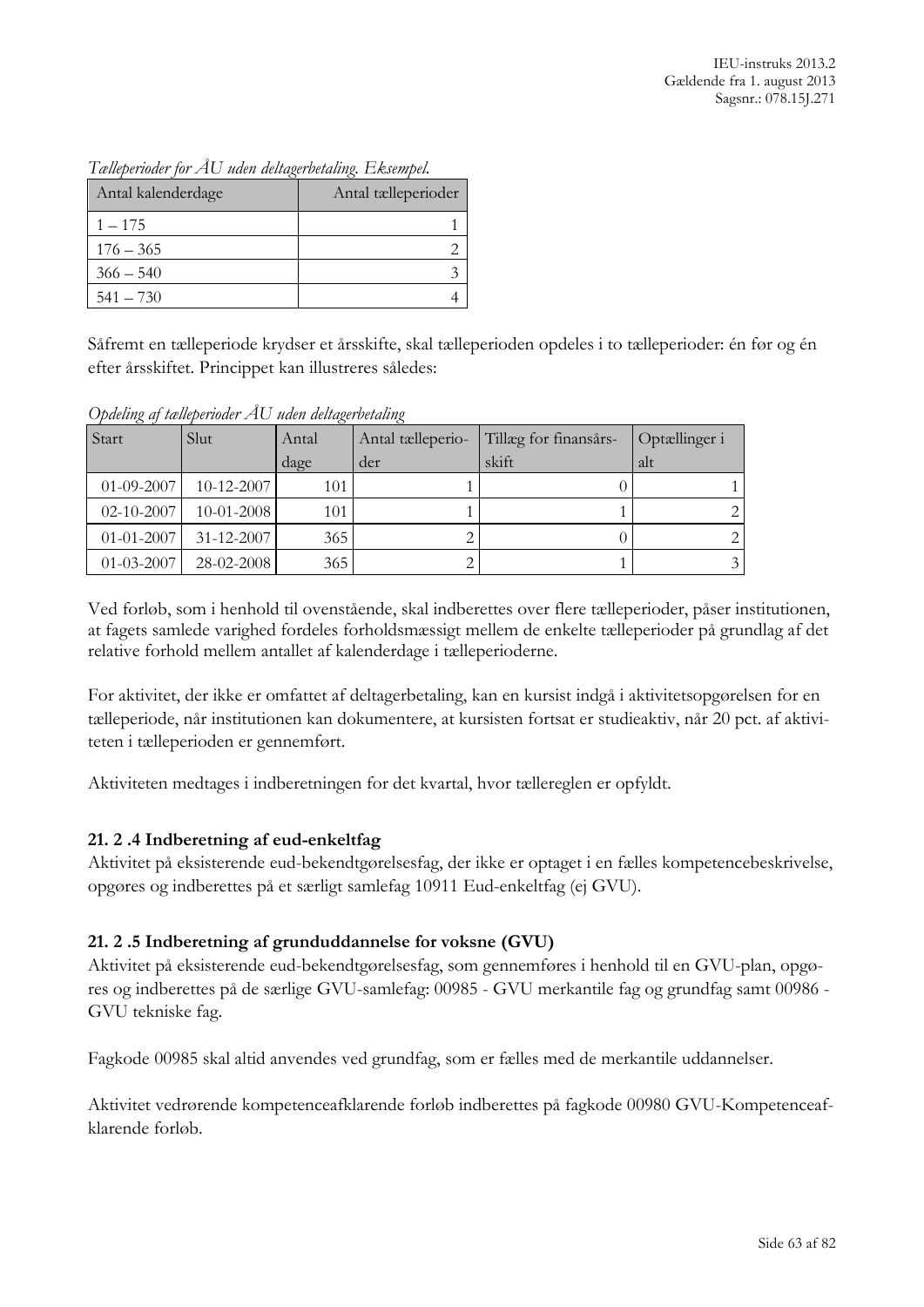Kompetenceafklarende forløb kan i henhold til § 5, stk. 4 i bekendtgørelse om grunduddannelse for voksne (GVU) kan kompetenceafklarende forløb (fag 980) have en varighed på mellem en halv dag og 2 uger (10 dage).

Aktivitet vedrørende praktisk-faglige forløb indberettes på fagkode 00981 GVU - Praktisk-fagligt forløb, merkantile, eller på fagkode 00987 GVU - Praktisk-fagligt forløb, tekniske.

Praktisk-faglige forløb kan i henhold til § 7, stk. 3. nr. 5, i bekendtgørelse om grunduddannelse for voksne (GVU) have en varighed på højest en måned (maks. 22 dage).

De varighedsuafhængige aktiviteter i forbindelse med grunduddannelse for voksne (GVU) indberettes ved anvendelse af særlige tilskudsmærkekombinationer.

# **Vejledning og uddannelsesplan ved GVU-forløb GVUPL**

Aktivitet vedrørende udarbejdelse af GVU-planer må alene indberettes i relation til de grundlæggende erhvervsrettede uddannelser (herunder landbrugsuddannelser samt social- og sundhedsuddannelser), institutionen er godkendt til.

### **Censor/skuemester ved tekniske prøver: SKUME**

Indberetning vedrørende anvendelse af censor/skuemester må alene foretages i relation til prøver vedrørende grundlæggende teknisk erhvervsrettet uddannelse, som institutionen er godkendt.

#### **Materialer og lokaleleje ved tekniske prøver: LOKLE**

Indberetning vedrørende anvendelse af materialer og lokaleleje må alene foretages i relation til prøver vedrørende grundlæggende teknisk erhvervsrettet uddannelse, som institutionen er godkendt til.

#### **21. 2 .6 Indberetning af aktivitet på deltidsuddannelser**

Aktivitet på deltidsuddannelser opgøres og indberettes på uddannelsens formålsnummer og de relevante fagkoder.

# **21. 3 Administrative retningslinjer**

#### **21. 3 .1 Til- og afkobling af enkeltfag fra en fælles kompetencebeskrivelse**

For enkeltfag, der i løbet af finansåret til eller afkobles en fælles kompetencebeskrivelse (optages i eller udgår af en fælles kompetencebeskrivelse) gælder, at det er enkeltfagets status på tidspunktet for igangsættelse af det konkrete uddannelsesforløb, der bestemmer reglerne om deltagerbetaling. Det betyder, at udbudte forløb (hold) på enkeltfag, der er startet før det måtte blive tilkoblet en fælleskompetencebeskrivelse, fortsætter på de vilkår vedrørende deltagebetaling, der var gældende før optagelsen. jf. dog sidste afsnit.

Tilsvarende gælder, at udbudte forløb (hold) på et enkeltfag før det f.eks. bliver afkoblet fra en fælles kompetencebeskrivelse, fortsætter på de vilkår vedrørende deltagerbetaling, der var gældende før afkoblingen.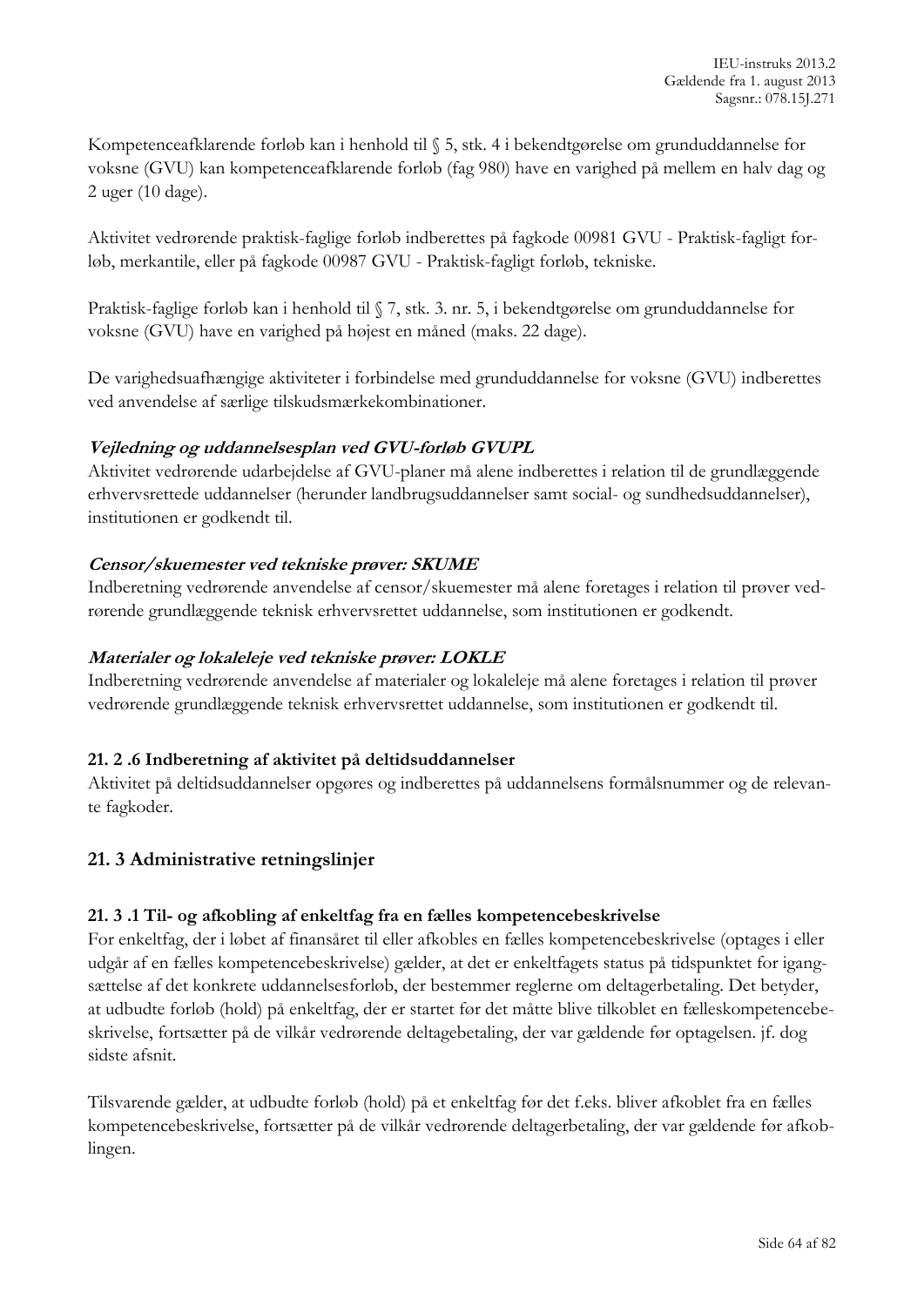For enkeltfag, der er indgået i en samlet udbudt række af enkeltfag, gælder, at de(t) enkeltfag, der måtte have startdato efter til-/afkobling fra en fælles kompetencebeskrivelse sker, følger de vilkår vedrørende deltagerbetaling, der gælder på startdatoen for det udbudte forløb (hold) på faget.

Et enkeltfag, som afkobles en fælles kompetencebeskrivelse, og uanset om det skyldes, at faget ændrer status til fag under åben uddannelse, eller det nedlægges, som hovedregel altid skal have en nedlæggelses- eller afkoblingsdato den sidste dag i et kvartal. Beslutter et efteruddannelsesudvalg eksempelvis den 28. juli 2009 at et enkeltfag skal nedlægges/afkobles, vil nedlæggelsesdatoen på arbejdsmarkedsuddannelsen skulle være den 31. december 2009. Det betyder, at der som minimum gælder en afløbsperiode på 3 måneder og maksimalt op til knap 6 måneder.

Den ændrede afkoblingsregel gælder ikke for enkeltfag, hvortil der er knyttet myndighedsbestemte certifikatkrav (certifikatuddannelser), idet gyldighedsperioden for disse uddannelser afhænger af certifikatets gyldighedsperiode.

Reglerne for udlagt undervisning er uændrede, dvs., at der kan ske registrering af udlagt undervisning i <http://www.uddannelsesadministration.dk/> maksimalt 12 måneder frem.

For aktivitet ved et enkeltfag, hvor der er fastsat slutdato (nedlæggelse/afkobling) gælder, at kun den aktivitet, der har indberetningsdato tidligere end eller lig med den fastsatte slutdato, kan indberettes som tilskudsudløsende efter reglerne om aktivitet under åben uddannelse, også selv om den fastsatte slutdato ligger i finansåret.

Ved overgang til nyt finansår gælder altid de vilkår, som gælder for faget i det nye finansår.

# **21. 3 .2 Indberetning af enkeltfag, der afkobles fuldtidsuddannelse**

Hvis et enkeltfag udgår af en fuldtidsuddannelse, f.eks. ved udstedelse af ny bekendtgørelse med nye fag, eller ved en ny version af faget, så påføres fagtilknytningen en slutdato. Slutdatoen vil altid blive givet med en frist på mindst 3 mdr. Aktivitetens indberetningsdato skal således være tidligere end eller lig med denne slutdato.

# **22. Indberetning af øvrig Åben uddannelse**

Øvrig Åben uddannelse omfatter enkeltfag fra hhx og htx.

# **22. 1 Indberetning af aktivitet**

Den elektroniske aktivitetsindberetning omfatter samme oplysninger som for arbejdsmarkedsuddannelse og eud-enkeltfag, som er optaget i en fælles kompetencebeskrivelse.

Aktivitet, som er omfattet af deltagerbetaling, medtages i indberetningen for det kvartal, hvor aktiviteten har startdato.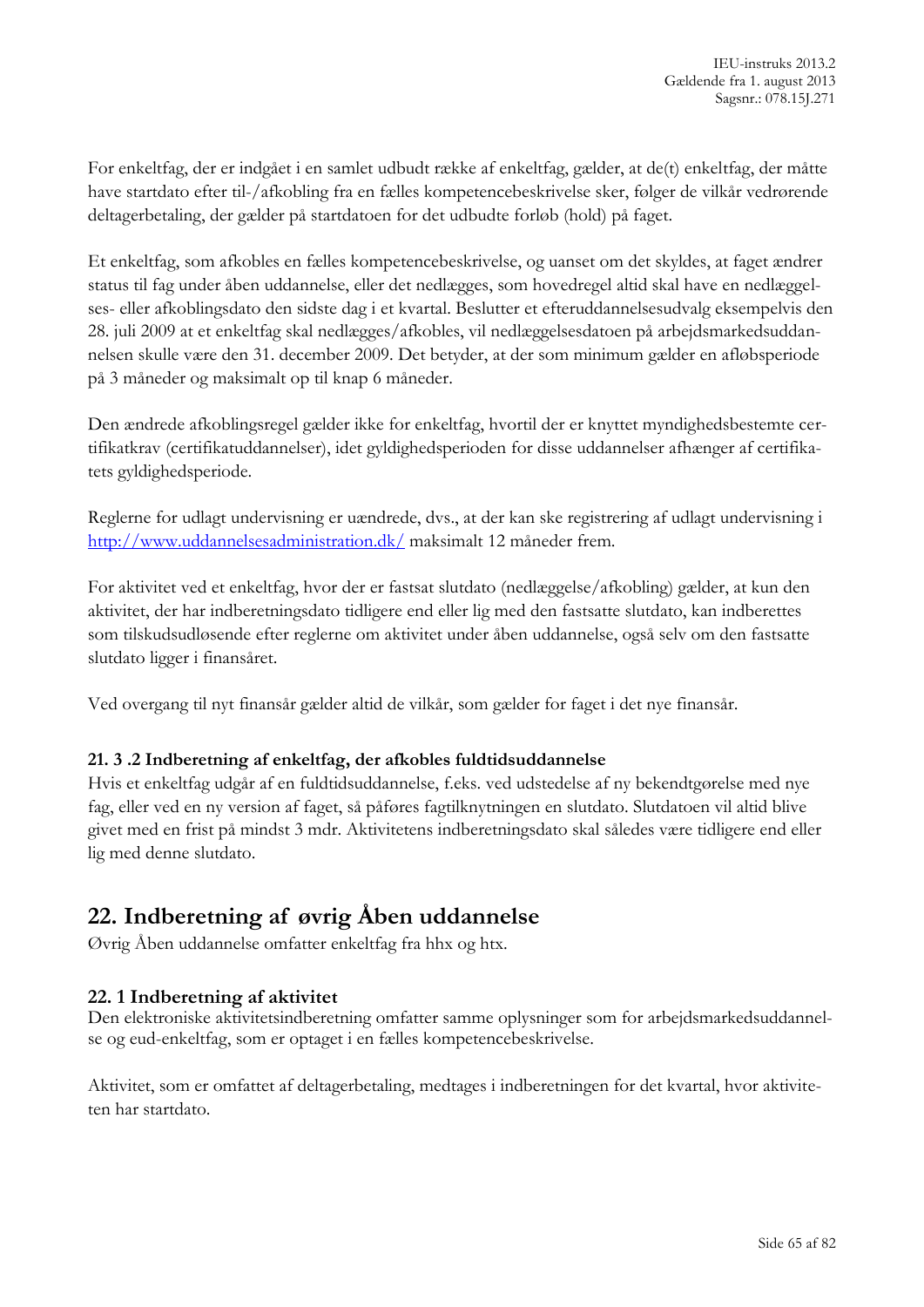Senest på indberetningsdagen indberettes aktivitet med startdato i indberetningsperioden, og som institutionen har modtaget deltagerbetaling for, samt aktivitet, der har tælledato i indberetningsperioden.

For aktivitet omfattet af deltagerbetaling må der for en indberetningsperiode (kvartal) alene indberettes aktivitet for hvilken, deltagerbetalingen er betalt senest ved den rettidige frist for revisorerklæringen for den oprindelige kvartalsindberetning.

Indberetningsdatoer og frister for rettidig revisorattestation af den indberettede aktivitet for de enkelte kvartaler fremgår af afsnit 16. Opgørelse og indberetning af aktivitet, samt af vejledningen til revisorerklæringen.

På indberetningsdagen indberettes den aktivitet, hvor der er betalt deltagerbetaling.

Aktivitet, for hvilken deltagerbetalingen betales i perioden fra indberetningsdagen frem til fristen for rettidig revisorattestation af tilskudsberettiget aktivitet for det pågældende kvartal, kan i forbindelse med revisorattestationen indberettes ved en supplerende indberetning for kvartalet..

Aktivitet, hvor deltagerbetalingen er modtaget efter fristen for rettidig frist for revisorerklæringen, vil ikke udløse tilskud, medmindre der er givet dispensation.

Uddannelsesaktivet, der løber over et finansårsskift, skal opgøres til udgangen af finansåret, sådan at den forholdsmæssige andel af kurset/faget, der kan henføres til finansåret opgøres og indberettes med slutdato den 31. december, mens den resterende del af aktiviteten opgøres og indberettes i det nye finansår.

For uddannelsesaktivitet, der løber over et finansårsskift, opkræves ved starten deltagerbetaling for den del af aktiviteten, der afvikles i finansåret. Institutionen skal orientere deltageren om, at der vil ske opkrævning af eventuel deltagerbetaling for den resterende andel af uddannelsesaktiviteten, når reglerne for deltagerbetaling for det nye finansår er kendt.

# **22. 1 .1 Formål**

Aktivitet på enkeltfag fra en erhvervsgymnasial uddannelse indberettes på et af nedenstående formål

| CØSA-formål Betegnelse |                | Enkeltfag fra               |
|------------------------|----------------|-----------------------------|
| 3516                   | Hhx, enkeltfag | 3010 Højere handelseksamen  |
| 3554                   | Htx, enkeltfag | 3310 Højere teknisk eksamen |

#### **22. 1 .2 Fagkoder**

Aktivitet på enkeltfag under øvrig åben uddannelse opgøres og indberettes ved anvendelse af fagkoder for fag knyttet til den pågældende erhvervsgymnasiale uddannelse.

#### **22. 1 .3 Varighed**

For aktivitet, der jf. ovenfor, indberettes på fag (fagkoder), fra uddannelserne til hhx eller til htx, er det institutionens ansvar, at angive den korrekte faktiske varighed af aktiviteten.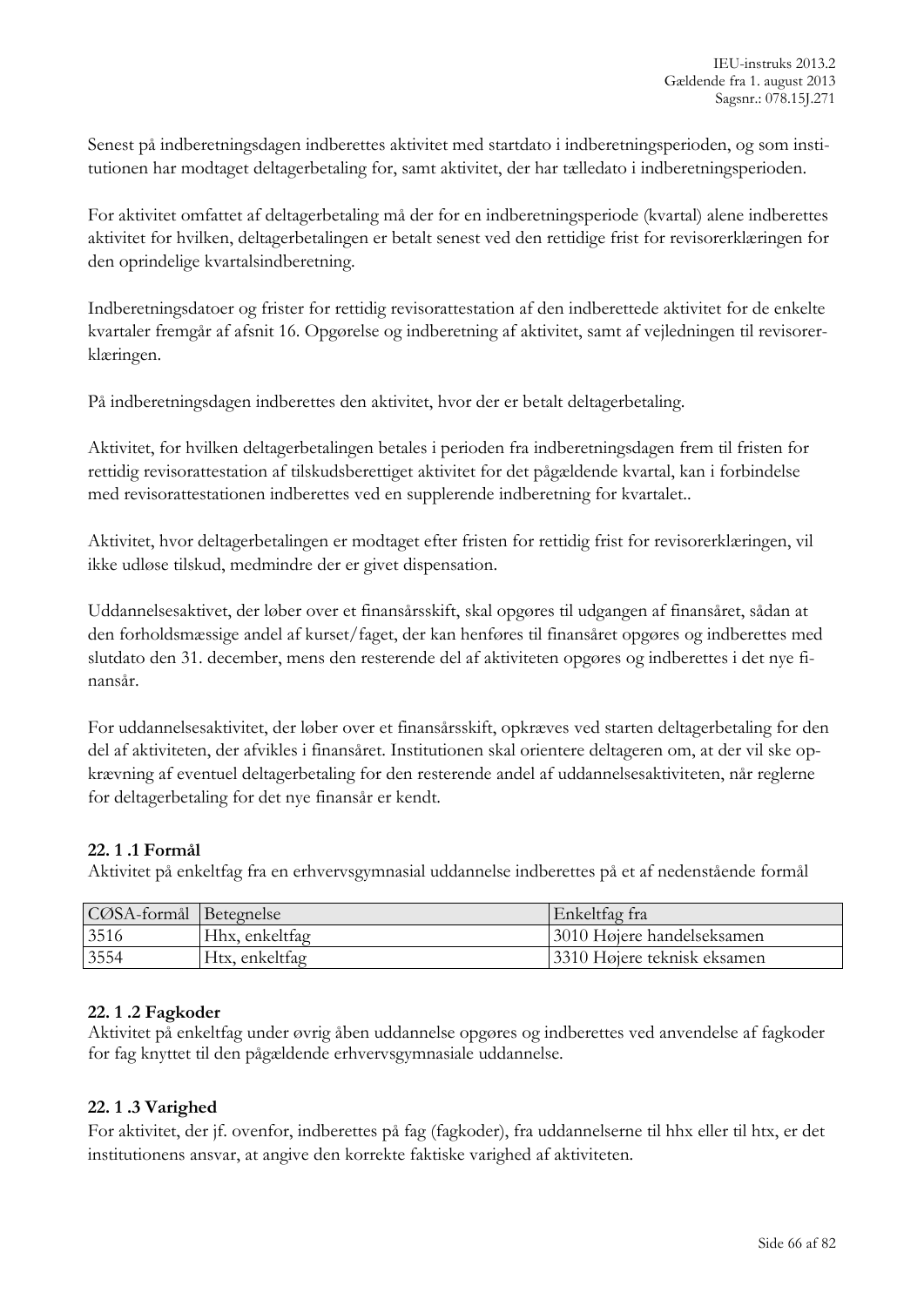Institutionen skal kunne dokumentere, hvilke bekendtgørelsesfag, aktivitetsindberetningen omfatter, og at den indberettede varighed er i overensstemmelse hermed.

Reglerne om fagenes gyldighed og godkendelse til udbud af uddannelsen, som fagene indgår, er de samme som ved normalt udbud af enkeltfag som åben uddannelse.

#### **22. 1 .4 Tilskudsmærkekombinationer**

Aktivitet vedrørende eud-enkeltfag og deltidsuddannelse opgøres og indberettes på en af nedenstående tilskudsmærkekombinationer.

| <b>TMK</b>   | Aktivitet på                                                          | Bidrag opgøres i: |
|--------------|-----------------------------------------------------------------------|-------------------|
| ÅBNUD        | Almindelig åben uddannelse.                                           | Antal årselever   |
| <b>FJERN</b> | Fjernundervisning                                                     | Antal årselever   |
| ALDR1        | Modtagere af efterløn/aldersbetinget pension m.v.                     | Antal årselever   |
| <b>FJALD</b> | Modtagere af efterløn/aldersbetinget pension m.v., fjernundervisning. | Antal årselever   |

### **Åben uddannelse**

Aktivitet vedrørende enkeltfag fra uddannelserne til højere handelseksamen eller til højere teknisk eksamen, gennemført som åben uddannelse indberettes med tilskudsmærke ÅBNUD.

### **Fjernundervisning**

Aktivitet vedrørende enkeltfag fra uddannelserne til højere handelseksamen eller til højere teknisk eksamen, gennemført som åben uddannelse, hvor mere end 50 pct. af undervisningen ikke er tilrettelagt som tilstedeværelsesundervisning på institutionen, opgøres og indberettes med anvendelse af tilskudsmærke FJERN.

#### **22. 1 .5 Kursister der modtager efterløn eller aldersbetinget pension m.v.**

I henhold til § 8 i Lov om åben uddannelse (erhvervsrettet voksenuddannelse) m.v. betaler kursister, der modtager efterløn eller en aldersbetinget pension, og som ikke eller kun i mindre omfang har arbejdsmarkedstilknytning, og som deltager i enkeltfagsundervisning til højere handelseksamen eller højere teknisk eksamen, en deltagerbetaling, der er højere end den af institutionen fastsatte almindelige deltagerbetaling for det pågældende enkeltfag.

Den forhøjede deltagerbetaling opkræves hos de pågældende kursister.

#### **Modtagere af efterløn/aldersbetinget pension m.v.**

Aktivitet vedrørende deltagere med en videregående uddannelse på enkeltfag fra uddannelserne til højere handelseksamen eller til højere teknisk eksamen, gennemført som åben uddannelse indberettes med tilskudsmærke ALDR1.

#### **Modtagere af efterløn/aldersbetinget pension m.v., fjernundervisning**

Aktivitet vedrørende deltagere med en videregående uddannelse på enkeltfag fra uddannelserne til højere handelseksamen eller til højere teknisk eksamen, gennemført som åben uddannelse, hvor mere end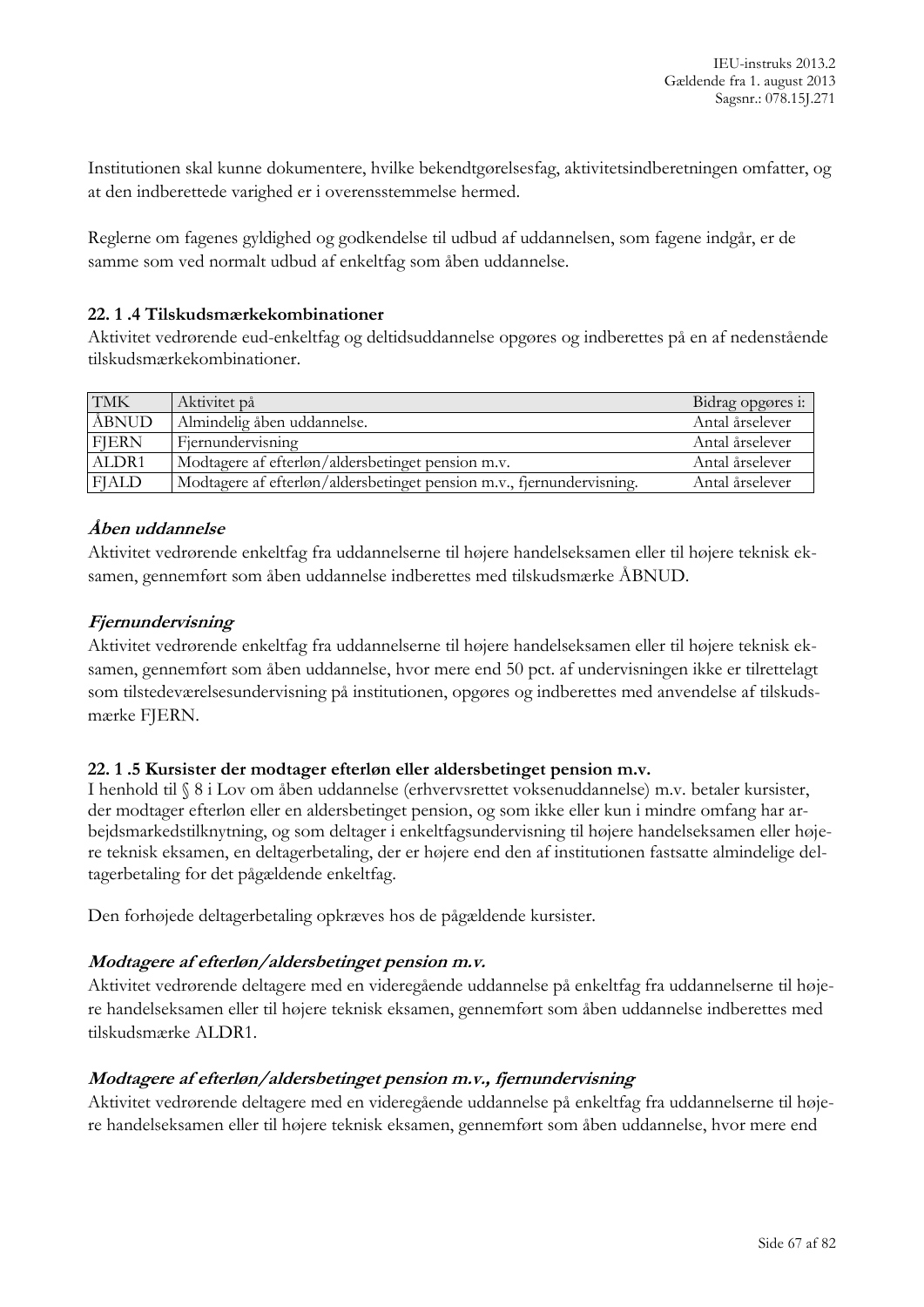50 pct. af undervisningen ikke er tilrettelagt som tilstedeværelsesundervisning på institutionen, opgøres og indberettes med anvendelse af tilskudsmærke FJALD.

#### **22. 1 .6 Betalingsstatus**

Betalingsstatus for den pågældende aktivitet angives ved en af nedenstående koder:

0 Deltagerbetaling ikke relevant. 1 Eleven har betalt. 3 GVU (deltagerbetalingskompensation) 5 IKV/IKA 6 Ej betalt

Ved opgørelse og indberetning af aktivitet på enkeltfag fra hhx eller htx anvendes kode 0, 1 eller 6.

### **22. 1 .7 Rekvirentkoder**

Aktivitet, som udløser tilskud fra ministeriet, indberettes med rekvirentkode = UVM.

Rekvirentkoder vedrørende aktivitet, som skal opgøres og indberettes efter reglerne i denne instruks, men som ikke uløser tilskud fra ministeriet, er behandlet nedenfor samt under afsnittet om betalingsloven.

#### **22. 1 .8 Deltagere med en videregående uddannelse (ISB)**

Aktivitet vedrørende kursister med en videregående uddannelse, indgår ikke i opgørelsen af tilskudsberettiget aktivitet, og skal derfor indberettes med rekvirentkode ISB.

#### **22. 1 .9 Bidrag**

Aktivitet, som opgøres i antal årselever, beregnes som: antal tilskudsberettigede elever \* fagets varighed i dage /200.

#### **22. 2 Opgørelse af aktivitet**

For aktivitet, som er omfattet af deltagerbetaling, kan en kursist indgå i aktivitetsopgørelsen, når institutionen kan dokumentere at deltagerbetalingen er betalt.

Deltagerbetalingen betragtes som rettidigt betalt, hvis betalingen er registret betalt på posthus, i bank, netbank, betalt til skolens kassefunktion eller anden lovlig betalingsformidler senest på datoen for rettidige frist for revisorattestation af tilskud til aktiviteten for det relevante kvartal.

Der gælder dog særlige regler for kursister, der modtager visse overførselsindkomster – her er det tilstrækkeligt, at der senest på fristen for rettidig revisorattestation foreligger tilsagn om betaling af deltagerbetalingen. Dette gælder for elever, hvor en offentlig myndighed eller Dansk Flygtningehjælp betaler deltagerens kursusgebyr.

Tilsagnsordningen omfatter ikke, at betalingen kan opdeles i flere rater.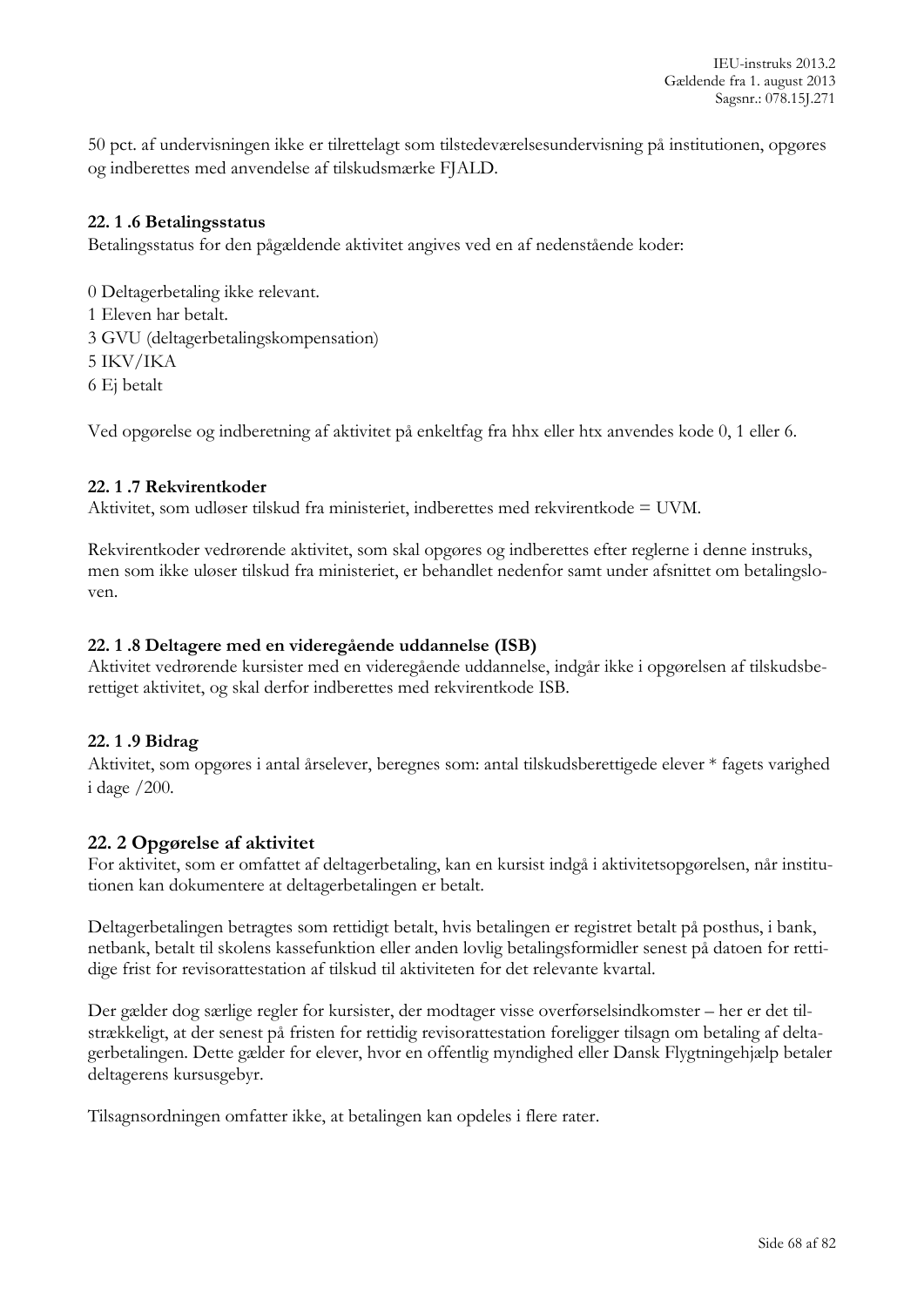## **22. 2 .1 Aktivitet omfattet af almindelig deltagerbetaling**

For aktivitet i forbindelse med enkeltfag fra hhx og htx opkræves jf. gældende Bekendtgørelse om deltagerbetaling ved erhvervsrettet voksen- og efteruddannelse i (finansåret) en af institutionen fastsat deltagerbetaling efter de almindelige regler om åben uddannelse (ikke-reguleret deltagerbetaling).

#### **22. 2 .2 Aktivitet omfattet af forhøjet deltagerbetaling**

For aktivitet vedrørende kursister, som modtager efterløn eller aldersbetinget pension, og som deltager i enkeltfag fra hhx og htx, som, jf. ovenfor, opgøres og indberettes med tilskudsmærkekombinationerne ALDR1 eller FJALD skal som minimum et beløb svarende til den almindelige deltagerbetaling være betalt.

# **23. Momskompensation**

Institutioner for erhvervsrettet uddannelse er i henhold til § 21 a i Lov om institutioner for erhvervsrettet uddannelse omfattet af ministeriets momskompensationsordning, hvorefter institutionerne kompenseres for udgifter til betaling af afgifter i henhold til momsloven, som ikke kan fradrages ved en virksomheds opgørelse af afgiftstilsvaret (ikke-fradragsberettiget købsmoms), og som institutionerne afholder ved køb af varer og tjenesteydelser, til hvilke der ydes tilskud efter §§ 15, 18-20 og 37 c.

Nærmere vejledning om momskompensation kan findes på ministeriets hjemmeside:

<http://www.uvm.dk/Administration/Tilskud-til-institutioner/Momskompensation>

# **24. Kommuners og andre aktørers betaling for uddannelse**

Afsnittet omfatter indberetning af aktivitet m.v. i henhold til betalingsloven samt indbetalingsordningen.

Nærmere oplysning og information om betalingsloven findes på ministeriets hjemmeside: <http://uvm.dk/Administration/Tilskud-til-institutioner/Betalingsloven>

# **24. 1 Aktivitet i henhold til betalingsloven**

I henhold til Lov om betaling for visse uddannelsesaktiviteter i forbindelse med lov om en aktiv beskæftigelsesindsats m.m. (betalingsloven) skal uddannelsesinstitutioner, der er berettigede til at modtage tilskud eller bevillinger fra Ministeriet for Børn og Undervisning, beregne og opkræve betaling for uddannelse af personer, som omfattet af loven.

Betaling for uddannelse i henhold til betalingsloven sker på grundlag af taksterne for de pågældende uddannelser i henhold til finansloven, som fremgår af takstkataloget på ministeriets hjemmeside: <http://uvm.dk/Administration/Takstkatalog-og-finanslov>

Betalingen beregnes på grundlag af ministeriets regler for opgørelse af aktivitet for den pågældende uddannelse.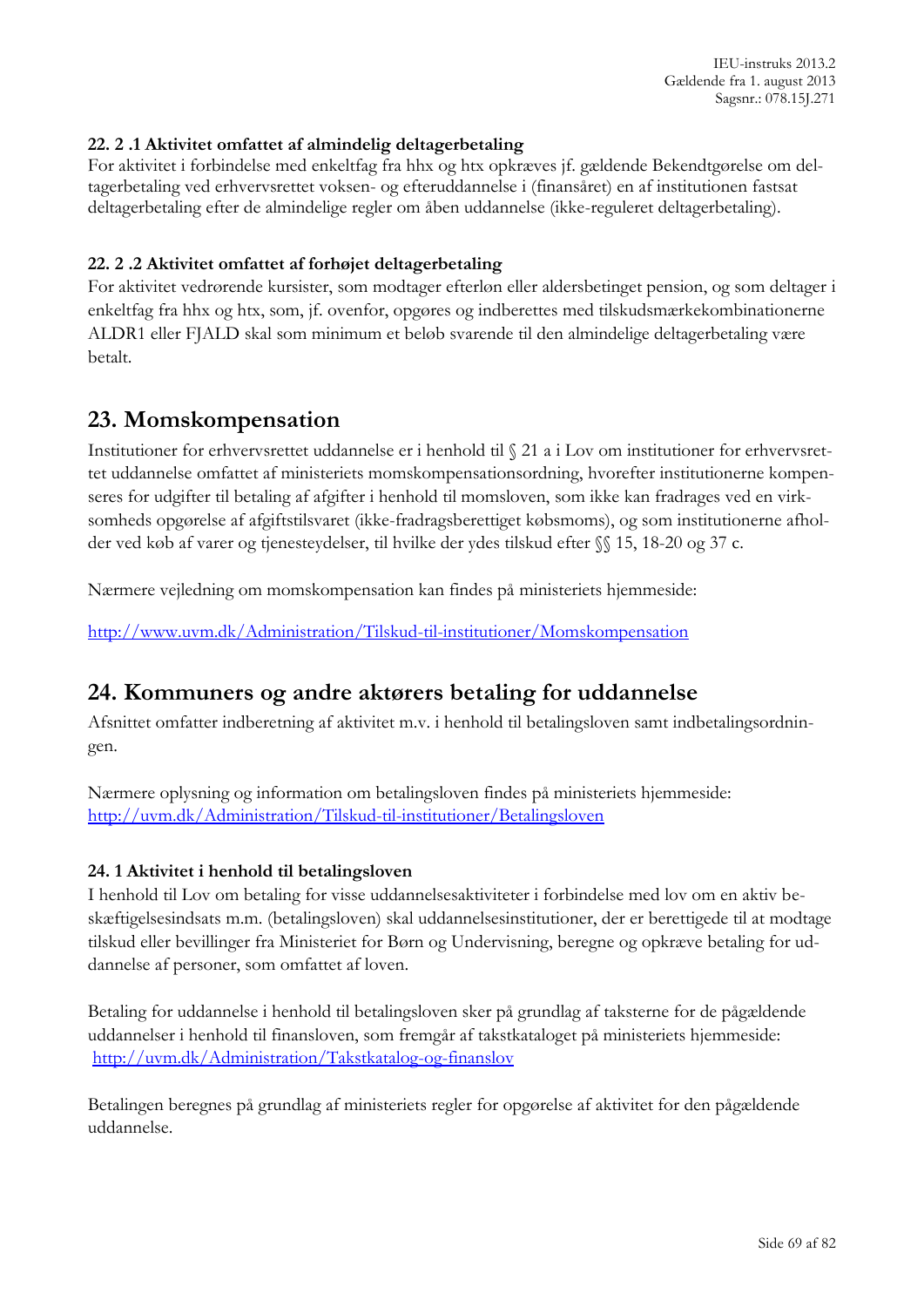Betalingen opkræves hos kommunen, eller hos anden aktør, som agerer på vegne af kommunen.

Indtægter fra betaling baseret på undervisningstakster konteres på formål 1110.

Indtægter fra betaling baseret på øvrige takster konteres på de formål, som anvendes ved tilsvarende tilskud udbetalt af ministeriet.

Deltagerbetaling konteres på finanskonto 1311. Deltagerbetaling.

# **24. 2 Rekvirentkoder**

Ved indberetning af aktivitet gennemført i henhold til betalingsloven skal institutionerne anvende følgende rekvirentkoder:

#### 1. **UVM**. Finansieret af Ministeriet for Børn og Undervisning:

Rekvirentkode for aktivitet, som udløser tilskud fra Ministeriet for Børn og Undervisning. Anvendes ikke i forbindelse med aktivitet efter betalingsloven.

### 2. **KOMA**. Tilmeldt og finansieret af kommunen:

Rekvirentkoden anvendes ved indberetning af aktivitet vedrørende personer, der er kontanthjælpshjælpsmodtagere omfattet af § 2, nr. 2 eller 3, i lov om en aktiv beskæftigelsesindsats, samt aktivitet vedrørende personer, der modtager dagpenge under sygdom efter lov om sygedagpenge iht. beskæftigelsesindsatslovens § 2, nr. 5.

#### 3. **KOMF**. Tilmeldt og finansieret af kommunen:

Rekvirentkoden anvendes ved indberetning af aktivitet vedrørende personer, der er fleksjobvisiterede og ledige og omfattet af § 2, nr. 7, i lov om en aktiv beskæftigelsesindsats, og som benytter sig af retten til 6 ugers selvvalgt uddannelse.

#### 4. **KOMR**. Tilmeldt og finansieret af kommunen:

Rekvirentkoden anvendes ved indberetning af aktivitet vedrørende personer, der er revalidender, som modtager revalideringsydelse, eller forrevalidender, der modtager kontanthjælp, sygedagpenge, ledighedsydelse eller særlig ydelse efter lov om aktiv socialpolitik, og omfattet af § 2, nr. 4 eller 5, i lov om en aktiv beskæftigelsesindsats.

#### 5. **SJOB**. Tilmeldt og finansieret af kommunen:

Rekvirentkoden anvendes ved indberetning af aktivitet vedrørende personer, som er a-kasseforsikrede ledige omfattet af § 2, nr. 1, i lov om en aktiv beskæftigelsesindsats, som ikke deltager i uddannelsesforløbet som led i 6 ugers selvvalgt uddannelse. (aktiverede).

# 6. **SJ6L**. Tilmeldt og finansieret af kommunen:

Rekvirentkoden anvendes ved indberetning af aktivitet vedrørende personer, som er a-kasseforsikrede ledige omfattet af § 2, nr. 1, i lov om en aktiv beskæftigelsesindsats, som deltager i uddannelsesforløb som led i 6 ugers selvvalgt uddannelse.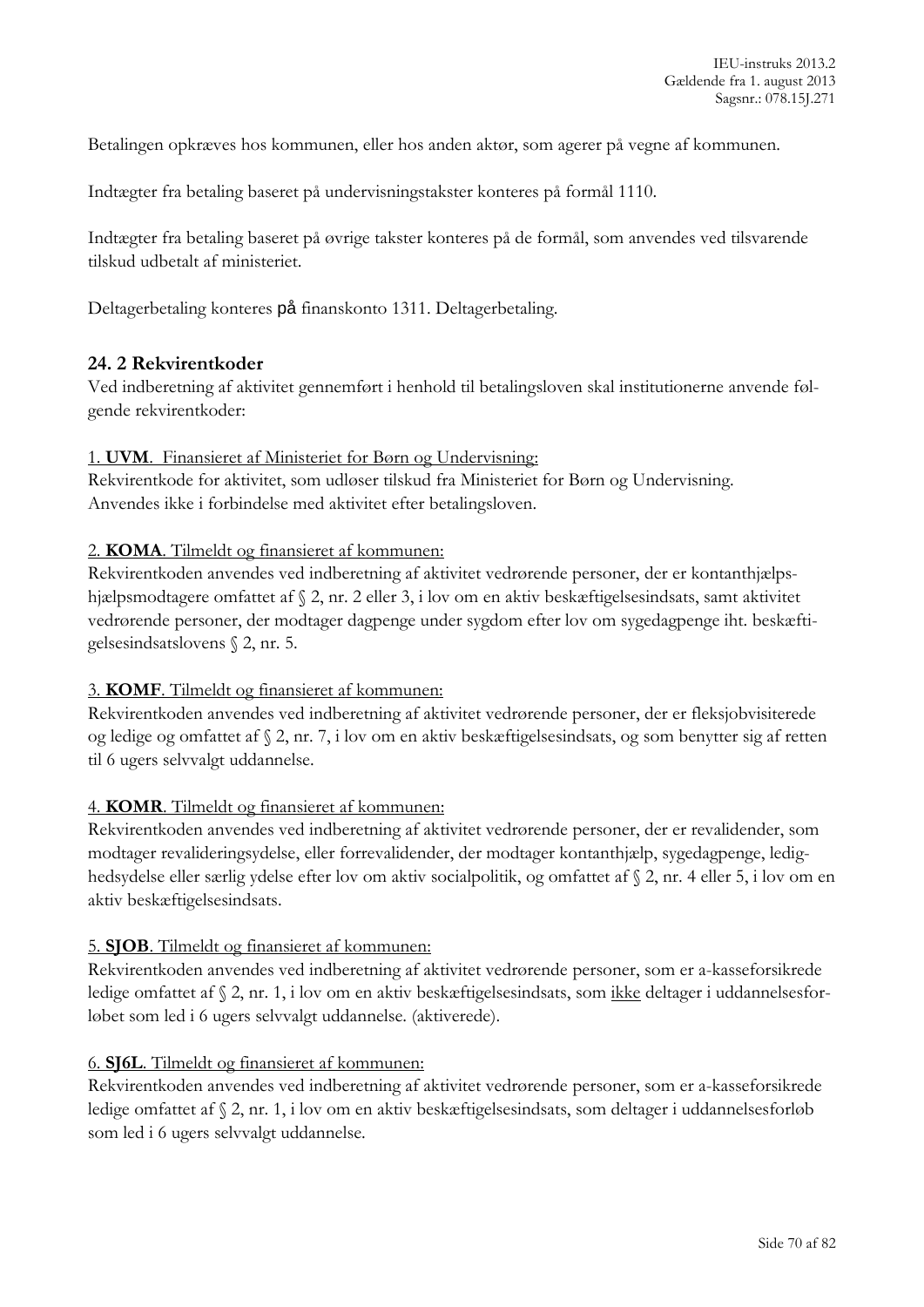# 7. **MORY**. Tilmeldt og finansieret af kommunen:

Rekvirentkoden anvendes ved indberetning af aktivitet vedrørende personer, som modtager ressourceforløbsydelse i henhold til kapitel 6a i Lov om aktiv socialpolitik.

# 8. **FLED**. Tilmeldt og finansieret af kommunen:

Rekvirentkoden anvendes ved indberetning af aktivitet vedrørende personer, som er omfattet af lov om uddannelsesordning for ledige, som har opbrugt deres dagpengeret.

# 9. **AAKA**. Tilmeldt og finansieret af anden aktør:

Rekvirentkoden anvendes ved indberetning af aktivitet, som varetages af anden aktør på vegne af kommunen, for deltagere, der er kontanthjælpsmodtagere omfattet af § 2, nr. 2 eller 3, i lov om en aktiv beskæftigelsesindsats, samt for personer, der modtager dagpenge under sygdom efter lov om sygedagpenge iht. beskæftigelsesindsatslovens § 2, nr. 5.

# 10. **AAKF**. Tilmeldt og finansieret af anden aktør:

Rekvirentkoden anvendes ved indberetning af aktivitet, som varetages af anden aktør på vegne af kommunen, for deltagere, der er fleksjobvisiterede og ledige og omfattet af § 2, nr. 7, i lov om en aktiv beskæftigelsesindsats, og som benytter sig af retten til 6 ugers selvvalgt uddannelse.

# 11. **AAKR**. Tilmeldt og finansieret af anden aktør:

Rekvirentkoden anvendes ved indberetning af aktivitet, som varetages af anden aktør på vegne af kommunen, for deltagere, der er revalidender, som modtager revalideringsydelse, eller forrevalidender, der modtager kontanthjælp, sygedagpenge, ledighedsydelse eller særlig ydelse efter lov om aktiv socialpolitik, og omfattet af § 2, nr. 4 eller 5, i lov om en aktiv beskæftigelsesindsats.

# 12. **AAST**. Tilmeldt og finansieret af anden aktør:

Rekvirentkoden anvendes ved indberetning af aktivitet, som varetages af anden aktør på vegne af kommunen, for A-kasseforsikrede ledige, som er omfattet af § 2, nr. 1, i lov om en aktiv beskæftigelsesindsats, og som ikke deltager i uddannelsesforløbet som led i 6 ugers selvvalgt uddannelse. (aktiverede)

# 13**. AS6L**. Tilmeldt og finansieret af anden aktør:

Rekvirentkoden anvendes ved indberetning af aktivitet, som varetages af anden aktør på vegne af kommunen, for a-kasseforsikrede ledige, som er omfattet af § 2, nr. 1, i lov om en aktiv beskæftigelsesindsats, og som deltager i uddannelsesforløbet som led i 6 ugers selvvalgt uddannelse.

# 14. **AMOR**. Tilmeldt og finansieret af anden aktør:

Rekvirentkoden anvendes ved indberetning af aktivitet, som varetages af anden aktør på vegne af kommunen, vedrørende personer, som modtager ressourceforløbsydelse i henhold til kapitel 6a i Lov om aktiv socialpolitik.

# 15. **AFLE**. Tilmeldt og finansieret af anden aktør:

Rekvirentkoden anvendes ved indberetning af aktivitet, som varetages af anden aktør på vegne af kommunen, vedrørende personer, som er omfattet af lov om uddannelsesordning for ledige, som har opbrugt deres dagpengeret.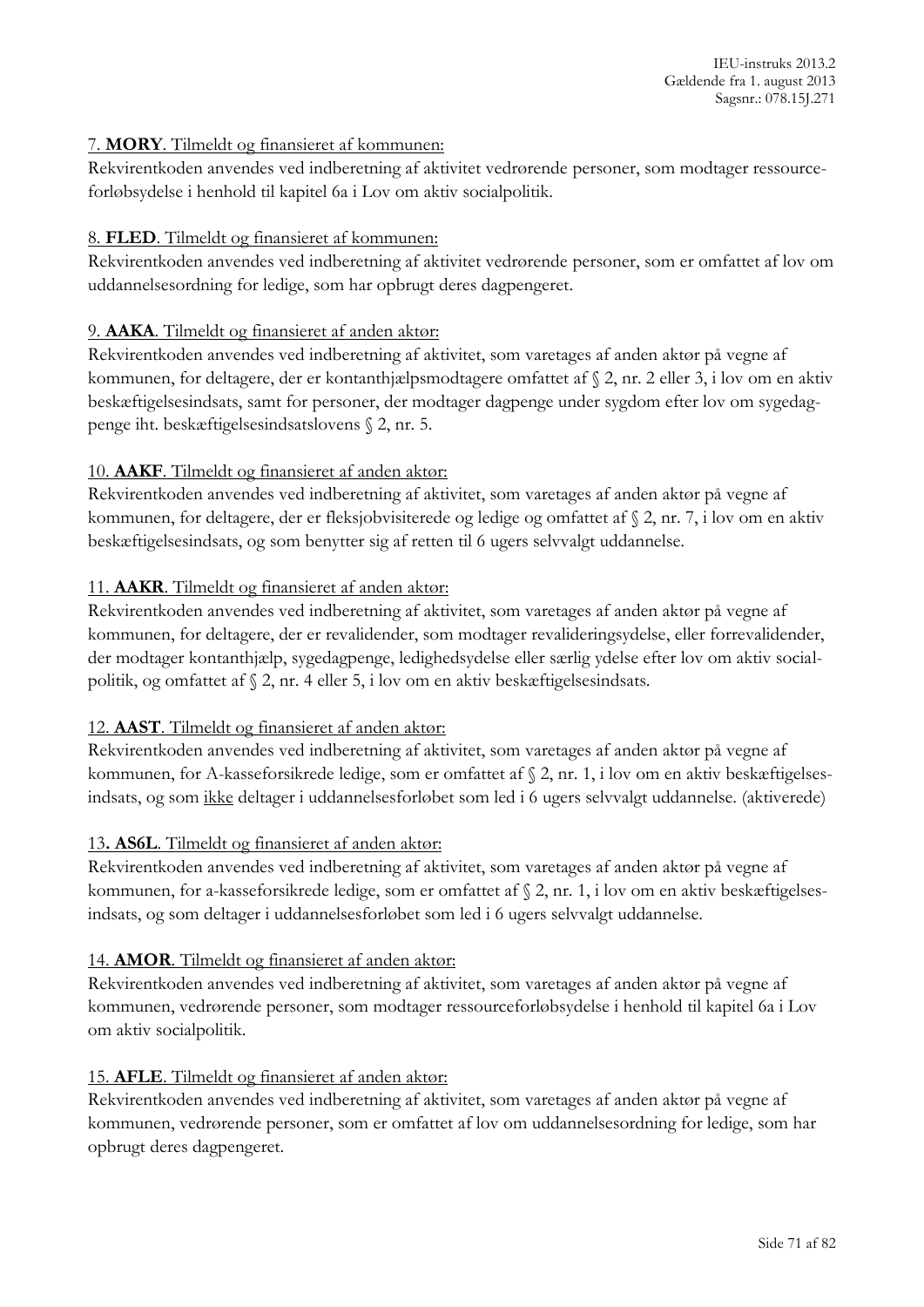### **Henvisning til andre aktører**

Kommunerne kan henvise alle ovenstående grupper til en anden aktør, der så står for tilmeldingen.

#### **Andre aktører**

Andre aktører, der er omfattet af reglerne, har den samme adgang og pligt til at foretage tilmelding og forpligtelse til at betale tilskuddene mv., som kommunerne har.

### **Øvrige andre aktører.**

Øvrige andre aktører, der ikke omfattes af reglerne, vil skulle have kommunen til at foretage tilmelding og betaling af tilskud mv. til uddannelsesinstitutionen.

### **Anden aktør og seks ugers selvvalgt uddannelse**

Arbejdsmarkedsstyrelsen har i skrivelse af 6. august 2009 til jobcentre, kommuner og andre aktører meddelt, at håndteringen af betalingen til uddannelsesinstitutionerne vedrørende ledige på seks ugers selvvalgt uddannelse kun bør foretages af de kommunale jobcentre og ikke af andre aktører.

### **24. 3 Indbetalingsordning**

Institutioner, som pr. 1. januar 2013 ikke har overtaget den eller de bygninger, de har til huse i, og som fortsat får lokaler stillet til rådighed af ministeriet, skal for aktivitet, som gennemføres i henhold til betalingsloven, indbetale forskellen mellem den beregnede betaling på grundlag af henholdsvis bygningstaxametertaksten og taksten for tilskud til indvendig vedligeholdelse til ministeriet.

Nærmere vejledning om ordningen kan findes på ministeriets hjemmeside:

[http://www.uvm.dk/Administration/Nyheder-om-administration/~/UVM-](http://www.uvm.dk/Administration/Nyheder-om-administration/~/UVM-DK/Content/News/IS/2009/Dec/Vejledning-lokaleforsyning)[DK/Content/News/IS/2009/Dec/Vejledning-lokaleforsyning](http://www.uvm.dk/Administration/Nyheder-om-administration/~/UVM-DK/Content/News/IS/2009/Dec/Vejledning-lokaleforsyning)

Ordningen omfatter ikke aktivitet ved åben uddannelse og ved arbejdsmarkedsuddannelser og enkeltfag optaget i en FKB. Her skal alene opkræves bygningsvedligeholdelsestaxameter.

# **25. Revision og revisorattestation af indberettet aktivitet**

Aktivitet, som er indberettet i henhold til reglerne i denne instruks, danner grundlag for udbetaling af tilskud til den enkelte institution, og skal i forlængelse af de kvartalsvise indberetningsfrister og tilskudsberegninger gennemgås af institutionens ledelse og revideres af institutionens revisor, eller af den godkendte udbyder og denne revisor.

Indberettet aktivitet for det enkelte kvartal, og supplerende indberetninger i tilknytning hertil, samt eventuelle supplerende indberetninger vedrørende foregående kvartaler, attesteres ved ledelses- og revisorerklæring dækkende den samlede tilskudsanvisning for kvartalsindberetningen.

Tilskudsmodtager og dennes revisor skal endvidere påse, at det udbetalte tilskud er i overensstemmelse med den indberettede aktivitet.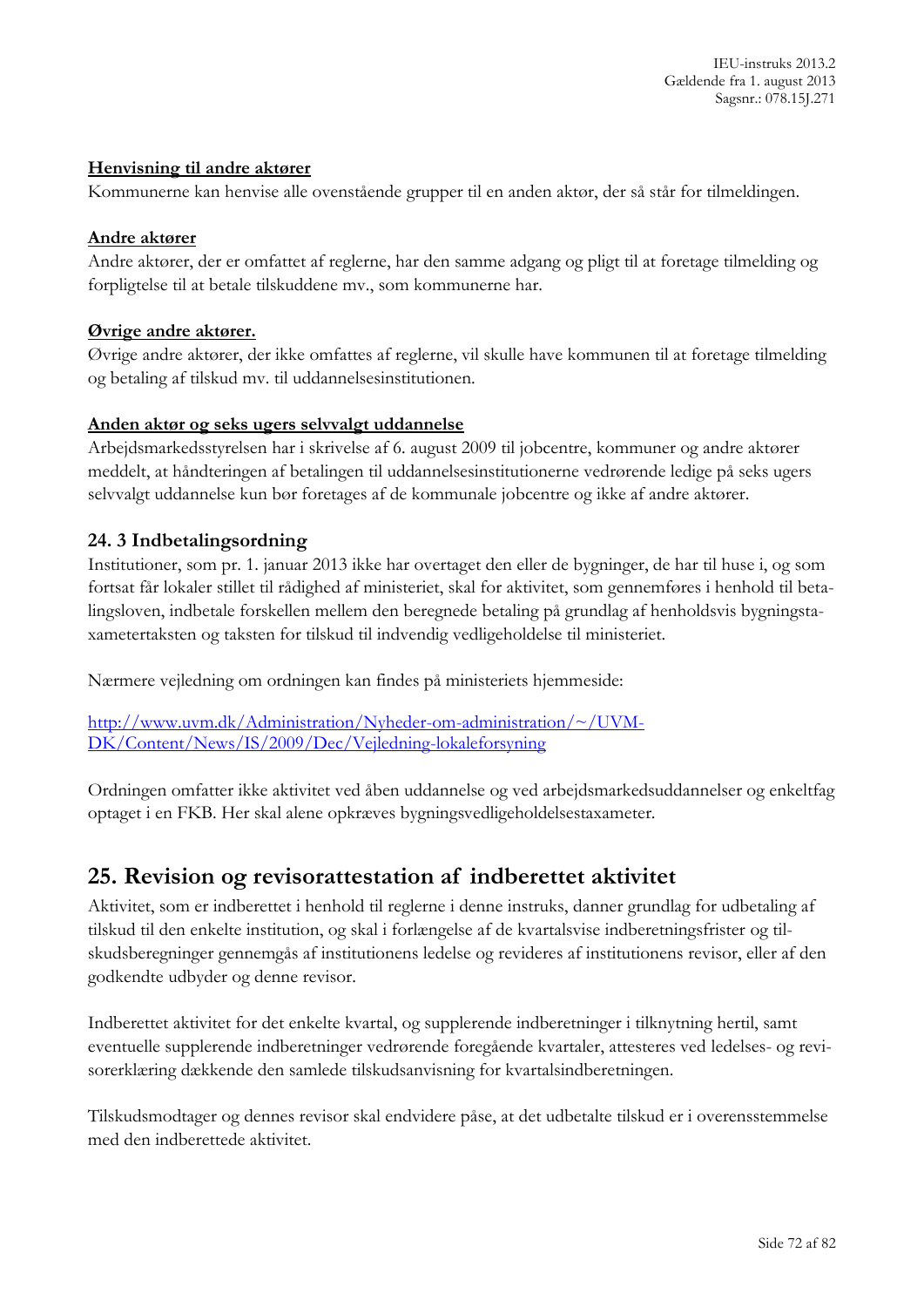Eventuelle afvigelser mellem det forventede og det udbetalte tilskud skal bemærkes i Ledelses- og revisorerklæringen.

For nærmere beskrivelse henvises til vejledningerne til de enkelte revisorerklæringer på ministeriets hjemmeside:<http://uvm.dk/Administration/Regnskab-og-revision/Revision/Revisorerklaeringer>

#### **25. 1 Revisorattestation af tilskudsberettiget aktivitet**

Revisors rolle er fastlagt i bekendtgørelse om revision og tilskudskontrol m.m. ved institutioner for erhvervsrettet uddannelse (revisionsbekendtgørelsen): <https://www.retsinformation.dk/Forms/R0710.aspx?id=122204>

De nærmere regler for revision af tilskudsgrundlaget fremgår af punkt 7 og punkt 8 i bilag til bekendtgørelsen. Alle godkendte udbydere er omfattet heraf.

## **25. 2 Rykkerprocedure**

Ledelses- og revisorerklæringen skal i udfyldt stand være ministeriet i hænde senest 14 dage efter at tilskudsudbetalingen har fundet sted, jf. gældende bekendtgørelse om revision og tilskudskontrol m.m. ved institutioner for erhvervsrettet uddannelse.

Hvis en institution ikke har indsendt ledelses- og revisorerklæring inden for fristen på 14 dage, kontaktes institutionen skriftligt, og der kan gives en frist på to uger til at indsende ledelses- og revisorerklæringen.

Overholdes denne frist ikke, kontaktes institutionen skriftligt igen, med kopi til bestyrelsesformanden og institutionens revisor, og med henvisning til, at ministeriet har mulighed for at tilbageholde tilskud, helt eller delvist lade tilskud bortfalde eller kræve tilskud tilbagebetalt, samt sætte institutionen under skærpet tilsyn, hvis ikke ledelses- revisorerklæringen er indsendt i løbet af en uge, jf. § 30 i LBK nr. 878 2011 af lov om institutioner for erhvervsrettet uddannelse

Samtidig anmodes institutionen om at redegøre for årsagen til, at ledelses- og revisorerklæringen ikke er indsendt rettidigt.

Overholdes fristen i 2. rykkerbrev ikke, standses tilskudsudbetalingen indtil forholdene er bragt i orden.

# **26. Administrative systemer**

## **26. 1 Centralt (CØSA)**

Ministeriets tilskudsudbetaling sker ved anvendelse af CØSA. Det er et særligt udviklet it-system målrettet til dataudveksling med de institutionsvendte systemer., EASY og Navision Stat.

De centrale elementer i CØSA-systemet er beregningen af tilskud og overvågning af institutionernes forbrug og målopfyldelse vedrørende uddannelserne.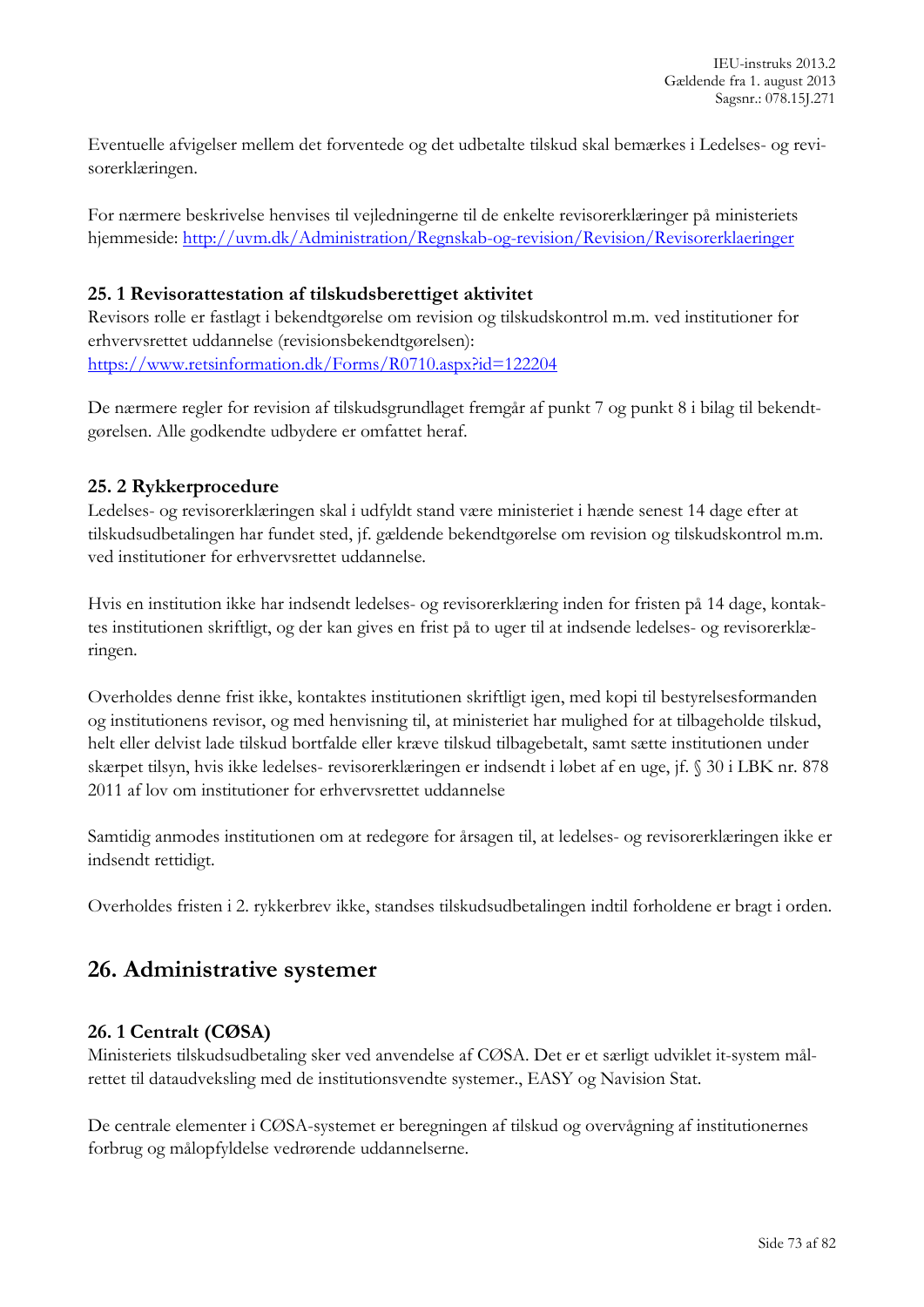Til opfyldelsen af dette overordnede mål varetager systemet beregningen og udbetalingen af lovbundne taxametertilskud pr. årselev samt øvrige tilskud til erhvervsskolerne. Desuden forestår systemet indsamling af data fra skolerne vedrørende aktiviteter og regnskab/ forbrug, således at egentlige produktivitetsmålinger er mulige inden for erhvervsuddannelsesområdet.

CØSA består af flere delsystemer, og de primære ved tilskudsadministrationen er:

- Delsystemet uddannelsesmodel, hvor alle uddannelser er registreret.
- Delsystemer vedrørende tilskudsudbetaling, som omfatter kontoplaner, tilskudsmodtagere, takster m.v. og tilskudsprincipper.

Ved oprettelse og modtagelse af data, samt ved tilskudsberegning, medvirker maskinelle kontroller til sikring af korrekte data.

## **26. 2 Institutionernes systemer**

#### **26. 2 .1 Administrative systemer**

I henhold til § 13 i bekendtgørelse om tilskudsudbetaling m.v. til institutioner for erhvervsrettet uddannelse m.v. skal institutioner omfattet af bekendtgørelsen anvende de administrative systemer, som fremgår af IEU-instruksen.

I overensstemmelse hermed har ministeriet fastsat, at:

#### **Lønsystem**

Institutionerne – bortset fra SOSU-skoler og landbrugsskoler, jf. nedenfor - skal anvende Statens Lønsystem (SLS), og skal følge de vejledninger, som Moderniseringsstyrelsen (tidligere Økonomistyrelsen) har udarbejdet til systemet.

Support og vejledning om lønsystemet påhviler Moderniseringsstyrelsen, hvortil der henvises.

Den enkelte institution skal have en SKB kontostruktur i Moderniseringsstyrelsen.

Inddækningen af de foretagne betalinger af bruttoløn i SKB gennemføres ved automatisk træk på institutionens bruttolønsrefusionskonto i SKB. Det påhviler institutionen at sikre, at der til enhver tid er tilstrækkelige midler til rådighed på denne konto til inddækning af den anviste bruttoløn.

Support og vejledning om SKB påhviler Moderniseringsstyrelsen, hvortil der henvises.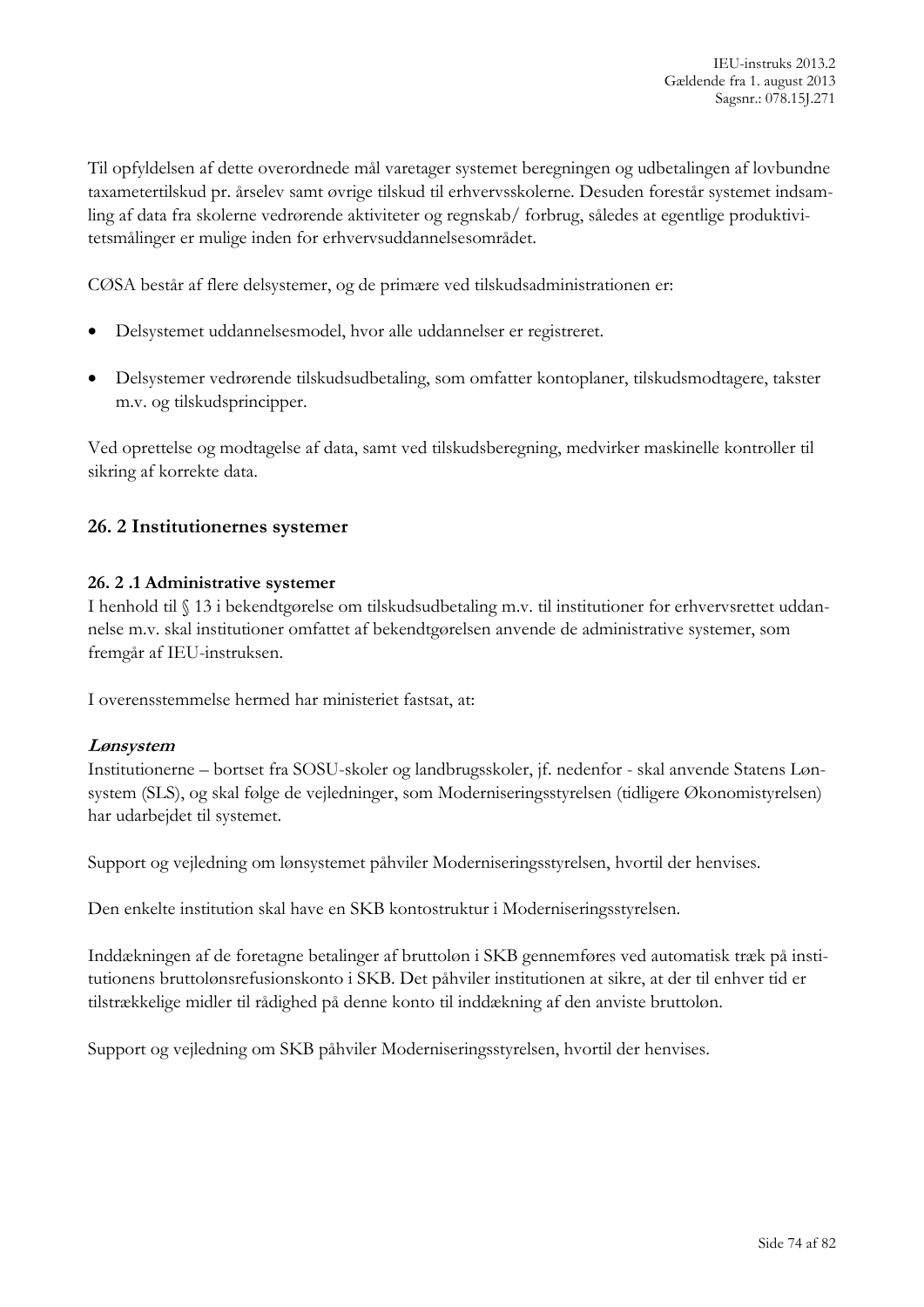#### *SOSU-skoler*

Institutioner, der udelukkende gennemfører social- og sundhedsuddannelser, kan fortsat anvende Silkeborg Løn eller KMD Løn med de vejledninger, som leverandørerne har udarbejdet til systemerne. Support og vejledning af Silkeborg Løn og KMD Løn påhviler leverandørerne, hvortil der henvises.

Den enkelte institution skal have en SKB kontostruktur i Moderniseringsstyrelsen.

#### *Landbrugsskoler*

Institutioner, der udelukkende gennemfører landbrugsuddannelser, har valgfrihed med hensyn til anvendelse af lønsystem og SKB konto-struktur.

Support og vejledning om lønsystemet påhviler leverandøren af lønsystemet.

#### **Økonomisystem**

Institutionerne skal anvende Navision Stat til den løbende regnskabsføring og følge de vejledninger, som UNI-C stiller til rådighed for systemet.

Support og vejledning påhviler UNI-C, hvortil der henvises.

#### **Studieadministrative systemer**

Institutionerne skal anvende EASY til indberetning af oplysninger til ministeriet, jf. dog nedenfor om institutioner, der udbyder gymnasiale uddannelser.

Institutionerne skal følge UNI-C's vejledninger og anvisninger for EASY.

#### *Institutioner, der udbyder gymnasiale uddannelser*

Institutioner, der udbyder de gymnasiale uddannelser hhx, htx, stx og hf, kan anvende Lectio eller LUDUS til indberetning af oplysninger til ministeriet for disse uddannelser.

Support og vejledning vedrørende Lectio og LUDUS påhviler leverandørerne, hvortil der henvises.

Institutioner, der gennemfører erhvervsuddannelser, og anvender EASY, skal anvende Elevplan til understøttelse af erhvervsuddannelsesreformen.

Institutionerne skal følge UNI-C's vejledninger og anvisninger for Elevplan.

For alle systemerne gælder, at institutionen skal følge de vejledninger, som leverandørerne har udarbejdet til systemerne.

## **26. 2 .2 Indberetnings- og brevportal**

Aktivitet, der ikke kan indberettes via de ovenfor nævnte studieadministrative systemer, skal som hovedregel indberettes til ministeriet via Indberetnings- og Brevportalen, jf. afsnittet om ministeriets Indberetnings- og Brevportal.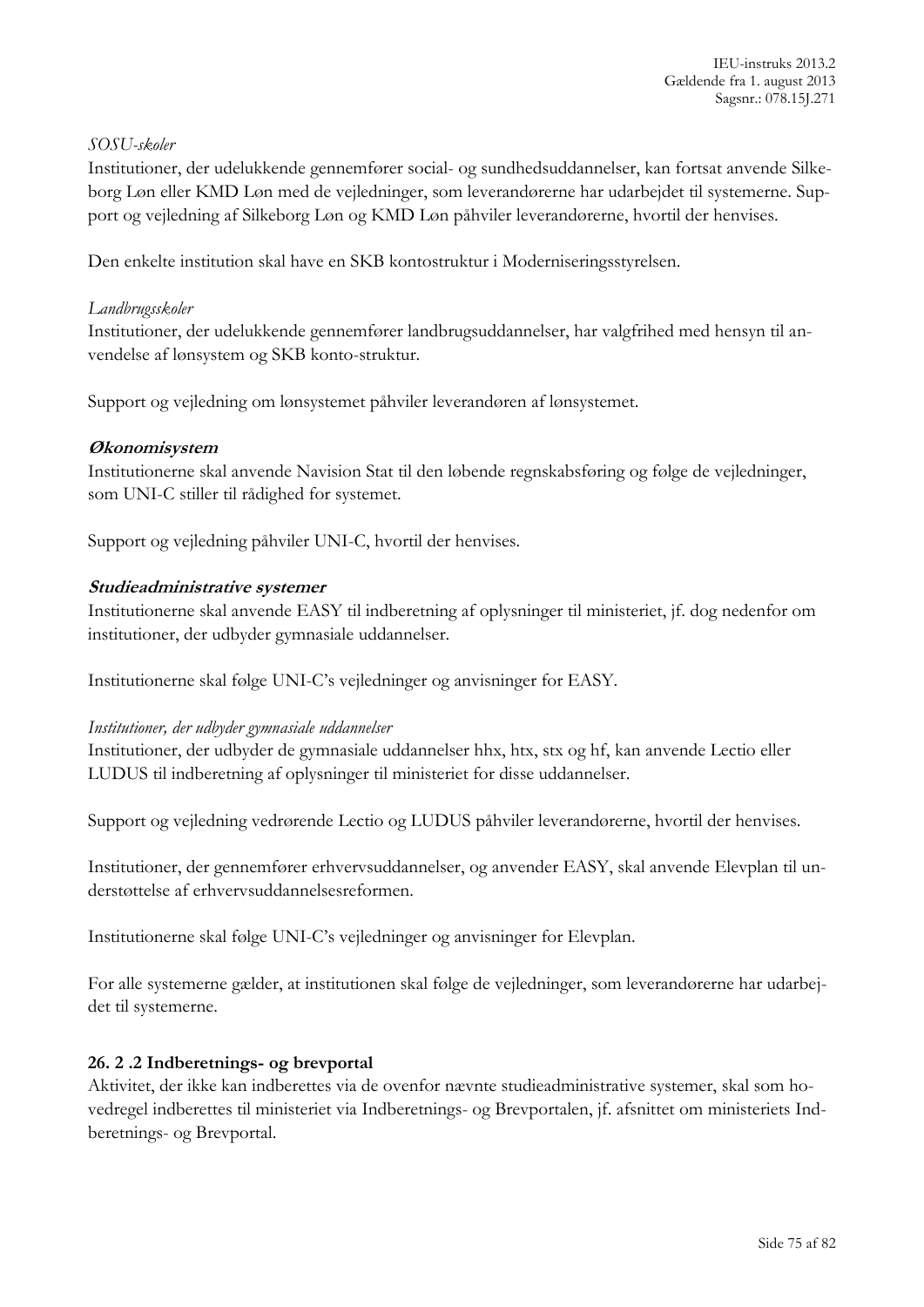Institutioner og øvrige udbydere, som skal følge reglerne i denne instruks, men som ikke har adgang til anvendelse af de ovenfor nævnte studieadministrative systemer, skal anvende Indberetnings- og Brevportalen til indberetning til ministeriet af institutionens aktivitet.

I tilfælde, hvor det undtagelsesvist kan være nødvendigt, at foretage en skriftlig aktivitetsindberetning (manuel opgørelse), skal dette ske efter konkret vejledning og anvisning fra Økonomisk Administrativt Center.

For alle institutioner og øvrige udbydere omfattet af instruksen gælder, at tilskudsbreve og dokumentation af tilskud, posteringslister samt kvartalsoversigter meddeles institutionen via Indberetnings- og Brevportalen.

Institutionerne skal logge på Indberetnings- og Brevportalen med det brugernavn og den adgangskode, institutionen har modtaget fra ministeriet.

# **26. 3 Skift af studieadministrativt system**

Institutioner, som inden for de ovenfor givne rammer beslutter at skifte fra ét studieadministrativt system til et andet, skal kontakte Økonomisk Administrativt Center herom med henblik på tilrettelæggelse af en hensigtsmæssig procedure for gennemførelse af aktivitetsindberetningerne i overgangsfasen.

## **26. 4 Sammenlægning eller spaltning af institutioner**

Ved sammenlægning eller spaltning af institutioner må der af hensyn til korrekt indberetning af tilskudsberettiget aktivitet og korrekt tilskudsudbetaling ikke foretages sammenlægning af institutionernes databaser uden forudgående aftale med Økonomisk Administrativt Center.

Økonomisk Administrativt Center fastsætter i forbindelse hermed de regler og frister for indberetning af aktivitet, der skal gælde for den konkrete sammenlægning eller spaltning af institutionerne.

# **27. Indberetnings- og brevportal**

Indberetnings- og brevportalen er tilgængelig på ministeriets hjemmeside under menupunktet Administration, Portaler og andre genveje: [https://indberetninger.uvm.dk/portal/page/portal/UVM\\_INDBERETNING/FORSIDE/](https://indberetninger.uvm.dk/portal/page/portal/UVM_INDBERETNING/FORSIDE/)

På indberetnings- og brevportalen er tilskudsbreve, aktivitetsrapporter m.m. tilgængelige for institutionerne ved logon med brugernavn og adgangskode.

Herudover ligger nyheder og bl.a. kalenderoplysninger frit tilgængeligt.

Alle juridiske institutioner herunder institutioner for erhvervsrettet uddannelse er oprettet med brugernavn og adgangskode til indberetnings- og brevportalen. Undervisningsministeriets datakontor har senest udsendt disse til institutionerne i 2007. Adgangen til de juridiske dokumenter omfatter alle interessenterne.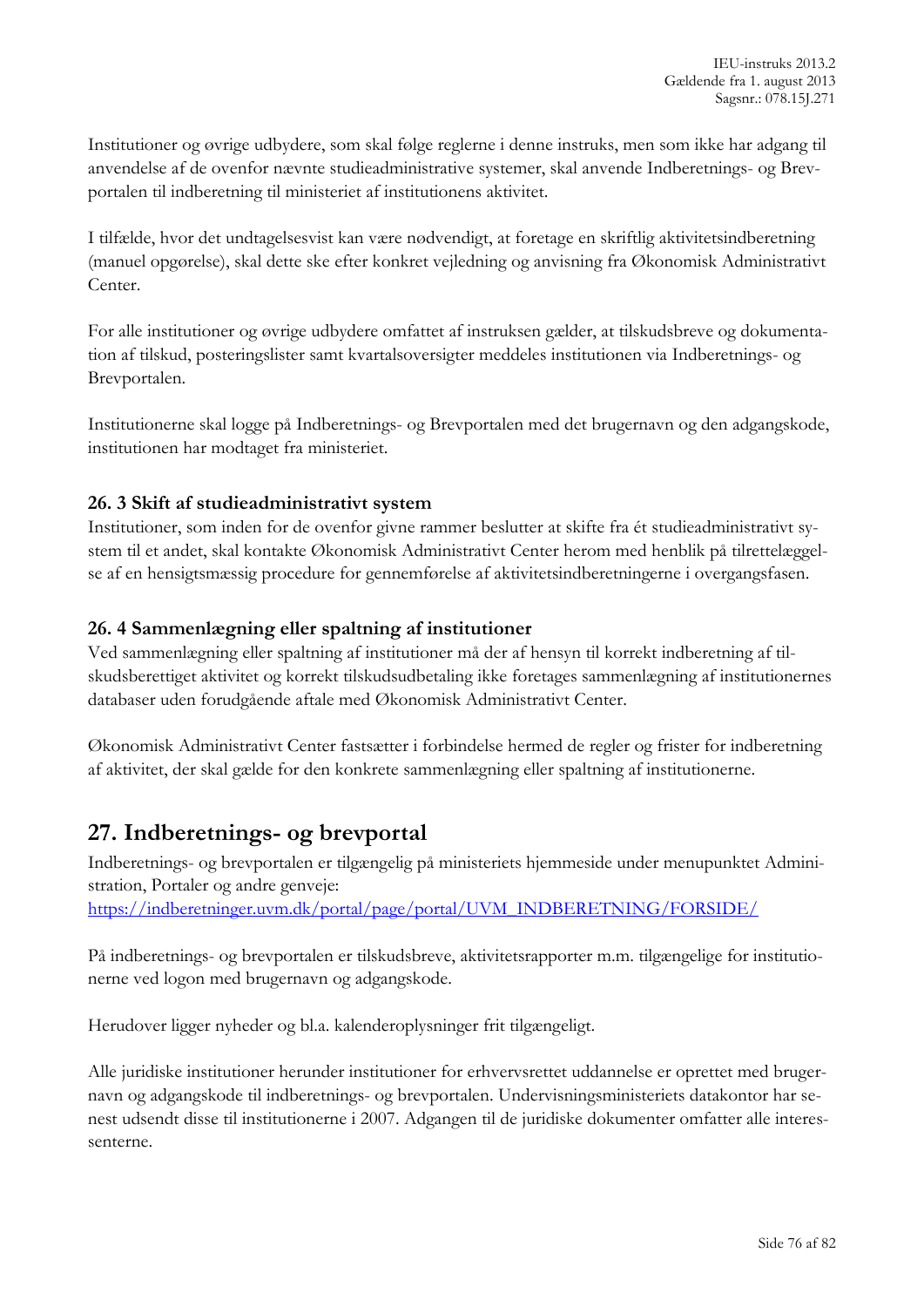Tilskudsdokumentation er tilgængelig digitalt under menupunktet Regneark

## **27. 1 Tilskudsbreve**

Menupunktet tilskudsbreve er markeret med et nøglesymbol, som indikerer der skal logges på med brugernavn og adgangskode.

Et tilskudsbrev består af:

- 1) Et dateret tilskudsbrev med meddelelse om, hvilken type tilskud som udbetales eks. Tilskud 2012 Erhvervsuddannelser, ordinær aktivitet.
- 2) En dateret posteringsliste hvor der øverst står institutionsnummer og navn på tilskudsmodtager, sagsnummer og dato. Sagsnummeret er her SDH-nummeret på institutionens tilskudssag i ministeriet. Posteringer vises pr. CØSA-formål, en tekst som beskriver hvilket tilskud der er tale om, og en dato hvortil hvilken måned tilskuddet vedrører. Rettelser vil fremstå som ompostering af den første postering, og en ny postering med det korrekte tilskud.
- 3) En tilskudsdokumentation, som er en specifikation af de enkelte tilskud med angivelse af bidrag (årselever, antal, kroner) på tilskudsformål (CØSA), beregnet tilskud i henhold til den relevante udbetalingsmodel og divisor.

#### **27. 2 Aktivitetsopgørelser**

Aktivitetsopgørelserne overføres efter indberetningsperiodens udløb til menupunktet Tilskudsbreve.

Aktivitetsopgørelserne viser for de enkelte uddannelsessteder aktivitet indberettet med UVM som rekvirent og aktivitet indberettet med andre rekvirenter. Sidst er der en opgørelse over den samlede indberettede aktivitet pr. CØSA-formål.

## **27. 3 Posteringslister**

Posteringslisten indeholder oplysninger om udbetalte tilskud pr. CØSA-formål med kolonner, som ministeriet har udbetalt, uanset tilskudsområde:

Oversigten indeholder oplysninger om udbetalte tilskud pr. CØSA-formål summeret på 6 kolonner: Regulering tidligere år, 1. kvartal, 2. kvartal, 3. kvartal, 4. kvartal, og udbetaling i alt pr. CØSA-formål.

Oversigten overføres til brevportalen den 25. i måneden efter kvartalets udløb, og anvendes til afstemning af tilskud.

## **27. 4 Menupunkt Regneark**

Menupunktet regneark er ligeledes markeret med et nøglesymbol, som indikerer at der skal logges på med brugernavn og adgangskode.

Tilskudsdokumentation ligger tilgængeligt digitalt under menupunktet Regneark.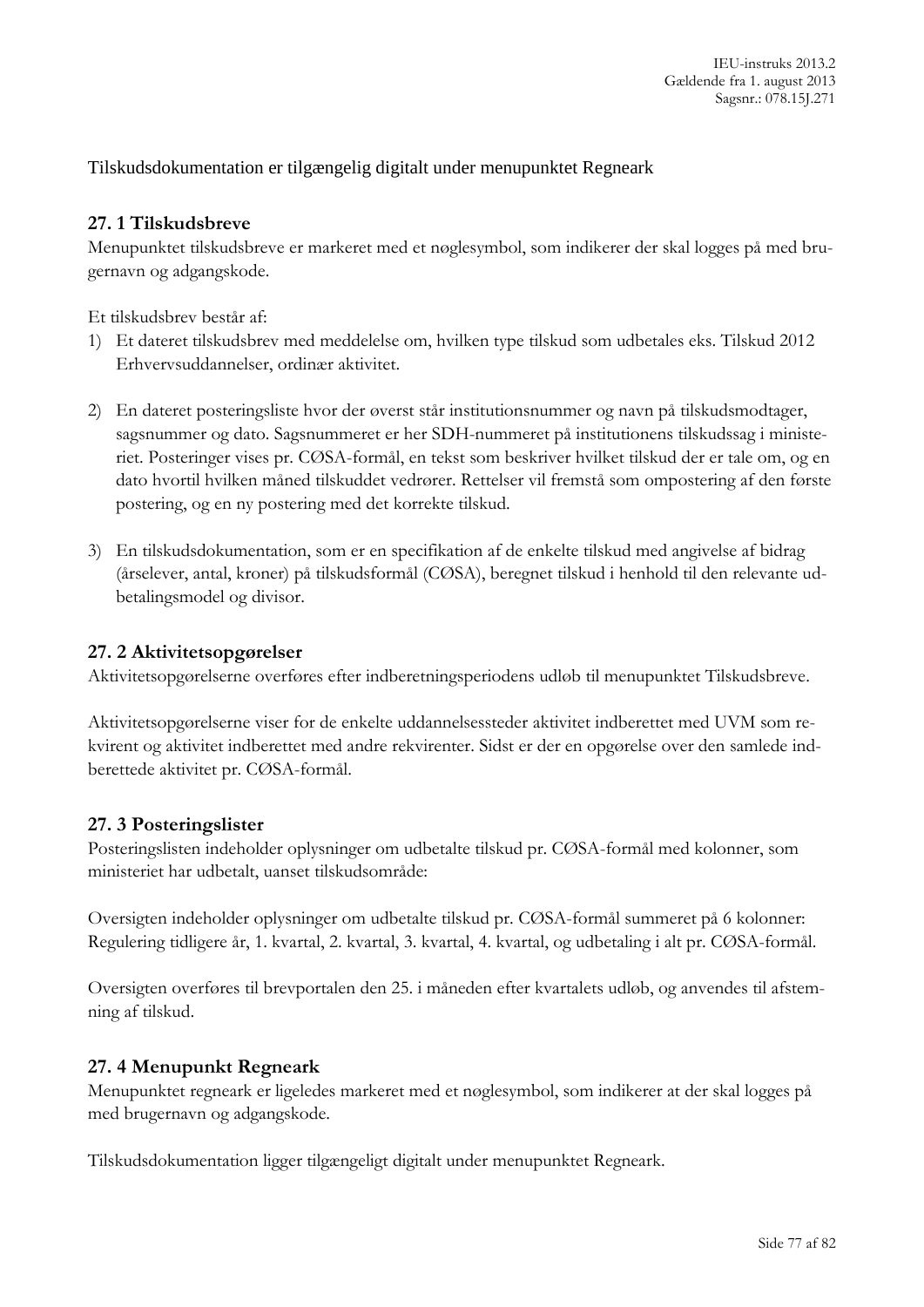Det er muligt at udtrække oplysninger om indberettet aktivitet, tilskudsposteringer, tilskudsdokumentation samt en særlig bogføringskladde til brugere af Navision Stat, hvor tilskud er påført SKS-konti.

Vejledninger og skabeloner i Excel med makro ligger til rådighed, hvor data fra regneark kan indsættes og viderebearbejdes.

# **27. 5 Menupunkt Kontoudtog**

Menupunktet kontoudtog er ligeledes markeret med et nøglesymbol, som indikerer at der skal logges på med brugernavn og adgangskode.

Der ligger to forskellige kontoudtog: 1) Kontoudtog for særlige midler og 2) Kontoudtog for tilskud.

Kontoudtog for særlige midler indeholder posteringer udbetalt til puljer, og indeholder oplysninger udover posteringerne oplysninger om puljesagsnummer samt en puljesagsbeskrivelse.

Kontoudtog for tilskud indeholder udover posteringerne et CØSA-reference nr., hvilket henviser til tilskudssystemet. Dette nummer er derfor en meget praktisk oplysning, hvis der er spørgsmål til sagsbehandleren vedrørende dette tilskud.

## **27. 6 Menupunkt Indberetning**

Indberetning foretages via menupunktet Indberetning markeret med et nøglesymbol. Herefter vælges linket i midten Indberetning, og der logges på med brugernavn og adgangskode. Her åbner et nyt vinduer med knapper videre frem til indberetningsskemaerne for de forskellige aktuelle indberetninger.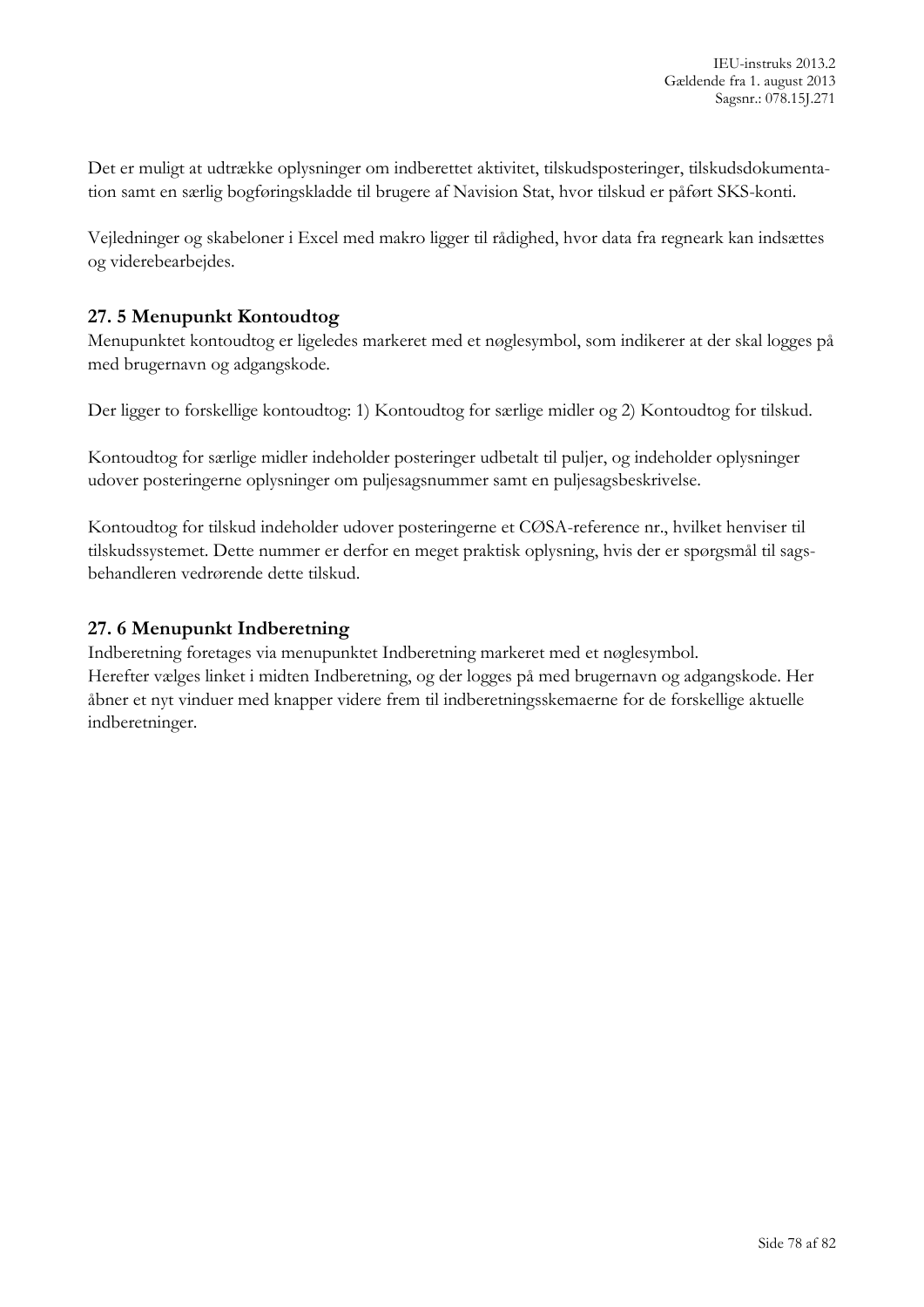# **28. Ændringsoversigt**

# **28. 1 Ændringer i forhold til version 2013.1**

| Afsnit                                               | Ændring                                              |
|------------------------------------------------------|------------------------------------------------------|
| Forside.                                             | Redaktionel: Titel ændret.                           |
|                                                      | Indholdsmæssig: Gældende fra dato anført.            |
| 1. Tilskudsadministration                            | Redaktionel: Tidligere afsnit 1 og 2 lagt sammen.    |
| 15.3 Særlige regler for 2. kvartal 2013              | Indhold: Nyt underafsnit om de særlige regler for    |
|                                                      | opgørelse og indberetning af aktivitet for 2. kvar-  |
|                                                      | tal 2013 som følge af konflikten fra 1. april 2013 - |
|                                                      | 27. april 2013.                                      |
| 16.3.6 Færdiggørelse                                 | Indholdsmæssig:                                      |
| 17. Opgørelse og indberetning af erhvervsgymna-      | Redaktionel: nyt selvstændigt afsnit om EGYM.        |
| sial uddannelse                                      |                                                      |
| 17.1 Fleksibelt klasseloft på 28 elever              | Indholdsmæssig: Nye regler fra 1. august 2013        |
|                                                      | som følge af Bekendtgørelse nr. 919 af 28. juni      |
|                                                      | 2013 om ændring af bekendtgørelse om tilskuds-       |
|                                                      | udbetaling m.v. til institutioner for erhvervsrettet |
|                                                      | uddannelse m.v. (Ændring af reglerne for admini-     |
|                                                      | stration af det fleksible klasseloft).               |
| 17.1.1 Administration af det fleksible klasseloft    | Indholdsmæssig: Beskrivelse af administrativ mo-     |
|                                                      | del.                                                 |
| 17.1.2 Fravigelse af klasseloftet i særlige tilfælde | Indholdsmæssig: Præcisering af de bekendtgørel-      |
|                                                      | sesfastsatte muligheder for fravigelse af klasselof- |
|                                                      | tet i særlige tilfælde samt bestemmelserne om        |
|                                                      | redegørelse og dokumentation herfor.                 |
| 18. Indberetning af skolepraktik                     | Redaktionel: Reglerne om opgørelse og indberet-      |
|                                                      | ning af aktivitet på skolepraktik beskrives i et     |
|                                                      | selvstændigt nyt afsnit.                             |
| 19. Indberetning af kostafdeling                     | Redaktionel: Reglerne om opgørelse og indberet-      |
|                                                      | ning af aktivitet på kostafdeling beskrives i et     |
|                                                      | selvstændigt nyt afsnit.                             |
| 19.3 Tilskudsmærker til aktivitet på kostafdeling    | Indholdsmæssig: Oversigt over tilskudsmærker til     |
|                                                      | brug ved opgørelse og indberetning af aktivitet på   |
|                                                      | kostafdeling.                                        |
| 26.2.1 Administrative systemer                       | Indholdsmæssig.                                      |
|                                                      | Fra sommeren 2013 kan institutioner, der udby-       |
|                                                      | der de gymnasiale uddannelser hhx, htx, stx og hf,   |
|                                                      | kan anvende Lectio eller LUDUS til indberetning      |
|                                                      | af oplysninger til ministeriet for disse uddannel-   |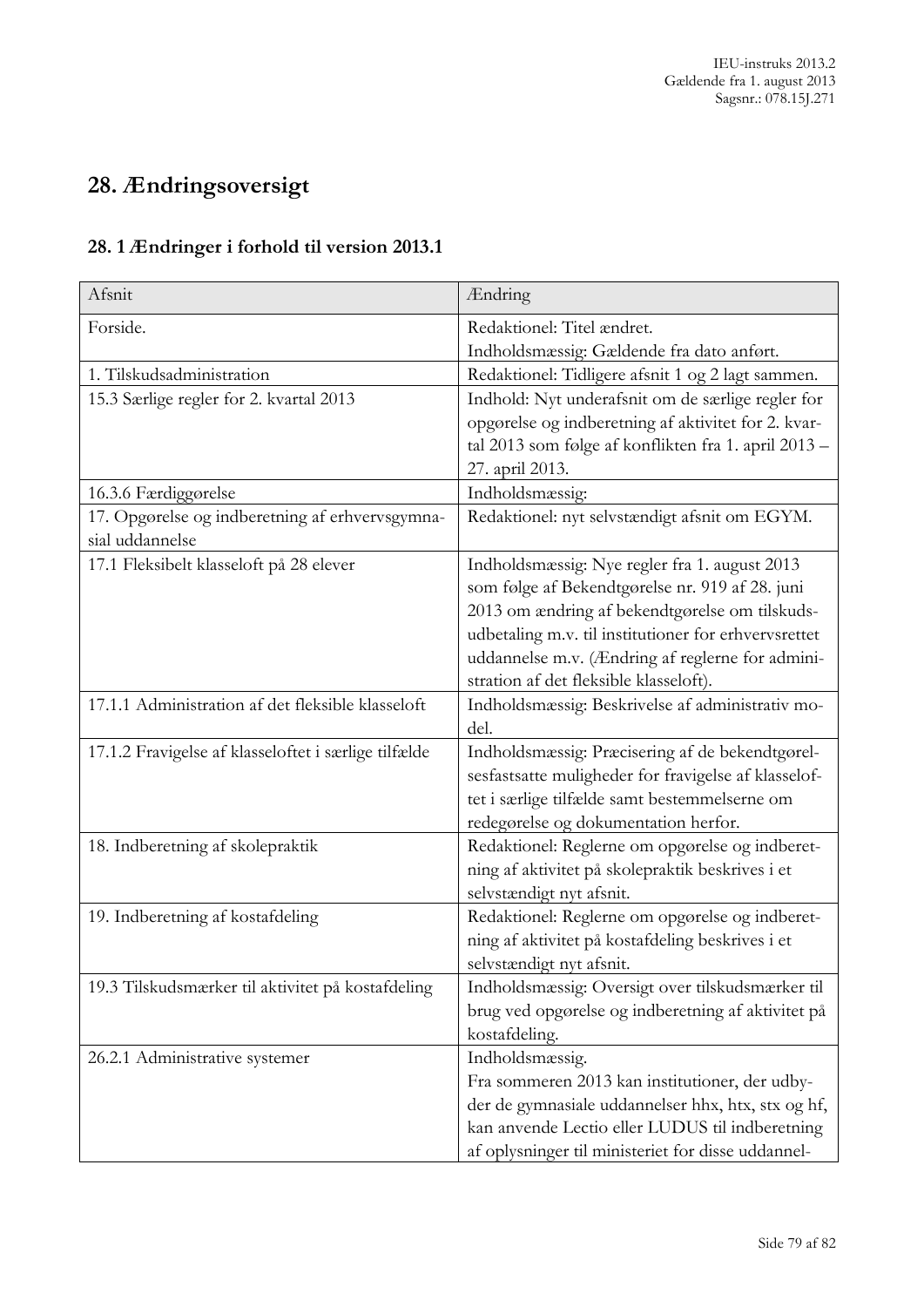| Afsnit                | <b>Ændring</b>                                                                                                             |
|-----------------------|----------------------------------------------------------------------------------------------------------------------------|
|                       | ser.                                                                                                                       |
| 28. Ændringsoversigt. | Indholdsmæssig: Ændringer i forhold til foregå-<br>ende version af instruksen beskrives i et selvstæn-<br>digt nyt afsnit. |
|                       |                                                                                                                            |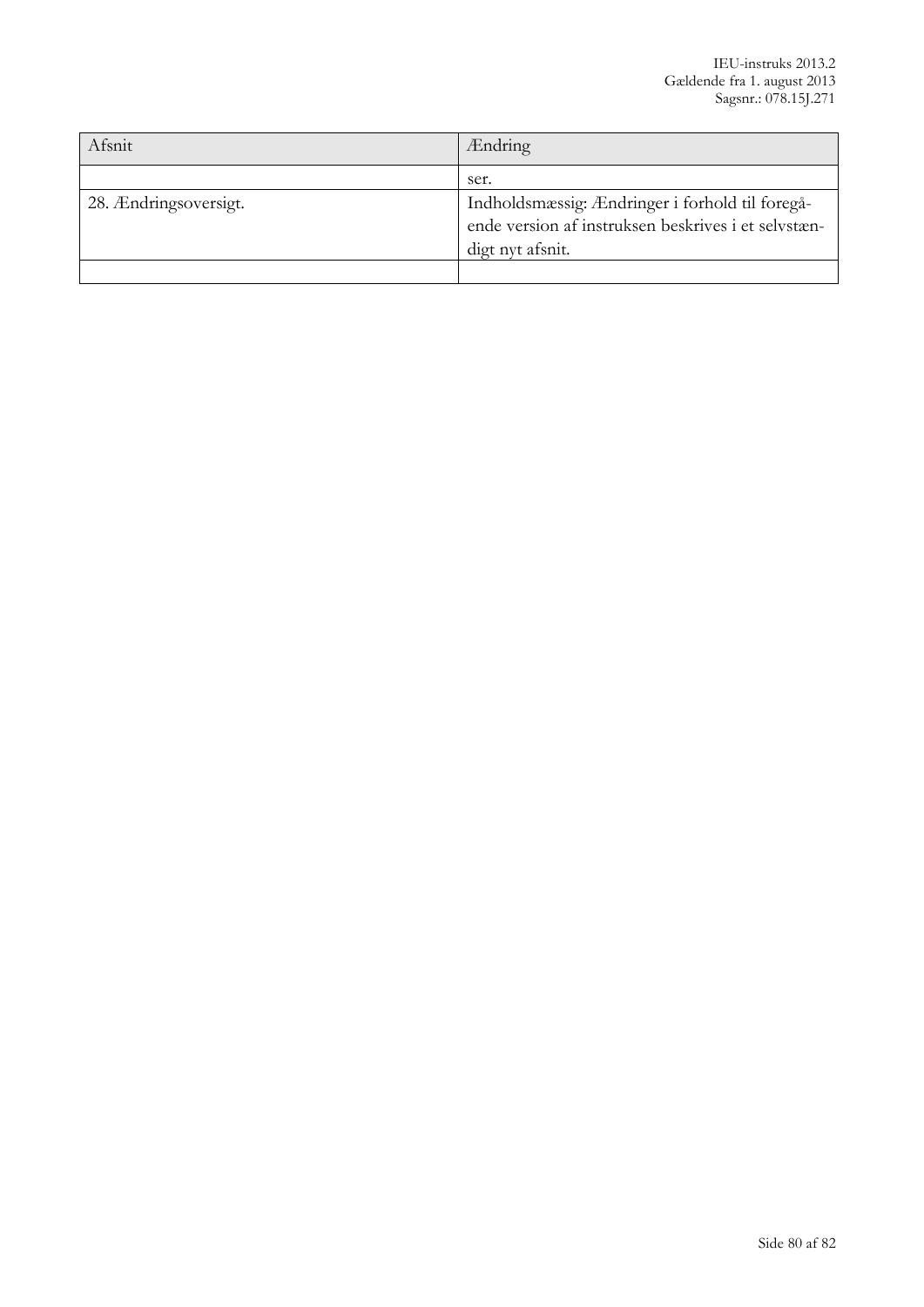# **29. Bilag**

# **29. 1 Oversigt over rekvirentkoder**

| Rekvirentkode | Anvendelse                                                                           |
|---------------|--------------------------------------------------------------------------------------|
| <b>UVM</b>    | Aktivitet finansieret af MBU.                                                        |
|               | Aktivitet som er berettiget til tilskud fra ministeriet for Børn og Undervisning     |
| <b>KOMA</b>   | Aktivitet finansieret af kommunen (aktiverede).                                      |
|               | Anvendes ved indberetning af aktivitet vedrørende deltagere omfattet af § 2, nr.     |
|               | 2 eller 3, i lov om en aktiv beskæftigelsesindsats, som er kontanthjælpsmodtage-     |
|               | re, eller som modtager dagpenge under sygdom efter lov om sygedagpenge iht.          |
|               | beskæftigelsesindsatslovens § 2, nr. 5, og som er tilmeldt af kommunen.              |
| <b>KOMF</b>   | Aktivitet finansieret af kommunen (fleksjob, 6 ugers selvvalgt uddannelse).          |
|               | Anvendes ved indberetning af aktivitet vedrørende deltagere omfattet af § 2, nr.     |
|               | 7, i lov om en aktiv beskæftigelsesindsats, som er ledige og visiteret til fleksjob, |
|               | som benytter sig af retten til 6 ugers selvvalgt uddannelse, og som er tilmeldt af   |
|               | kommunen.                                                                            |
| <b>KOMR</b>   | Aktivitet finansieret af kommunen (revalidender/forrevalidender).                    |
|               | Anvendes ved indberetning af aktivitet vedrørende deltagere omfattet af § 2, nr.     |
|               | 4 eller 5, i lov om en aktiv beskæftigelsesindsats, som er revalidender, der mod-    |
|               | tager revalideringsydelse, eller forrevalidender, der modtager kontanthjælp, syge-   |
|               | dagpenge, ledighedsydelse eller særlig ydelse efter lov om aktiv socialpolitik, og   |
|               | som er tilmeldt af kommunen.                                                         |
| $S$ JOB       | Aktivitet finansieret af kommunen (aktiverede, forsikrede ledige).                   |
|               | Anvendes ved indberetning af aktivitet vedrørende deltagere omfattet af § 2, nr.     |
|               | 1, i lov om en aktiv beskæftigelsesindsats, som er A-kasseforsikrede ledige, der     |
|               | ikke deltager i uddannelse som led i 6 ugers selvvalgt uddannelse, og som er         |
|               | tilmeldt af kommunen.                                                                |
| SJ6L          | Aktivitet finansieret af kommunen (forsikrede ledige, 6 ugers selvvagt uddannel-     |
|               | se).                                                                                 |
|               | Anvendes ved indberetning af aktivitet vedrørende deltagere omfattet af § 2, nr.     |
|               | 1, i lov om en aktiv beskæftigelsesindsats, som er A-kasseforsikrede ledige, der     |
|               | deltager i uddannelse som led i 6 ugers selvvalgt uddannelse, og som er tilmeldt     |
|               | af kommunen.                                                                         |
| MORY          | Aktivitet finansieret af kommunen (modtagere af ressourceydelse)                     |
|               | Anvendes ved indberetning af aktivitet vedrørende deltagere, som modtager            |
|               | ressourceforløbsydelse efter kapitel 6 a i lov om en aktiv beskæftigelsesindsats.    |
| <b>FLED</b>   | Aktivitet finansieret af kommunen (uddannelsesordning for ledige)                    |
|               | Anvendes ved indberetning af aktivitet vedrørende deltagere, som er omfattet af      |
|               | lov om uddannelsesordning for ledige, som har opbrugt deres dagpengeret.             |
| AAKA          | Aktivitet finansieret af anden aktør (aktiverede).                                   |
|               | Anvendes ved indberetning af aktivitet vedrørende deltagere omfattet af § 2, nr.     |